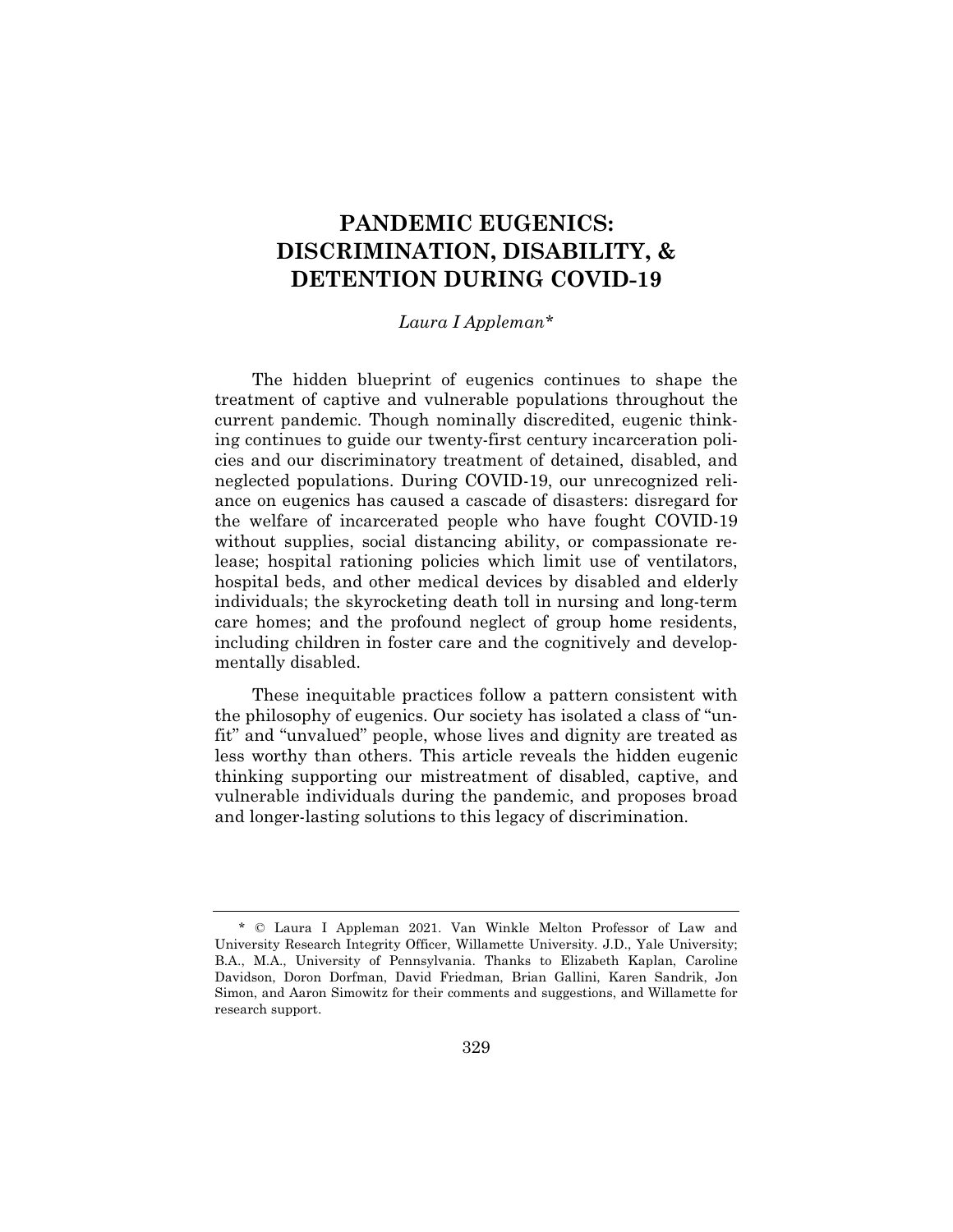## **TABLE OF CONTENTS**

| PART I: PAST IS PROLOGUE: TRACING THE HIDDEN    |
|-------------------------------------------------|
|                                                 |
| PART II: MODERN PANDEMIC EUGENICS342            |
|                                                 |
|                                                 |
|                                                 |
| 3. THE FAILURE OF COMPASSIONATE RELEASE 351     |
| 4. FAILING TO INCLUDE INCARCERATED              |
| INDIVIDUALS IN VACCINE PRIORITY TIMELINE 355    |
| B.                                              |
| $C_{\cdot}$                                     |
| PSYCHIATRIC HOSPITALS AND MENTAL<br>D.          |
|                                                 |
| <b>FOSTER CARE / GROUP HOMES FOR</b><br>E.      |
| INTELLECTUAL/DEVELOPMENTAL DISABILITIES372      |
| 1. GROUP HOMES AND INSTITUTIONS FOR THE         |
| INTELLECTUALLY & DEVELOPMENTALLY                |
|                                                 |
|                                                 |
| PART III: TWO CHEERS FOR LAW: POTENTIAL         |
|                                                 |
| A. HALTING DISCRIMINATORY HEALTHCARE            |
|                                                 |
| 1. ADA/OFFICE OF CIVIL RIGHTS (OCR)384          |
| 2. § 504 OF THE REHABILITATION ACT OF 1973386   |
| 3. THE AFFORDABLE CARE ACT, § 1557 389          |
|                                                 |
|                                                 |
| 2. ACLU JAIL AND PRISON RELEASE LAWSUITS 393    |
| 3. ALTERNATIVE CORRECTIONS RELEASE  396         |
| C. THE COVID-19 SAFER DETENTION ACT 398         |
| PART IV: DRAFTING A BLUEPRINT FOR THE FUTURE399 |
| HIGHLIGHT THE HISTORY OF EUGENICS IN<br>Α.      |
| SECONDARY, COLLEGE, LAW & MEDICAL SCHOOLS400    |
| CONTEXTUALIZE SCIENTIFIC AND MEDICAL<br>В.      |
|                                                 |
| C. COMMISSION ON ETHICS AND EUGENICS  406       |
|                                                 |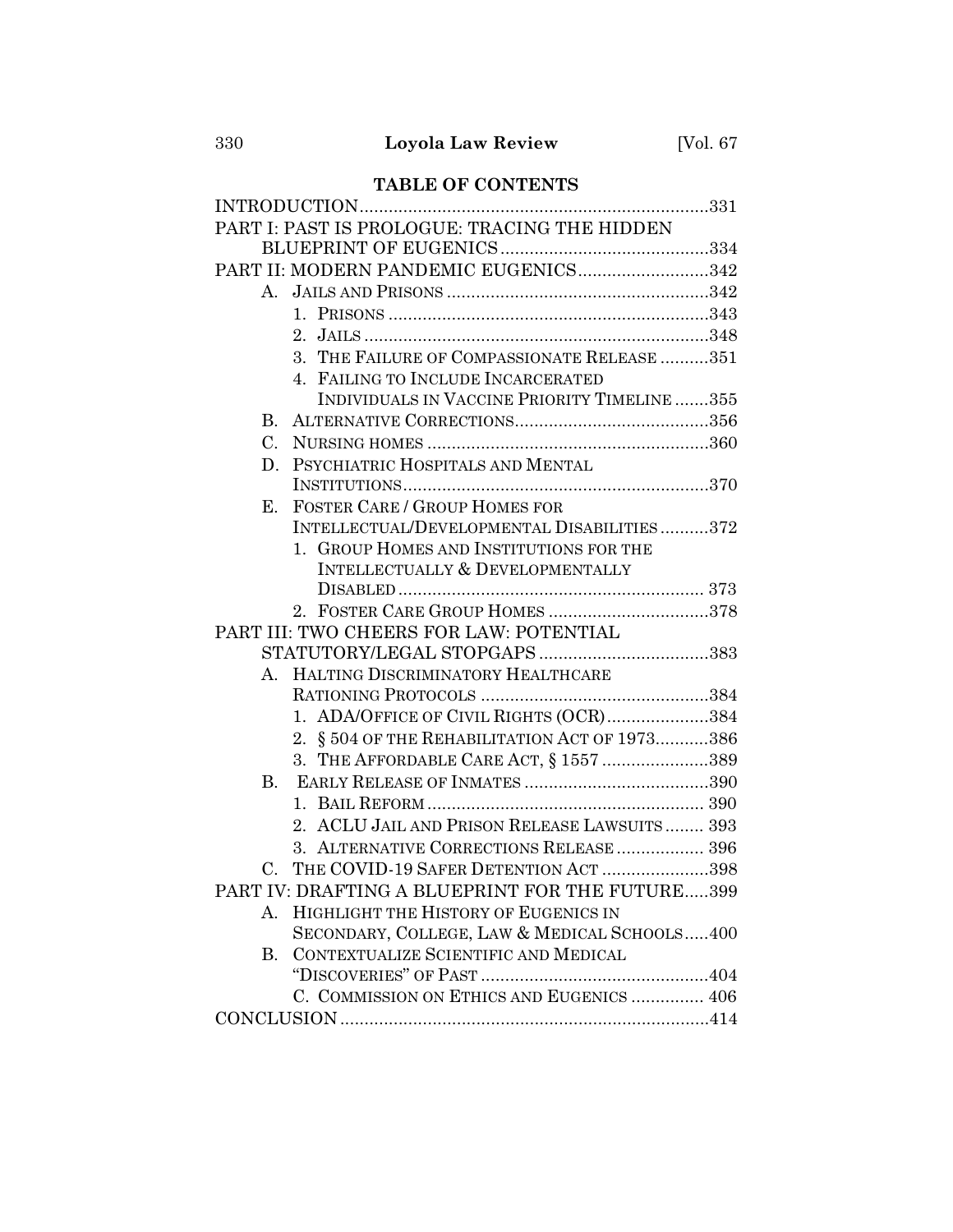#### **INTRODUCTION**

An invisible blueprint of eugenic philosophy has guided our approach to battling COVID-19, resulting in discriminatory treatment of captive and vulnerable populations. Indeed, "the long tail of eugenics still explains our twenty-first-century incarceration policies."1 Tragically, this long tail also explains our callous treatment of individuals during the pandemic who are either physically confined, less able to control their living conditions, or both; specifically, those who are residing in institutions, care facilities, group homes or corrections facilities. The legacy of eugenic thinking still leads to various troubling outcomes, including an almost complete abandonment of prisoners, who have suffered explosive COVID spread without safeguards or treatment. Likewise, the extraordinary death toll in long-term care homes and psychiatric institutions reflects the societal disregard for individuals residing in such organizations, who were too often ignored when it came time to distribute personal protective equipment (PPE) and institute proper safety measures. Finally, the longstanding neglect of intellectually- and developmentally disabled individuals and foster care children in group residential homes has had a damaging and dangerous effect. Although the pandemic has shone a spotlight on the long-lasting power of eugenic philosophy, eugenic practices have affected these populations for over a century. Eugenics is so deeply embedded in our thinking that it can be extremely difficult to tease out, strand by strand.

America's historically-embraced philosophy of eugenics, although nominally-discredited, $2$  has shaped our response to the COVID epidemic in ways both subtle and overt. Eugenic philosophy, more formally defined as selective breeding in order to increase desirable heritable characteristics, $3$  is a global scientific and social movement focusing on the manipulation of the racial

<sup>1.</sup> Laura I Appleman, *Deviancy, Dependency, & Disability: The Forgotten History of Eugenics and Mass Incarceration*, 68 DUKE L.J. 417, 420 (2018).

<sup>2.</sup> Although eugenics fell out of mass popularity following WWII and the Nazi's embrace of the practice, the philosophy underlying such beliefs and practices were never truly rejected. *See id.* at 448.

<sup>3.</sup> *See* Laura Rivard, *America's Hidden History: The Eugenics Movement*, SCITABLE (Sept. 14, 2014), https://www.nature.com/scitable/forums/geneticsgeneration/america-s-hidden-history-the-eugenics-movement-123919444/.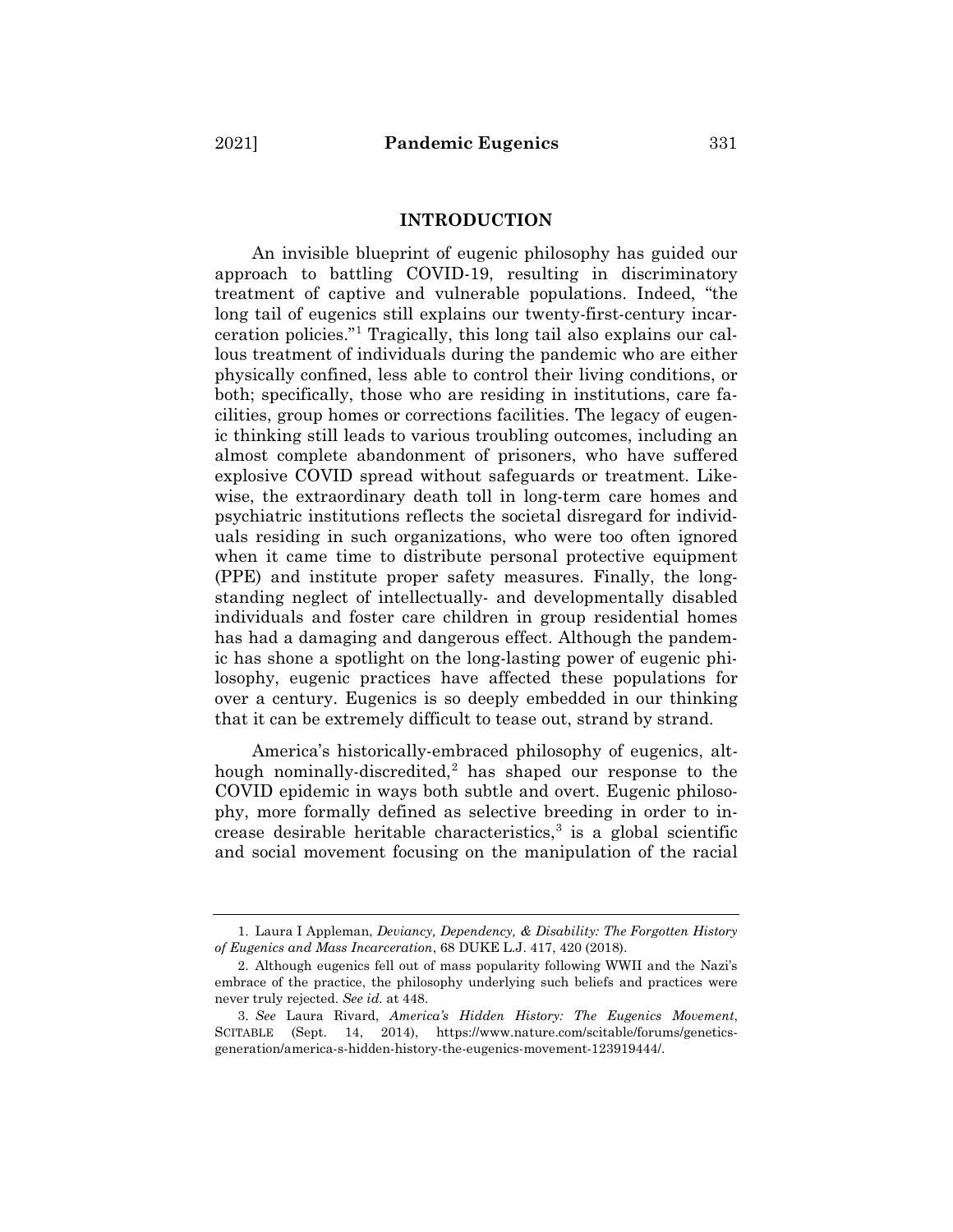and ethnic stock to improve society.<sup>4</sup> Put another way, eugenic philosophy is a combination of policies "influenced by core beliefs that many of the worst social problems facing America could be solved by segregating, sterilizing, or even eliminating the physically, mentally, and morally disabled."5 Our COVID-19 policies help reify this philosophy by creating a literal underclass of the "unfit" and "unvalued," whose lives are treated as less valuable. Accordingly, our eugenics-based approach to this pandemic is not an aberration, but instead a reflection of our long-held but little discussed eugenic beliefs, established in the late nineteenth century and still endemic today. The remnants of eugenic philosophy repeatedly surface in modern legal and medical practice, most evident in the treatment of populations we seem to minimally val $ue<sup>6</sup>$ 

The standard history of American law and medicine gives short shrift to the role of eugenics.7 Following *Buck v. Bell*, which legitimized sterilization of those deemed "mentally unfit," 32 states passed eugenic sterilization laws in the first few decades of the twentieth century.8 Innumerable human medical experiments were performed upon the disabled, the incarcerated, and the aged, frequently funded by the federal government.<sup>9</sup> We have long since given up espousing the philosophy of eugenics. And yet

6. Simon, *supra* note 4, at 788.

8. Appleman, *supra* note 1, at 448.

9. Laura I Appleman, *The Captive Lab Rat: Human Medical Experimentation in the Carceral Era*, 61 B.C. L. REV. 1,8 (2020).

<sup>4.</sup> Jonathan Simon, *The Criminal Is to Go Free: The Legacy of Eugenic Thought in Contemporary Judicial Realism About American Criminal Justice*, 100 B.U. L. REV. 787, 787 (2020).

<sup>5.</sup> Jonathan Simon, *The Long Tail of Eugenics*, JOTWELL (Nov. 5, 2019), https://crim.jotwell.com/the-long-tail-of-eugenics/ (reviewing Laura I Appleman, *Deviancy, Dependency, and Disability: The Forgotten History of Eugenics and* Mass Incarceration, 68 DUKE L. J. 417 (2018)).

<sup>7.</sup> *Cf. generally* THOMAS LEONARD, ILLIBERAL REFORMERS: RACE, EUGENICS, AND AMERICAN ECONOMICS IN THE PROGRESSIVE ERA (2016); PAUL A. LOMBARDO, THREE GENERATIONS, NO IMBECILES: EUGENICS, THE SUPREME COURT, AND *Buck v. Bell* (2008) (detailing factual and legal history of *Buck v. Bell*); DAVID J. ROTHMAN, CONSCIENCE AND CONVENIENCE: THE ASYLUM AND ITS ALTERNATIVES IN PROGRESSIVE AMERICA (1980) (discussing influence of eugenics on progressive American law); Mary Crossley, *Reproducing Dignity: Race, Disability, and Reproductive Controls,* 54 U.C. DAVIS. L. REV. 195, 204-234 (2020); Michael Willrich, *The Two Percent Solution: Eugenic Jurisprudence and the Socialization of American Law, 1900-1930*, 16 LAW & HIST. REV. 63, 64 (1998) (discussing minimal mention of eugenics in criminal justice history).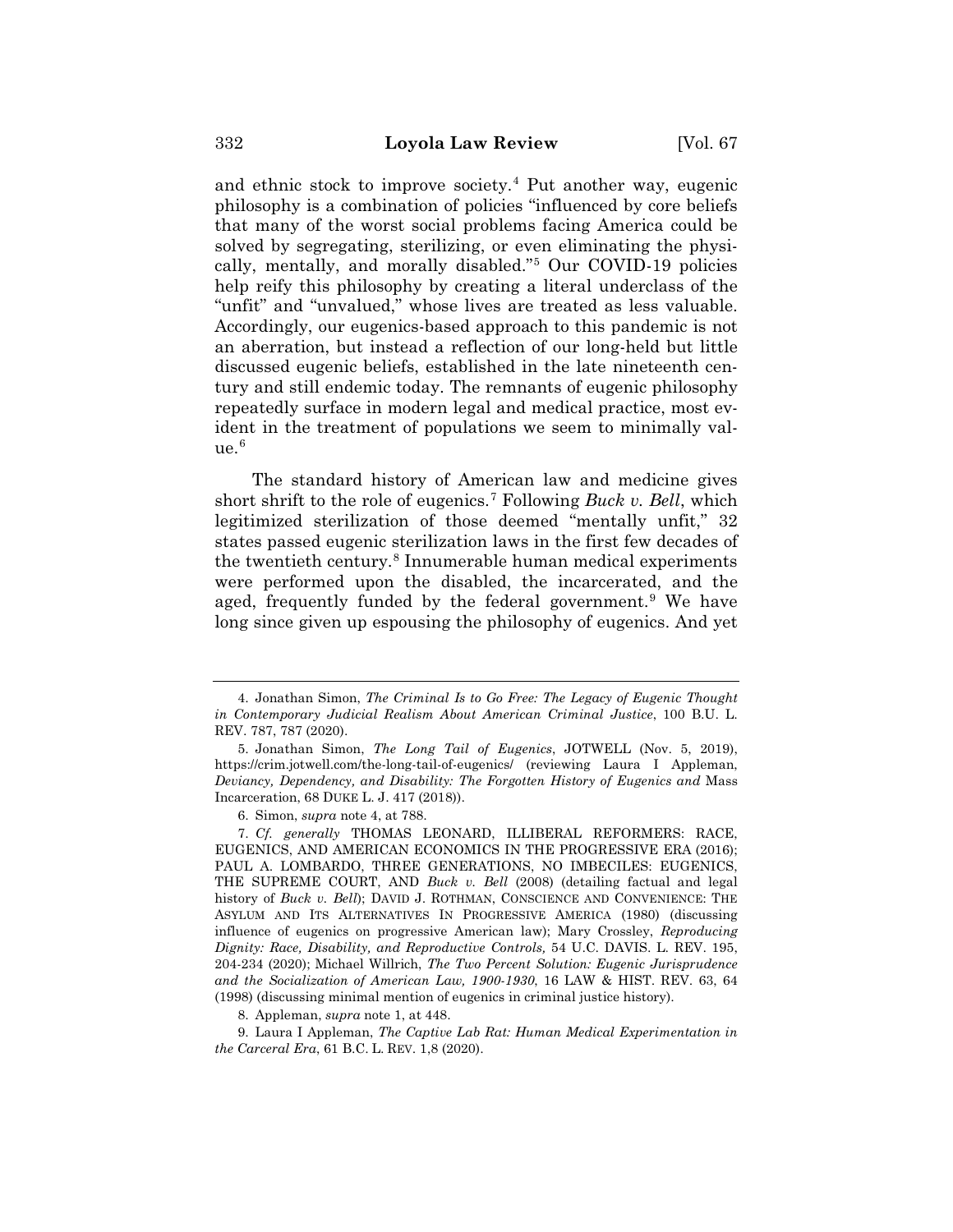eugenics, and the racist belief system it created, is burrowed deeply into the inner workings of both law and medicine.<sup>10</sup>

The COVID-19 global pandemic has laid bare the inextricably entwined roots of the legal and medical professions, both supported by eugenic thinking. This Article will reveal the hidden motivations behind our discriminatory treatment of captive and vulnerable populations during COVID-19 and highlight the legacy of eugenics present in our government response to the pandemic. Part I traces the hidden role of eugenic philosophy in both past and present approaches to law and medicine, detailing its strong influence throughout the past 100 years. Part II scrutinizes our reaction to COVID-19, exposing the neglect and discrimination against those populations we still view as "lesser" and "unworthy." Specifically, Part II looks at incarcerated people, individuals under correctional control, nursing home residents, institutionalized patients, and those living in long-term care. Part III discusses some legal responses to our insufficient COVID-19 measures, including lawsuits brought to halt medical rationing plans, legal attempts for early inmate release, and the proposed COVID-19 Safer Detention Act. Part IV calls for improvement in our approach to treating disabled, captive, and vulnerable populations. This would include a new Commission on Ethics and Eugenics, overseeing all health services, medical treatment, and new research experiments proposed for such individuals. In addition, Part IV advocates for increased educational efforts to teach the true history of eugenics. Finally, this Article concludes with a call to scrutinize our medical and legal practices for the taint of eugenic thinking.

This effort is among the first to expose how both the philosophy and actual practice of eugenics is still occurring today, particularly for certain populations.<sup>11</sup> We can only eradicate the stains of the past by teaching the truth of our history, flawed as it may be. Although we have begun the painful task of examining how eugenics has influenced our past decision making, we have not yet reckoned with how this corrosive philosophy still affects our present. Only by identifying, exposing, and eradicating all

<sup>10.</sup> *See* Simon, *supra* note 4, at 787-88; *see generally* Karen Norrgard, *Human Testing, The Eugenics Movement, and IRBs*, 1 NATURE EDUC. 170 (2008).

<sup>11.</sup> *Cf* Jonathan Simon, *The Criminal Is to Go Free: The Legacy of Eugenic Thought in Contemporary Judicial Realism About American Criminal Justice*, 100 B.U. L. REV. 787 *passim* (2020).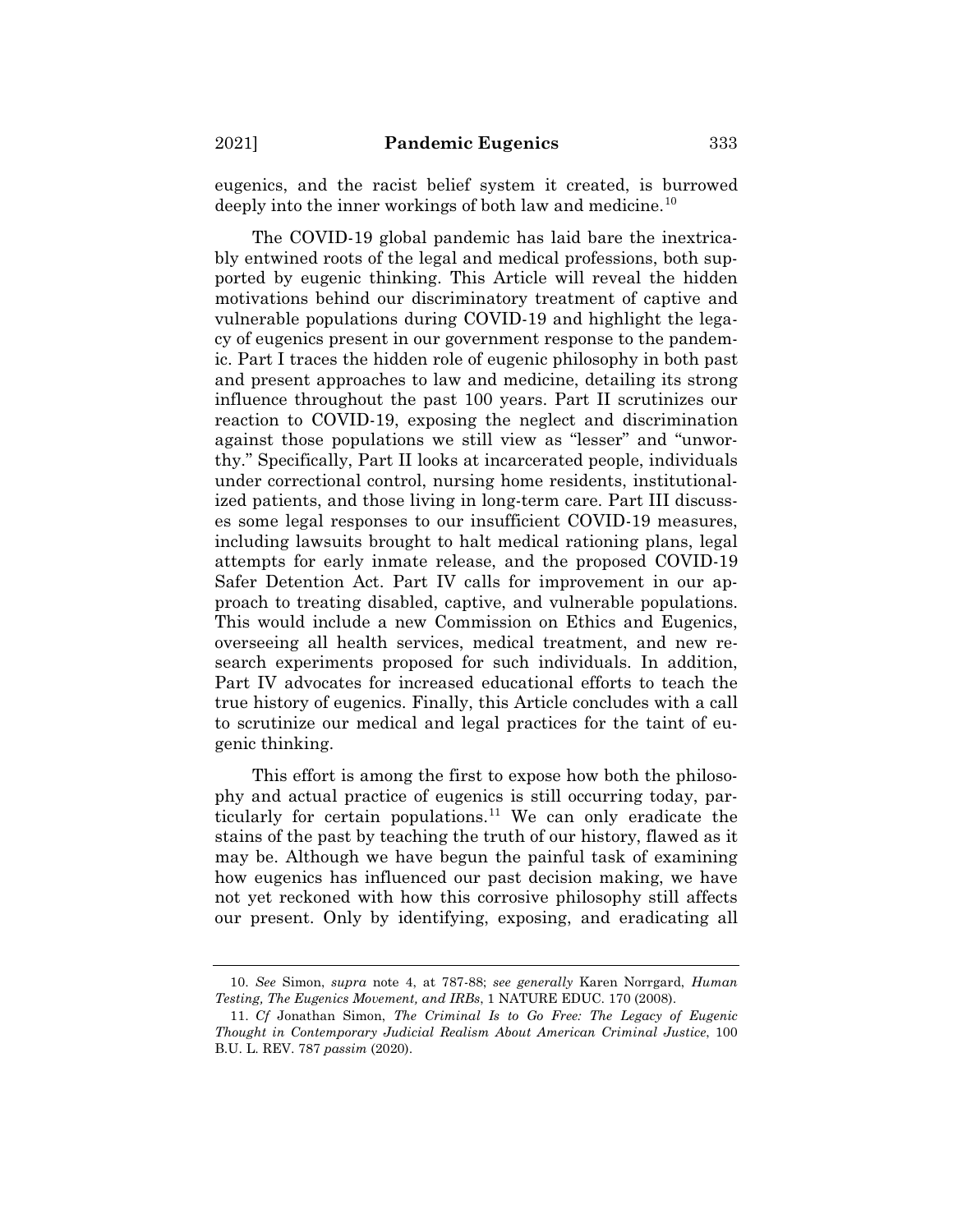traces of eugenics can we ensure that our approaches to issues of medical and legal ethics are free from structural and systemic discrimination.

## **PART I: PAST IS PROLOGUE: TRACING THE HIDDEN BLUEPRINT OF EUGENICS**

Our response to the COVID-19 pandemic has resulted in startling neglect and mistreatment towards vulnerable populations residing in correctional facilities, alternative corrections, psychiatric institutions, long-term care facilities, and foster-care group homes. This is largely attributable to the subliminal blueprint of eugenics underlying our legal and medical treatment of the disabled, detained, and dependent. Despite its absence in the customary narratives of  $law<sup>12</sup>$  and medicine, the continuing force of eugenics cannot be dismissed, as it drives many of our historical and current medical actions.

Standard American history gives short shrift to the powerful role of eugenics in creating forms of detention, such as our criminal justice system and institutions for people with disabilities. Indeed, our checkered past, which includes using human subjects for experimentation, is tangled with our history of imprisonment. Although embarrassing to recall, "historians have shown that eugenics made a massive and lasting influence on American law and society and on criminal justice in particular."13 Eugenic philosophy has guided our past decisions to detain and incarcerate individuals with psychiatric disabilities, those with developmental and physical disabilities, and the "socially undesirable."14 From the very beginning of the United States, segregation and detention have been used to control those on the margins: the poor (in almshouses, workhouses, and ghettos), minorities (in convict labor farms and correctional institutions), and those who are disabled (in cages, asylums, and hospitals).15 Eugenic philosophy was the blueprint for these decisions, and its long tail still shapes the contours of much of the modern regulatory state.<sup>16</sup>

<sup>12.</sup> With the exception of disability law and some aspects of family law.

<sup>13.</sup> Simon, *supra* note 4, at 790.

<sup>14.</sup> Appleman, *supra* note 1*,* at 419.

<sup>15.</sup> *Id.*

<sup>16.</sup> Simon, *supra* note 4, at 790.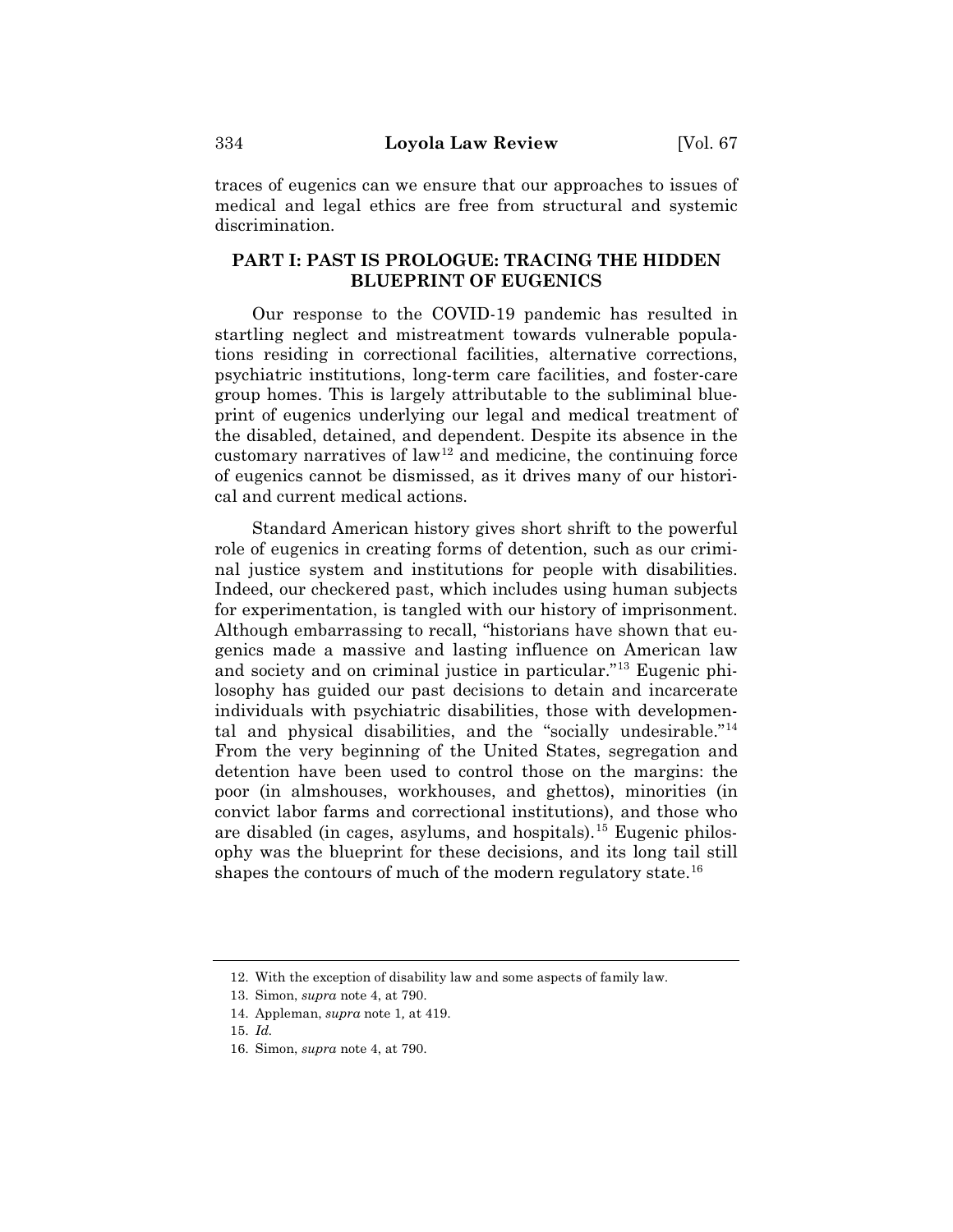Theories of eugenics began to circulate in the late nineteenth century, and reached full fruition during the Progressive Era. $17$ Eugenic theory was closely intertwined with the late nineteenth century idea that social problems, including insanity, dependency, poverty, and disability, were fundamentally individual and moral in nature.18 Following the Civil War, the burgeoning field of hereditary science provided Americans an easy way to stratify and inculcate on the basis of class and race. Hereditary differentiation quickly became a means to socially control those considered "inferior"<sup>19</sup> and deserving of fewer resources.<sup>20</sup> In this way, scientific racism and eugenics became fundamental in supporting certain societal ordering—one that valorized certain races, ethnicities, and genetic fitness—as natural and inevitable.<sup>21</sup> Thus, eugenics functioned simultaneously as "a scientific and a social movement."22

By the advent of the Progressive Era, various legal, sociological, and scientific eugenic theories flourished, largely focused on dividing the "fit" from the "unfit."23 The common thread? Widespread societal assumptions about the appropriate treatment for those individuals categorized as "unfit," "undesirable," or "unemployable."24 Those considered "inferior" because of disability, mental illness, or congenital illness were viewed by the public as a continuing "threat to the vitality of the nation."25 The very existence of these "unfit" individuals posed a threat to the United States, because they would not only cost money to support, but also might spread their "degenerate" hereditary traits through reproduction, weakening the American stock.

<sup>17.</sup> Appleman, *supra* note 1*,* at 436.

<sup>18.</sup> *See* LIAT BEN-MOSHE, DECARCERATING DISABILITY: DEINSTITU-

TIONALIZATION AND PRISON ABOLITION 69-110 (2020); DAVID MITCHELL AND SHARON SNYDER, CULTURAL LOCATIONS OF DISABILITY 101-05 (2006); PAUL LOMBARDO, THREE GENERATIONS, NO IMBECILES 7-19 (2002); John Sutton, *The Political Economy of Madness: The Expansion of the Asylum in Progressive America*, 56 AM. SOC. REV. 665, 669 (1991).

<sup>19.</sup> *See* Mary Nash, *Social Eugenics and Nationalist Race Hygiene in Early 20th Century Spain*, 15 HIST. EUR. IDEAS 741, 741 (1992).

<sup>20.</sup> LOMBARDO, *supra* note 7, at 11.

<sup>21.</sup> *See* Nash, *supra* note 19, at 741.

<sup>22.</sup> LEONARD, *id.* at 112.

<sup>23.</sup> Appleman, *supra* note 1, at 437.

<sup>24.</sup> *Id.*

<sup>25.</sup> Harry G. Hutchison, *Waging War on the "Unfit"? From* Plessy v. Ferguson *to New Deal Labor Law*, 7 STAN. J. C.R. & C.L., 1, 4 (2011).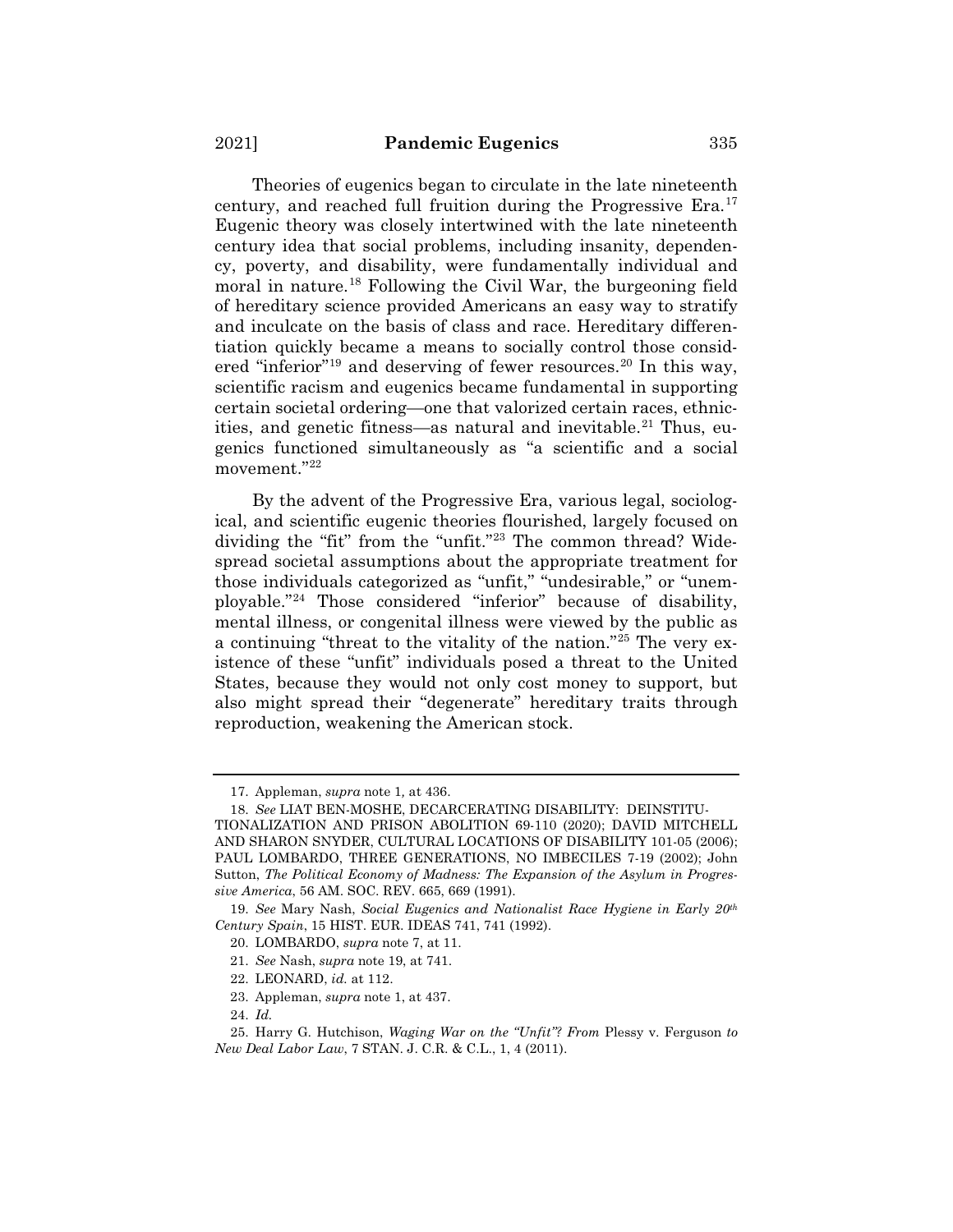Indeed, policy makers used eugenics to help distinguish and separate the different types of "inferior" persons(certain undesirable members of society), in order to better control and contain them by imposing involuntary custodial care (the asylum, the work farm, the prison).  $26$  This was to shrink the costs of supporting the mentally and physically disabled.<sup>27</sup> Instead, resources were to go to those who were most worthy of both surviving and thriving, as it was the fittest, in their view, who *deserved* to populate the earth—a contrast between "the beasts that prey and those they prey upon, between those of the animals that have to work hard for their food and the sedentary parasites that cling to their bodies and suck their blood."28

Eugenic philosophy was prevalent among Anglo-American educated elites throughout the first three decades of the twentieth century. This elite class included powerful community figures such as scientists, politicians, clergy, doctors, and lawyers.<sup>29</sup> The focus of eugenics was to ensure that "everything possible is done to have fewer hereditary defectives."30 Progressive belief systems were remarkably stable in their disdain towards disability, dependency, and deviancy, $31$  with the majority of reformers viewing eugenic thinking as common intellectual ground.<sup>32</sup>

State policies and legal proceedings codified eugenic thinking and helped crystallize such beliefs.<sup>33</sup> The codification of eugenic philosophy led to a major expansion of the criminal justice system. This included the institution of probation and parole, indeterminate sentencing, juvenile courts, and proactive policing techniques.<sup>34</sup> These forms of correctional control, still used widely today, required the preventive incapacitation of those deemed permanent or habitual offenders—in other words, those whom

<sup>26.</sup> Appleman, *supra* note 1*,* at 436, 444.

<sup>27.</sup> *Id.* at 447.

<sup>28.</sup> Francis Galton, *Eugenics: Its Definition, Scope, and Aim*, AM. J. SOC., Vol. X, No.1 (1904), http://galton.org/essays/1900-1911/galton-1904-am-journ-soc-eugenicsscope-aims.htm.

<sup>29.</sup> *See* DANIEL KEVLES, IN THE NAME OF EUGENICS: GENETICS AND THE USES OF HUMAN HEREDITY 57-58, 60, 64 (1985)*.*

<sup>30.</sup> *See* A EUGENICS CATECHISM, AM. EUGENICS SOC'Y 2-3, 10 (1926), https://www.uvm.edu/~eugenics/primarydocs/oraesec000026.xml.

<sup>31.</sup> Appleman, *supra* note 1*,* at 433.

<sup>32.</sup> Simon, *supra* note 4, at 791.

<sup>33.</sup> Appleman, *supra* note 1*,* at 433.

<sup>34.</sup> Simon, *supra* note 4, at 791.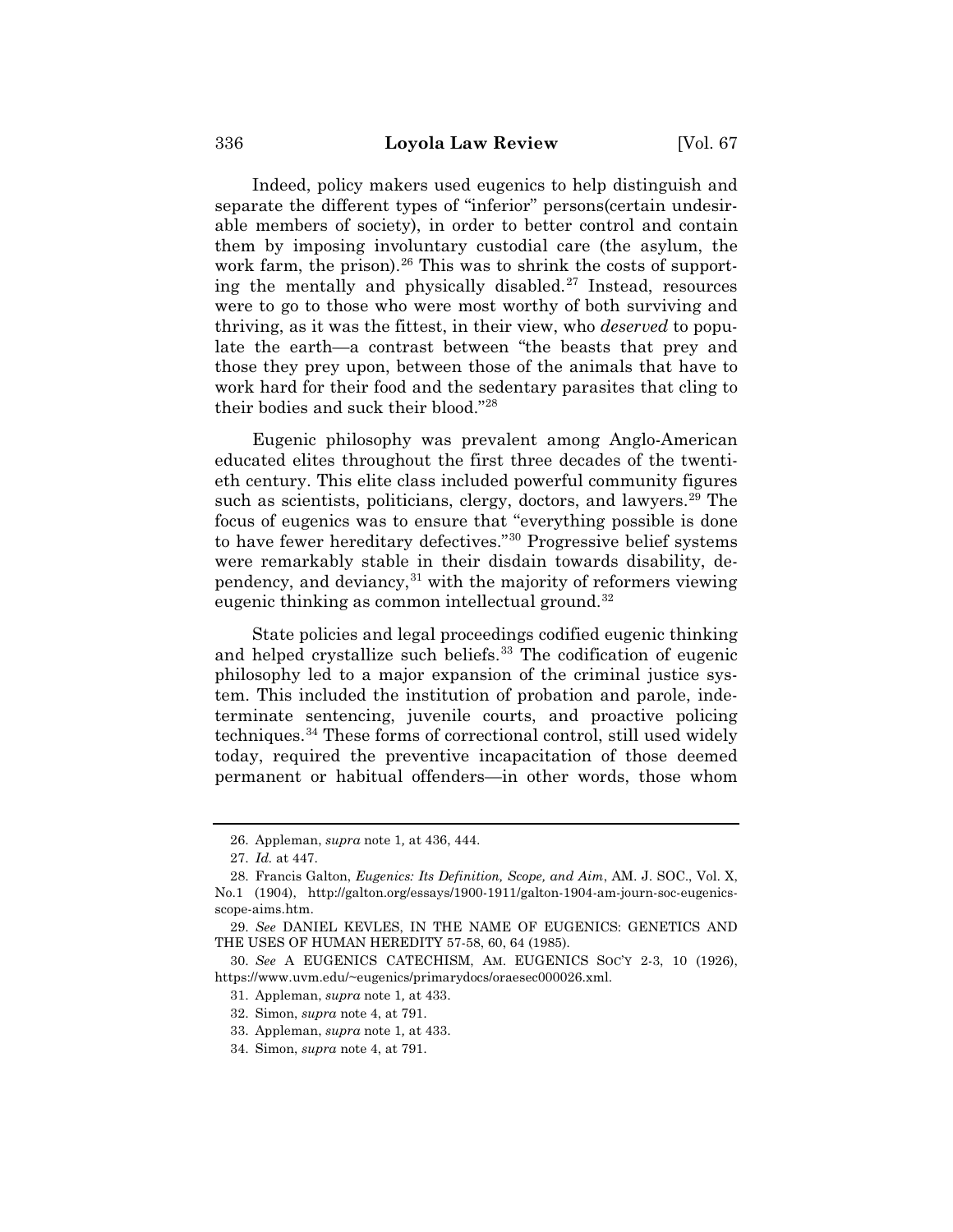eugenics had classified as hereditarily criminally defective.<sup>35</sup> Those who could not be rehabilitated due to inbred criminal tendencies had to be overseen for a lifetime.<sup>36</sup>

The spread of eugenic thinking also spurred a redefinition of disabilities, both mental and physical, transforming people deemed "unfit" from their status as community outsiders into societal dangers.37 The fear of a "rising tide of feeblemindedness,"38 spawned from indiscriminate "degenerate" breeding, was entangled with the fear that the national intelligence of the Anglo-American world was in decline.<sup>39</sup> Simultaneously, the fear of a growing population of disabled individuals increased, for they would supposedly bankrupt and overtake local communities.<sup>40</sup> As a result, more "permanent" solutions were sought to stem the flood, including the establishment of asylums, sterilization, and euthanasia, to segregate the "defective" from the flow of community life.41

Such imprisonment of the vulnerable, whether through asylum, institution, or prison, were then effectively combined with widespread sterilization schemes.<sup>42</sup> Sterilization intended to eradicate the inherited aspects of mental illness, degenerate criminality, and intellectual and developmental disability.<sup>43</sup> Isolation and segregation, combined with a rigorous sterilization regime, would help "annihilate the hideous serpent of hopelessly vicious protoplasm."44 Once appropriately disposed of, these "inferior" individuals would no longer be a bother to society, and their genes would eventually die out.45

<sup>35.</sup> Simon, *supra* note 4, at 805-06.

<sup>36.</sup> *Id.*

<sup>37.</sup> LOMBARDO, *supra* note 7, at 15.

<sup>38.</sup> *A Rising Tide of Feeblemindedness*, CHI. TRIB., Feb. 2, 1923, at 8.

<sup>39.</sup> Appleman, *supra* note 1, at 448.

<sup>40.</sup> *Id.* at 447.

<sup>41.</sup> *See, e.g.*, Walter Fernald, Address, *The Burden of Feeble-Mindedness*, 611 BOS. MED. & SURGICAL J. 911, 913– 14 (1912) (discussing "widespread prevalence of feeblemindedness" and "large numbers of feebleminded persons" in Massachusetts); Appleman, *supra* note 1, at 442, 448.

<sup>42.</sup> Appleman, *supra* note 1*,* at 446.

<sup>43.</sup> Laura I Appleman, *Deviancy, Dependency, & Disability: The Forgotten History of Eugenics and Mass Incarceration*, 68 DUKE L.J. 417, 446 (2018).

<sup>44.</sup> CHARLES B. DAVENPORT, EUGENICS: THE SCIENCE OF HUMAN IMPROVEMENT BY BETTER BREEDING 34 (1910).

<sup>45.</sup> Appleman, *supra* note 1*,* at 446.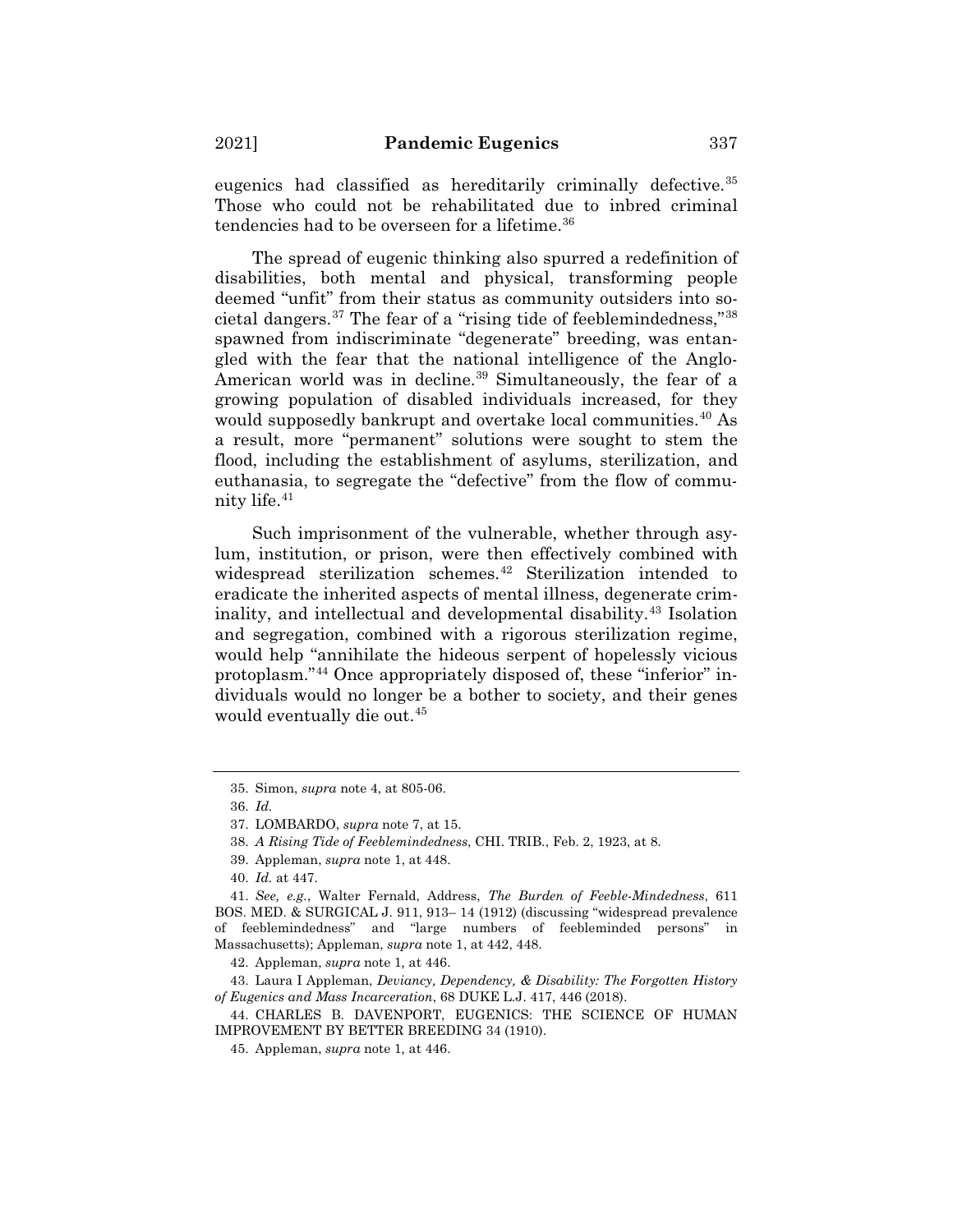This type of eugenic thinking strongly influenced Progressive era public health policies. $46$  The beginning collection of data, along with advances in the field of statistics, were used by public health officials to attempt to control disease and track health. $47$ Both public health policies and eugenicists contended that preventing disease spread was more efficient than finding cures, whether that was a vaccine (public health) or sterilization to prevent inferior reproduction (eugenicists).<sup>48</sup> Public health physicians also adopted eugenics as a practical way to apply the insights of medicine.<sup>49</sup> Ultimately, the public health movement emphasized population-based solutions for health problems, and most practitioners agreed that prevention of social problems was a "necessary condition for social progress."50 The passage of eugenics based public health laws—such as denial of marriage certificates to "defectives" and mandatory sterilization laws exemplified this cooperation.<sup>51</sup>

These discriminatory and destructive attitudes reached their zenith in the two decades before World War II. World War II and the effort to defeat Nazism stemmed the overt tide of enthusiasm for eugenic rhetoric, since Nazi policies not only embraced American eugenics but implemented it to horrifying levels.<sup>52</sup> Nonetheless, many of the radical, brutal therapies used to treat the disabled continued indiscriminately throughout the 1940s, including mass sterilization, malarial fever therapy (injecting the patient with malaria to "cure" syphilis), lobotomies, shock treatments to induce painful convulsions, and other types of outrageous human medical experiments.<sup>53</sup>

Following World War II, the Anglo-American elite moved away from outright endorsement of eugenics, but never internally

<sup>46.</sup> *See* Martin Pernick, *Eugenics and Public Health in American History*, 87 AM. J. PUB. HEALTH 1767, 1768 (1997) ("Public health agencies and eugenics organizations often overlapped in goals and methods, programs, and personnel.").

<sup>47.</sup> *See Public Health in the Progressive Era,* OHSU HIST. COLLECTIONS, https://www.ohsu.edu/historical-collections-archives/public-health-progressive-era (last visited Apr. 6, 2021).

<sup>48.</sup> *See* Paul Lombardo, *Eugenics and Public Health: Historical Connections and Ethical Implications*, in OXFORD HANDBOOK OF PUBLIC HEALTH ETHICS 642-43 (2019).

<sup>49.</sup> *Id.* at 643-44.

<sup>50.</sup> *Id.* at 644.

<sup>51.</sup> *Id.* at 646-47.

<sup>52.</sup> Appleman, *supra* note 1*,* at 448.

<sup>53.</sup> *Id.* at 449-50.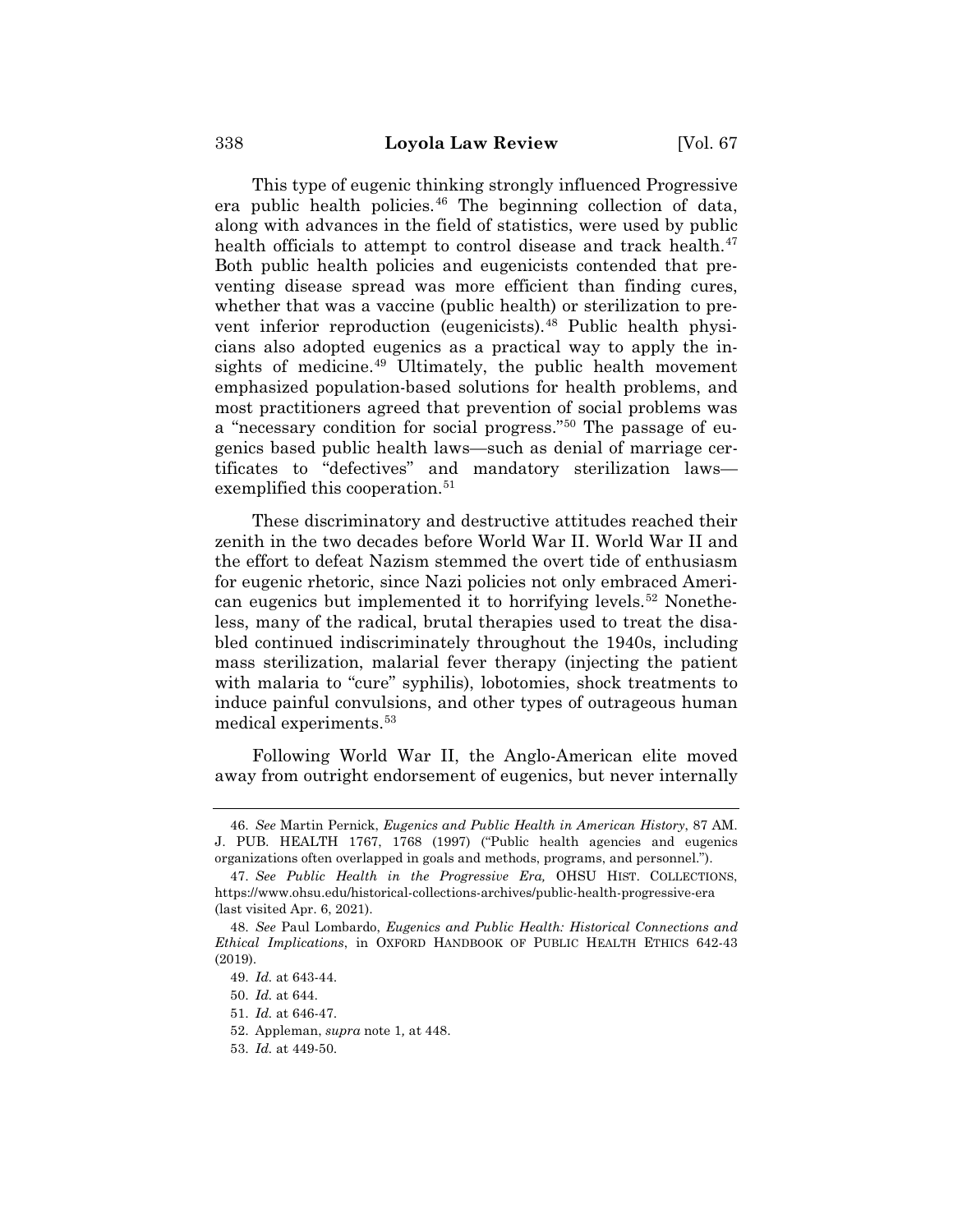repudiated it.<sup>54</sup> As such, the blueprint of eugenics can still be traced in law and healthcare. The longstanding emphasis on an individual's community "value" continues to frame treatment of those with disabilities, the aged, and the incarcerated.

The standard historical narrative tells us that American eugenic policies ended in the 1960s and 1970s.55 Although some of America's most obvious eugenics policies—such as highly restrictive immigration laws, state-wide mandatory sterilization statutes, and interracial marriage restrictions—were dismantled or erased,<sup>56</sup> much of its infrastructure remained. Indeed, the "pervasiveness and persistence<sup>"57</sup> of American eugenic thinking following World War II is startling in its breadth and power.<sup>58</sup>

What has been called the "second wave of eugenics"<sup>59</sup> still relied heavily on sterilization initiatives following WWII. This *sub rosa* continuation of eugenic principles and philosophy included policy organizations like Birthright, Inc., the renamed Sterilization League of New Jersey espousing sterilization, racial discrimination, and carefully selected human breeding beginning in 1943.60 Over 31 states had sterilization programs enduring well into the 1970s, with the most prominent programs in California, Virginia, and North Carolina.<sup>61</sup> Eugenics-based sterilization programs clearly targeted minority women during the 1960s and  $1970s<sup>62</sup>$  But other groups' fitness to survive and reproduce were also targeted, including the poor, those with disabilities, and those who had been convicted of criminal acts. $63$ 

58. Appleman, *supra* note 1*,* at 461.

<sup>54.</sup> Simon, *supra* note 4, at 791.

<sup>55.</sup> *See* ALEXANDRA STERN, EUGENIC NATION: FAULTS AND FRONTIERS OF BETTER BREEDING IN AMERICA 183-84 (2005).

<sup>56.</sup> *Id.* at 184.

<sup>57.</sup> *See* Roberta Bivins, *Book Review: Eugenic Nation*, 50 MED. HIST. 544, 545 (2006), https://www.ncbi.nlm.nih.gov/pmc/articles/PMC1592626/.

<sup>59.</sup> *See* Kevin Begos, *The American Eugenics Movement After World War II, Part I*, INDYWEEK (May 18, 2011), https://indyweek.com/news/american-eugenicsmovement-world-war-ii-part-1-3/.

<sup>60.</sup> *See generally Association for Voluntary Sterilization Records*, UNIV. MINN. LIBR., https://archives.lib.umn.edu/repositories/11/resources/2395 (last visited Apr. 6, 2021).

<sup>61.</sup> *See* Kim Severson, *Thousands Sterilized, a State Weights Restitution*, N.Y. Times (Dec. 9, 2011), https://www.nytimes.com/2011/12/10/us/redress-weighed-forforced-sterilizations-in-north-carolina.html.

<sup>62.</sup> Begos, *supra* note 59.

<sup>63.</sup> *Id.*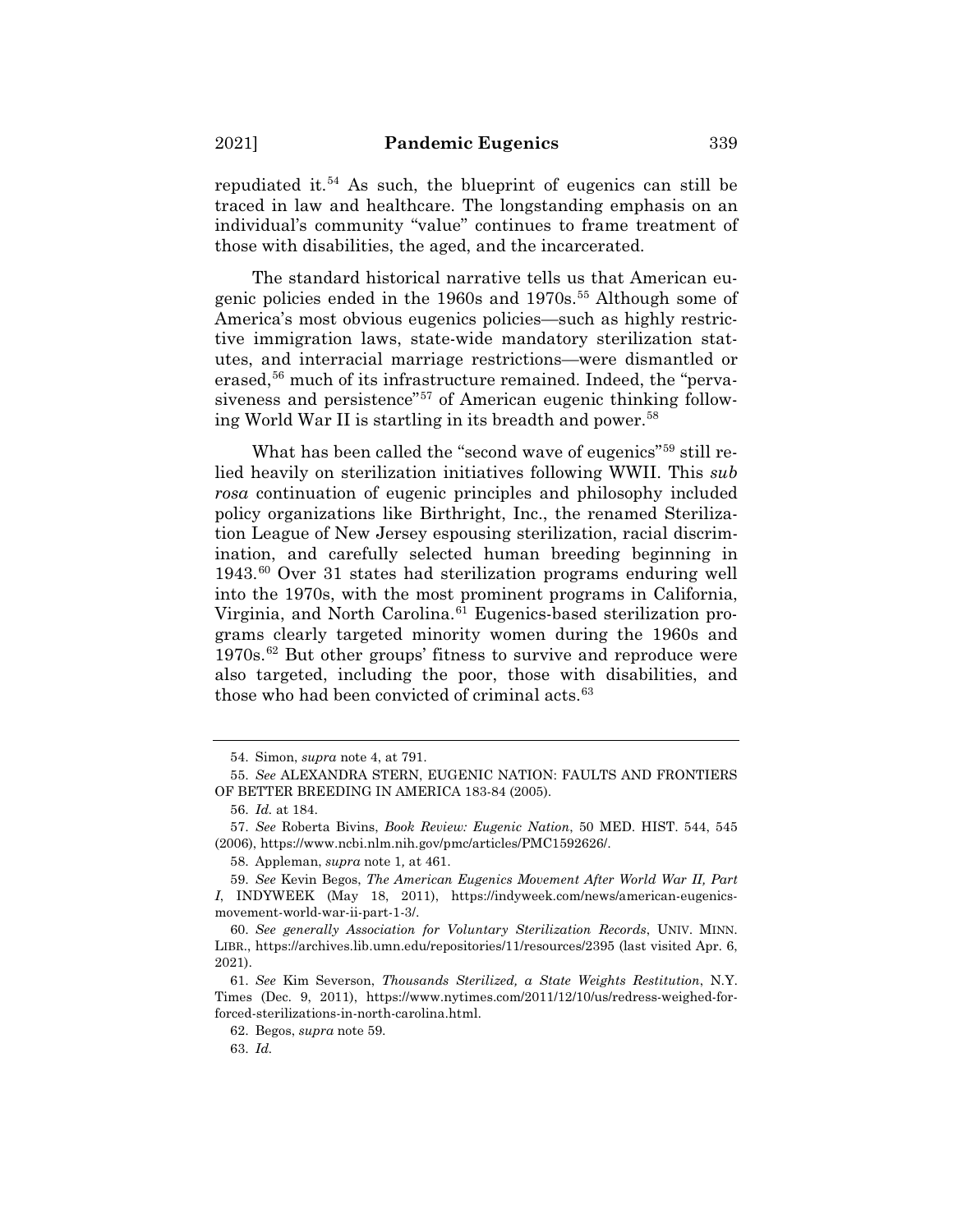Medical practices based on eugenic beliefs have continued well into the twenty-first century. Repeated sterilizations performed on incarcerated women in California prison systems, for example, continued until roughly  $2010<sup>64</sup>$  From  $2006-2010$ , statefunded doctors sterilized approximately 148 women held in California correctional facilities, with evidence of roughly 100 more sterilizations dating back to the late  $1990s^{65}$ . The imprisoned women alleged that prison medical staff coerced them, particularly targeting women who were Black and Latina,<sup>66</sup> along with those deemed likely to recidivate.<sup>67</sup> California's long history of forced sterilization was implemented through a robust program in selective breeding—designed to prevent "habitual criminals, inmates of insane asylums and sexual deviants"68 from having children.

Eugenic practices continue to abound. In 2017, Glenwood Resource Center, an Iowa residential home for the seriously intellectually disabled, performed unauthorized medical experiments on residents.69 Glenwood staff conducted two types of experiments on residents without their consent.70 The first experiment involved overhydrating residents, some of whom were on feeding tubes, causing physical harm to their nervous systems, skin, and cardiovascular systems.71 The second involved psychological re-

67. Johnson, *supra* note 64*.*

69. *See Iowa Violated Constitutional Rights of People with Disabilities at Glenwood Resource Center*, GAZETTE (Dec. 22, 2020), https://www.thegazette.com /subject/news/government/feds-iowa-violated-constitutional-rights-of-people-withdisabilities-at-glenwood-resource-center-20201222.

70. *Id.*

<sup>64.</sup> *See* Corey G. Johnson, *Female Inmates Sterilized in California Prisons without Approval,* CENT. INVEST. REP. (July 7, 2013), https://www.revealnews.org/article /female-inmates-sterilized-in-california-prisons-without-approval/.

<sup>65.</sup> *Id.*

<sup>66.</sup> *See* Shilpa Jindia, *Belly of the Beast: California's Dark History of Sterilizations,* GUARDIAN (June 30, 2020), https://www.theguardian.com/us-news /2020/jun/30/california-prisons-forced-sterilizations-belly-beast.

<sup>68.</sup> Specifically, "California made it legal for state officials to asexualize those considered feeble-minded, prisoners exhibiting sexual or moral perversions, and anyone with more than three criminal convictions." This included castrations and ovary removal. Tom Abate, *State's little-known history of shameful science / California's role in Nazis' goal of 'purification'*, SFGATE (Mar. 10, 2003), https://www.sfgate.com/business/article/State-s-little-known-history-of-shamefulscience-2663925.php.

<sup>71.</sup> *See* Rachel Droze, *DOJ Report on Glenwood Resource Center Details Human Experiments, Lack of Communication with State*, WE ARE IOWA (December 23, 2020), https://www.weareiowa.com/article/news/local/local-politics/glenwood-resource-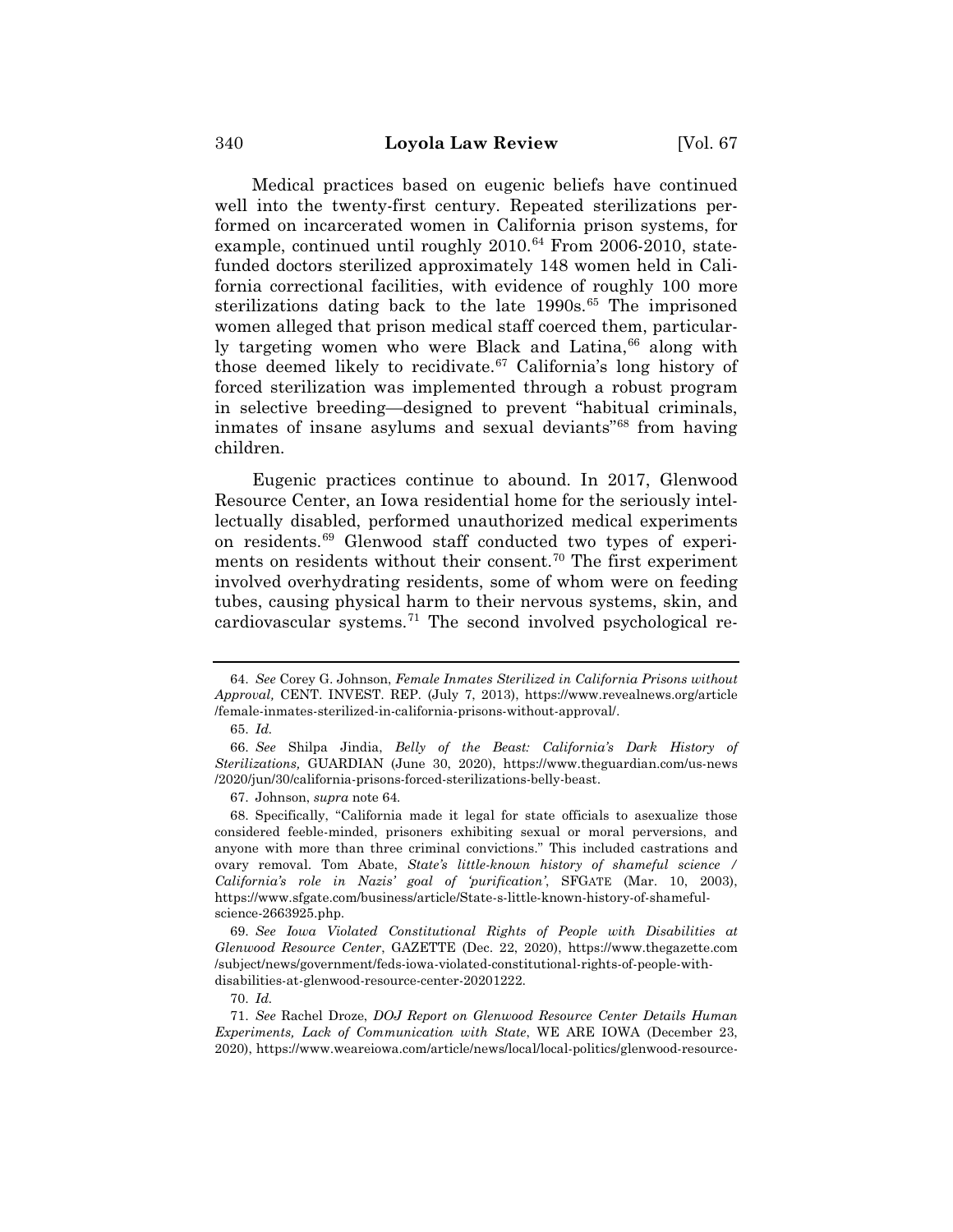search on impulsivity, with plans for a third set of experiments incorporating sexual arousal of residents.<sup>72</sup> These experiments continued for two years before they were exposed.73

Most recently, allegations arose regarding sterilization of undocumented women held at the Mexican border.<sup>74</sup> A facility gynecologist allegedly performed sterilization surgeries and other procedures on detained female immigrants, procedures which the women neither sought nor fully understood.<sup> $75$ </sup> The detainees' lack of consent and understanding obviously raises serious ethical concerns.76

Both the penal state and public health practices have been strongly influenced by eugenic thinking. In this vein, a few criminal justice scholars have contended that eugenics have helped "drive the punitive turn of the late twentieth century and the rise of mass incarceration,"77 leaving us with structural and racial inequity that is difficult to dismantle. Similarly, public health scholars have begun to re-examine the role that eugenics has played in shaping modern public health, noting how eugenic thinking became "a norm embedded in public health concepts, structures and interventions."78 The shameful yet persistent legacy of eugenics continues, undergirding much of the treatment of

center-department-of-justice-report-human-experimentation-iowa-department-ofhuman-services/524-a0a15b9d-482a-4792-b246-11b4b30834a6.

<sup>72.</sup> *Iowa Violated Rights*, *supra* note 69.

<sup>73.</sup> *Id.*

<sup>74.</sup> *See* Catherine Shochet, *In a Horrifying History of Forced Sterilizations, Some Fear the U.S. is Starting a New Chapter*, CNN (September 18, 2020), https://www.cnn.com/2020/09/16/us/ice-hysterectomy-forced-sterilization-history /index.html.

<sup>75.</sup> *See* Nomaan Merchant, *More Migrant Women Say They Didn't OK Surgery in Detention*, AP (September 18, 2020), https://apnews.com/article/georgia-archive-onlyon-ap-immigration-f2008d23c5f9087f4214d9722dfb097e.

<sup>76.</sup> *Id.*

<sup>77.</sup> *E.g.*, Simon, *supra* note 4, at 800; ELIZABETH HINTON, FROM THE WAR ON POVERTY TO THE WAR ON CRIME: THE MAKING OF MASS INCARCERATION IN AMERICA 44 (2016).

<sup>78.</sup> Paul Weindling, *Conceptualising Eugenics and Racial Hygiene as Public Health Theory and Practice*, *in* CONCEPTUALISING PUBLIC HEALTH: HISTORICAL AND CONTEMPORARY STRUGGLES OVER KEY CONCEPTS 4 (2018), https://radar.brookes.ac.uk/radar/file/ce1462f7-119b-4898-a82e-70b20f811649 /1/Conceptualising%20eugenics%20and%20racial%20hygiene%20as%20public%20 health%20theory%20and%20practice%20-%202018%20-%20Weindling.pdf.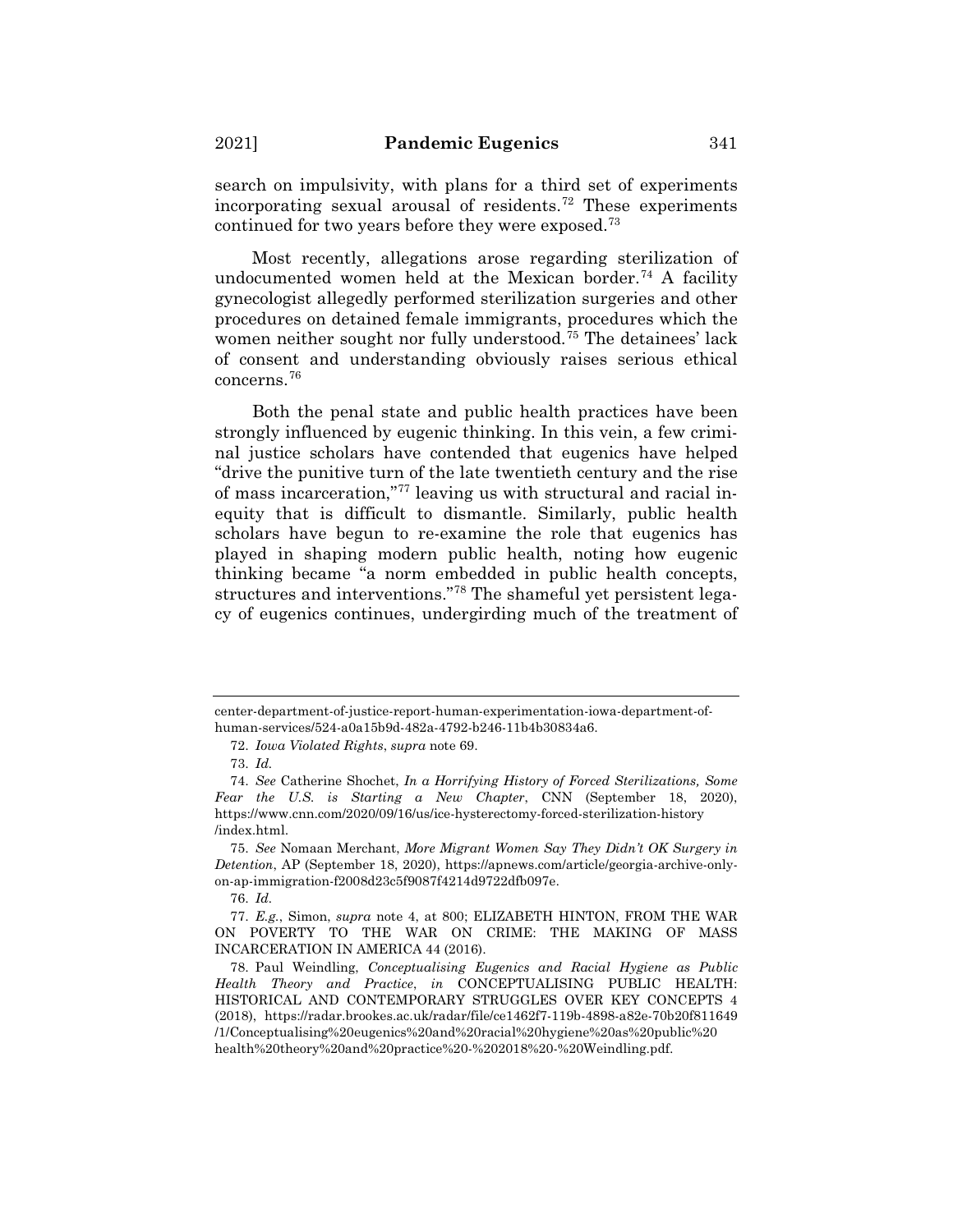the captive and vulnerable, in times of crisis and in times of peace.79

## **PART II: MODERN PANDEMIC EUGENICS**

Our treatment of the captive and vulnerable in the midst of a long-running pandemic starkly exemplifies how an underlying eugenic philosophy still structures health care for those who are disabled, detained, or imprisoned. The State's minimal effort put forth to protect these members of our community belies our reliance on eugenic thinking. Specifically, the State continues to prioritize the healthy, free, and able-bodied over the medically fragile, incarcerated, and disabled. With COVID-19 still spreading through the United States, we neglect these populations at our own peril.

#### **A. JAILS AND PRISONS**

COVID-19 has been a global catastrophe that has impacted everyone. The pandemic, however, has disproportionately threatened the health and safety of individuals in formal correctional facilities. The risk of COVID-19 infection in jails and prisons has been aptly described as "lethally *systemic*."80 Prisons and jails are almost perfectly configured to harbor COVID-19 outbreaks, since most correctional facilities are overcrowded, located in aging buildings lacking decent sanitation and medical care, and have high concentrations of older individuals with multiple underlying conditions.81 When combined, these factors increase the possibility for widespread virus infection and severe symptoms, with minimal capabilities for treatment.<sup>82</sup> Penal institutions also see a constant influx of staff, guards, and healthcare workers in and out of facilities, not to mention the prisoners themselves.<sup>83</sup> Ac-

<sup>79.</sup> *See* Cassie DaCosta, *The New Documentary "Belly of the Beast" Explores the Epidemic of Forced Sterilizations within the Female Prison Population of California*, DAILY BEAST (May 18, 2020), https://www.thedailybeast.com/inside-americashorrifying-modern-day-eugenics-movement.

<sup>80.</sup> *See* Lee Kovarsky, *Pandemics, Risks and Remedies*, 106 VA. L. REV. ONLINE 71, 71 (2020)*.*

<sup>81.</sup> *See* Kelly Davis, *Coronavirus in Jails and Prisons*, THE APPEAL (July 8, 2020), https://theappeal.org/coronavirus-in-jails-and-prisons-27/.

<sup>82.</sup> *See* Abene Clayton, *'People Are Terrified': A Coronavirus Surge Across California's Prisons Renews Calls for Releases*, GUARDIAN (December 29, 2020), https://www.theguardian.com/us-news/2020/dec/29/california-coronavirus-casesprison-system.

<sup>83.</sup> *See* Davis, *supra* note 81.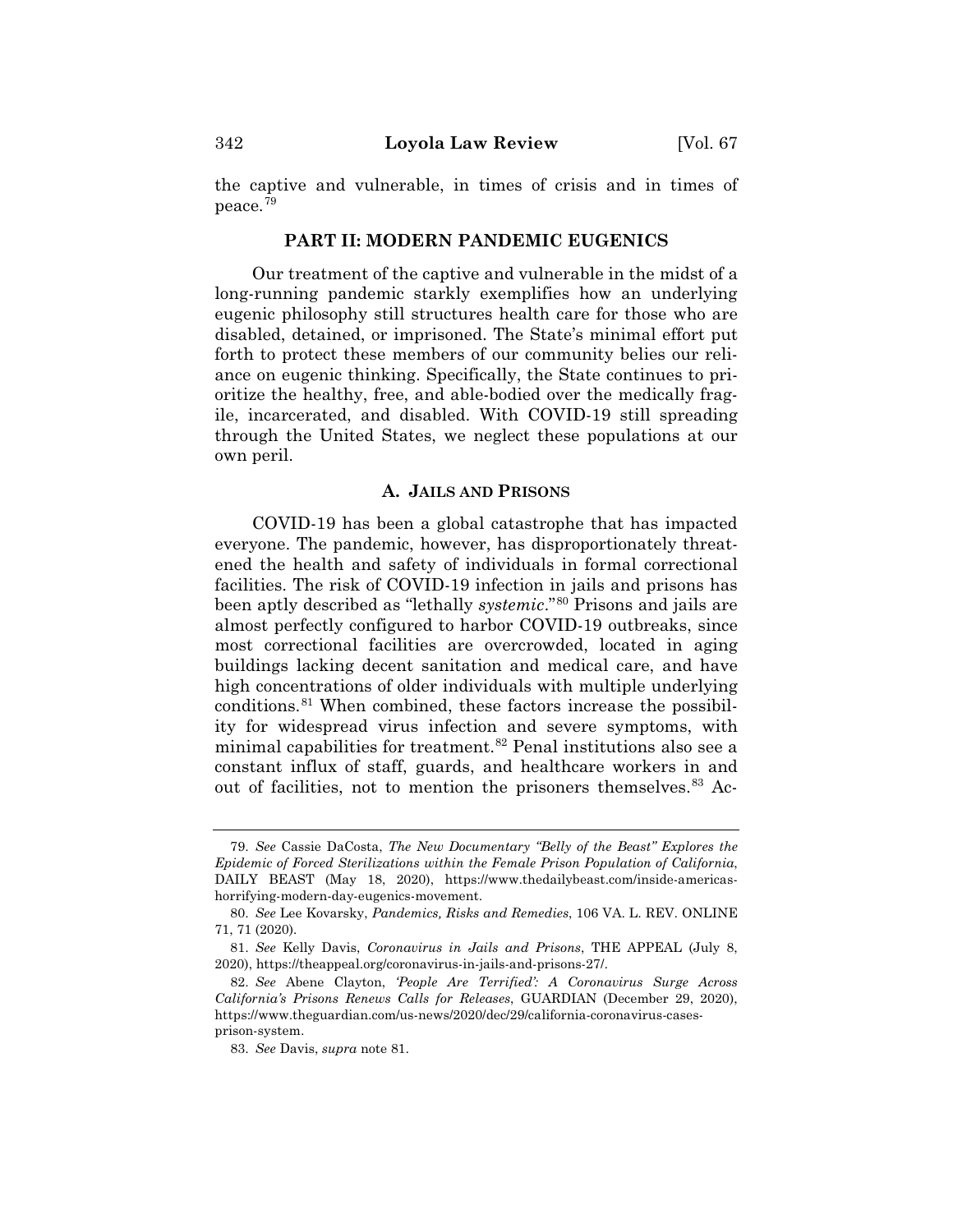cordingly, correctional facilities have rapidly become hotspots for infection.84 At last count, 378,812 inmates have tested positive for COVID-19, and approximately  $2,263$  have died.<sup>85</sup> As Justice Sotomayor wrote: "[I]nmates everywhere have been rendered vulnerable and often powerless to protect themselves from harm."86

A rational response to the COVID-19 pandemic would have been to release some current inmates, especially individuals near the end of their sentences, those with health conditions, those of advanced age, and those convicted of non-violent crimes. This would have protected the lives of the released by allowing them to live safely at home, as well as protecting both facility employees and people who remained incarcerated by reducing the population density. Unfortunately, that was not the U.S. approach. Rather than value the lives of incarcerated people in the face of a deadly pandemic, we continue to "lock up and lock out more people than any other country on earth."87

#### **1. PRISONS**

People incarcerated in prisons have experienced far higher rates of COVID-19 infection and death than the United States population at large.88 Infection has spread quickly in prisons, due to confinement in very tight (often overcrowded) quarters, extremely limited access to PPE, and high rates of preexisting respiratory and cardiac conditions.89 In addition, many state prisons are failing to take even simple precautionary measures to halt the spread of the virus. For example, in the East Moline Correctional Center in Illinois, the prison staff do not take inmates' temperatures, allow inmates to eat in the cafeteria together, and

<sup>84.</sup> Kovarsky, *supra* note 80, at 71. *See also Covid-19 Infection Tracking in NYC Jails*, LEGAL AID SOC. (May 20, 2020) https://legalaidnyc.org/covid-19-infectiontracking-in-nyc-jails/ (showing that coronavirus infection rates for inmates (9.18%) and staff (12.45%) in New York's DOC much higher than the general NY state population (1.85%).

<sup>85.</sup> *See Totals for February 4, 2021*, COVID PRISON PROJECT, https://covid prisonproject.com/data/national-overview/ (last visited on Apr. 6, 2021).

<sup>86.</sup> Valentine v. Collier*,* 140 S. Ct. 1598, 1601 (2020).

<sup>87.</sup> *See* Michelle Alexander, *Let Our People Go*, N.Y. TIMES (May 13, 2020), https://www.nytimes.com/2020/05/13/opinion/coronavirus-prison-outbreak.html.

<sup>88.</sup> *See* Caitlin Hoffman, *Coronavirus Infections and Death Rate Higher Among Incarcerated People*, JOHNS HOPKINS UNIV. HUB (July 8, 2020), https://hub.jhu.edu/2020/07/08/coronavirus-infection-and-death-rates-higher-inprisons/.

<sup>89.</sup> *Id.*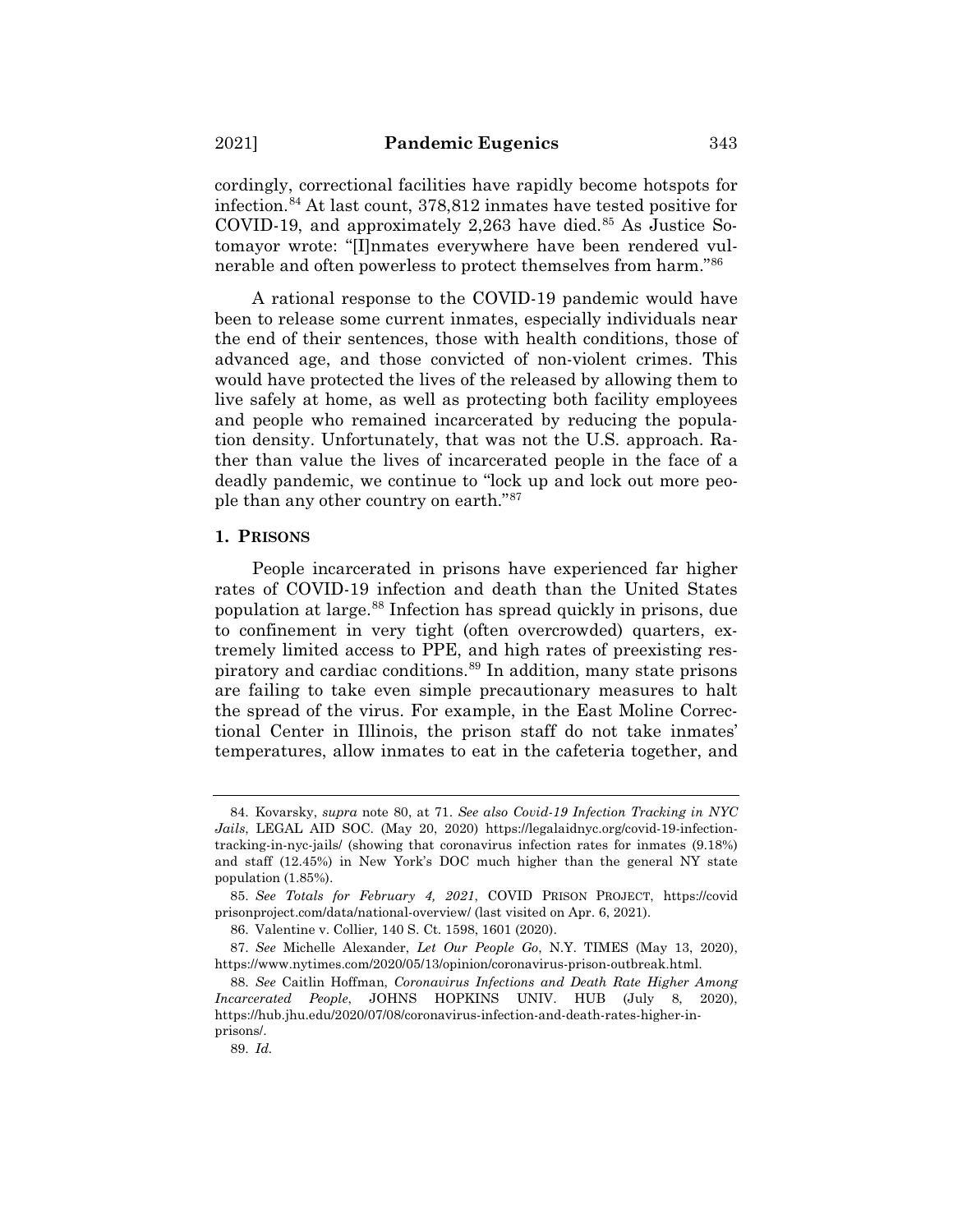have not provided inmates with basic sanitation supplies such as hand sanitizer.<sup>90</sup> Likewise, at the Mississippi Department of Corrections, there are no sanitation protocols for telephones and minimal access to soap and cleaning supplies. CDC flyers provided the only COVID-19 education for inmates.<sup>91</sup>

Simply being imprisoned can rapidly exacerbate the spread of COVID-19. The infection rate for inmates is roughly 5.5 times higher than the rate for the general U.S. population, and the death rate is three times as high. $92$  Infection rates in many prisons rose to almost 65% by the beginning of June 2020.<sup>93</sup>

The most shocking example is California's San Quentin prison, which suffered a massive increase in coronavirus infection (over 1,400 cases) after the prison received a transfer of infected inmates.94 As of December 2020, San Quentin has had 2,243 cases and twenty-eight COVID-19 related deaths.<sup>95</sup> The San Quentin outbreak was so disastrous that in October 2020, the California Court of Appeals ordered a 50 percent reduction in inmate population.<sup>96</sup> The result of the San Quentin COVID-19 spread harmed not just the inmates and staff, but also the entire population of California, as corrections transferred seriously-ill inmates to outside hospitals. The secondary effect of confinement-accelerated infection not only burdens the community and health care workers, but also can facilitate community spread.<sup>97</sup> As of the end of Octo-

<sup>90.</sup> *See* Hunter Nagai, East Moline Corr. Ctr., IL, *COVID-19 Jail/Prison Policies*, UCLA L. COVID BEHIND BARS DATA PROJECT, https://law.ucla.edu/academics /centers/criminal-justice-program/ucla-covid-19-behind-bars-data-project (last visited Apr. 6, 2021).

<sup>91.</sup> *Id.*

<sup>92.</sup> *See* Hoffman, *supra* note 88 (after adjusting for age/sex differences between prison inmates and general population).

<sup>93.</sup> *Id.*

<sup>94.</sup> *See* Adamu Chan, *The View from Inside San Quentin State Prison*, SLATE (July 6, 2020), https://slate.com/human-interest/2020/07/san-quentin-coronavirusoutbreak-prison-diary.html.

<sup>95.</sup> *See* Jaskiran Soomal, "*COVID-19 Could Only Have Reached Death Row Via Staff. Many of Us Believe This Was Intentional*,*"* DAVISVANGUARD (Dec. 20, 2020), https://www.davisvanguard.org/2020/12/staff-intentionally-introduced-covid-19-tosan-quentin-death-row/.

<sup>96.</sup> *See* Kristen Sze, *California Court of Appeals Orders 50% Population Reduction at San Quentin Prison*, ABC7NEWS (Oct. 20, 2020), https://abc7news.com/sanquentin-prison-coronavirus-outbreak-inmates-covid-hadar-aviram/7198733/.

<sup>97.</sup> *See* Eric Westervelt, *"Shocking, Heartbreaking" Coronavirus Outbreak in Calif. Prison Alarms Health Experts*, NPR (June 27, 2020), https://www.npr.org/2020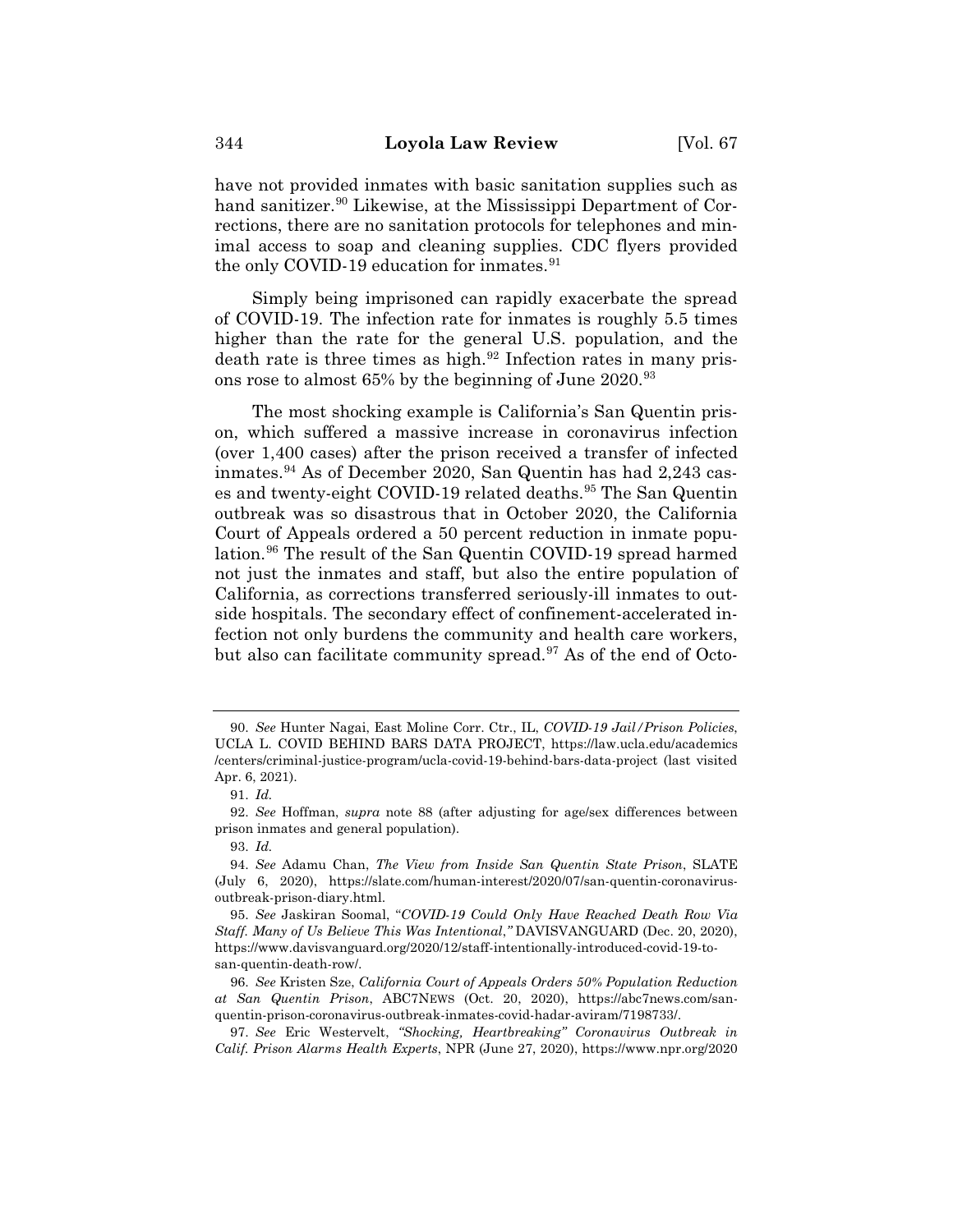ber 2020, over 15,306 COVID-19 positive cases emerged in California state prisons alone.<sup>98</sup>

Conditions in federal prisons have been equally alarming. The federal Bureau of Prisons (BOP), which imprisons over 163,000 people, reported 229 inmate and three staff deaths due to COVID-19, with actual numbers of inmate deaths likely much higher.<sup>99</sup> The missteps by the BOP have been numerous and deadly. First, BOP staff have ignored or minimized inmates' COVID-19 symptoms, mixing both sick and healthy people together in slapdash quarantines.100 Second, the BOP also transferred thousands of inmates between prisons in February and early March, spreading the virus cross-county.<sup>101</sup> Third, BOP did not even follow its own pandemic response plan, failing to space out prisoners, and only testing approximately thirteen percent of incarcerated individuals.102 Finally, and most troubling, BOP inmates were quarantined either in filthy, formerly-abandoned buildings, or in tents prone to rainstorm flooding.<sup>103</sup>

Even these startling numbers may very well be undercounted, as many prisons have either failed to track COVID-19 cases or purposely ignored them, some are not reporting any cases, and others not even testing inmates.<sup>104</sup> A combination of dangerous conditions has created a perfect storm of infectious transmissions in correctional facilities.

Neglecting COVID-19 in prisons has resulted not only in a rampant spread of the virus within institutional walls, but also increased the rate of infection outside, putting inmates, staff, and the community at much higher risk.105 Indeed, only five states

<sup>/06/27/884149444/</sup>shocking-heartbreaking-coronavirus-outbreak-in-ca-prison-alarmshealth-officials.

<sup>98.</sup> Sze, *supra* note 96.

<sup>99.</sup> *See UCLA Law COVID-19,* BEHIND BARS DATA PROJECT*,* FED. FACILITIES, https://uclacovidbehindbars.org/federal (last visited Apr. 6, 2021).

<sup>100.</sup> *See* Keri Blakinger and Keegan Hamilton, *"I Begged Them to Let Me Die:" How Federal Prisons Became Coronavirus Death Traps*, MARSHALL PROJECT (June 18, 2020), https://www.themarshallproject.org/2020/06/18/i-begged-them-to-let-me-diehow-federal-prisons-became-coronavirus-death-traps.

<sup>101.</sup> *Id.*

<sup>102.</sup> *Id.*

<sup>103.</sup> *Id.*

<sup>104.</sup> *Id.*

<sup>105.</sup> *See* Emily Widra & Dylan Hayre, *Failing Grades: States Responses to COVID-19 in Jails and Prisons* 2, ACLU PRISON POL. INITIATIVE (June 25, 2020),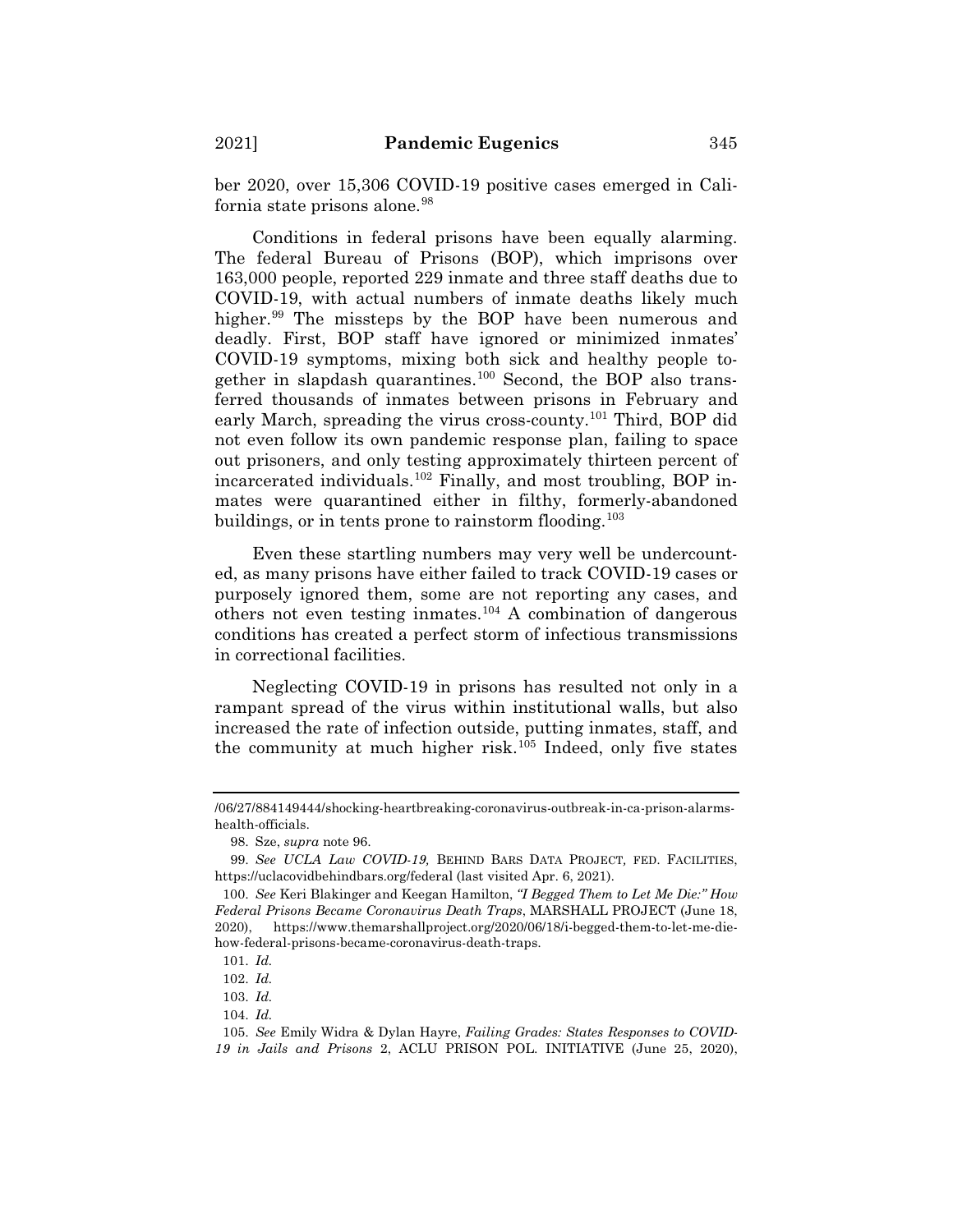(Massachusetts, Michigan, Tennessee, West Virginia, and Vermont) completed comprehensive testing of the inmate population in state prisons.106 Thirty-six states provided PPE to prisoners consisting solely of masks.<sup>107</sup> Given the 1.3 million individuals currently incarcerated in state prisons,<sup>108</sup> this COVID- 19 response is woefully inadequate. As of December 28, 2020, over 1,700 jail and prison inmates have died from COVID-19, $^{109}$  and over 275,000 have been infected.<sup>110</sup> These numbers will surely continue to increase unless more steps are taken to protect prisoners.

There are a variety of steps that state and federal government could have taken to limit COVID-19 spread, which created a prison mortality rate twice as high as the adjusted mortality rate of the general population.<sup>111</sup> Governors could have commuted sentences of medically vulnerable prisoners.112 Corrections departments could have increased how many prisoners are eligible for early release.<sup>113</sup> Legislatures could have passed laws requiring the release of aged or ill prisoners.<sup>114</sup> States and the BOP could have also ensured that, at minimum, prisons obtained proper PPE and sanitizing tools, healthcare, and mass testing supplies.115

Why have states and the federal government been so slow to safeguard prisoners from this deadly virus? This hesitancy to protect is rooted in our long, eugenic history of neglecting and abusing the incarcerated.116 To truly understand our failure to shield

https://www.aclu.org/sites/default/files/field\_document/failing\_grades\_states\_ responses\_to\_covid-19\_in\_jails\_prisons\_063020.pdf.

<sup>106.</sup> *Id.* at 5.

<sup>107.</sup> *Id.* at 15-20 (Appendix A).

<sup>108.</sup> *Id.* at 8.

<sup>109</sup>**.** *See* Madeleine Carlyle, *With Over 275,000 Infections and 1,700 Deaths, COVID-19 Has Devastated the U.S. Prison and Jail Population,* TIME (Dec. 28, 2020), https://time.com/5924211/coronavirus-outbreaks-prisons-jails-vaccines/.

<sup>110.</sup> *See id.*

<sup>111.</sup> *See* Deniz Araturk, *What Prisons Could Still Do to Save Lives,* WILSON CTR. SCI. & JUST. (Sept. 18, 2020), https://wcsj.law.duke.edu/2020/09/what-prisons-couldstill-do-to-save-lives/.

<sup>112.</sup> *Id.*

<sup>113.</sup> *Id.*

<sup>114.</sup> *Id.*

<sup>115.</sup> *Id.*

<sup>116.</sup> *See* Shobana Shankar, *For Mississippi to Fix Its Prisons, It Must Recognize Their Dehumanizing, Eugenic Roots,* WASH. POST (Jan. 29, 2020). In part, the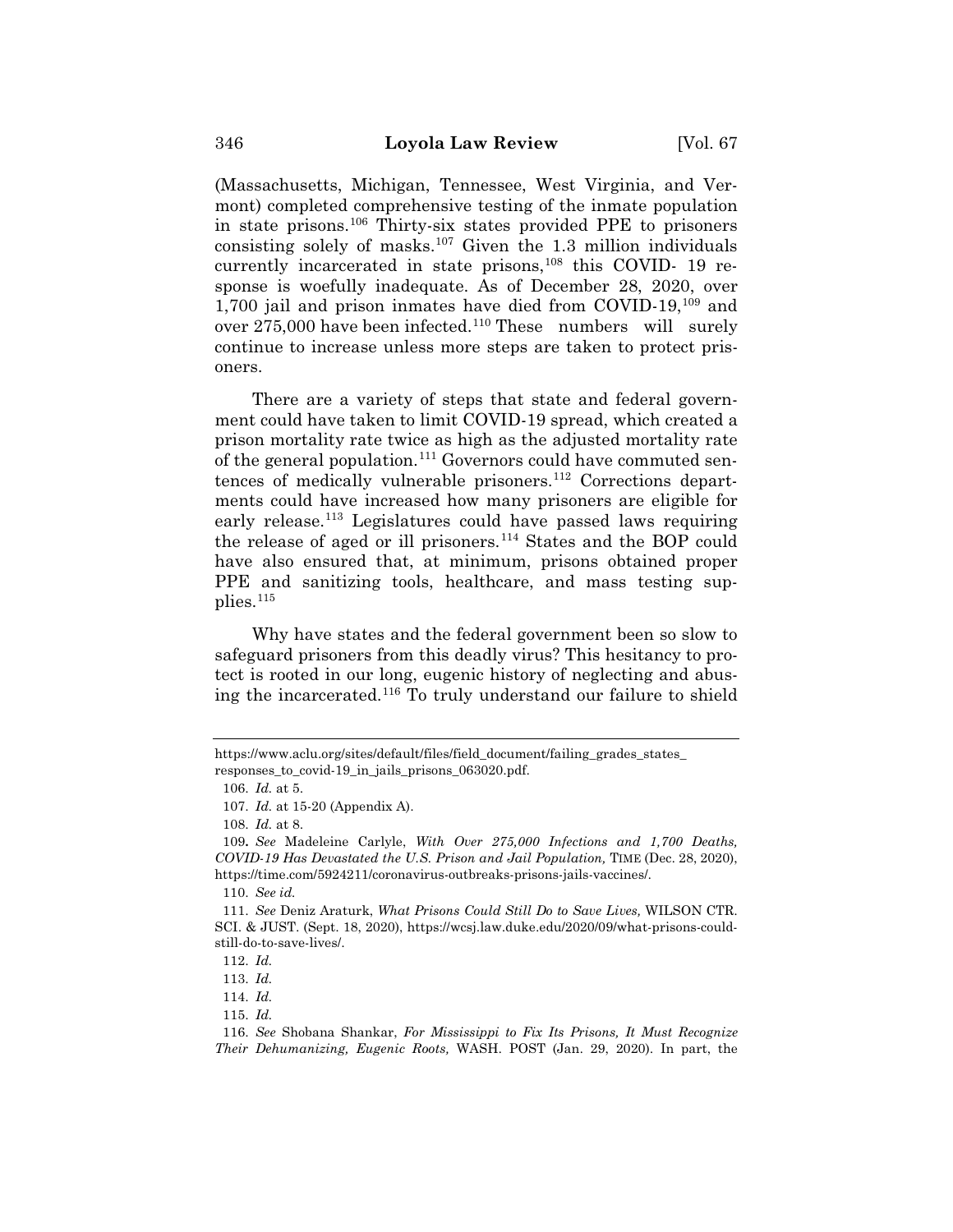the incarcerated from the virus, it is critical to trace "the history of eugenics from its beginning, through its inexorable intertwining with the criminal justice system . . . to understand how we arrived at our current level of mass incarceration."117

Most correctional facilities were originally created with an underlying eugenic vision, leading to their evolution "into a permanently dangerous, violent environment."<sup>118</sup> Principles of eugenic philosophy, particularly in the Progressive Era, developed into tenets of both criminal law and health law, as detailed above.119 Leading social elites such as judges, attorneys, social workers, prison officials, and other Progressive leaders used eugenic science to help contain certain dangerous individuals and eradicate crime, incarcerating them to improve society.<sup>120</sup>

The twinned eugenic fears of "born criminality" and "feeblemindedness"121 were used to justify harsh institutional control of Black people and "lesser" whites.122 Indeed, eugenics held that the state had a duty to "identify and sort out the unfit as part of an effort to regulate breeding and promote racial progress."123 And even those Progressive reformers who did not fully embrace eugenics still felt it rational to focus crime-fighting efforts on the individuals believed to be unfit.<sup>124</sup> This understanding helped develop and nurture the emerging carceral state,  $125$  one that still gives short shrift to inmate rights, dignity, and personal safety.

failure to protect prisoners is due to extremely retributivist attitudes towards those convicted of crimes, viewing inmates as deserving of all punishment, even severe illness and death.

<sup>117.</sup> Appleman, *supra* note 1*,* at 436.

<sup>118.</sup> Shankar*, supra* note 116.

<sup>119. &</sup>quot;[C]riminality remained intimately connected to racial identity and biological makeup." ANTHONY GRASSO, PUNISHMENT AND PRIVILEGE: THE POLITICS OF CLASS, CRIME, AND CORPORATIONS IN AMERICA 165 (2018), https://repository.upenn.edu/cgi /viewcontent.cgi?article=4860&context=edissertations.

<sup>120.</sup> *See* Miroslava Chávez-García, *Youth of Color and California's Carceral State: The Fred C. Nelles Youth Correctional Facility*, J. AM. HIST. 47, 48, 50 (2015).

<sup>121.</sup> Appleman, *supra* note 1*,* at 443.

<sup>122.</sup> Shankar, *supra* note 116.

<sup>123.</sup> ANTHONY GRASSO, PUNISHMENT AND PRIVILEGE: THE POLITICS OF CLASS, CRIME, AND CORPORATIONS IN AMERICA 159 (2018).

<sup>124.</sup> Simon, *supra* note 4, at 798.

<sup>125.</sup> Chávez-García, *supra* note 120, at 48.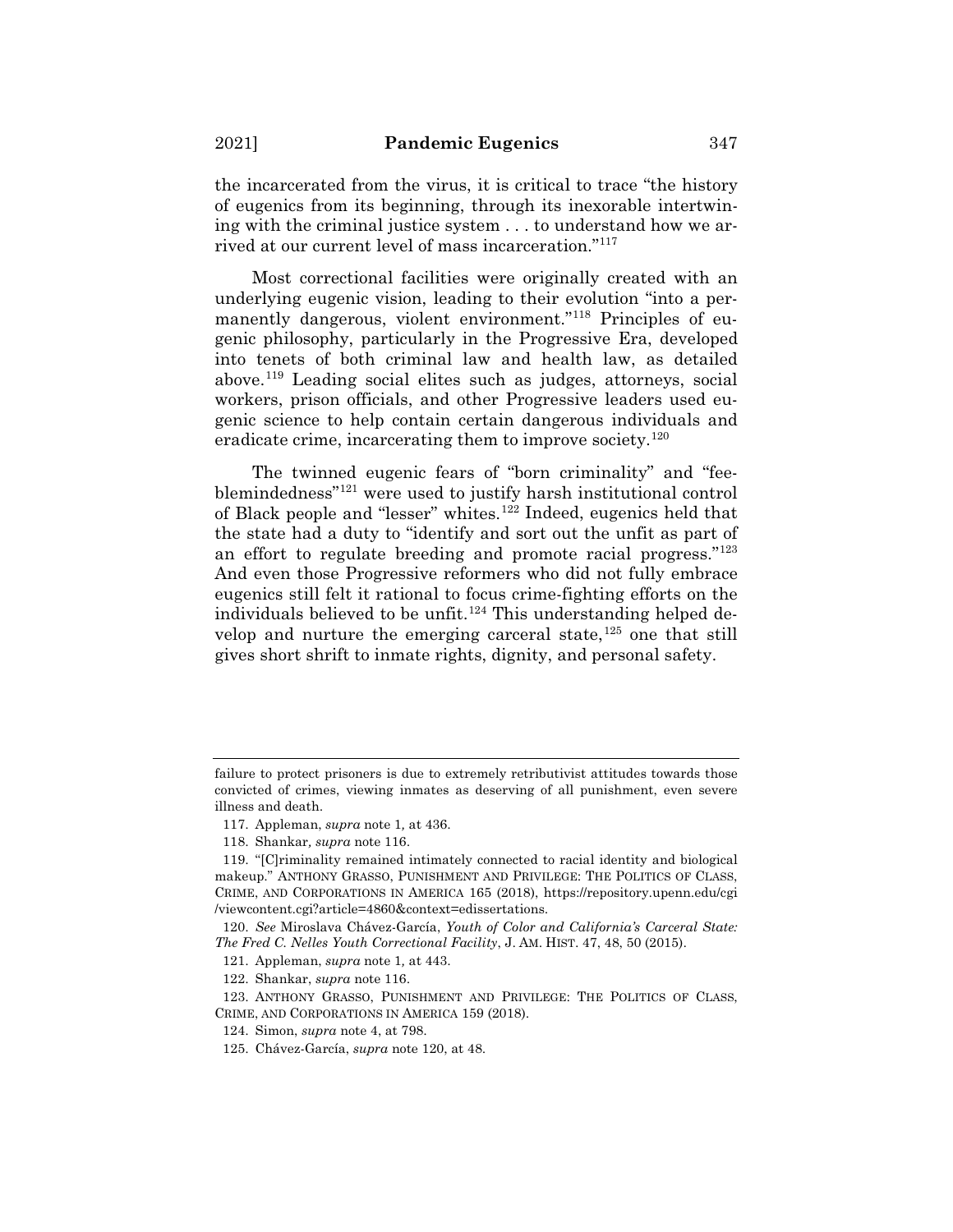Ultimately, as Shankar observed, "we cannot save prisoners' lives without first believing that they are worth saving."126 Our reasons for assuming, consciously or subconsciously, that the criminally convicted are less worthy of human dignity and proper treatment stem in large part from the blueprint of eugenics upon which we continue to depend.

#### **2. JAILS**

Jails function similarly to prisons as an incarcerative setting premised on eugenic beliefs and values. Not only do jails imprison many individuals serving shorter sentences for minor felonies and misdemeanors, but they also detain numerous citizens who are legally innocent, who simply cannot afford bail. Incarcerating individuals merely charged with crimes, who have not yet been found guilty, is frequently based on the fear that they will continue to commit crimes unless they are temporarily removed from society. But both the fear and the science underlying this judicial determination—that people who are arrested and indicted for crimes are usually dangerous—has its roots in the eugenic belief system. The imposition of bail and pre-trial detention because of a specious fear of "dangerousness" harks directly back to the eugenic-based fears of the "unfit," who would endanger society if they were not caged. The reasoning may be different, but the rhetoric is the same.

Unfortunately, jails have proven to be another ideal breeding ground for the rapid spread of COVID-19, due to the punishing conditions of most state and local jails. Pretrial detainees often suffer harsher conditions of confinement than convicted defendants.127 Even before the arrival of COVID-19, jails frequently presented dangerous and unhealthy environments, far more than prisons for a number of reasons.128 Many jails are unequipped to treat major health issues on site.129 Because most detainees are not jailed for long periods of time, providing adequate healthcare has not been a priority, nor has connecting them to treatment in

<sup>126.</sup> Deniz Ariturk, *What Prisons Could Still Do to Save Lives*, DUKE L., WILSON CTR. SCI.&JUST. (Sept. 18, 2020), https://wcsj.law.duke.edu/2020/09/what-prisonscould-still-do-to-save-lives/.

<sup>127.</sup> *See* Laura I Appleman, *Justice in the Shadowlands: Pretrial Detention, Punishment, & the Sixth Amendment*, 69 WASH. & LEE L. REV. 1297, 1312 (2012).

<sup>128.</sup> *Id.* at 1318.

<sup>129.</sup> *Id.* at 1318-19.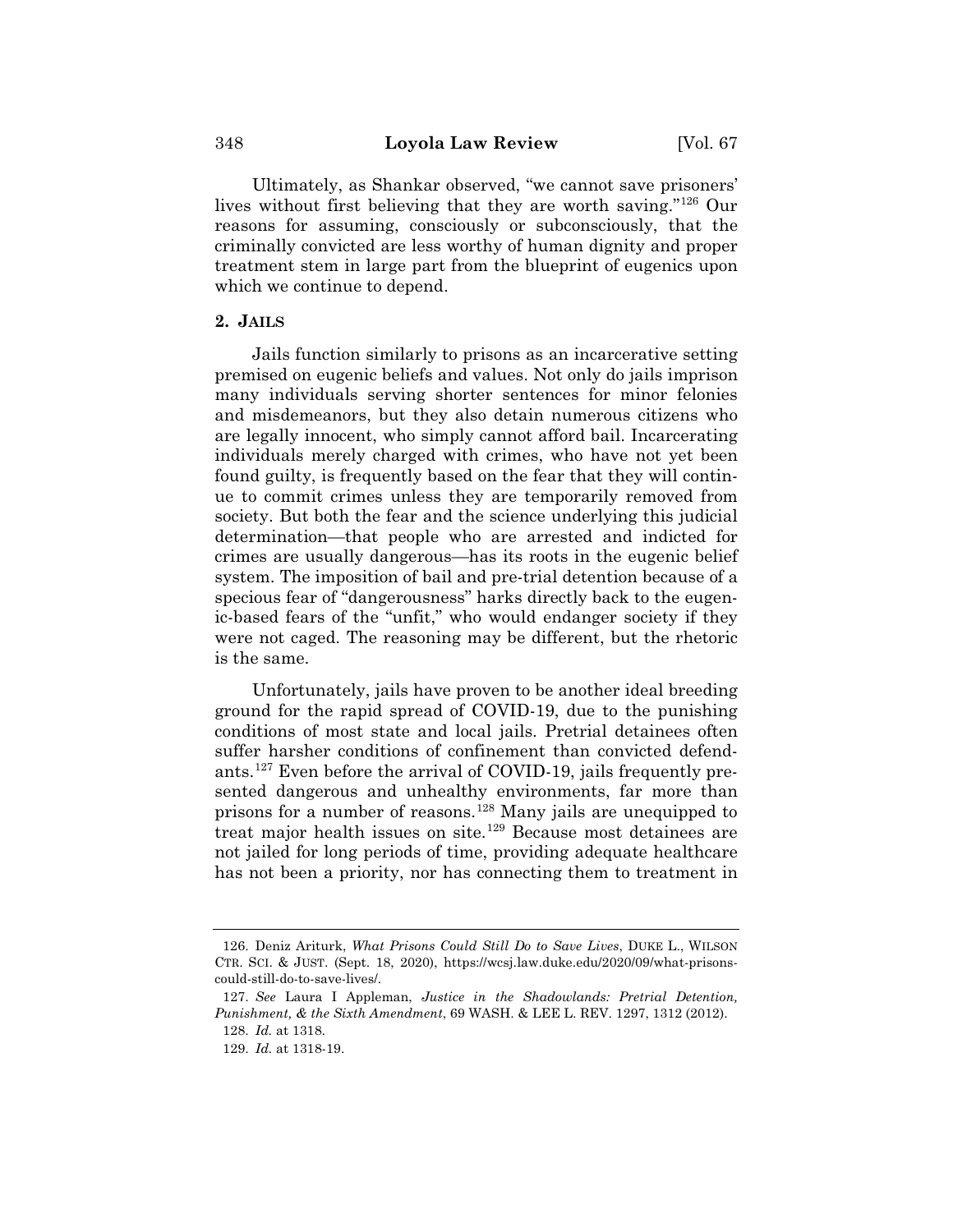the community upon release.<sup>130</sup> Finally, many jails function as revolving doors, with individuals frequently circulating between the facility and the community.

Jails are often more overcrowded than prisons, with some facilities lacking cells or separate rooms, instead packing defendants into tight quarters with bunk beds.<sup>131</sup> Inside the jail facility, physical distancing is all but impossible.132 Detainees live in packed cells with open communal toilets and close sleeping quarters.133 In fact, some jails contain double the amount of residents they were built to hold.134 Due to the extreme space issues inherent in most jail facilities, jails cannot effectively social distance.<sup>135</sup>

Controlling the spread of COVID-19 in jails, however, is just as important as controlling prison spread. An epidemiological study of COVID-19 found that keeping individuals out of jail can save both their lives and the lives of the people in the community surrounding them.<sup>136</sup> This reality is based on two reasons. First, jails, unlike prisons, have a frequent churn, with individuals cycling in and out of these short-term facilities on a daily basis.<sup>137</sup> U.S. jails are turnstiles for accused and incarcerated individuals, counting approximately 10.7 million admissions per year.138

137. *Id.*

138. *Id.*

<sup>130.</sup> *See* Ram Sabraham et al*.*, *Incarceration's Front Door: The Misuse of Jails in America* 17, VERA INST. OF JUST. (July 2015), https://www.vera.org/downloads /publications/incarcerations-front-door-report\_02.pdf.

<sup>131.</sup> *See* Tyler Hicks, *As Covid-19 Cases Surge, Some Incarcerated People Remain Behind Bars*, TEX. OBSERVER (June 29, 2020), https://www.texasobserver.org /pretrial-covid-dallas-electronic-monitoring/.

<sup>132.</sup> *See* Ashley Remkus, *Alabama Jail Refuses Inmates COVID-19 Masks Because 'They're Going to Eat Them,'* ALABAMA.COM (July 9, 2020), https://www.al.com /news/2020/07/alabama-jail-refuses-inmates-covid-19-masks-because-theyre-going-toeat-them.html.

<sup>133.</sup> *See* John Cheves, *Kentucky's Overcrowded Jails Could Be 'Petri Dishes' for Coronavirus, Officials Fear*, GRANT COUNTRY NEWS (Mar. 25, 2020), https://www.grantky.com/content/kentucky%E2%80%99s-overcrowded-jails-could-be- %E2%80%98petri-dishes%E2%80%99-coronavirus-officials-fear.

<sup>134.</sup> *Id.*

<sup>135.</sup> *See Reducing Jail & Prison Populations During the COVID-19 Pandemic,*  BRENNAN CTR. (Jan. 22, 2021), https://www.brennancenter.org/our-work/researchreports/reducing-jail-and-prison-populations-during-covid-19-pandemic.

<sup>136.</sup> *See Covid-19 Model Finds Nearly 100,000 More Deaths Than Current Estimates, Due to Failures to Reduce Jails* 2, ACLU ANALYTICS (Apr. 2020), https://www.aclu.org/report/flattening-curve-why-reducing-jail-populations-keybeating-covid-19.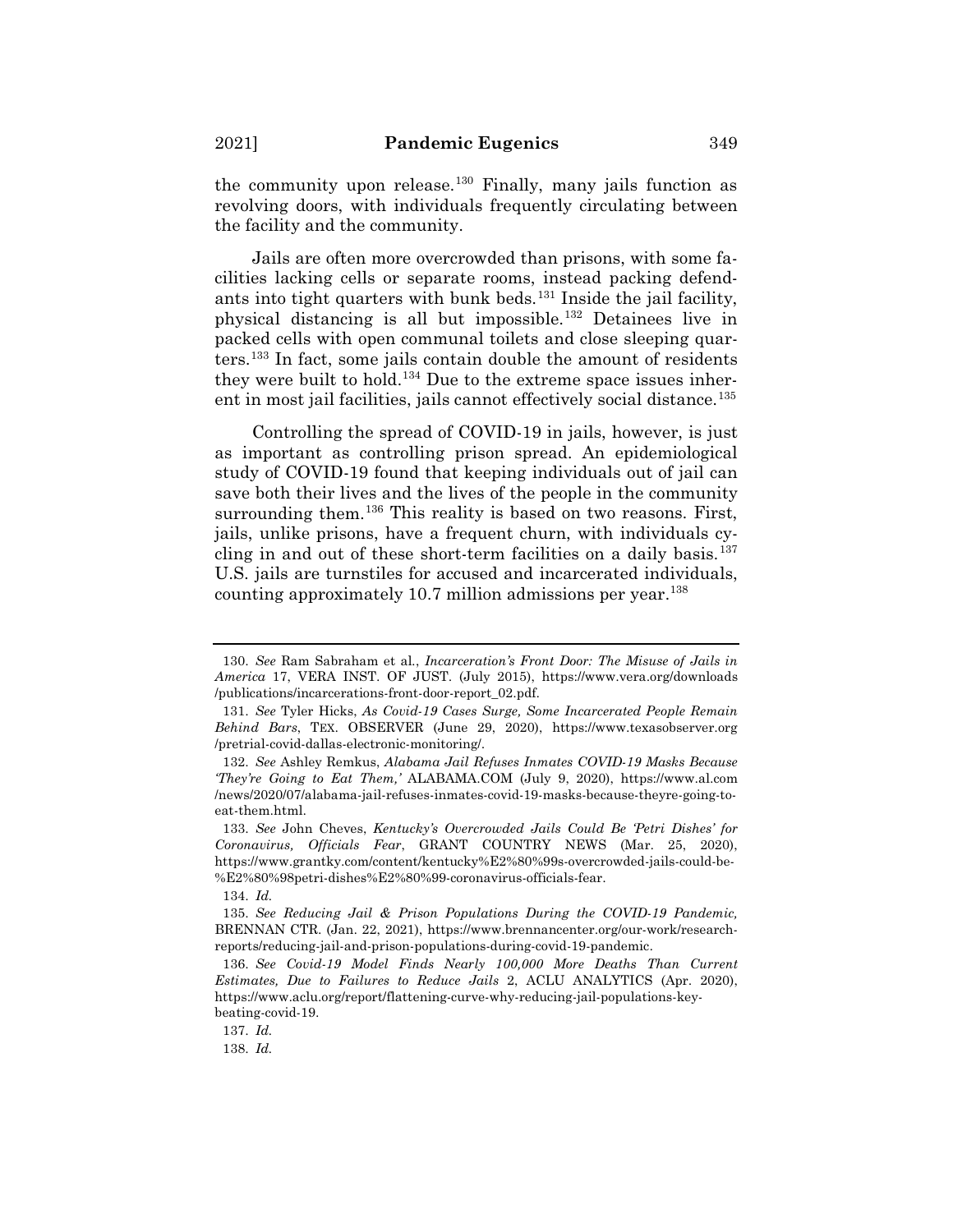Second, jail staff also interact on a daily basis with both incarcerated individuals and their families, along with various community members.139 Jails are COVID-19 vectors for local communities.140 For example, the rate of inmate infection at the local jails in New York City in early July (after NY's peak of COVID-19 infection) was 7.86%, compared to 2.62% in the city as a whole.141 Add in infected corrections staff, and the rate of infection jumps to  $11.79\%$ .<sup>142</sup> Yet, these "high-transmission hubs" have not been recognized as critical junctures for control of COVID transmission. $143$ 

A few states have realized jails are potential COVID-19 transmission hubs and significantly decreased their jail populations.144 Reducing overcrowding is the best way to prevent COVID-19 spread in jails, and the best way to shrink jail populations is releasing people through bail, probation, or reducing arrests.145

Those detained in jails have disproportionately suffered from the spread of COVID-19. Although many jails have reduced some of their overcrowding, the confines are still fairly packed. In addition, the amount of PPE provided to jail inmates is often minimal. For example, in Alabama, the Madison County jail refused to provide masks for its residents, despite a diagnosed case of COVID-19, because of concerns that "they're going to eat them," or use the metal on the masks to injure themselves, each other, or jail staff.146 Similarly, cleaning supplies for inmates to sanitize their cells are frequently in short supply or non-existent; residents are ordered to clean their own rooms but are given few supplies. $147$ 

<sup>139.</sup> *Id.*

<sup>140.</sup> *Id.*

<sup>141</sup>*. See COVID-19 Infection Tracking in NYC Jails*, LEGAL AID SOC'Y (July 3, 2020), https://legalaidnyc.org/covid-19-infection-tracking-in-nyc-jails/.

<sup>142.</sup> *See* ACLU *Covid-19 Model*, *supra* note 136, at 3.

<sup>143.</sup> *Id.*

<sup>144.</sup> *See* Widra & Hayer, *supra* note 105, at 7.

<sup>145.</sup> *See Responses to the COVID-19 Epidemic,* PRISON POL. INITIATIVE (July 14, 2020), https://www.prisonpolicy.org/virus/virusresponse.html (detailing ways states have reduced jail populations).

<sup>146.</sup> *See* Remkus, *supra* note 132.

<sup>147.</sup> *See* David King, *Pandemic Leads to Early Prisoner Release, But Finding Housing for Them Remains Difficult*, SHELTERFORCE (May 11, 2020), https://shelterforce.org/2020/05/11/pandemic-leads-to-early-prisoner-release-butfinding-housing-for-them-remains-difficult/.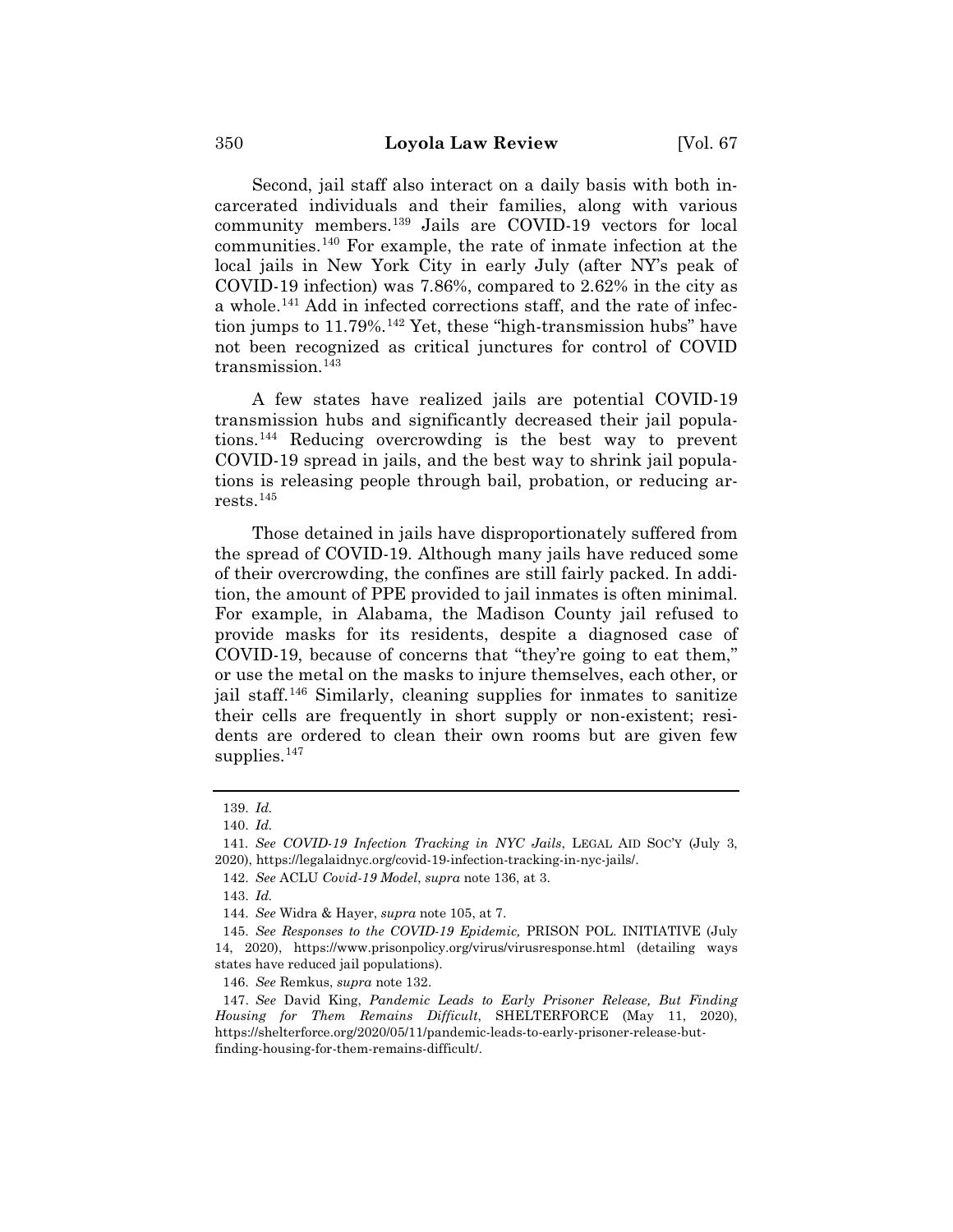Even when defendants are granted bail, they are not always able to leave jail facilities. Some simply cannot afford to pay bail, even when it is a low amount. Although California has ordered judges to free defendants accused of lower-level felonies by reducing their bail to \$0, New York recently suspended the rule limiting jail time to six days for those not indicted by a grand jury.148 Some courts, including those in Florida, New York, Iowa, and New Jersey, have simply stopped convening grand juries due to the threat of COVID-19. New York's bewildering response to the cessation of grand juries has been to keep defendants in jail, despite the threat of infection.<sup>149</sup>

Even those preliminarily released from jail are not always free to go. In Texas, for example, individuals granted pre-trial release must wear electronic monitors to track their movements in the community.150 The Texas tracking companies, however, have refused to work with—or even touch—defendants infected with COVID-19.151 Thus, despite having been granted bail, these individuals cannot leave the correctional facility.152 And even if a pretrial detainee is released from jail, societal reentry can be very challenging, given that the individual is released into a pandemic and lockdown.153

#### **3. THE FAILURE OF COMPASSIONATE RELEASE**

The compassionate release of state and federal prison inmates has been quite limited.<sup>154</sup> Only twenty-one states overall have released inmates from state correctional facilities, and a mere twelve states have released inmates from local correctional facilities.155 California, for example, only released 7,000 inmates

<sup>148.</sup> *See* Simone Weichselbaum, *Can't Make Bail, Sit in Jail Even Longer Thanks to Coronavirus,* MARSHALL PROJECT (May 1, 2020), https://www.themarshall project.org/2020/05/01/can-t-make-bail-sit-in-jail-even-longer-thanks-to-coronavirus.

<sup>149.</sup> *Id.*

<sup>150.</sup> *See* Hicks, *supra* note 131.

<sup>151.</sup> *Id.*

<sup>152.</sup> *Id.*

<sup>153.</sup> King, *supra* note 147.

<sup>154.</sup> *See Prison Inmate Release Responses in Response to the Coronavirus (COVID-19) Pandemic, 2020,*

BALLOTPEDIA (July 1, 2020), https://ballotpedia.org/Prison\_inmate\_release\_ responses\_in\_response\_to\_the\_coronavirus\_(COVID-19) \_pandemic, \_2020.

<sup>155.</sup> *Prison Inmate Release Responses in Response to the Coronavirus (COVID-19) Pandemic, 2020,*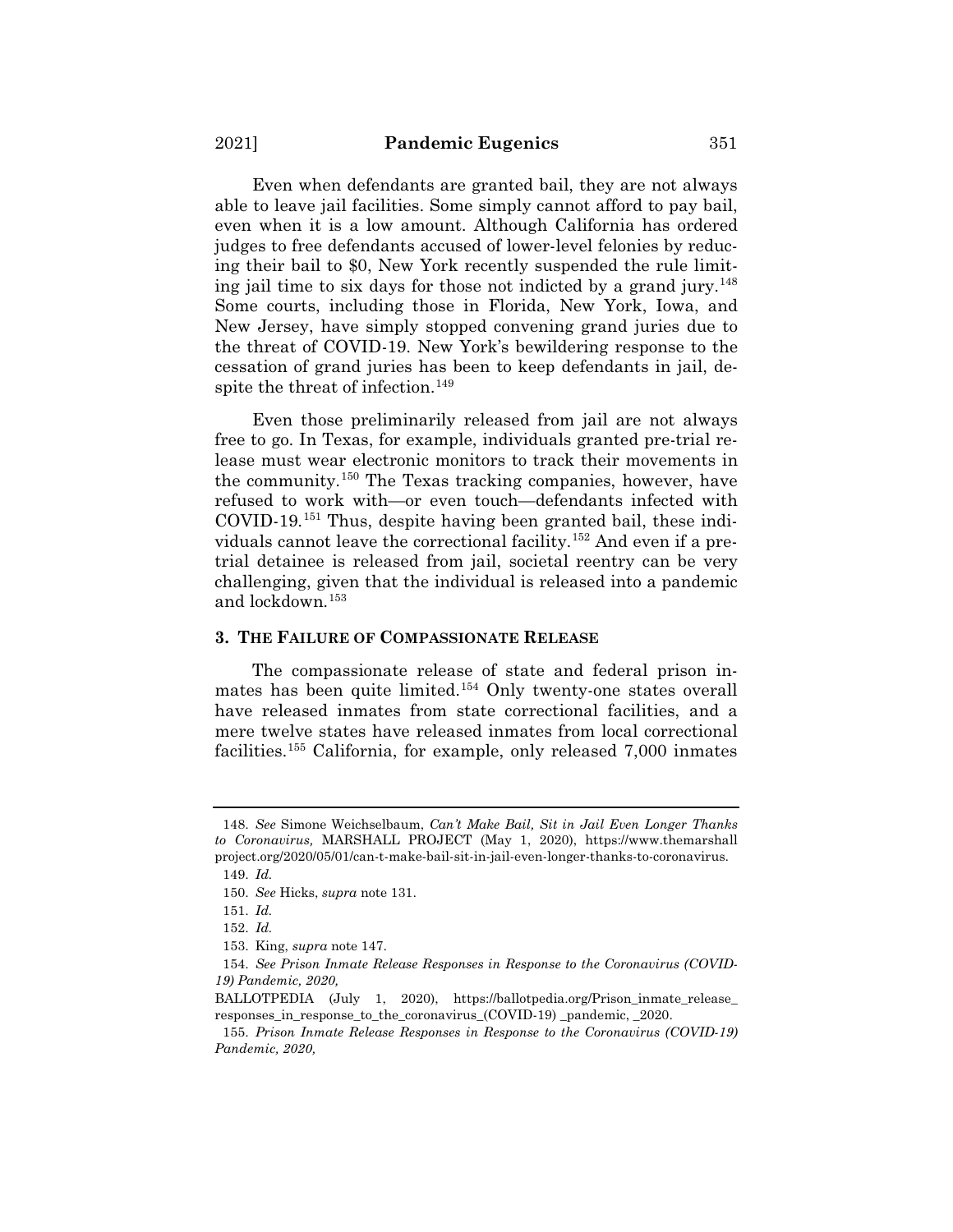from its state prisons and 3,500 from its rehabilitation and correctional control facilities. All of the released prisoners were incarcerated for non-violent crimes, and most had already been scheduled for release over the next six months.<sup>156</sup> Given that California has approximately 115,000 people incarcerated at any one time,<sup>157</sup> the percentage of released inmates to those still incarcerated was very low (although, of course, meaningful to each released individual).

Likewise, in Texas, early release via parole is possible for mentally ill, disabled, and terminally ill individuals, or those who require long-term care. These inmates can qualify for medically recommended intensive supervision.<sup>158</sup> The Texas parole board, however, rarely approves that type of parole, even in the midst of a global pandemic.159 Texas even refused early release for the individuals residing at the geriatric prison in Houston. 160

Similarly, the federal release effort has been minimal. Although former-Attorney General William Barr twice gave orders to federal prisons to release medically vulnerable prisoners or transfer such inmates to home confinement, the Department of Justice resisted.161 Overall, fewer than three percent of federal prisoners have been sent to home confinement.<sup>162</sup>

Meaningful reduction of America's prison population and a slowdown of the rate of COVID-19 transmission will require the release of not just nonviolent drug offenders, but also those individuals convicted of violent crimes.163 Even amidst the pandemic, this has been a difficult selling point.

Moreover, simply releasing incarcerated inmates does not solve the problem of COVID-19 spread in correctional facilities.

BALLOTPEDIA (July 1, 2020), https://ballotpedia.org/Prison\_inmate\_release\_ responses\_in\_response\_to\_the\_coronavirus\_(COVID-19) \_pandemic, \_2020.

<sup>156.</sup> *Id.*

<sup>157.</sup> *California's Prison Population,* PUB. P. INST. OF CA. (July 2019), https://www.ppic.org/publication/californias-prison-population/.

<sup>158.</sup> *See* Davis, *supra* note 81.

<sup>159.</sup> *Id.*

<sup>160.</sup> *Id.*

<sup>161.</sup> *See* Blakinger and Hamilton*, supra* note 100.

<sup>162.</sup> *Id.*

<sup>163.</sup> *See* Barbara Bradley Hagerty, *Releasing People from Prison is Easier Said than Done,* ATLANTIC (July 2020), https://www.theatlantic.com/ideas/archive/2020 /07/releasing-people-prison/613741/.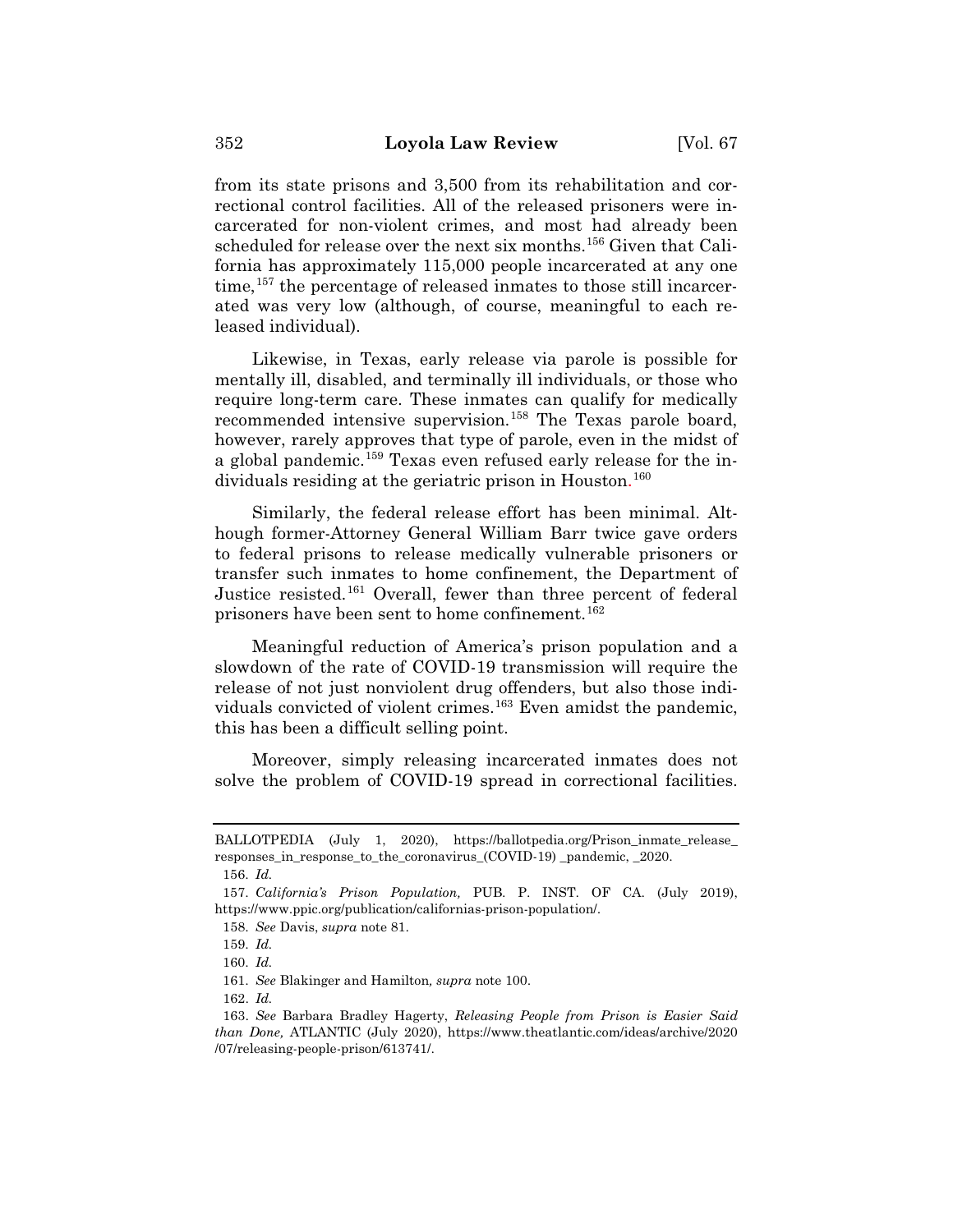Many people released from prisons and jails have difficulty finding safe, affordable housing.164 This is an underappreciated but critical issue when releasing prisoners en masse, because early release individuals must have a housing plan arranged before they may leave prison.165 If inmates cannot find appropriate housing or complete their parole or probation programs, then they must stay incarcerated until they do, pandemic or no.166 Securing special post-release housing is difficult under normal circumstances; arranging it in the middle of a pandemic can be nearly impossible, given the overflow of inmates needing to be housed, the reluctance of some organizations to place released individuals due to overcrowding, and a general paralysis related to the emergency.<sup>167</sup>

In addition, even the state and federal prisons permitting pandemic-based early release of inmates failed to lessen any of the onerous regulations required for an inmate's release.<sup>168</sup> In other words, the numerous requirements necessary for inmates to complete before their actual release from prison, even when release is formally granted, must still be fulfilled. These mandatory requirements include taking special release courses while still incarcerated,<sup>169</sup> securing an employment offer before release,<sup>170</sup> completing a drug or alcohol program, $171$  undergoing mandated programming such as Tennessee's "therapeutic community programming" for substance use disorder,  $172$  and completing educa-

168. *See* Schwartzapfel, *supra* note 166.

<sup>164.</sup> *See* King, *supra* note 147.

<sup>165.</sup> *Id.*

<sup>166.</sup> *See* Beth Schwartzapfel, *COVID-19 Has Trapped Thousands of Parolees in Prison,* SLATE (May 7, 2020), https://slate.com/news-and-politics/2020/05/covid-19 probation-parole-limbo.html.

<sup>167.</sup> *See* David King, *Pandemic Leads to Early Prisoner Release, But Finding Housing for Them Remains Difficult*, SHELTERFORCE (May 11, 2020).

<sup>169.</sup> *Id.*

<sup>170.</sup> *What Type of Release Plan Must Be in Order*, FAQs, U.S. PAROLE COMM., https://www.justice.gov/uspc/frequently-asked-questions#q27 (last visited May 18, 2021).

<sup>171.</sup> *See* Emily Widra & Wendy Sawyer, *When Parole Doesn't Mean Release: The Senseless "Program Requirements" Keeping People Behind Bars During A Pandemic,*  PRISON P. INITIATIVE (May 21, 2020), https://www.prisonpolicy.org/blog/2020/05 /21/program-requirements/.

<sup>172.</sup> *See Substance Use Disorder Program*, TN DEP'T OF CORR., https://www.tn.gov/correction/redirect—rehabilitation/redirect—-offender-health-care /substance-use-disorder-program.html (mandatory program lasting 9-12 months).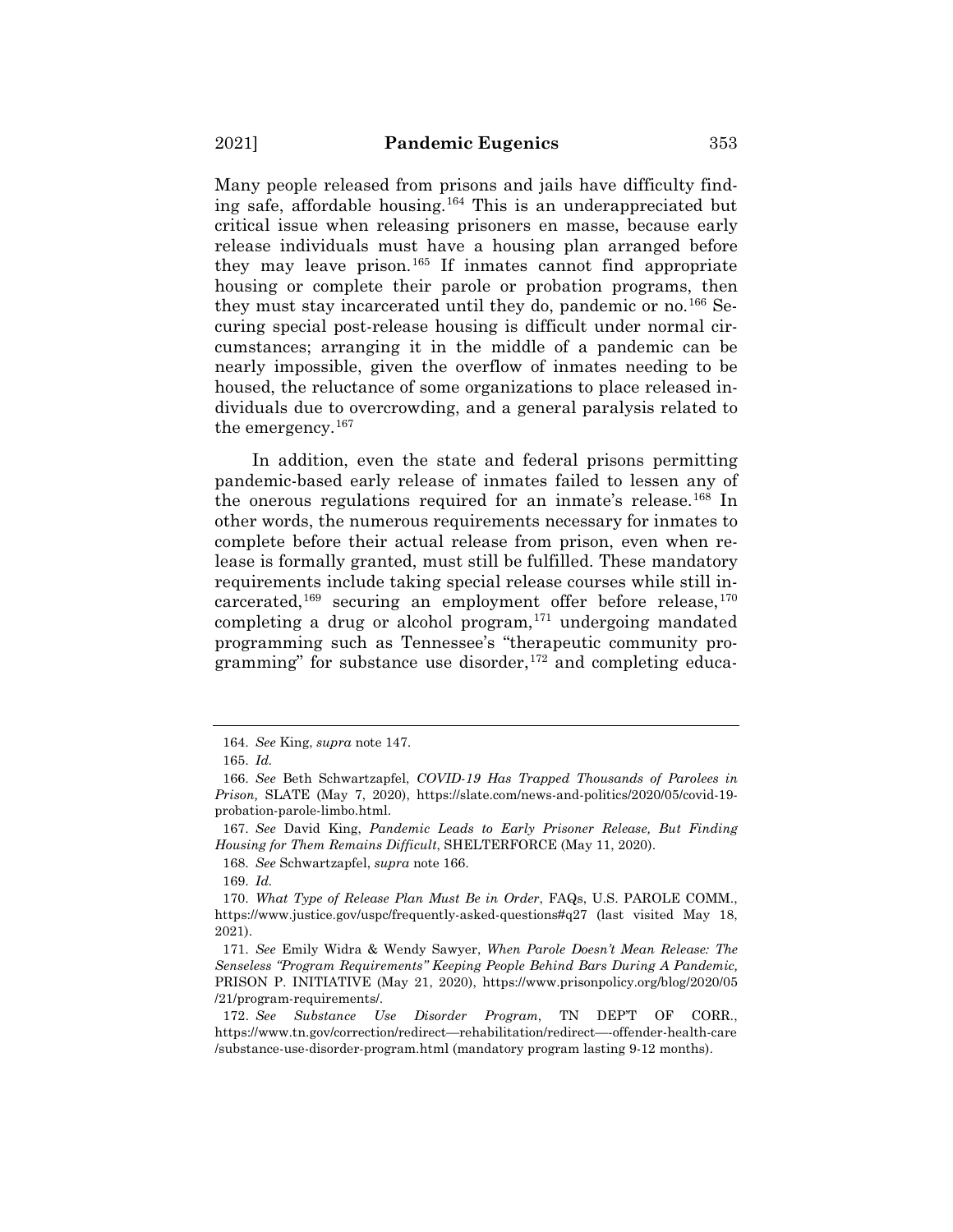tion, life skills, and employment training.173 Although these curricula might prove useful, such required courses should be postponed or eliminated, in order to more easily free parolees from COVID-19.174

In sum, although early prisoner release due to the pandemic is a common sense necessity, prisons hinder an individual's ability to seek release using standard bureaucratic measures.175 Specifically, the current mechanisms governing prisoner release are "too slow, require too much multilateral unanimity, and vest discharge powers in the wrong institutions."176

This disregard of inmate needs is especially harsh, because incarcerated people suffer disproportionately from serious health problems.177 Individuals under correctional control are particularly vulnerable to COVID- 19, including those with lung disease, asthma, serious heart conditions, diabetes, and renal or liver disease, along with various other immunocompromising conditions.178 At least 20,000 individuals in jails alone are elderly (over the age of 60),  $179$  and the prison population is rapidly graving.  $180$ Add in overcrowding, general poor health, lack of sanitation, failure to test and properly quarantine, a constantly shifting inmate population, and the like, and a perfect storm of contagion and transmission swirls and kills.

This cavalier treatment of the incarcerated and their health is par for the course in American history. Incarcerated lives are treated as lesser. Correctional facility residents have frequently

<sup>173.</sup> *See* Widra and Sawyer, *supra* note 171.

<sup>174.</sup> *Id.*

<sup>175.</sup> *Id.*

<sup>176.</sup> *See* Kovarsky, *supra* note 80, at 73.

<sup>177.</sup> *See* Pete Wagner & Emily Widra, *Five Ways the Criminal Justice System Could Slow the Pandemic*, PRISON P. INITIATIVE (March 27, 2020), https://www.prisonpolicy.org/blog/2020/03/27/slowpandemic/.

<sup>178.</sup> Pete Wagner & Emily Widra, *Five Ways the Criminal Justice System Could Slow the Pandemic*, PRISON P. INITIATIVE (March 27, 2020), https://www.prison policy.org/blog/2020/03/27/slowpandemic/.

<sup>179.</sup> *See* Wendy Sawyer & Pete Wagner, *Mass Incarceration: The Whole Pie 2020*, PRISON P. INITIATIVE (March 24, 2020), https://www.prisonpolicy.org/reports /pie2020.html (with 381 county jails that report DOB, 2,413/79,556 detainees (3%) were at least 60 years old on 3/21. Using the PPI 2020 estimate of 631,000 total county jail pop., scales to ~20,000 current detainees 60+ years old).

<sup>180.</sup> *See* Emily Widra, *The Graying of U.S. Prisons, 2001-2016*, PRISON POL'Y. INITIATIVE, https://www.prisonpolicy.org/graphs/graying\_prisons\_2001\_2016.html (last visited Apr. 6, 2021).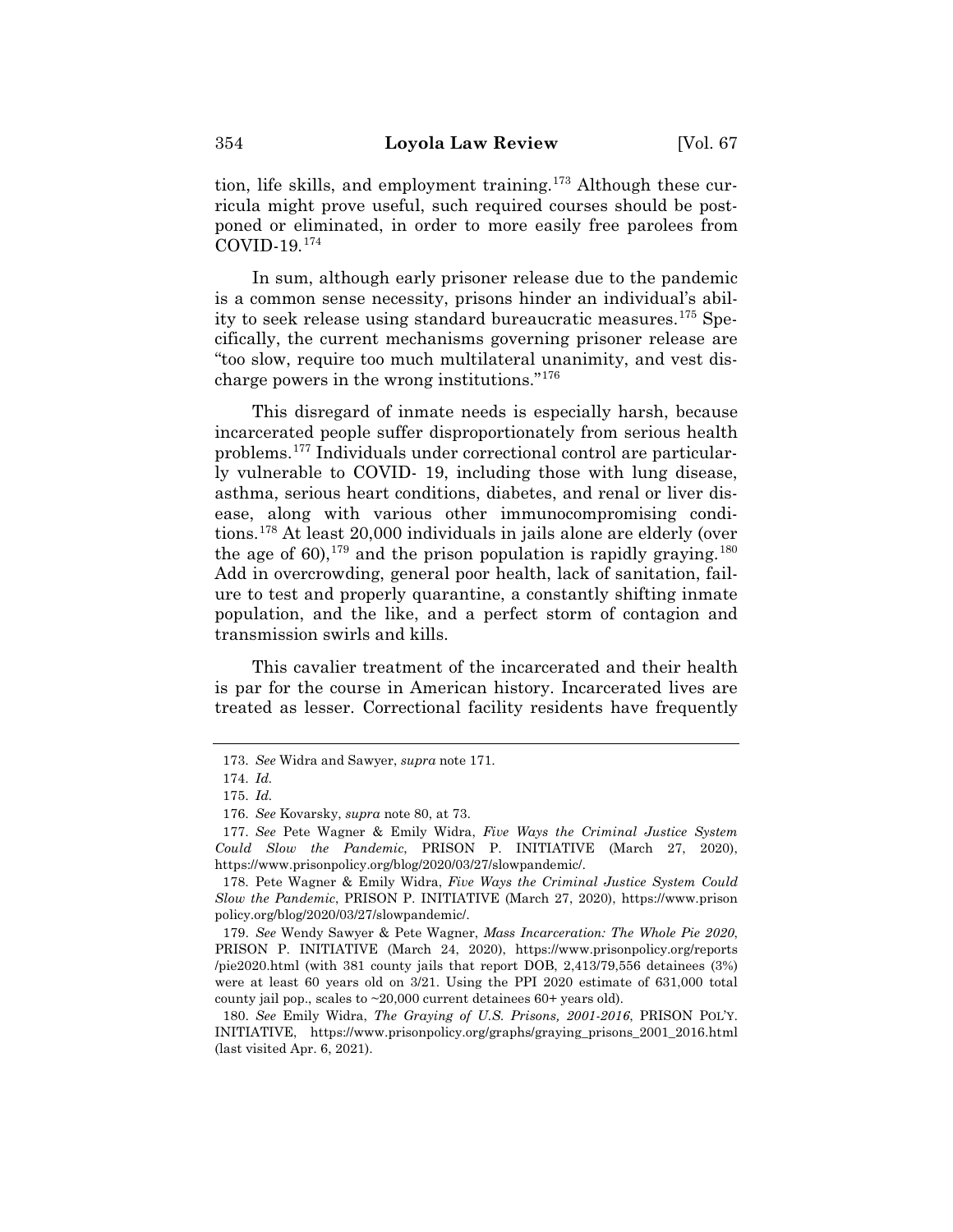been seen as less than human, given their captivity, their limited freedoms, their poverty, and their criminal status. $181$ 

## **4. FAILING TO INCLUDE INCARCERATED INDIVIDUALS IN VACCINE PRIORITY TIMELINE**

One relatively simple way that incarcerated individuals could be protected from COVID-19 is by prioritizing them for the COVID vaccine. Prison and jail inmates, however, were not prioritized in federal distribution criteria.182 Instead, only correctional staff were prioritized for the first phase of vaccines, and federal prisons set aside the vaccines distributed solely for theseworkers.183

The failure to prioritize inmates seems shortsighted given that prison outbreaks frequently spur community spread. The porous nature of prisons and jails means that spread within a correctional facility quickly permeates outside. In addition, many correctional facilities are located in rural areas, which often have fewer health care resources to treat patients.<sup>184</sup>

Although the American Medical Association<sup>185</sup> and the National Academies of Sciences, Engineering, and Medicine have argued for inclusion of prisoners on vaccine priority,<sup>186</sup> the placement of prisoners on the federal vaccine priority list did not change.187 Only seven states designated inmates, along with those living in congregate care, to be in the first group for vac-

<sup>181.</sup> *See* Appleman, *supra* note 9, at 16.

<sup>182.</sup> *See* Roni Rabyn, *Prisons are COVID Hot-Beds. When Should Inmates Get the Vaccine?*, N.Y. TIMES (Nov. 30, 2020) https://www.nytimes.com/2020/11/30/health /coronavirus-vaccine-prisons.html?action=click&module=Spotlight&pgtype= Homepage.

<sup>183.</sup> *Id.*

<sup>184.</sup> *See* Jordyn Hyatt, *Send First Vaccines to Pennsylvania's Prisons*, PHILA. INQUIRER (Dec. 7, 2020), https://fusion.inquirer.com/opinion/commentary /coronavirus-vaccine-distribution-pennsylvania-prison-inmates-20201207.html.

<sup>185.</sup> *See* Erin Schumaker, *Prisons Should Be Covid-19 Vaccine Priority: Experts*, ABC NEWS (Dec. 4, 2020), https://abcnews.go.com/Health/prisons-covid-19-vaccinepriority-health-experts/story?id=74501889

<sup>186.</sup> *Figure: A Phased Approach to Vaccination Allocation for Covid-19*, NAT'L ACAD. SCI., https://www.nap.edu/resource/25917/FIGURE%20-%20A%20Phased%20 Approach%20to%20Vaccine%20Allocation%20for%20COVID-19.pdf (last visited Apr. 6, 2021).

<sup>187.</sup> *See* Rabyn, *supra* note 182.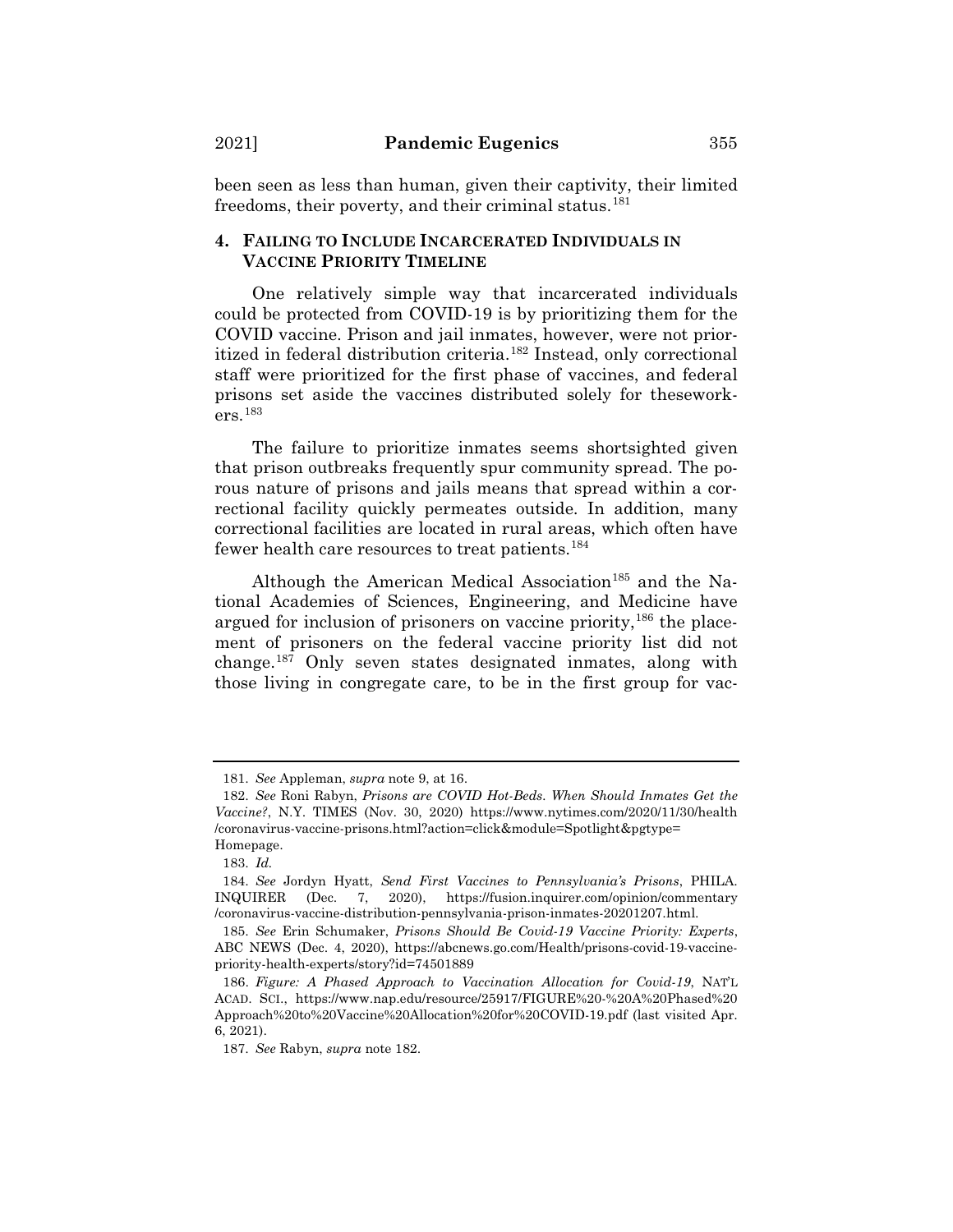cines.188 Several other states placed prisoners into their second tranche of vaccine priority.189 However, the majority ignored incarcerated people's forced vulnerability.

Another possibility was to prioritize giving the vaccine to inmates who are high risk due to medical conditions or advanced age.190 This solution, however, does not take into account that all people confined under correctional control are highly susceptible to the virus, given the living conditions and lack of spacing. Although one prominent bioethicist has urged vaccine prioritization, because the "ethical obligation is to protect the lives of prisoners, not just see them as sources of disease," this was not the prevailing rule.191 This, of course, ties back to the eugenic beliefs underlying our general treatment of incarcerated individuals, that they must be held captive to halt the spread of crime, disease, and poverty.192

#### **B. ALTERNATIVE CORRECTIONS**

Although frequently overlooked in the national dialogue about corrections, many individuals are currently sentenced to alternative corrections in lieu of incarceration.193 Out of the 6.7 million adults engaged in the criminal legal system, approximately 4.5 million people are under correctional control outside of prisons and jails, and roughly 2.1 million people are on probation.<sup>194</sup> Alternative corrections is an expansive and ever-growing universe, including probation, parole, diversion, halfway houses, and work camps. These forms of correctional control often have little supervision or oversight, particularly when they are run by private, for-profit companies.<sup>195</sup> Such lack of oversight is particularly

<sup>188.</sup> *See* Jamiles Lartey, et. al *Should Prisoners Get COVID-19 Vaccines Early*, MARSHALL PROJECT (Dec. 3, 2020), https://www.themarshallproject.org/2020/12 /03/should-prisoners-get-covid-19-vaccines-early.

<sup>189.</sup> *Id.* Oregon recently moved inmates to the top of its priority list. *See* David Williams, *Federal Judge Moves Oregon Prisoners Ahead of Seniors on Covid-19 Vaccination List*, CNN (Feb. 4, 2021), https://www.cnn.com/2021/02/03/us/oregonprison-coronavirus-vaccine-trnd/index.html.

<sup>190.</sup> Rabyn, *supra* note 183.

<sup>191.</sup> *Id.*

<sup>192.</sup> *See* LOMBARDO, *supra* note 48, at 648*.*

<sup>193.</sup> *See generally* Laura I Appleman, *The Treatment-Industrial Complex: Alternative Corrections, Private Prison Companies, & Criminal Justice Debt*, 55 HARV. C.R. – C.L. L. REV. 1 (2020).

<sup>194.</sup> *Id*. at 2.

<sup>195.</sup> *Id*.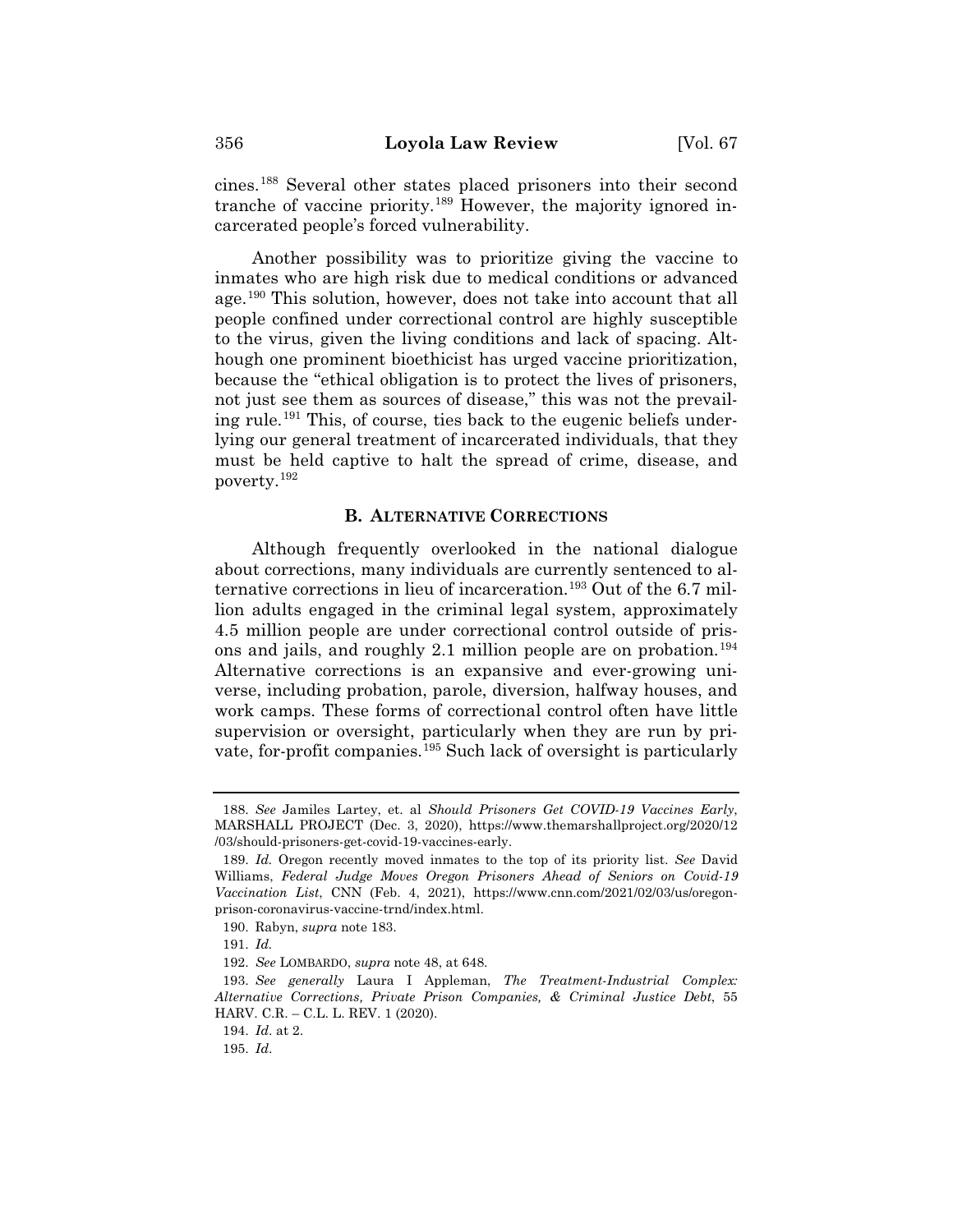true of alternative corrections sites such as halfway houses, work camps, and drug recovery programs.196

The sites of alternative correctional control have become hotspots for COVID spread. In Houston, for example, the Leidel Comprehensive Sanction Center has continually ignored a coronavirus epidemic among its residents.<sup>197</sup> The residents point to the lack of proper cleaning and sanitation, limited medical access, and inadequate food.198 The explosion of COVID-19 at the Leidel Center exemplifies the troubling risks faced by halfway houses and other alternative corrections facilities during the pandemic.199 These men are sent to such centers from various nationwide prisons, sharing small, intimate rooms, bathrooms, and dining areas.200 There is a constant influx of staff and residents who leave each day for work.<sup>201</sup> As of June 2020, the Bureau of Prisons officially counted 301 cases in over fifty-seven federal halfway houses, which is likely a fraction of the real number of cases.<sup>202</sup> COVID-19 spread is particularly likely to be true in federal halfway houses run by private, for profit companies such as the GEO group, which is notorious for providing poor living conditions.203

The residents' mandated labor worsens the COVID-19 spread in alternative corrections facilities. Many are required to work in meatpacking or chicken processing plants.<sup>204</sup> These work sites have become COVID hot spots,<sup>205</sup> remaining open during the pandemic due to their "critical infrastructure" status within the food and agriculture sector.<sup>206</sup>

<sup>196.</sup> *Id*. at 13-18, 19-23.

<sup>197.</sup> Liliana Segura, *How the Coronavirus Became a Death Sentence at a Geo Group Halfway House*, THE INTERCEPT (July 3, 2020), https://theintercept.com/2020/07 /03/halfway-house-pandemic-coronavirus-geo-group/.

<sup>198.</sup> *Id*.

<sup>199.</sup> *Id*.

<sup>200.</sup> Liliana Segura, *How the Coronavirus Became a Death Sentence at a Geo Group Halfway House*, THE INTERCEPT (July 3, 2020).

<sup>201.</sup> *Id*.

<sup>202.</sup> *Id*.

<sup>203.</sup> Appleman, *supra* note 194, at 17.

<sup>204.</sup> *Id.* at 19-23.

<sup>205.</sup> *See* Lewis Kendall, *Revealed: Covid-19 Outbreaks at Meat-Processing Plants Kept Quiet*, GUARDIAN (July 1, 2020), https://www.theguardian.com/environment /2020/jul/01/revealed-covid-19-outbreaks-meat-processing-plants-north-carolina.

<sup>206.</sup> *See* Meat and Poultry Workers and Employers, *Interim Guidance from CDC and OSHA*, CDC (July 9, 2020), https://www.cdc.gov/coronavirus/2019-ncov /community/organizations/meat-poultry-processing-workers-employers.html.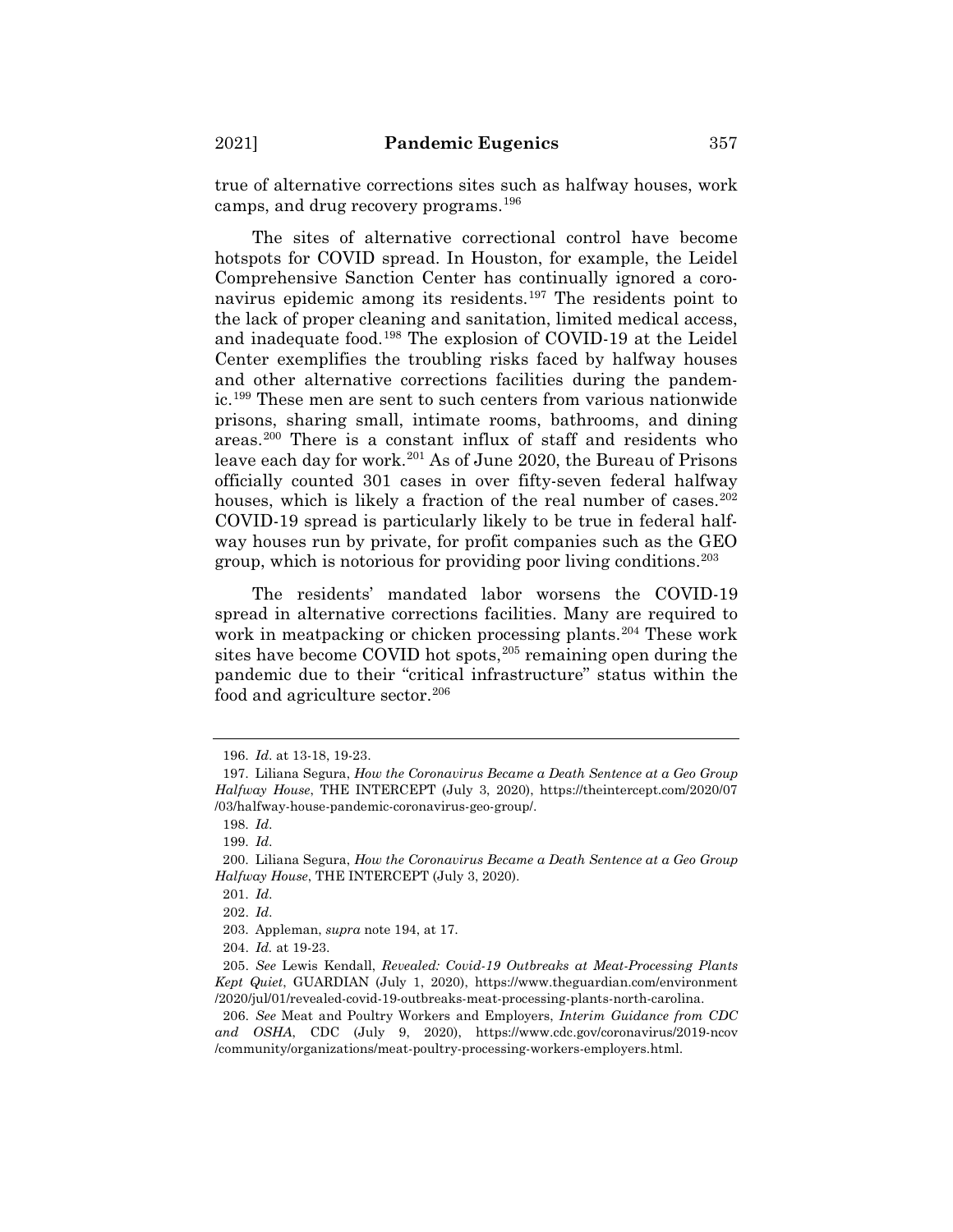Conditions and spread at halfway houses have also been almost entirely ignored during the pandemic, although they are a major part of post-release sentencing and part of the criminal justice system's network of correctional control.207 Halfway houses are particularly at risk because most of their residents are required to work outside the facility every day, often in close quarters in offsite factories.<sup>208</sup>

Like jails, the conditions inside the halfway houses are easy vectors for the virus.<sup>209</sup> Residents live in jail-like conditions, sleep in closely spaced bunk beds, and share poorly-serviced group bathrooms.210 Many do not have masks to wear, nor any hand sanitizer, thermometers, or medical personnel available.<sup>211</sup> COVID-19 testing is sparse, and many administrators do not share results of positive tests.<sup>212</sup> In some halfway houses, all cleaning must be done by the inmates themselves. $2^{13}$  Although some of the residents have been released to home confinement due to COVID, others have been stranded at the residence, with few staff and resources.<sup>214</sup> The lack or absence of any protection or social distancing at halfway houses greatly increases the risk that COVID-19 will spread.<sup>215</sup>

Worse, although most halfway house residents are sentenced to these community correctional facilities for approximately six months, their release is now uncertain due to COVID-19.<sup>216</sup> Many

214. *Id.*

<sup>207.</sup> *Id.*

<sup>208.</sup> *See* Brian Doherty, *Prisoner in Ohio Halfway House Complains About Lack of COVID-19 Preparations. He's Sent Back to Prison. Now Ohio Prisons are Exploding with COVID-19*, REASON (Apr. 23, 2020), https://reason.com/2020/04/23/prisoner-inohio-halfway-house-complains-about-lack-of-covid-19-preparations-hes-sent-back-toprison-now-ohio-prisons-are-exploding-with-covid-19/.

<sup>209.</sup> *See* Segura, *supra* note 197*.*

<sup>210.</sup> *See* Joseph Neff, *Photos Show No Social Distancing in Federal Halfway House,*  MARSHALL PROJECT (May 15, 2020), https://www.themarshallproject.org/2020/05 /15/photos-show-no-social-distancing-in-federal-halfway-house.

<sup>211.</sup> *Id.*

<sup>212</sup>**.** *See* Lauren Gill, *Halfway House Residents Describe 'A Scary Situation' As Coronavirus Sweeps The U.S.,* THE APPEAL (Mar. 31, 2020), https://theappeal.org /halfway-house-residents-describe-a-scary-situation-as-coronavirus-sweeps-the-u-s/.

<sup>213.</sup> *See* Segura*, supra* note 197*.*

<sup>215.</sup> *See* Joseph Neff, *Photos Show No Social Distancing in Federal Halfway House,*  MARSHALL PROJECT (May 15, 2020).

<sup>216.</sup> Gill, *supra* note 212.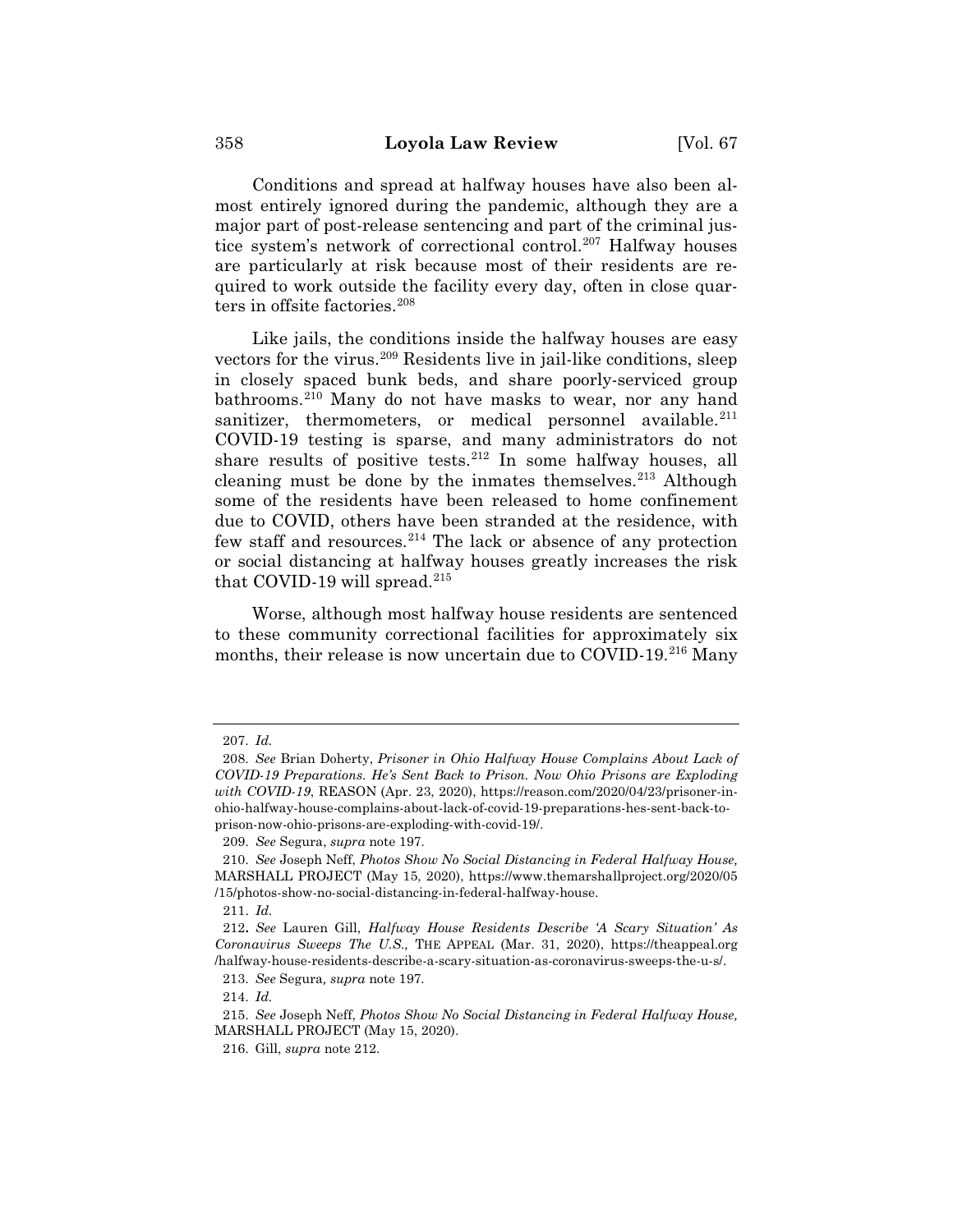of the residents do not have any place to live if released, which lengthens their stay. $2^{17}$ 

Not only are the people within halfway houses put at risk of COVID-19 spread, but the greater community's immunological health is compromised by unsafe conditions. For example, the Topeka, Kansas, community suffered a COVID-19 outbreak as a result of the hazardous conditions within the Leavenworth Center. Several women residing at the federal halfway house were working at Triumph Foods, a pork-processing plant which suffered widespread virus infection.218 Cases rose so quickly at the plant that they began to infect the surrounding Kansas City, Missouri area.219 Unsurprisingly, Leavenworth-area residents were also exposed to COVID, and almost all the women who worked at the plant tested positive.<sup>220</sup> When a population is oppressed by eugenics policies, the whole community suffers as a result.

Drug and alcohol rehabilitation houses are also sites of heightened potential transmission. Designed for communal living, residents share bedrooms, bathrooms, common rooms, kitchens, and supplies.221 The client base of these houses complicates any sanitary precautions, since many residents tend to cycle in and out of emergency departments, addiction treatment centers, homeless shelters, and correctional facilities, all of which expose people to high virus levels.222 Additionally, many of the residents have compromised lung capacity, since long-term use of substances like tobacco, cannabis, and crack cocaine reduce lung function and increase susceptibility to respiratory infections.223 Likewise, those who have abused drugs and alcohol may be more susceptible to COVID-19 due to weak immune systems and existing infec-

<sup>217.</sup> *Id.*

<sup>218.</sup> *See* Liliana Segura, *GEO Group's Blundering Response to the Pandemic Helped Spread Coronavirus in Halfway Houses*, THE INTERCEPT (June 17, 2020), https://theintercept.com/2020/06/17/halfway-house-coronavirus-geo-group/.

<sup>219.</sup> *Id.*

<sup>220.</sup> *Id.*

<sup>221.</sup> *See* Chris Vogner, *I Found Shelter from Coronavirus and Loneliness in a Halfway House*, L.A. TIMES (June 15, 2020), https://www.latimes.com/opinion/story /2020-06-15/coronavirus-pandemic-halfway-house-houston.

<sup>222.</sup> *See* Lipi Roy, *Addiction Treatment Facilities: Are They Prepared for the COVID-19 Coronavirus Outbreak?*, FORBES (Mar. 16, 2020), https://www.forbes.com /sites/lipiroy/2020/03/16/addiction-treatment-facilities-are-they-prepared-for-covid-19 /#67edb9ae44ea.

<sup>223.</sup> *Id.*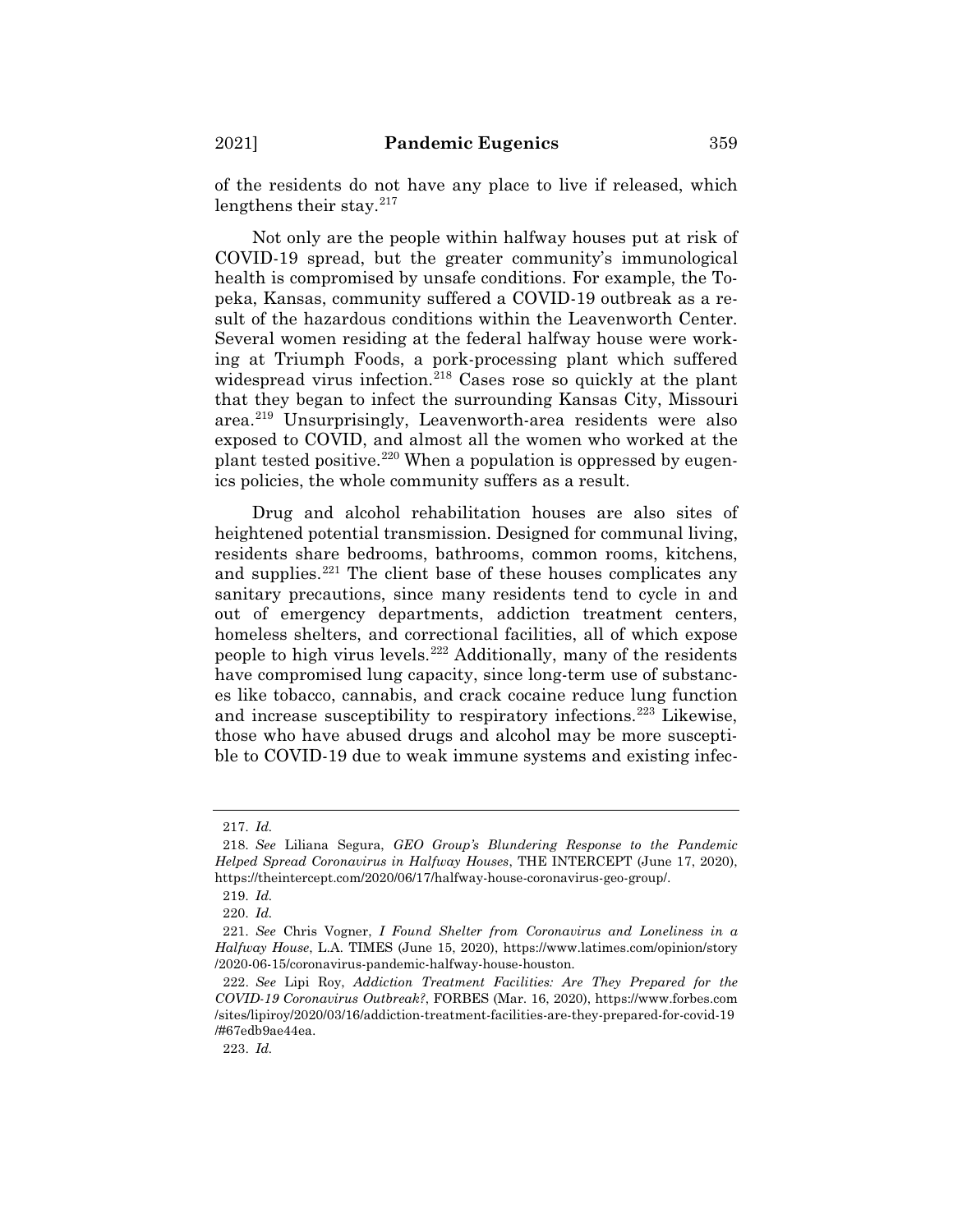tions such as chronic lung disease, hepatitis C, or  $H*IV*.<sup>224</sup>$  These types of residential treatment facilities have suffered from widespread COVID-19 infection, sometimes requiring them to go into total lockdown to try to prevent spread.<sup>225</sup>

This reckless treatment of those sentenced to work farms, halfway houses, and rehabilitation sites parallels treatment given 100 years ago, when eugenicists enthusiastically promoted the long-term detention and sequestration of the impoverished, the addicted, and the criminally convicted.<sup>226</sup> We tend to ignore those undergoing community corrections, viewing them in the same negative light as the incarcerated, precisely as we did in the past.

Frequently overlooked by the media, the public, and the criminal justice system, halfway houses, drug and alcohol rehabilitation sites, and community corrections facilities have all been loci of COVID-19 spread. In many ways, these alternative corrections sites have an even higher danger of spreading COVID-19 than jails and prisons, given that so many residents rotate through them and out. $227$  Like so much in the alternative corrections world, there is a vast undergirding of correctional control operating just under the radar, with potential to be a tremendous nexus of virus spread and replication.

## **C. NURSING HOMES**

Long-term adult care facilities have been notoriously deadly hubs during the pandemic. Approximately forty percent of all COVID-19 deaths in the United States have been linked to nurs-

<sup>224.</sup> *See* Martha Bebinger, *Opioid Addiction Is 'A Disease of Isolation,' So Pandemic Puts Recovery at Risk*, NPR (Mar. 27, 2020), https://www.npr.org/sections /health-shots/2020/03/27/820806440/opioid-addiction-is-a-disease-of-isolation-sopandemic-puts-recovery-at-risk.

<sup>225.</sup> *See* Shelly Conlon, *The Arch Halfway House Goes on Full Lockdown as COVID-19 Cases Climb to 16*, SIOUX FALLS ARGUS LEADER (Apr. 20, 2020), https://www.argusleader.com/story/news/2020/04/20/arch-halfway-house-goes-fulllockdown-covid-19-cases-climb-16/5168549002/.

<sup>226.</sup> Appleman, *supra* note 1, at 441-44.

<sup>227.</sup> *See* Rachel Dissell and John Caniglia, *Coronavirus Concerns Leave Halfway Houses Scrambling for Guidance, Ways to Protect Residents, Staff and the Public*, CLEV. PLAINS DEALER (Mar. 19, 2020), https://www.cleveland.com/coronavirus /2020/03/coronavirus-concerns-leave-halfway-houses-scrambling-for-guidance-waysto-protect-residents-staff-and-the-public.htm.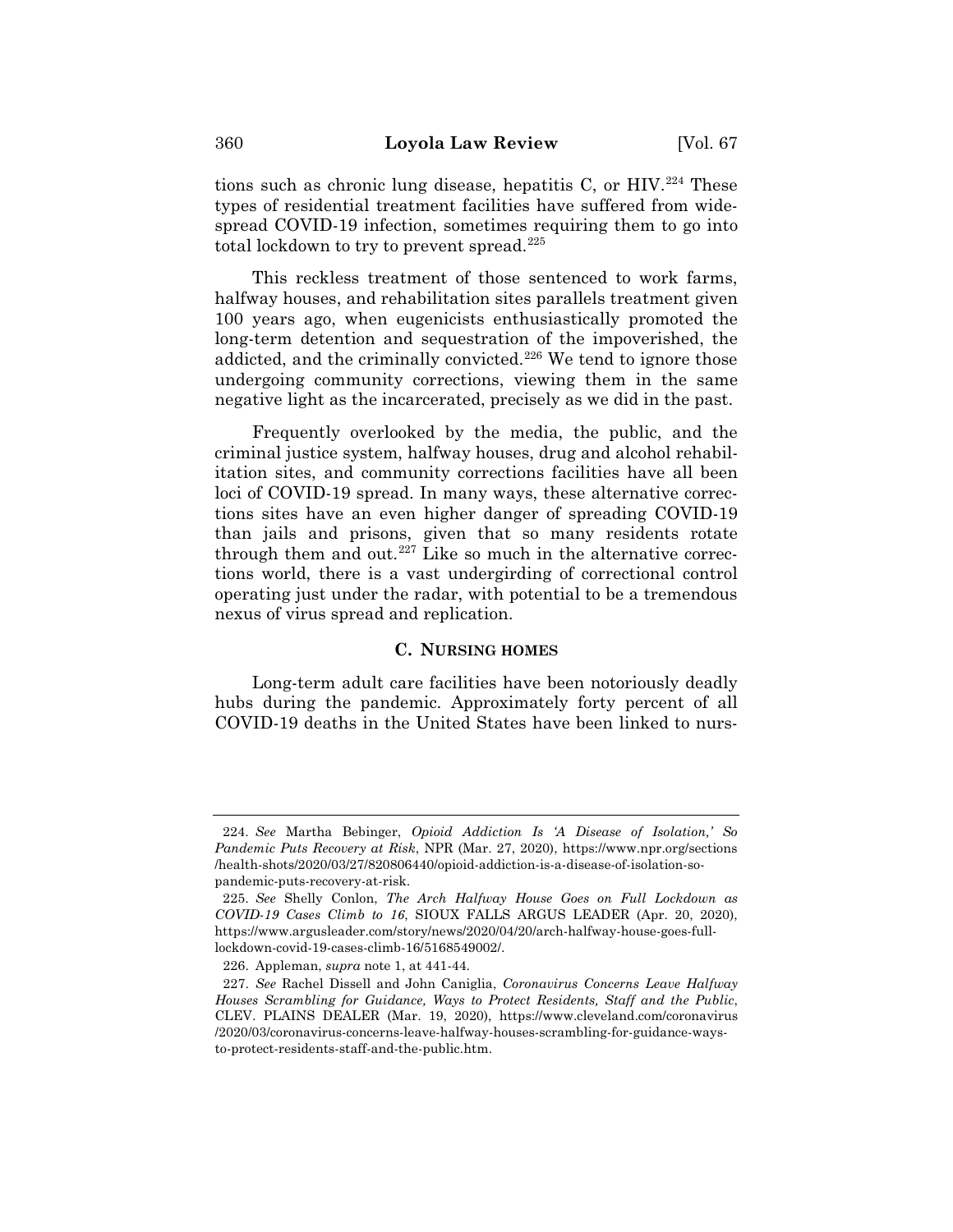ing homes.228 Up through November 2020, 100,033 residents and staff at long-term care facilities have died from COVID-19.229 In at least twenty-three states, the majority of COVID-19 deaths have occurred in adult long-term care facilities.<sup>230</sup> Ultimately, deaths in nursing homes and long-term care facilities may comprise at least 50% of the total coronavirus deaths nationwide.231

The neglect of vulnerable, aged individuals fits into the eugenics playbook, as many Progressives viewed the elderly (particularly the impoverished elderly) as unfit, sequestering them in poorly-resourced asylums.232 The casual abandonment of many seniors to the ravages of COVID-19 in poorly regulated nursing and care homes parallels the institutionalization and disregard of elderly citizens during the pinnacle of eugenic thinking.

State and federal response to this high infection and death rate, however, has been minimal. The protection of vulnerable seniors and other at-risk adults from the coronavirus was grossly inadequate.233 Even before the coronavirus, American nursing homes were poorly staffed. Many underreported their nursing and caretaking staffing levels to regulators for years.234 Essential medical tasks, such as repositioning patients to avoid bedsores (which can cause hospitalization), were often left undone, leaving significant gaps in care. $235$ 

These preexisting deficiencies created an ideal petri dish for COVID spread. Coupled with existing supply shortages, poor reporting of COVID-19 infections, failure to adequately monitor disease symptoms, and improper compliance with mask wearing,

<sup>228.</sup> *See* Priya Chidambaram, *COVID-19 Has Claimed the Lives of 100,000 Long-Term Care Residents and Staff,* KFF (Nov. 25, 2020), https://www.kff.org/policywatch/covid-19-has-claimed-the-lives-of-100000-long-term-care-residents-and-staff/. 229. *Id.*

<sup>230.</sup> *Id.*

<sup>231.</sup> *See* Brenda Gazzar, *'Pandemic within a pandemic:' What's fueling LA County's coronavirus death toll in nursing homes?*, L.A. DAILY NEWS (June 20, 2020), https://www.dailynews.com/2020/06/20/pandemic-within-a-pandemic-whats-fuelingla-countys-coronavirus-death-toll-in-nursing-homes/.

<sup>232.</sup> Appleman, *supra* note 1, at 446.

<sup>233.</sup> *See* Priya Chidambaram, *COVID-19 Has Claimed the Lives of 100,000 Long-Term Care Residents and Staff*, KFF (Nov. 25, 2020).

<sup>234.</sup> *See* Jordan Rau, '*It's Almost Like a Ghost Town.' Most Nursing Homes Overstated Staffing for Years*, N.Y. TIMES (July 7, 2018), https://www.nytimes.com /2018/07/07/health/nursing-homes-staffing-medicare.html.

<sup>235.</sup> *Id.*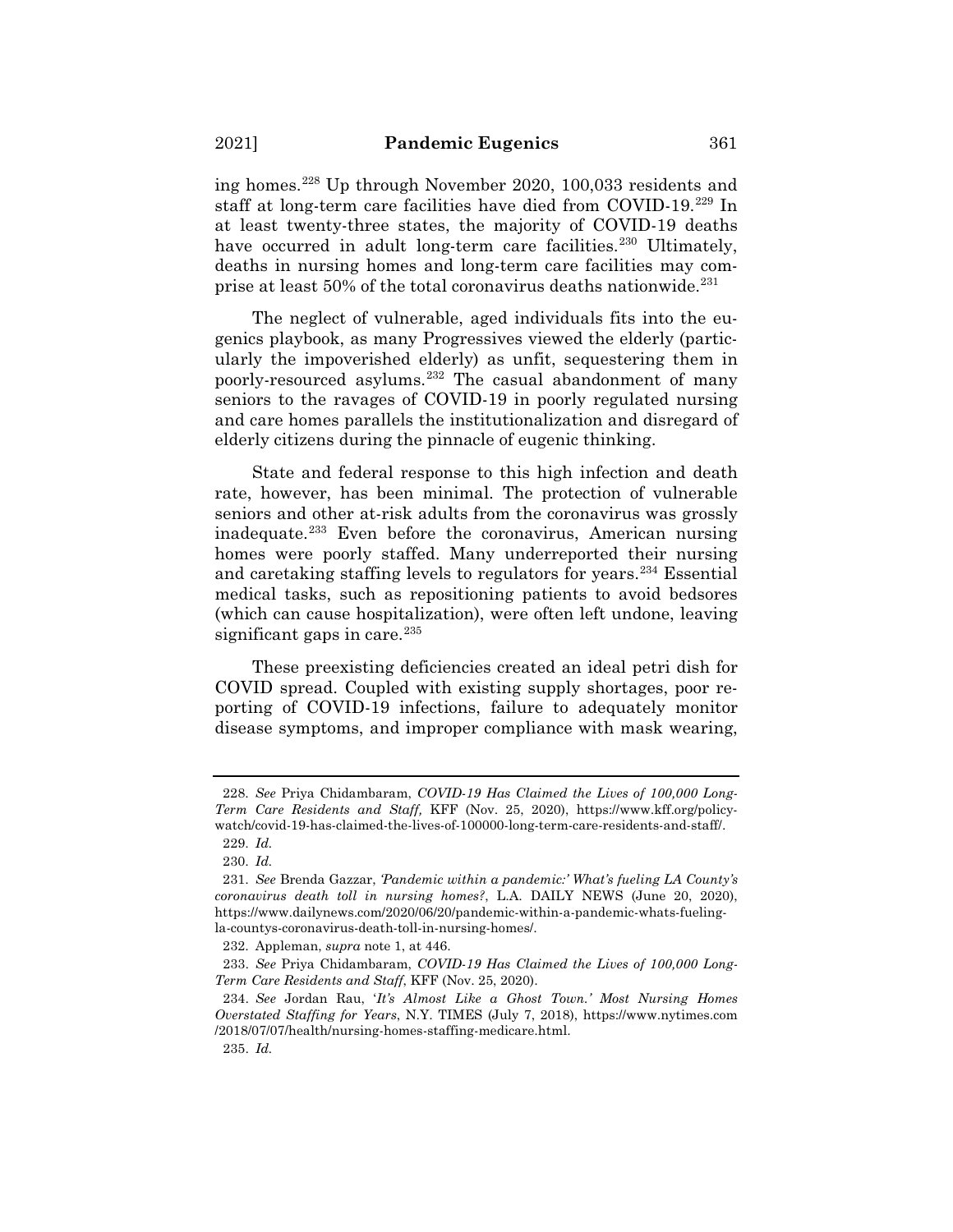COVID-19 infection exploded in long-term care home facilities.<sup>236</sup> The high rates of infection and deaths within facilities have not abated since the pandemic began.

In one Massachusetts veterans care facility, for example, a staffing shortage led the management to combine two locked dementia wards, $237$  mixing infected residents with those who tested negative.238 Seventy-six of these residents died.239 Moreover, staff members at this home were specifically directed not to wear masks and gowns while caring for ill patients. $240$  On September 25, 2020, two former leaders of the facility were indicted on charges of criminal neglect, connected to these COVID deaths.241

A cavalcade of missteps has plagued nursing home experiences with management of COVID-19. Often, nurses were required to bring in their own medical supplies like thermometers and blood pressure cuffs to treat failing residents,  $242$  because so many facilities were under-provisioned and understaffed.<sup>243</sup> There were major failures to isolate properly potentially-infected residents.244 Additionally, multiple states failed to provide enough coronavirus tests to use on residents.<sup>245</sup>

Many facilities also downplayed potential infections,  $246$  since a publicized COVID outbreak would hurt their image and bottom

239. *Id.*

240. *See* PEARLSTEIN, *supra* note 237, at 84-87*.*

<sup>236.</sup> *See* Nic Querolo, *COVID Ravaging Long-Term Care Centers at Fastest Pace Since May*, BLOOMBERG (Nov. 18, 2020), https://www.bloomberg.com/news/articles /2020-11-18/covid-ravaging-long-term-care-centers-at-fastest-pace-since-may.

<sup>237.</sup> *See* MARK PEARLSTEIN, THE COVID-19 OUTBREAK AT THE SOLDIER'S HOME IN MT. HOLYOKE 114–16 (2020), https://www.mass.gov/doc/report-togovernor-baker-re-holyoke-soldiers-home/download.

<sup>238.</sup> *See* Ellen Barry, *'Total Pandemonium': What Went Wrong at a Veterans' Home Where 76 Died*, N.Y. TIMES (June 24, 2020), https://www.nytimes.com/2020/06/24/us /holyoke-soldiers-home.html?searchResultPosition=5.

<sup>241.</sup> *See Criminal Charges Are Filed After 76 Deaths at Massachusetts Veterans' Home*, N.Y. TIMES (September 25, 2020), https://www.nytimes.com/2020/09/25/world /covid-19-coronavirus.html?action=click&module=Top%20Stories&pgtype=Homepage #link-2bb4231b.

<sup>242.</sup> *Id.*

<sup>243.</sup> *See* E. Tammy Kim, *This Is Why Nursing Homes Failed So Badly*, N.Y. TIMES (Dec. 31, 2020), https://www.nytimes.com/2020/12/31/opinion/sunday/covid-nursinghomes.html.

<sup>244.</sup> *Criminal Charges Filed, supra* note 241.

<sup>245.</sup> *See* Gazzar, *supra* note 231*.*

<sup>246.</sup> *See* Chris Kirkland, *Pandemic Exposes Systemic Staffing Problems at U.S. Nursing Homes*, REUTERS (June 10, 2020), https://www.reuters.com/article/us-health-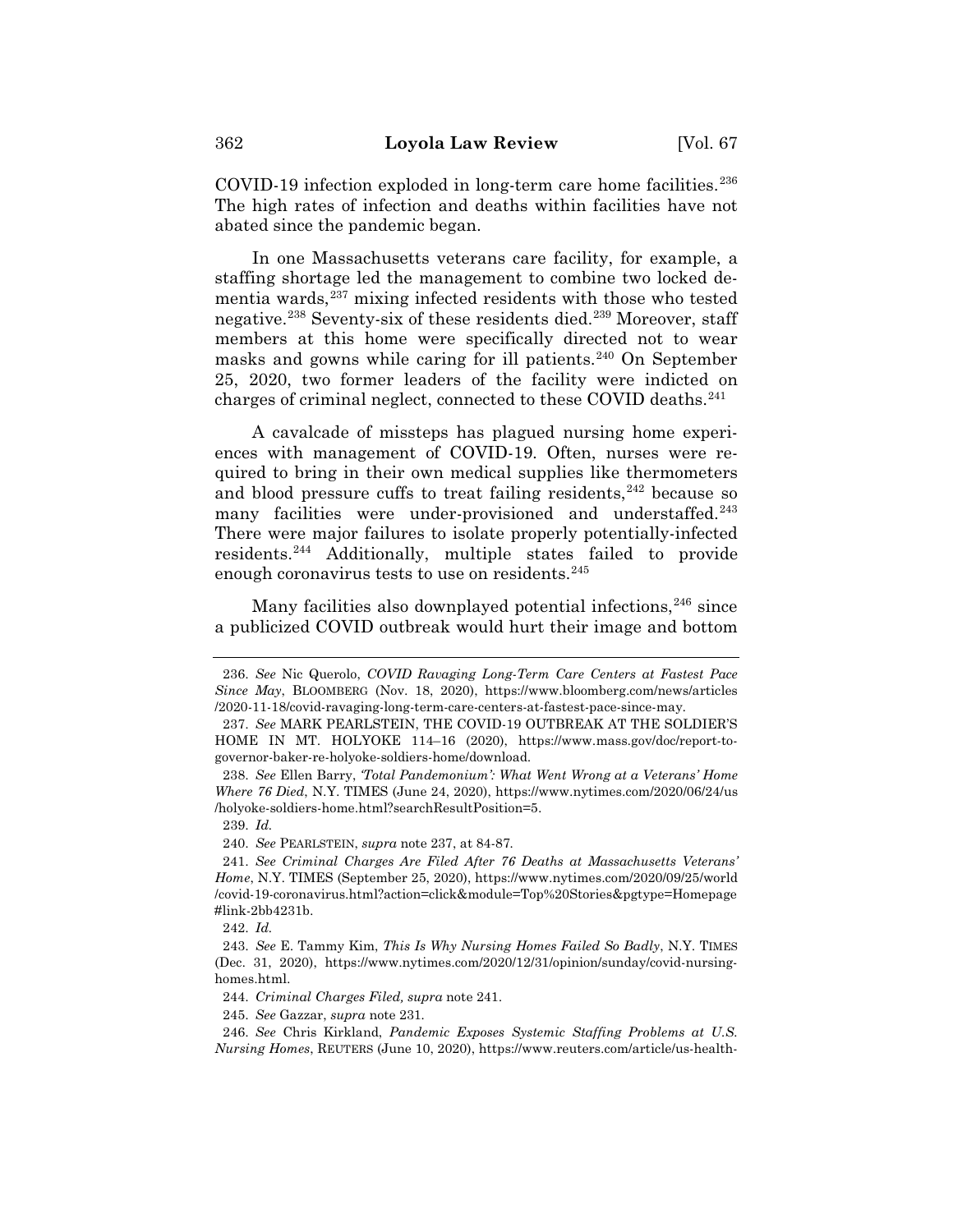line. This attitude, combined with a failure to explain what was happening to families, outside agencies, and even first responders, only made things worse. $247$  Several nursing homes have punished whistleblowers and watchdogs, exacerbating the crisis.<sup>248</sup>

Compounding the problem, several states allowed hospitals to send COVID-19 patients into nursing homes and long-term care facilities, ultimately increasing infections and deaths.249 New York, for example, issued a state directive in March 2020 permitting COVID-19 patients to be placed in nursing homes in order to free up hospital beds.250 The order required nursing homes to readmit former residents with COVID-19 who were released from hospitals, as well as accept new "medically stable" residents, whether or not they were infected with COVID-19.<sup>251</sup> The nursing homes were also explicitly barred from testing new or returning residents for the coronavirus.252 Minnesota also sent recovering COVID-19 patients from the hospital directly to nursing homes, and then faced a similar explosion of infections and deaths.253

No one seems willing to take responsibility for high COVID rates in long term care facilities, but everyone is eager to assign blame.254 With at least 15,000 nursing home deaths in New York

coronavirus-nursinghomes-speci/special-report-pandemic-exposes-systemic-staffingproblems-at-u-s-nursing-homes-idUSKBN23H1L9.

<sup>247.</sup> *See* Ellis & Hicken, *COVID-19 Is Ravaging Nursing Homes. Government Records Show Why*, CNN (Apr. 24, 2020), https://www.cnn.com/2020/04/24/us /nursing-homes-coronavirus-invs/index.html.

<sup>248.</sup> *Id.*

<sup>249.</sup> *See* Luis Ferré-Sadurní and Amy Julia Harris, *Does Cuomo Share Blame for 6,200 Virus Deaths in N.Y. Nursing Homes?*, N.Y. TIMES (July 14, 2020), https://www.nytimes.com/2020/07/08/nyregion/nursing-homes-deathscoronavirus.html?searchResultPosition=1.

<sup>250.</sup> *Id.*

<sup>251.</sup> *See Hospital Discharges and Admissions to Nursing Homes*, N.Y. STATE DEP'T OF HEALTH (Mar. 25, 2020), https://coronavirus.health.ny.gov/system/files /documents/2020/03/doh\_covid19-\_nhadmissionsreadmissions\_-032520.pdf.

<sup>252.</sup> *Id.* at 1 ("Nursing Homes are prohibited from requiring a hospitalized resident who is determined medically stable to be tested for COVID-19 prior to admission or readmission.").

<sup>253.</sup> *See* Olga Khazan, *The U.S. Is Repeating Its Deadliest Pandemic Mistake*, ATLANTIC (July 6, 2020), https://www.theatlantic.com/health/archive/2020/07/usrepeating-deadliest-pandemic-mistake-nursing-home-deaths/613855/.

<sup>254.</sup> *See* Jesse McKinley and Luis Ferre-Sadurni, *Blame Spreads for Nursing Home Deaths Even as N.Y. Contains Virus,* N.Y. TIMES (July 23, 2020), https://www.nytimes.com/2020/07/23/nyregion/nursing-homes-deaths-cuomo.html? action=click&module=Top%20Stories&pgtype=Homepage; s*ee also Factors Associated with Nursing Home Infections and Fatalities in New York State During*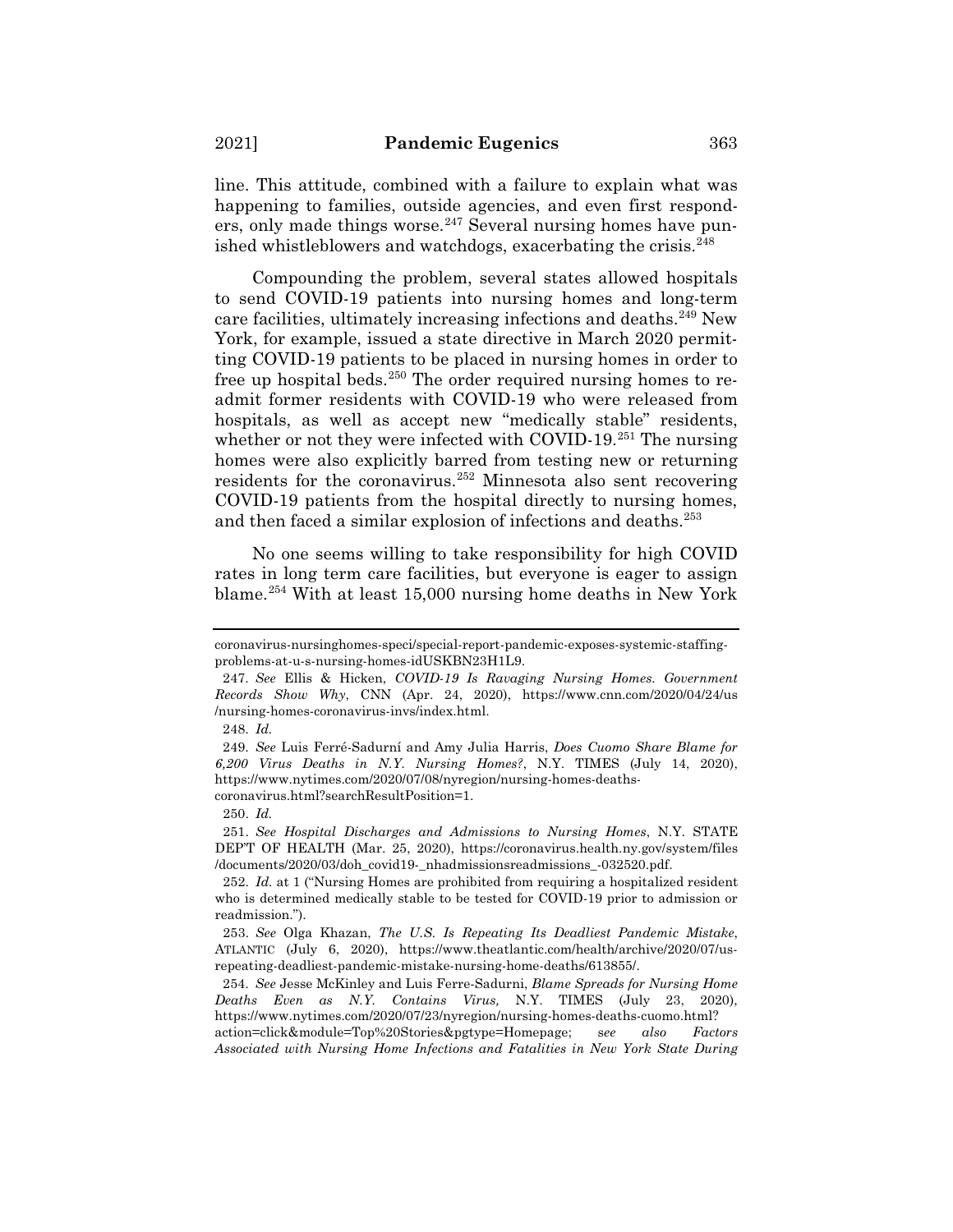state alone,<sup>255</sup> the discussion within states has shifted from responsibility within the nursing homes to which parties are eligible to sue.<sup>256</sup> In addition, the FBI is investigating whether Governor Andrew Cuomo and his aides purposefully gave false data to the Justice Department on New York's nursing home COVID-19 deaths.257 Allegations have been made that the Cuomo administration drastically understated the number of nursing home deaths to the public.258

The nationwide deaths have been so high that Congress has launched a general investigation to scrutinize the practices of long-term care facilities in Florida.<sup>259</sup> The Congressional investigation alleges a "widespread and persistent" pattern of deficiencies that include "chronic understaffing, low wages, lack of paid sick leave, improper hand hygiene and poor disease prevention practices – all of which have contributed to the crisis."260 Many of these care homes have demonstrated severe deficiencies in infection control that placed residents' health and safety in "immediate jeopardy," including staff members who routinely failed to wash their hands, wear masks, or follow isolation protocols.<sup>261</sup>

In response to these high infection and death rates, local and national public health regulators eventually began to implement regulations to protect older patients residing in congregate settings.<sup>262</sup> These new rules included banning visitors and imple-

261. *Id.*

*the COVID-19 Global Health Crisis* 3*,* N.Y. STATE DEP'T OF HEALTH (July 20, 2020), https://health.ny.gov/press/releases/2020/docs/nh\_factors\_report.pdf (finding staff infections were main driver of spreading COVID-19 to residents).

<sup>255.</sup> *See* J. David Goodman, *FBI Investigating Whether Cuomo Aides Gave False Data on Nursing Homes,* N.Y. Times (Mar. 19, 2021), https://www.nytimes.com/2021 /03/19/nyregion/cuomo-nursing-homes-covid.html.

<sup>256.</sup> McKinley & Ferre-Sadurni, *supra* note 255.

<sup>257.</sup> *See* Goodman, *supra* note 255.

<sup>258.</sup> *See id.*

<sup>259.</sup> *See* Julie Ochoa & Daylina Miller, *Congress Investigates Owner of 69 Long-Term Care Facilities in Florida after Coronavirus Deaths*, WUSF NEWS (June 22, 2020), https://wusfnews.wusf.usf.edu/post/congress-investigates-owner-69-long-termcare-facilities-florida-after-coronavirus-deaths.

<sup>260.</sup> *See* Julie Ochoa & Daylina Miller, *Congress Investigates Owner of 69 Long-Term Care Facilities in Florida After Coronavirus Deaths*, WUSF NEWS (June 22, 2020).

<sup>262.</sup> *See* SCOTT GOLDBERG ET AL., CLINICAL INFECTIOUS DISEASES, PRESYMPTOMATIC TRANSMISSION OF SARS-COV-2 AMONGST RESIDENTS AND STAFF AT A SKILLED NURSING FACILITY: RESULTS OF REAL-TIME PCR AND SEROLOGIC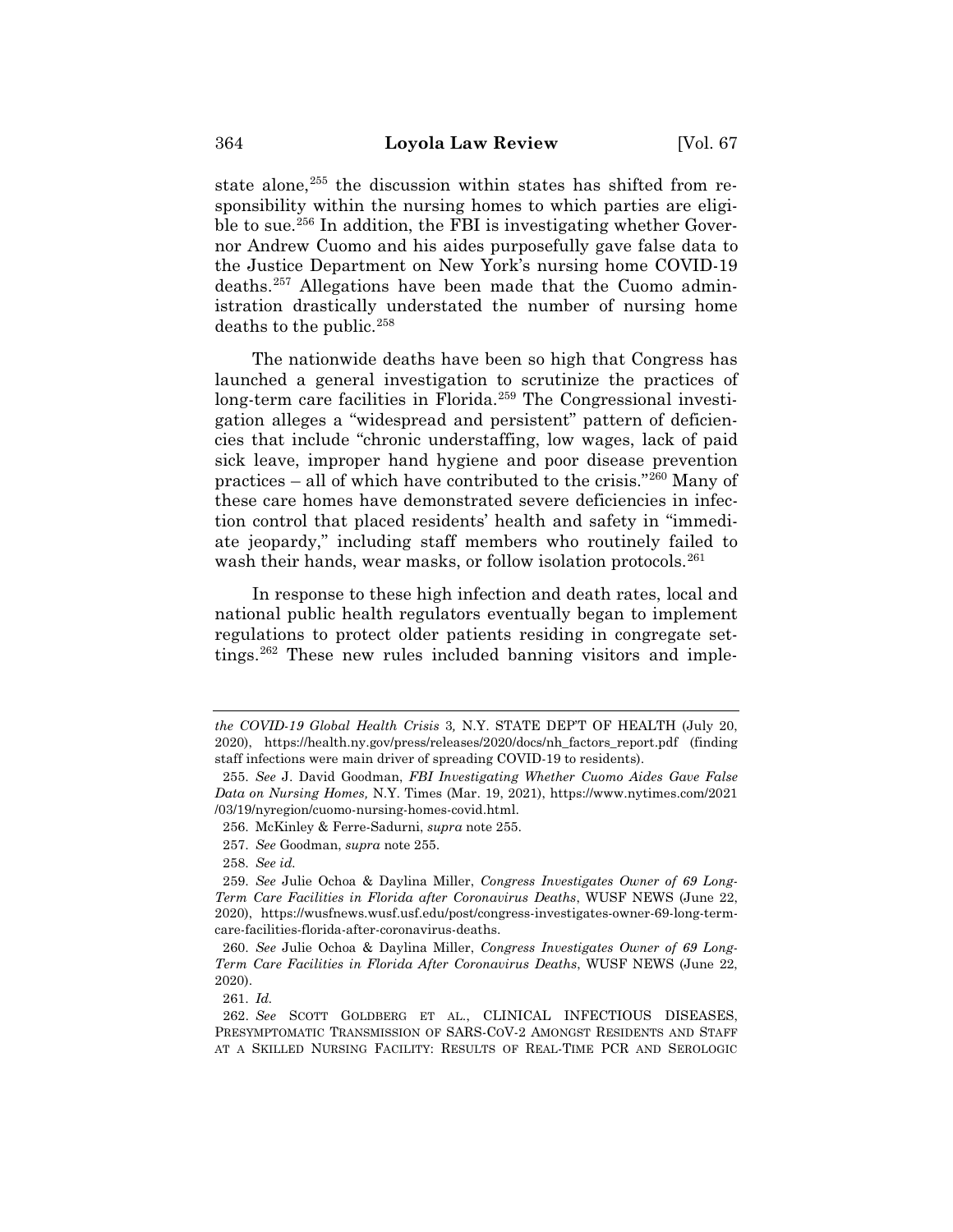menting resident and staff screening.263 Nonetheless, most skilled nursing and long-term care facilities have reported high infection and death rates, due to a combination of factors: the lack of attention paid to asymptomatic transmission occurring with both residents and staff; the difficulty in social distancing memoryimpaired residents; and failing to adhere to other sanitary protocols.264

Even the PPE that has belatedly been shipped to many nursing homes was substandard quality. After many promises, FEMA sent boxes of PPE supplies to various Medicaid and Medicarecertified nursing and long-term care homes across the country in May, providing two shipments of a 14-day supply of surgical masks, gowns, gloves, goggles, and other eye protection.<sup>265</sup> When the shipments were opened, however, staff discovered that the supplies were useless or low quality such as "[e]xpired surgical masks, [i]solation gowns that resemble oversize trash bags [with no openings for hands], [e]xtra-small gloves that are all but useless for the typical health worker's hands."266 The insufficient FEMA provisioning reflects the halfhearted federal effort to protect nursing home residents.<sup>267</sup> In general, the failure to safeguard elderly and medically fragile individuals can be traced back to the eugenic disregard for those who were considered unfit, sequestered away in asylums and institutions. The tremendous neglect suffered by nursing home residents during COVID-19 has its direct antecedents in our eugenic approach to the captive and vulnerable.

Despite the horrifying illness and death rate in nursing and long-term care homes, the national outcry has been muted. The public lack of a response reflects a defeatist acceptance that long-

TESTING 4 (2020), https://academic.oup.com/cid/article/doi/10.1093/cid/ciaa991 /5871989#.XxWe71\_6CdI.twitter.

<sup>263.</sup> *Id.* at 4.

<sup>264.</sup> *Id.* at 8-9.

<sup>265.</sup> *See Coronavirus Pandemic Response: PPE Packages for Nursing Homes*, FEMA (May 2, 2020), https://www.fema.gov/news-release/2020/05/02/coronaviruspandemic-response-ppe-packages-nursing-homes.

<sup>266.</sup> *See* Andrew Jacobs, *FEMA Sends Faulty Protective Gear to Nursing Homes Battling Virus,* N.Y. TIMES (July 24, 2020), https://www.nytimes.com/2020/07/24 /health/coronavirus-nursing-homes-PPE.html?action=click&module=Top%20Stories &pgtype=Homepage.

<sup>267.</sup> *See* Brian New, *Nursing Homes Receive 'Unusable' Gowns, Gloves and Masks From FEMA,* CBS DFW (June 22, 2020), https://dfw.cbslocal.com/2020/06/22/texasnursing-homes-unusable-gowns-gloves-masks-fema/.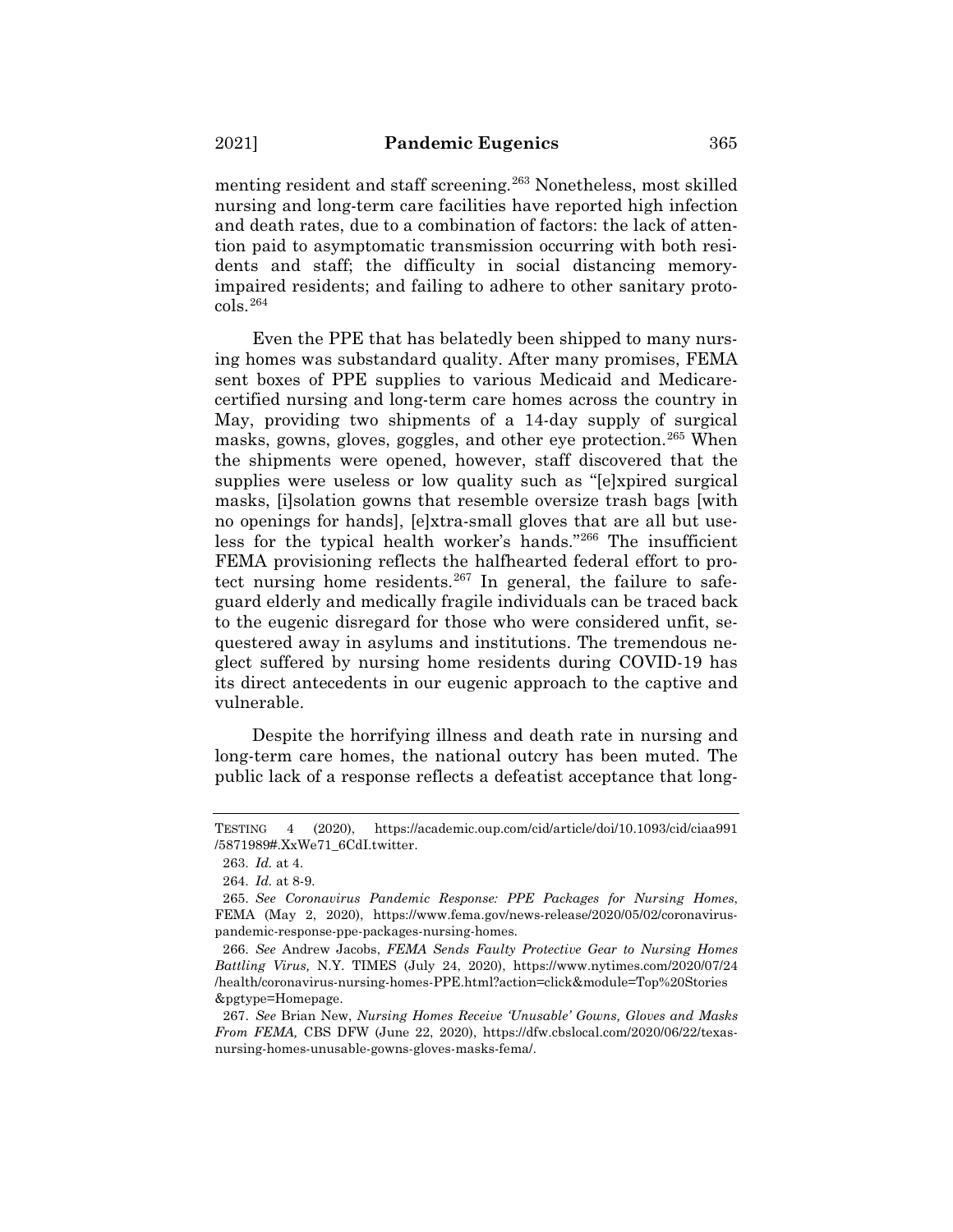term residents are a population who will necessarily succumb to COVID-19.268

Also disturbing, some of the medical establishment has begun using nursing home and long-term care residents as convenient populations upon which to test experimental coronavirus treatments. In Pennsylvania, various nursing homes administered hydroxychloroquine to their residents without even bothering to test them for COVID-19.269 For example, in the Southeastern Veterans Home, approximately thirty residents received the drug, eleven of whom did not test positive for the virus.<sup>270</sup> Hydroxychloroquine was seemingly randomly prescribed, with little proof that the drug would be effective.  $271$  As the nursing home's former medical director commented, "the risks and potential benefits were completely unknown — no real scientific studies were conducted."272

Hydroxychloroquine carries some serious risks and side effects, including vision changes, muscle weakness, and irregular heart rhythms, sometimes leading to death.<sup>273</sup> Given the age and general health conditions of many residents, the drug was prescribed without any parameters. $274$  Despite these serious risks, none of the nursing homes giving the medication to residents received informed consent from either the patients or their families.275 Some homes did not even tell families that the drug was

hydroxychloroquine-even-without-covid-19-testing/.

272. *Id.*

<sup>268.</sup> *See* Kimiko de Freytas-Tamura, *'If It's Here, It's Here': America's Retirees Confront the Virus in Florida,* N.Y. TIMES (July 21, 2020), https://www.nytimes.com /2020/07/20/us/coronavirus-florida-elderly.html (noting Florida required nursing home/assisted care facilities to test staff biweekly, but not long-term care).

<sup>269.</sup> *See* Vinny Vella, *Nursing Homes Treating Coronavirus Patients with Malaria Drug*, GOV. TECH. (May 11, 2020), https://www.govtech.com/em/safety/Nursing-Homes-Treating-Coronavirus-Patients-with-Malaria-Drug.html.

<sup>270.</sup> *See* Shawn Mulcahy, *Southeastern Veterans' Center*, *Pa. Facility That Gave Residents Hydroxychloroquine, Cited for Infection-Control Failures,* TODAY HEADLINE (July 21, 2020), https://todayheadline.co/southeastern-veterans-centerpa-facility-that-gave-residents-hydroxychloroquine-cited-for-infection-controlfailures/.

<sup>271.</sup> *See* Debbie Cenziper and Shawn Mulcahy, *The 'Covid Cocktail': Inside A Pa. Nursing Home That Gave Some Veterans Hydroxychloroquine Even Without Covid-19 Testing*, WASH. POST (July 7, 2020), https://www.washingtonpost.com/business /2020/07/07/covid-cocktail-inside-pa-nursing-home-that-gave-some-veterans-

<sup>273.</sup> *See* Vella, *supra* note 269.

<sup>274.</sup> *See* Cenziper & Mulcahy, *supra* note 271.

<sup>275.</sup> *See* Vella, *supra* note 269.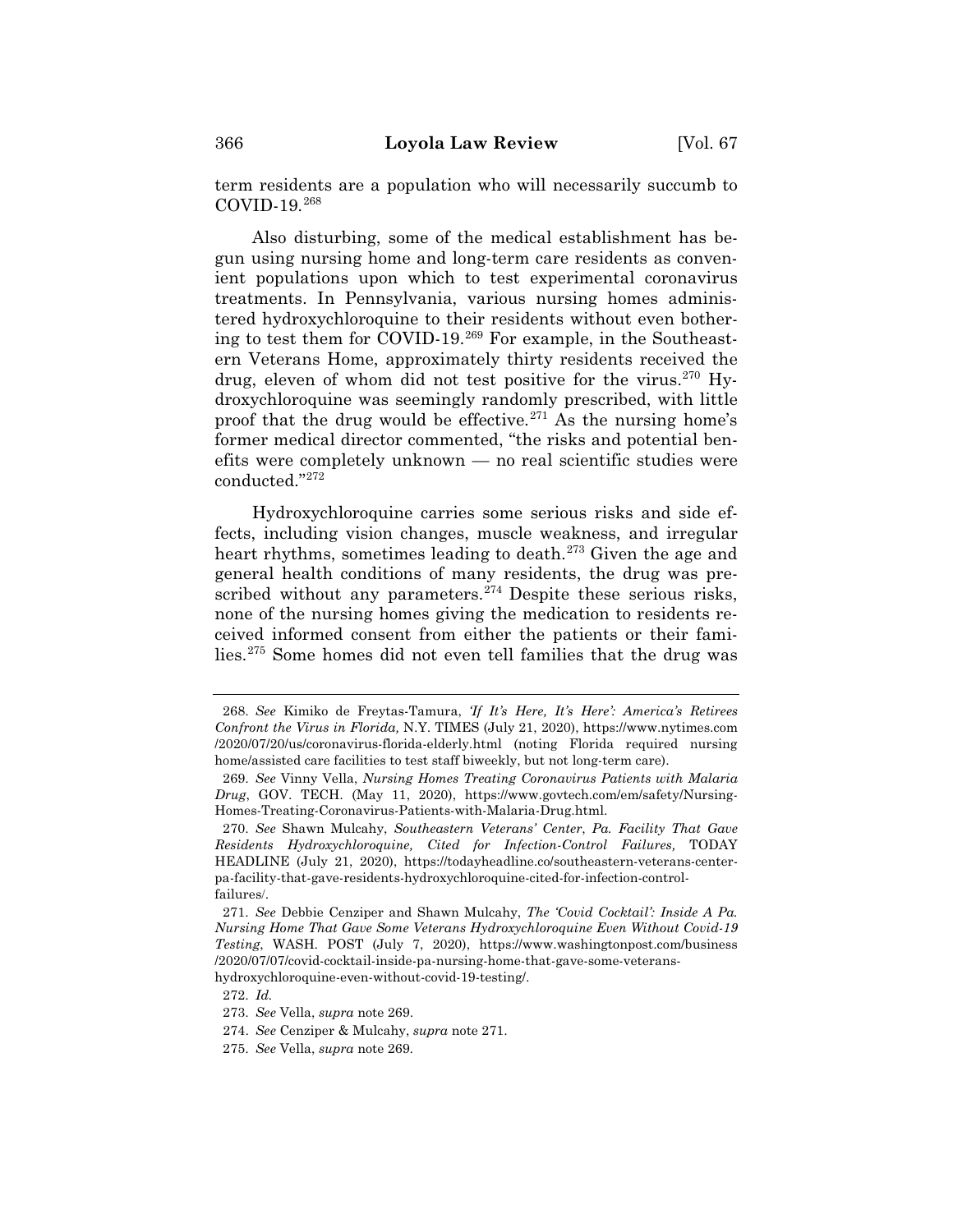being administered at all.<sup>276</sup> Experimental treatments on patients without consent violates Pennsylvania state law.277

One resident filed a lawsuit alleging that such prescriptions violated "every national and international protocol on the ethical performance of medical experimentation."278 Plaintiffs alleged that "unsanctioned and unsupervised biomedical research"<sup>279</sup> upon captive and vulnerable patients replicated some of "the horrors of Nazi experimentation on human subjects."280

Other experimental COVID-19 drugs and treatments are being tested in nursing or long- term care homes. Restorbio is running a Phase III clinical trial of its experimental drug, RTB101, in a number of Rhode Island nursing homes.<sup>281</sup> RTB101, or Dactolisib, $282$  is an oral, selective, and potent TORC1 inhibitor, an anti-neoplastic agent which was previously tested as a tool against clinically symptomatic respiratory infections.283 Those Phase III trials were not successful in combating respiratory infections.284 This failure of the drug, however, did not stop Restorbio from engineering another Phase III trial in nursing home residents over the age of sixty-five.

Considering that RTB101 failed to improve elderly people's respiratory disease,  $285$  the company's decision to retry it as a coronavirus treatment is questionable. As the American Society

<sup>276.</sup> *Id.*

<sup>277.</sup> *Id.*

<sup>278.</sup> *See* Hannah Albarazi, *Pa. Faces Suit Over Nursing Home's COVID-19 Drug Studies*, LAW 360 (Apr. 28, 2020), https://www.law360.com/articles/1268158/pafaces-suit-over-nursing-home-s-covid-19-drug-studies.

<sup>279.</sup> *See* Vella, *supra* note 269.

<sup>280.</sup> *Id.*

<sup>281.</sup> *See Phase 3 Study to Determine if RTB101 Reduces the Severity of COVID-19 in Older Adults Residing in Nursing Homes*, CLINICAL TRIALS (June 1, 2020), https://clinicaltrials.gov/ct2/show/NCT04409327.

<sup>282.</sup> *Id.*

<sup>283.</sup> *See* Steve Hill, *Disappointing Results for ResTORbio Human Trial*, LIFESPAN (Nov. 18, 2019), https://www.lifespan.io/news/disappointing-results-forrestorbio-human-trial/.

<sup>284.</sup> *Id.*

<sup>285.</sup> *See* Joanne Fogg and Jason Plieth, *Puretech's Cautionary Tale About Pivotal Study Read-Across*, EVALUATE, (November 18, 2019), https://www.evaluate.com /vantage/articles/news/trial-results/puretechs-cautionary-tale-about-pivotal-studyread-across.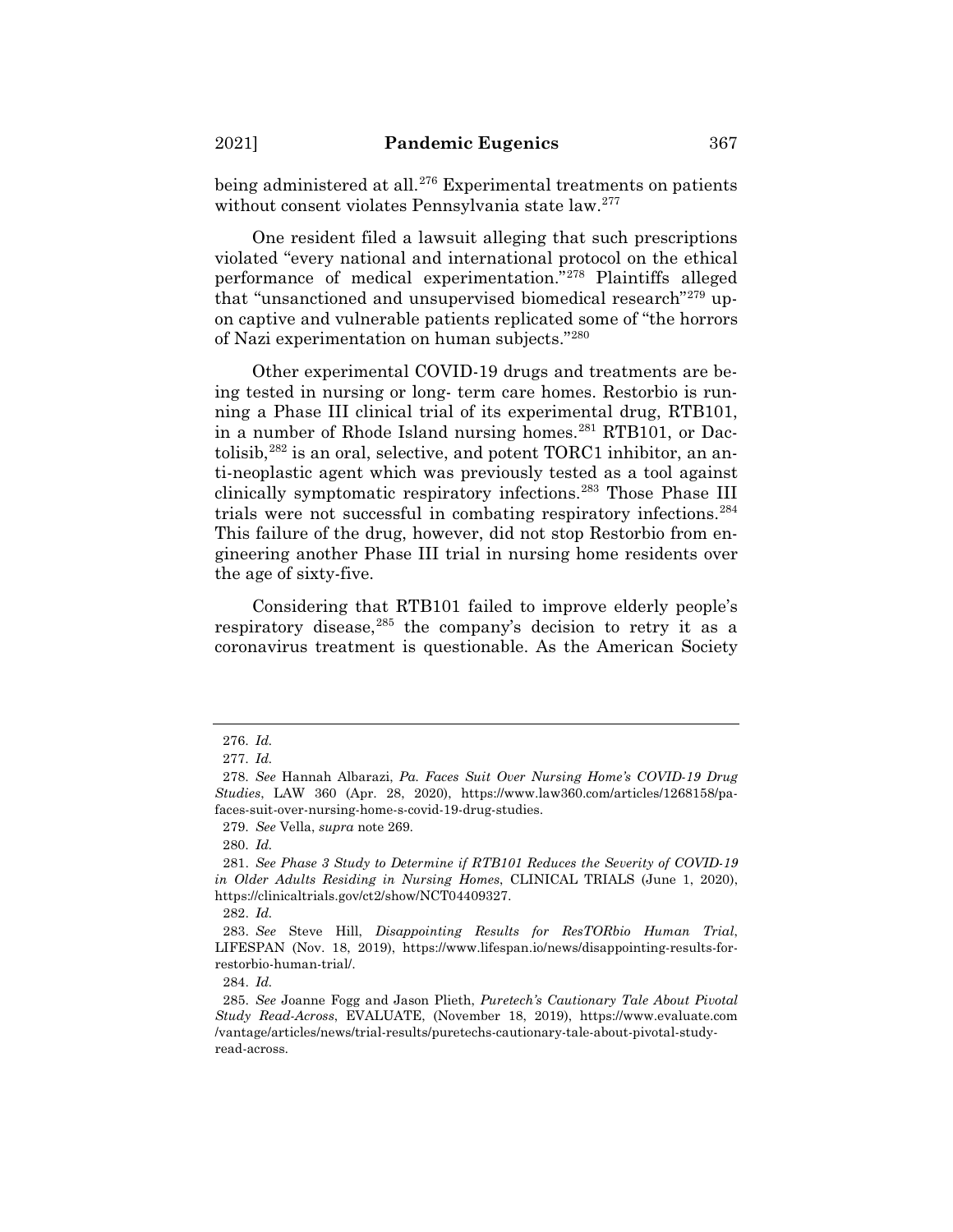Healthcare Pharmacists (ASHP)<sup>286</sup> noted: "Given the lack of pharmacokinetic and safety data for the high favipiravir dosages proposed for treatment of COVID-19, the drug should be used with caution at such dosages, since it is associated with QT prolongation (heart issues)."287 Presumably, Restorbio hopes to salvage their investment by repurposing RTB101 as a COVID-19 treatment.

Finally, when COVID-19 cases threatened to skyrocket in the early weeks of the pandemic, many states implemented ventilator and ICU-bed rationing plans, either prioritizing nondisabled patients or generally excluding a variety of patients with certain disabilities or above a certain age.<sup>288</sup> States backed off such rationing plans when numbers improved over the summer, but once case counts began rising in the late fall and winter, many began planning rationing protocols once again.289 In Oregon, for example, a hospital denied ventilator use to a disabled woman to treat COVID-19, pushing instead for a waiver to deny her care entirely.290 This was only one of numerous instances of Oregon health care rationing COVID-19 treatment to people with disabilities.<sup>291</sup> Such discriminatory practices have happened all over the country, negatively affecting elderly individuals as well.<sup>292</sup> The denials of care have been specifically linked to a healthcare provider's determination that the affected individuals have a "low quality of

<sup>286.</sup> The ASHP represents over 55,000 pharmacists who serve as patient care providers in acute and ambulatory settings. *See About*, ASHP, https://www.ashp.org /About-ASHP (last visited Apr. 7, 2021).

<sup>287.</sup> *See Assessment of Evidence for COVID-19 Related Treatments, Favipiravir* 5, ASHP COVID CTR. (July 23, 2020), https://www.ashp.org/-/media/assets/pharmacypractice/resource-centers/Coronavirus/docs/ASHP-COVID-19-Evidence-Table.ashx.

<sup>288.</sup> Jasmine E. Harris, *The Frailty of Disability Rights*, 169 U. PA. L. REV. ONLINE 33 (2020), https://scholarship.law.upenn.edu/penn\_law\_review\_online/vol169/iss1/3.

<sup>289.</sup> *See* R. Lin, *L.A. County Outlines Wrenching Moves to Ration Healthcare if COVID-19 Hospital Crisis Worsens*, L.A. TIMES (Dec. 19, 2020), https://www.latimes.com/california/story/2020-12-19/los-angeles-county-coronavirushospitalization-surge-rationing.

<sup>290.</sup> *See* Joseph Shapiro, *Oregon Hospitals Didn't Have Shortages. So Why Were Disabled People Denied Care*, NPR (Dec. 21, 2020), https://www.npr.org/2020/12/21 /946292119/oregon-hospitals-didnt-have-shortages-so-why-were-disabled-peopledenied-care.

<sup>291.</sup> *Id.*

<sup>292.</sup> *Id.*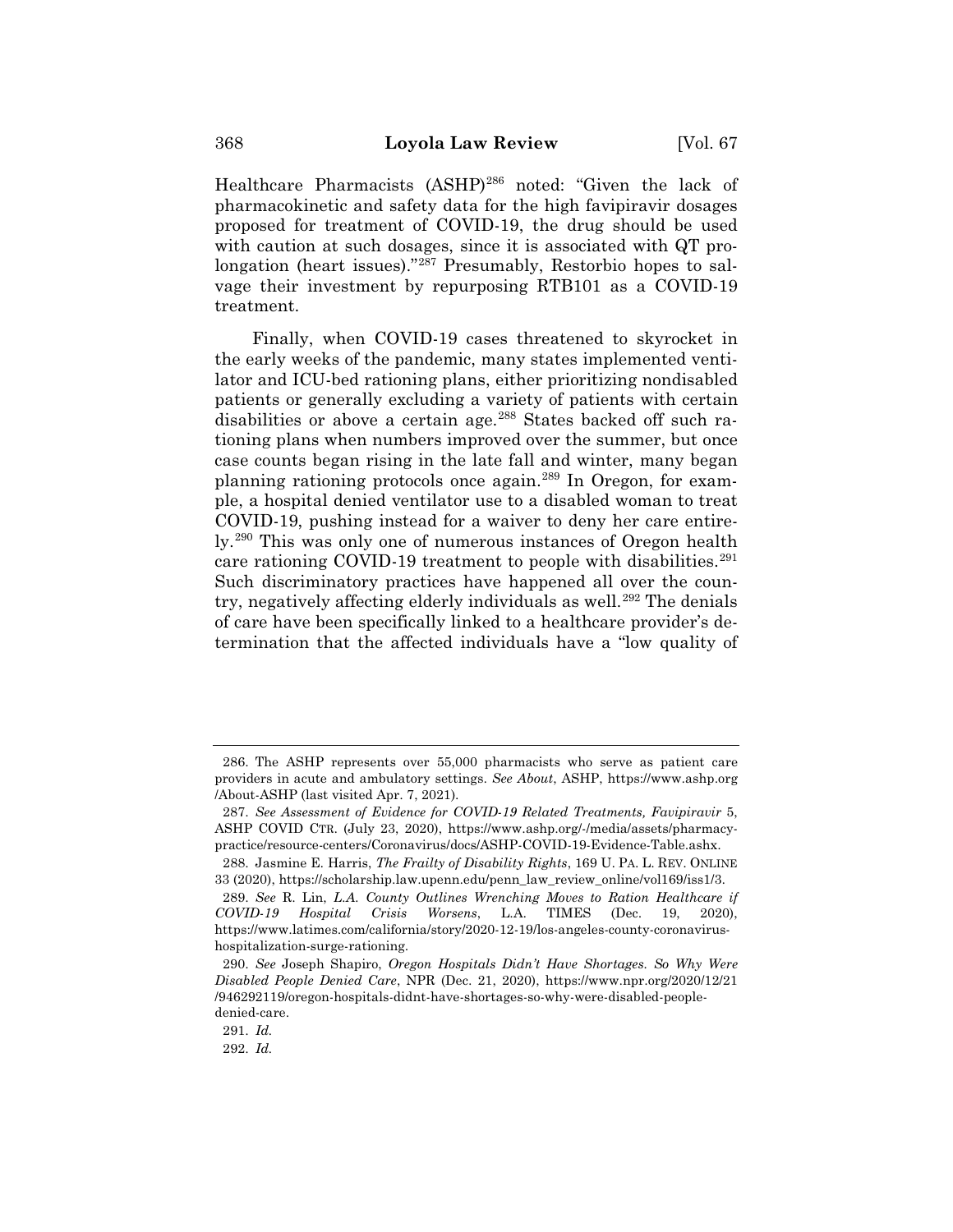life," essentially not worth preserving or "wasting" PPE to treat.293

Such COVID-19 rationing protocols "inflict discrimination 'by reason of' or 'on the basis of' disability."294 Various states, in their hospital triage planning documents, have stated that certain disabilities would push an individual further down the list for ventilator use, in certain circumstances disqualifying them completely. Disqualifying or delaying critical medical care for disabled or elderly individuals on the basis that their lives are not "worthy" of saving or extending<sup>295</sup> is a fairly clear-cut tenet of eugenic philosophy.

Eugenic philosophy still undergirds much current state guidance to medical professionals regarding the rationing of treatment, medical equipment, and medication, since our "overt and implicit bias" against the disabled continues to shape the way we prioritize people for COVID-19 treatment.<sup>296</sup> This bias proves doubly true for experimentation on society's captive and vulnerable populations in the search for a COVID-19 cure or treatment.297 Although the toll of COVID-19 on nursing home residents and staff has been deadly, using this population as a convenient, captive group of test subjects, under emergency conditions, borders on the unethical. Obtaining informed consent from either nursing home patients or their medical proxies for these clinical trials simply may not suffice in the panic, fear, and desperation of an uncontrolled world-wide pandemic.

Our approach to nursing homes during the pandemic has followed the discriminatory blueprint of eugenic thinking. The disregard and neglect these residents have endured tragically parallels the long-standing eugenic beliefs that those who were aged or unfit should be parceled off to asylums to die. Unregulated or questionable medical experimentation performed on vulnerable residents during the midst of such neglect, without consent, links back to our eugenic past.

<sup>293.</sup> Joseph Shapiro, *Oregon Hospitals Didn't Have Shortages. So Why Were Disabled People Denied Care*, NPR (Dec. 21, 2020).

<sup>294.</sup> Samuel Bagenstos, *Who Gets the Ventilator? Disability Discrimination in COVID-19 Medical-Rationing Protocols*, 130 YALE L.J. F. 1, 5 (2020).

<sup>295.</sup> Shapiro, *supra* note 290.

<sup>296.</sup> *See* Bagenstos, *supra* note 294, 8-11.

<sup>297.</sup> *Id*.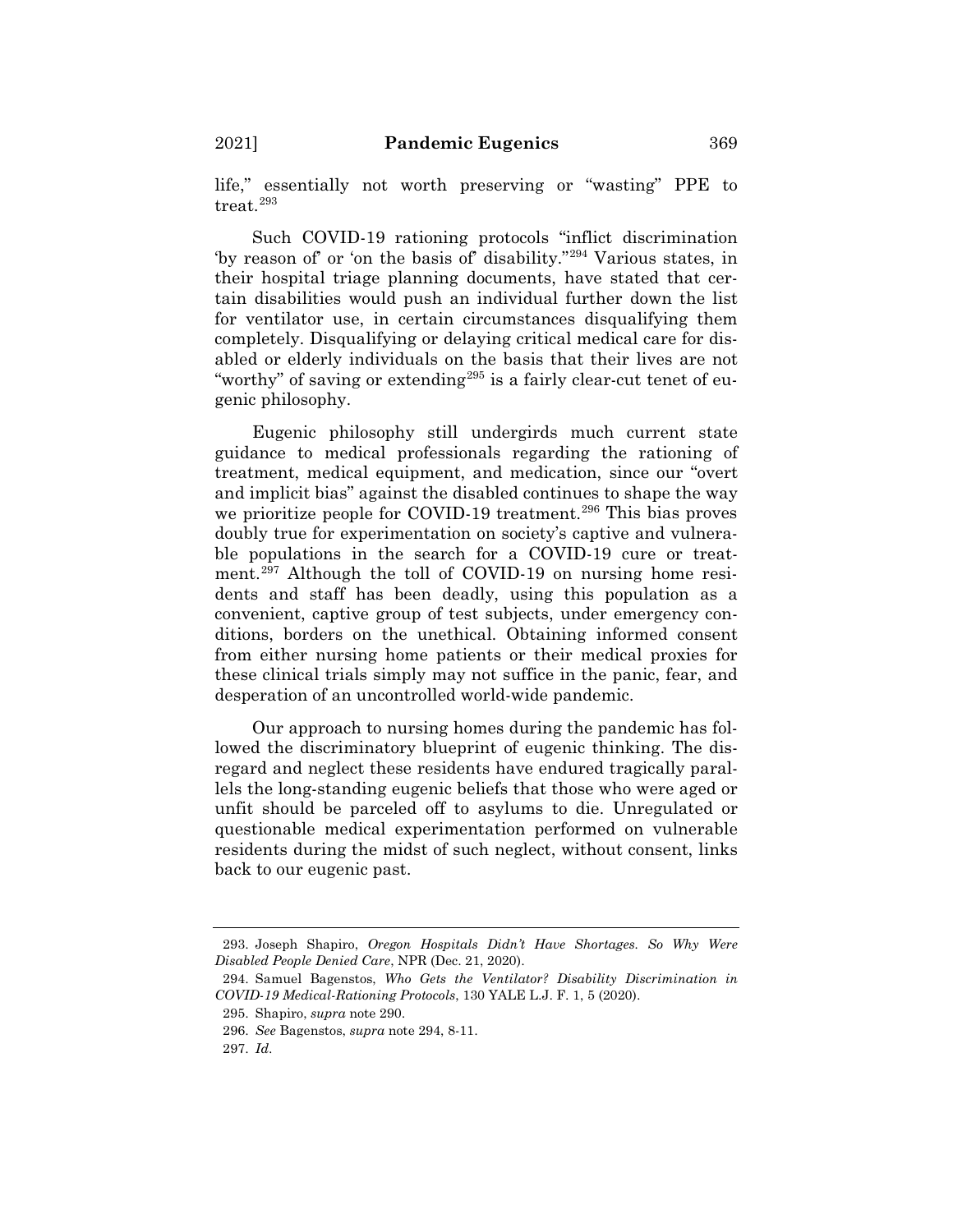### **D. PSYCHIATRIC HOSPITALS AND MENTAL INSTITUTIONS**

Despite minimal media coverage and little public response, psychiatric hospitals and other mental-health institutions have also been hit hard by the spread of COVID-19. Like correctional facilities, alternative corrections, and nursing homes, psychiatric wards have been hotbeds for the spread of COVID-19, given most hospitals' close confines and revolving door of untested patients. Many psychiatric patients cycle through institutions with high COVID-19 rates, such as homeless shelters, emergency rooms, nursing homes, and jails.298 In New York alone, over thirty-eight patients in psychiatric hospitals died from COVID-19 in the first few months of the pandemic.299

Controlling COVID-19 spread in psychiatric hospitals is particularly challenging due to the revolving door of patients and lack of patient segregation inside.<sup>300</sup> Enforcing social distancing and mask wearing for patients is extremely difficult, given certain psychiatric issues.301 Poor personal hygiene is not uncommon, which makes it hard to follow COVID-19 safety regimes such as washing hands frequently.<sup>302</sup> Patient immunity can be seriously compromised due to some of their medications, which can interfere with their immune systems.<sup>303</sup> Staff have to worry about ingestion of alcohol-based hand sanitizer.<sup>304</sup> Windows are often sealed shut to prevent suicide.305 The physical space of the hospitals themselves promotes the spread of COVID-19; "air systems are old, hallways are narrow, and shared bedrooms are in-

<sup>298.</sup> *See* Brian Barnett and Jack Turbin, *COVID-19 Is Ravaging America's Psychiatric Facilities*, THE HILL (Apr. 27, 2020), https://thehill.com/opinion /healthcare/494801-covid-19-is-ravaging-americas-psychiatric-facilities.

<sup>299.</sup> *See* Tom Schuba, *State-Run Mental Hospitals See Smaller Toll From COVID-19, But 'The Threat Has Not Dissipated*,*'* CHICAGO SUN TIMES (May 19, 2020), https://chicago.suntimes.com/coronavirus/2020/5/19/21264332/illinois-mental-healthhospitals-covid-19.

<sup>300.</sup> *See* Danny Hakim, *"They Want to Forget Us": Psychiatric Hospital Workers Feel Exposed*, N.Y. TIMES (Apr. 24, 2020) https://www.nytimes.com/2020/04/24 /nyregion/coronavirus-new-york-psychiatric-hospitals.html.

<sup>301.</sup> *See* Kit Ramgopal, *Coronavirus in a Psychiatric Hospital: "It's the Worst of All Worlds*,*"* CBS NEWS (Apr. 17, 2020), https://www.nbcnews.com/health/mental-health /coronavirus-psychiatric-hospital-it-s-worst-all-worlds-n1184266.

<sup>302.</sup> Barnett and Turbin, *supra* note 298.

<sup>303.</sup> Hakim, *supra* note 300.

<sup>304.</sup> Ramgopal, *supra* note 301.

<sup>305.</sup> Barnett and Turbin, *supra* note 298.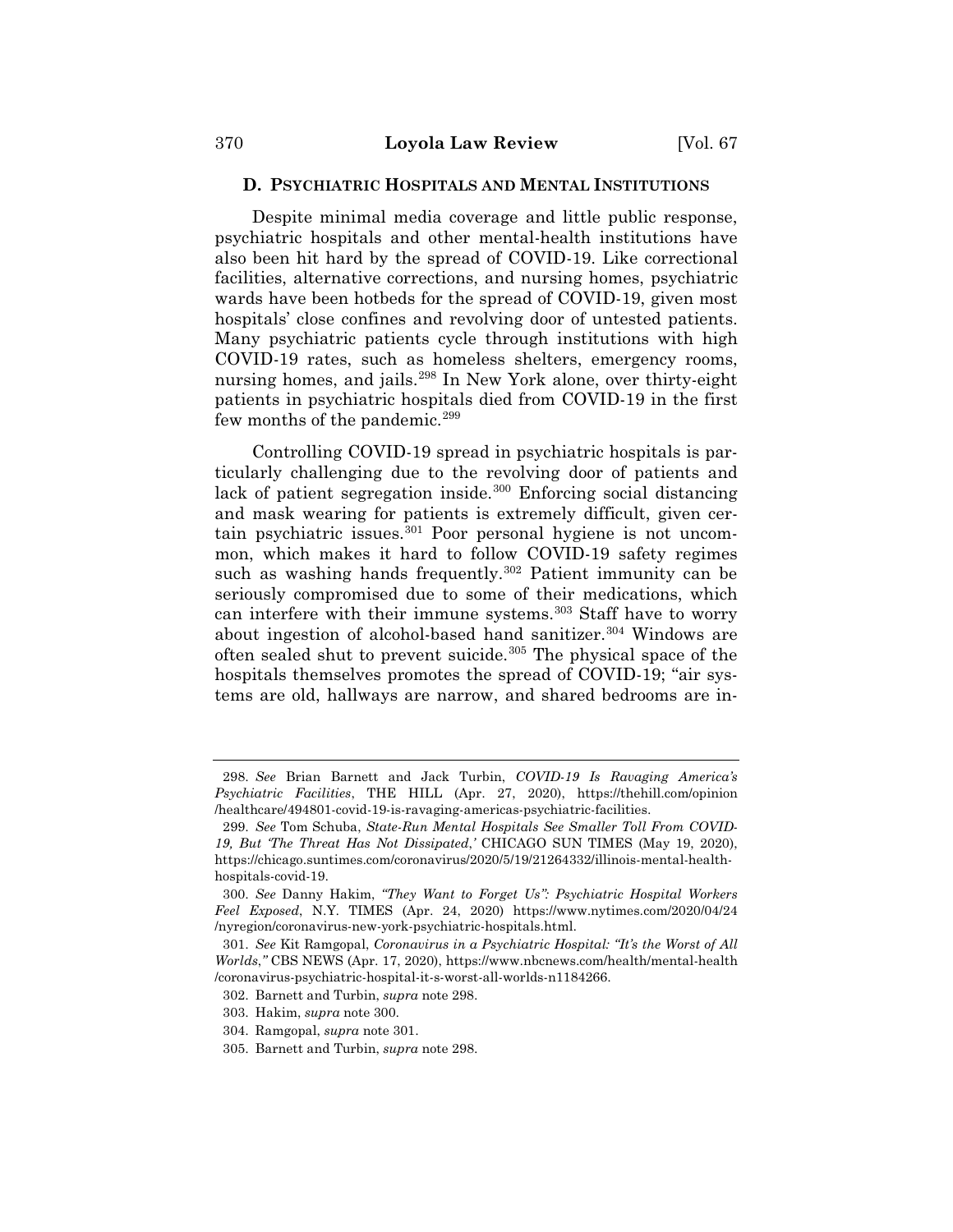tentionally spartan," in order to foster patient interaction.<sup>306</sup> Patients cannot be forcibly secluded in their rooms.<sup>307</sup> There is little PPE available, despite staff workers' need to sometimes physically restrain patients.<sup>308</sup> Accordingly, many staff workers and nurses have also contracted the virus. $309$  In addition, there is diminished ability to test either patients or staff, due to rationed coronavirus tests.310

It has been challenging to obtain precise numbers regarding the spread of the coronavirus in psychiatric hospitals. As of April 2020, 63 state institutions had been infected with COVID-19, with approximately 1,450 cases.<sup>311</sup> Other than that, there are very few casualty statistics.<sup>312</sup>

Equally troubling, many psychiatric hospitals are turning away patients with serious mental illnesses due to the fear of COVID-19. Sometimes patients must languish in ERs for days, awaiting placement; some patients in danger must be sent home because hospitals have nowhere to send them.313 Some patients needing psychiatric beds return to crowded homeless shelters, where the virus is prevalent.<sup>314</sup>

The poor conditions in mental hospitals nationwide have led to at least one federal lawsuit. In Baton Rouge, Louisiana, two current patients seek release from an institution where nine people have died from COVID-19.315 The patients allege that the facility failed to maintain hygiene and did not isolate infected pa-

308. *See* Barnett and Turbin, *supra* note 298.

<sup>306.</sup> Ramgopal, *supra* note 301.

<sup>307.</sup> *See* Masha Gessen, *Why Psychiatric Wards Are Uniquely Susceptible to the Coronavirus*, NEW YORKER (April 21, 2020), https://www.newyorker.com/news /news-desk/why-psychiatric-wards-are-uniquely-vulnerable-to-the-coronavirus.

<sup>309.</sup> Hakim, *supra* note 300.

<sup>310.</sup> *See* Elly Belle, *We Can't Forget About Psychiatric Workers During the Covid-19 Outbreak*, HEALTHLINE (June 30, 2020), https://www.healthline.com/health /mental-health/psychiatric-hospitals-during-covid-19#How-will-psych-wards-have-toadjust-moving-forward-to-treat-patients?.

<sup>311.</sup> Ramgopal, *supra* note 301.

<sup>312.</sup> Gessen, *supra* note 307.

<sup>313.</sup> *See* Barnett and Turbin, *supra* note 298.

<sup>314.</sup> *See id.*

<sup>315.</sup> *See Mental Hospital's Poor Hygiene Led to Covid-19 Outbreak*, WBRZ 2 (May 15, 2020), https://www.wbrz.com/news/lawsuit-mental-hospital-s-poor-hygiene-led-tocovid-19-outbreak/.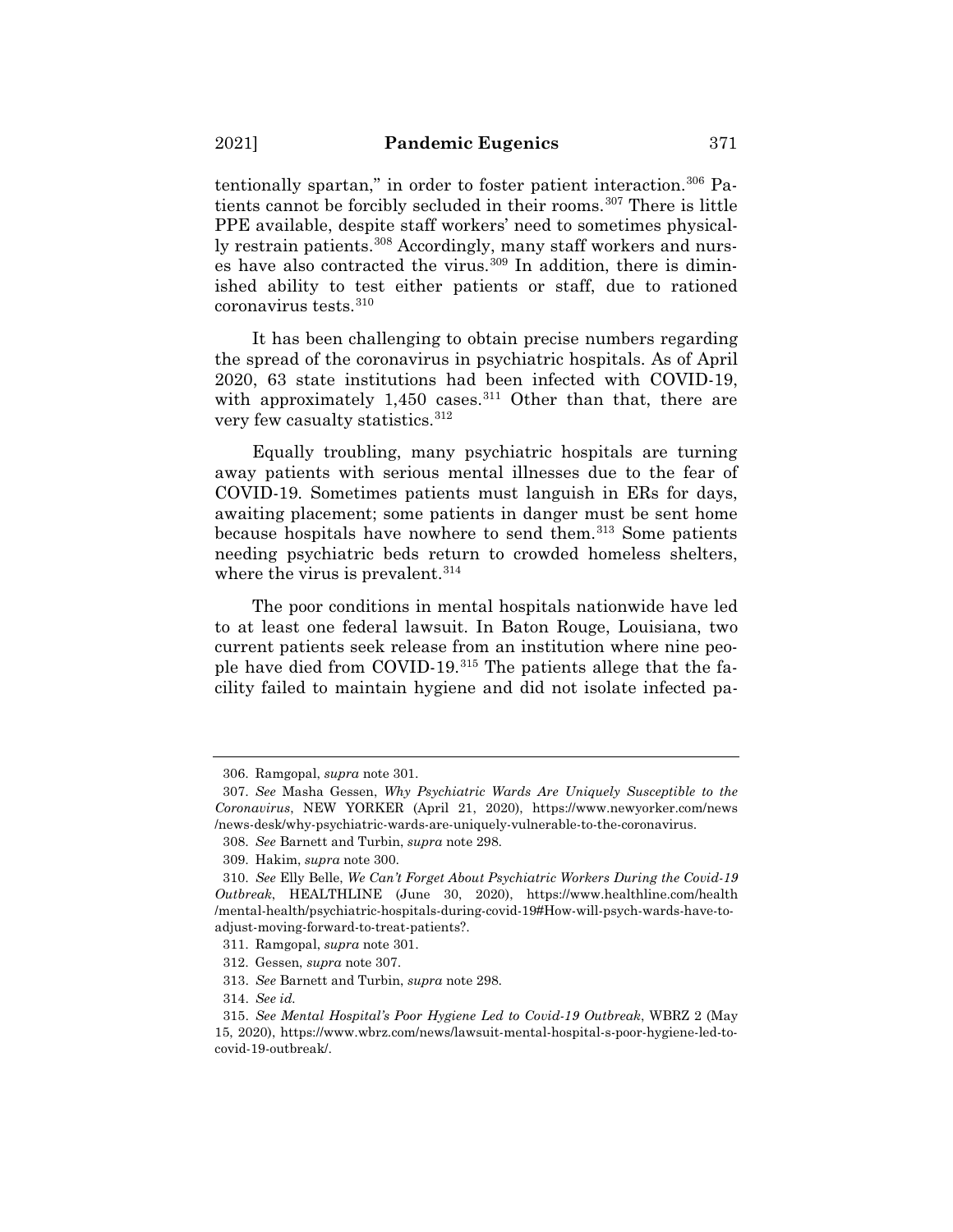tients.316 Moreover, the patients claim that the institution is so infrequently cleaned that "maggots grow in drains."317 The lawsuit also claims that initial attempts at isolating patients stopped when the institution simply gave up.<sup>318</sup>

Although COVID-19 continues to spread in psychiatric hospitals, attention has largely moved elsewhere.<sup>319</sup> For example, Florida's Department of Children and Families simply failed to report COVID-19 infections at the state's largest mental hospital, until a local newspaper did an investigation.<sup>320</sup> Like the fate of psychiatric patients in general, the issue is too often forgotten. Following the blueprint of eugenic thinking has meant that once psychiatric residents are placed in wards, institutions, or asylums, they tidily disappear from view—resulting in permanent isolation for the "socially inadequate."321

# **E. FOSTER CARE / GROUP HOMES FOR INTELLECTUAL/DEVELOPMENTAL DISABILITIES**

Group care homes have been another largely overlooked setting for COVID-19 infection and death, whether for children in foster care or people with developmental or intellectual disabilities. Both populations have suffered greatly in these types of facilities during the recent pandemic, and yet public attention and awareness of these homes' plight has been negligible.

<sup>316.</sup> *See* Matt Sledge, *Louisiana Mental Hospital Patients Claim Isolation, Hygiene Lacking Amid Coronavirus Outbreak*, TIMES-PICAYUNE (May 13, 2020), https://www.nola.com/news/coronavirus/article\_f17e145a-956d-11ea-b348-434f49c 401e9.html.

<sup>317.</sup> *Id.*

<sup>318.</sup> *Id.*

<sup>319.</sup> *See* Michael Gormley, *Psychiatric Hospital Patients Vulnerable Amid Pandemic*, NEWSDAY (Apr. 27, 2020), https://www.newsday.com/news/health /coronavirus/covid-19-psychiatric-hospital-new-york-1.44082128.

<sup>320.</sup> Nada Hassanein, *'I don't want to die': Almost three dozen coronavirus cases now at Florida State Hospital*, TALLAHASSEE DEMOCRAT (July 22, 2020), https://www.tallahassee.com/story/news/2020/07/22/almost-three-dozen-coronaviruscases-now-florida-state-hospital/5485504002/.

<sup>321.</sup> Appleman, *supra* note 1, at 446.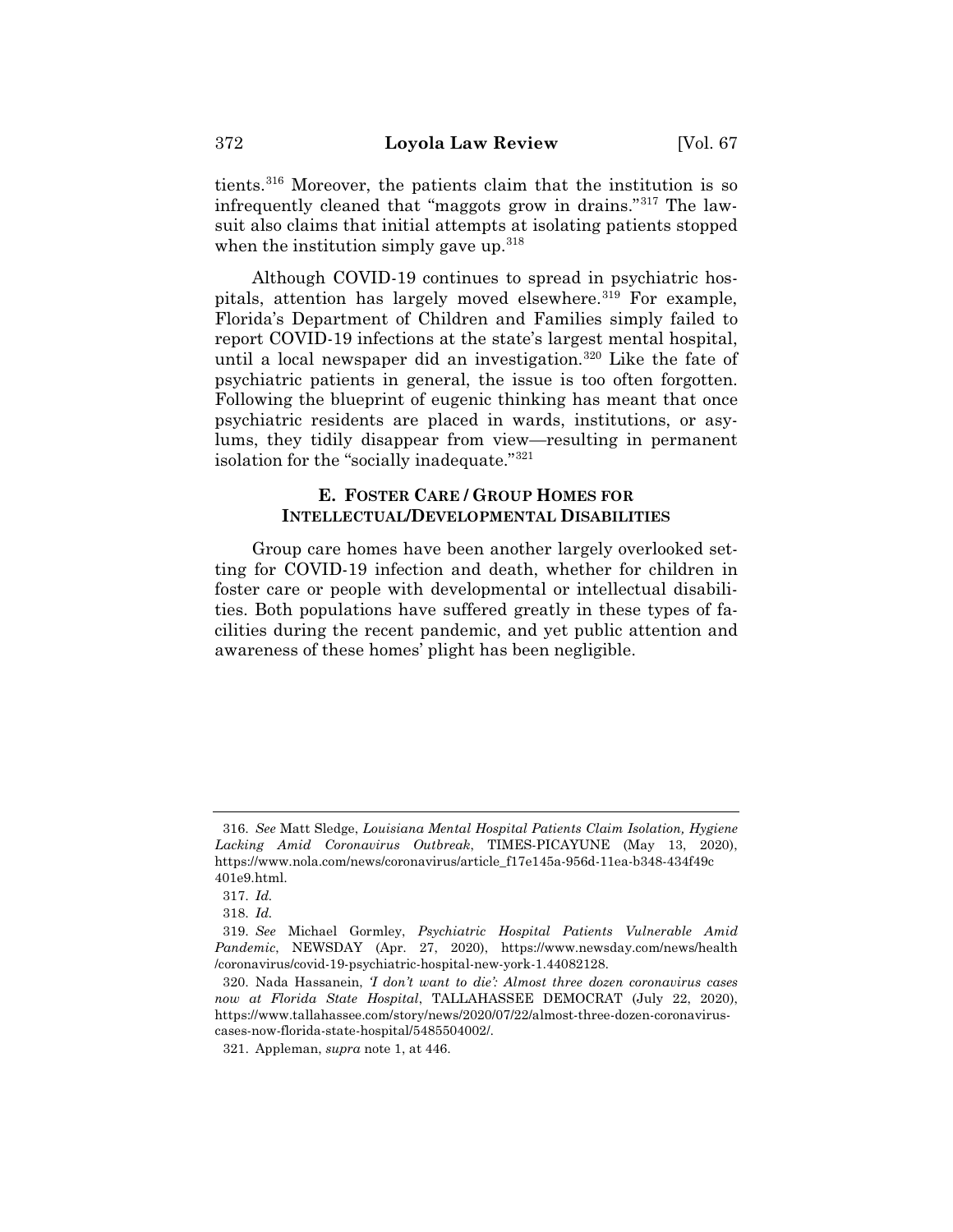# **1. GROUP HOMES AND INSTITUTIONS FOR THE INTELLECTUALLY & DEVELOPMENTALLY DISABLED**

Group homes and care facilities housing intellectually and developmentally disabled  $(IDD)^{322}$  individuals have struggled with protecting residents from COVID-19. Because these homes are rarely in the public eye, little attention has been paid to the plight of those residing and working in congregate living settings. Approximately 66,000 people nationwide live in intermediate care facilities,<sup>323</sup> and an even higher number of individuals live in group homes, although the exact number is unclear.324

The toll the coronavirus has taken on people with IDD has been grave. One advocacy group has estimated that over 18,000 residents and staff members have perished from COVID-19, and another 90,000 have been infected.<sup>325</sup> Recent coronavirus death rates for all individuals with developmental disabilities have been estimated near fifteen percent, compared to 7.9% in New York City, especially for those living in congregate settings.<sup>326</sup> The higher death rate from COVID-19 holds not just for adults, but children as well.<sup>327</sup>

326. Landes & Turk, *supra* note 322, at 2.

<sup>322.</sup> In the US, "IDD typically includes more common disabilities such as intellectual disability, cerebral palsy, and Down syndrome, in addition to rare developmental disabilities, such as fragile X and Prader-Willi syndromes." *See* Scott Landes & Margaret Turk, *COVID-19 Outcomes Among People with Intellectual and Developmental Disability Living in Residential Group Homes in New York State*, 13 DISABILITY & HEALTH J. 1, 1 (2020), https://www.sciencedirect.com/science/article /pii/S193665742030100X.

<sup>323.</sup> An intermediate care **facility** is one that provides, on a regular basis, healthrelated **care** and services to individuals who do not require the degree of **care** and treatment that a hospital or skilled nursing **facility** is designed to provide, but who because of their mental or physical condition require **care.** *See Intermediate Care Facilities for Individuals with Intellectual Disability*, MEDICAID.GOV., https://www.medicaid.gov/medicaid/long-term-services-supports/institutional-longterm-care/intermediate-care-facilities-individuals-intellectual-disability/index.html (last visited May 18, 2021).

<sup>324.</sup> *See Thousands Sick from COVID-19 in Homes for the Disabled*, VOICE OF AM. NEWS (June 11, 2020), https://www.voanews.com/covid-19-pandemic/thousandssick-covid-19-homes-disabled.

<sup>325.</sup> *See* Michelle Diamant, *COVID-19 Cases at Group Homes, Institutions Going Untracked*, DISABILITY SCOOP, (May 11, 2020), https://www.disabilityscoop.com /2020/05/11/covid-19-cases-at-group-homes-institutions-going-untracked/28313/2020.

<sup>327.</sup> *See* Katie Camero, *Covid-19 Kills Children with Intellectual Disabilities at Higher Rates. Here's Why*, MIAMI HERALD (July 19, 2020), https://www.miamiherald.com/news/coronavirus/article243470691.html?fbclid= IwAR0Fy4j46MB5nqblnSxT435l9lJyfmOCe\_zkfjJxjccapGiU7j2IHaS0Ju8.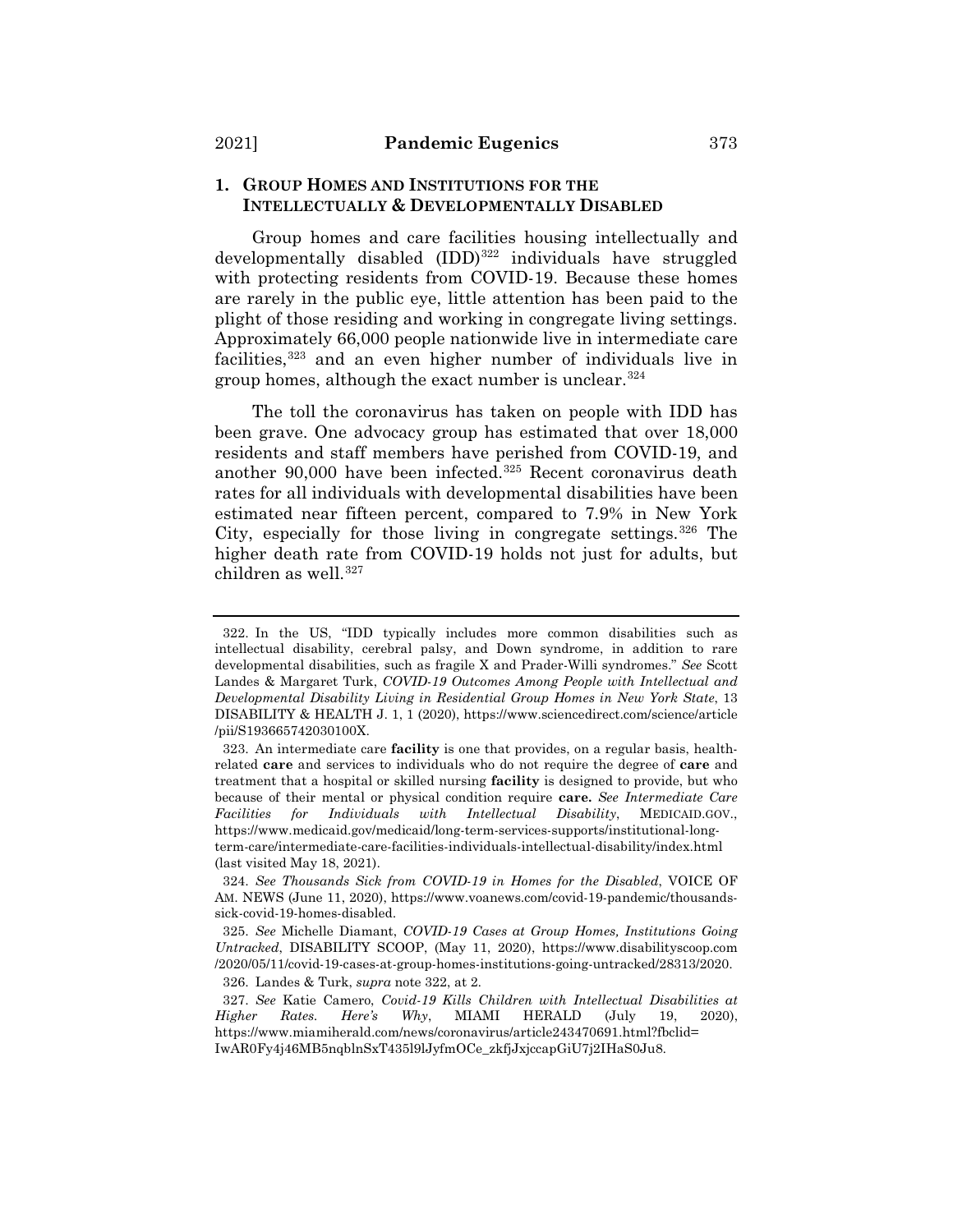The majority of IDD individuals living in group homes and institutions do not have access to personal protective equipment.328 The staff in such settings often have little access to PPE as well.329 In addition, as many facilities have restricted visitors to halt COVID-19 spread, many residents are unable to report abuse and neglect.330 Finally, these group homes and institutions are no longer being inspected during the pandemic to control virus spread.331 Little oversight exists to ensure that staff implement proper infection control measures, for both themselves and residents.332

IDD residents in group homes and intermediate care facilities have a higher risk of contracting COVID-19.333 The reasons for this include living in a congregate setting and the difficulty some of these residents have in practicing social distancing.<sup>334</sup> Residents also often rely upon closely proximate support staff.<sup>335</sup> It also can be more difficult to detect early-stage COVID-19 for such residents, since they may have more challenges in communicating their needs and emotions.336 Finally, many individuals with IDD also have pre-existing conditions and special healthcare issues, which intensifies the threat of contracting and becoming seriously ill from COVID-19.<sup>337</sup>

<sup>328.</sup> *See Covid-19 Tracker,* AUTISTIC SELF-ADVOCACY NETWORK (May 8, 2020), https://autisticadvocacy.org/covid19/.

<sup>329.</sup> *Id.*

<sup>330.</sup> *Id.*

<sup>331.</sup> *See* FAQ FOR STATE SURVEY AGENCY AND ACCREDITING ORGANIZATION CORONAVIRUS DISEASE 2019 SURVEY SUSPENSION, CTRS. FOR MEDICAID AND MEDICARE SERV. (Mar. 13, 2020), https://www.cms.gov/files /document/covid19survey-activity-suspension-faqs.pdf.

<sup>332.</sup> *Covid-19 Tracker*, *supra* note 328.

<sup>333.</sup> *See Disability Rights Louisiana Collects Data on COVID-19 Cases in Group Homes*, DISABILITY RTS. LA. (May 6, 2020), https://disabilityrightsla.org/disabilityrights-louisiana-collects-data-on-covid-19-cases-in-group-homes/.

<sup>334.</sup> *Id.*

<sup>335.</sup> *See* Caitlin Gibson, *A Time of Unprecedented Fear for Parents of Adults with Intellectual and Developmental Disabilities*, WASH. POST (April 4, 2020), https://www.washingtonpost.com/lifestyle/on-parenting/a-time-of-unprecedentedfear-for-parents-of-adults-with-intellectual-and-developmental-disabilities/2020/04 /02/.

<sup>336.</sup> *Disability Rights Louisiana, supra* note 333.

<sup>337.</sup> *See generally* Scott Landes et al., *Cause of Death in Adults with Intellectual Disability in the United States*, 65 J. INTELL. DISABILITY RSCH. 47 (2020) (higher rates of heart disease, cancer, choking, and diabetes).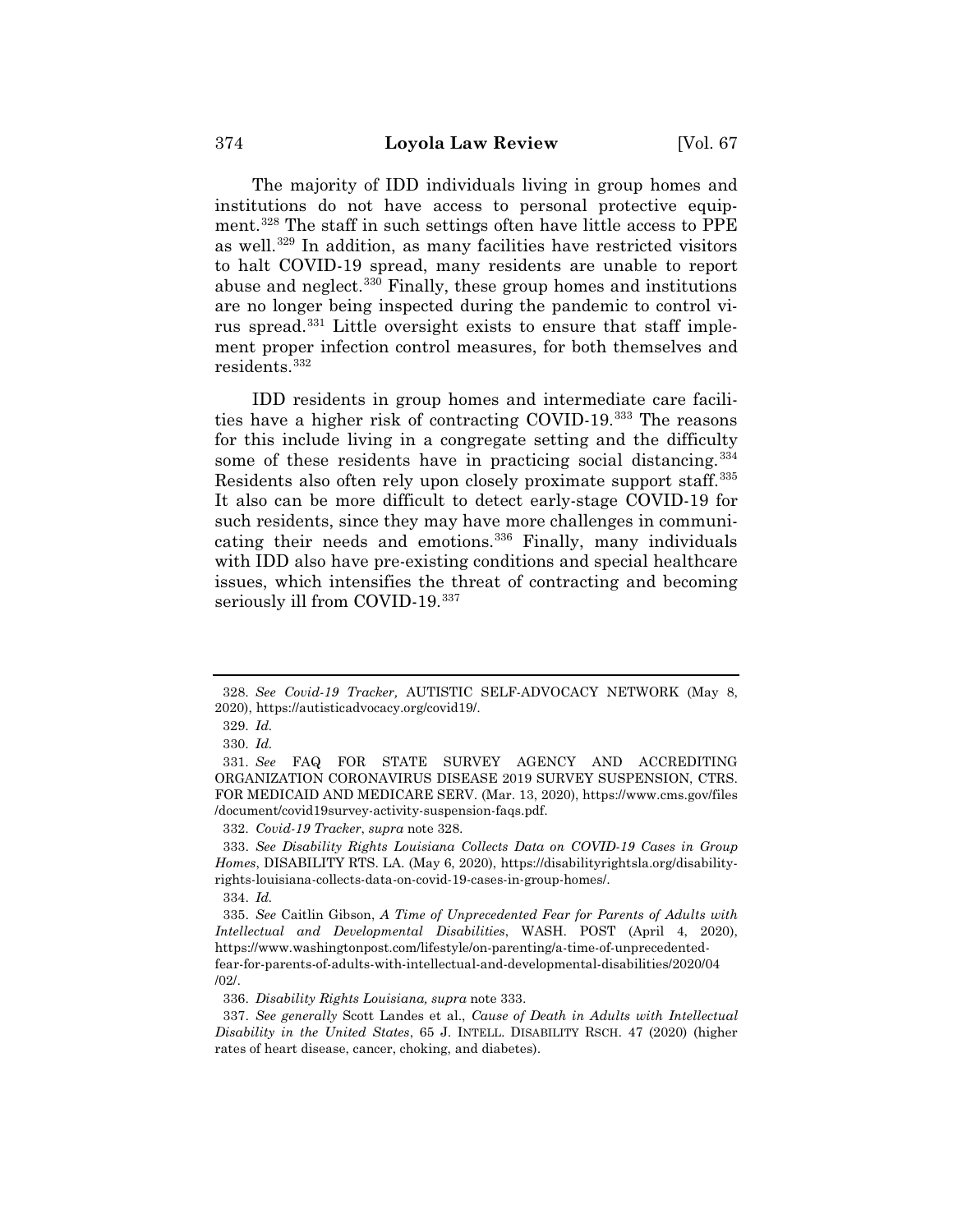In Louisiana, for example, individuals with IDD have contracted COVID-19 at a rate four times higher than the rest of Louisiana.<sup>338</sup> Tragically, this is also true of the death rate.<sup>339</sup> In New York, one home for individuals with severe disabilities saw 36 out of 47 residents stricken with coronavirus by April, with two dead and nine still hospitalized.<sup>340</sup> Over the entire state, 1,100 of the 140,000 people with developmental disabilities had contracted the virus by that same time, with 105 dead – a far higher rate of death than that of nursing homes, although considerably less publicized.341 Likewise, in Pennsylvania, people with intellectual disabilities and autism who contracted COVID-19 died at twice the rate of others who contracted the virus.<sup>342</sup> In general, the intellectually and developmentally disabled are four times as likely to contract COVID-19 than the general population, and twice as likely to die from the disease once contracted.<sup>343</sup> Congregate living has turned deadly with the advent of COVID.344

Despite this high-risk population, many states have failed to provide proper oversight for these congregate care settings, particularly during the beginning of the pandemic. In New York, for example, residents with IDD were still taken on outings as late as mid-March 2020, despite growing spread of coronavirus,<sup>345</sup> nor did all day treatment facilities close.<sup>346</sup> Given the difficulty of finding and retaining staff, many homes and care facilities are having trouble maintaining safe staff to resident ratios, because

<sup>338.</sup> *Disability Rights Louisiana Collects Data on COVID-19 Cases in Group Homes*, DISABILITY RTS. LA. (May 6, 2020).

<sup>339.</sup> *Id.*

<sup>340.</sup> *See* Danny Hakim, *'It's Hit Our Front Door': Homes for the Disabled See a Surge of Covid-19*, N.Y. TIMES (Apr. 17, 2020), https://www.nytimes.com/2020/04/08 /nyregion/coronavirus-disabilities-group-homes.html.

<sup>341.</sup> *Id.*

<sup>342.</sup> *See* Joseph Shapiro, *COVID-19 Infections and Deaths are Higher Among Those with Intellectual Disabilities*, NPR (June 9, 2020), https://www.npr.org/2020/06/09 /872401607/covid-19-infections-and-deaths-are-higher-among-those-with-intellectualdisabili.

<sup>343.</sup> *Id.*

<sup>344.</sup> *See* Scott Landes et al., *People with Disabilities in COVID-19: Fixing Our Priorities*, 7 AM. J. BIOETHICS 187, 188 (2000).

<sup>345.</sup> Hakim, *supra* note 340.

<sup>346.</sup> *See* Caitlin McGlade, *"Virtually No Way" To Protect Against Coronavirus Outbreaks at Disability Group Homes*, AZ CENT. (Apr. 2, 2020), https://www.azcentral.com/story/news/local/arizona-health/2020/03/30/arizonasdisability-group-homes-unprepared-coronavirus-outbreak/2917657001/.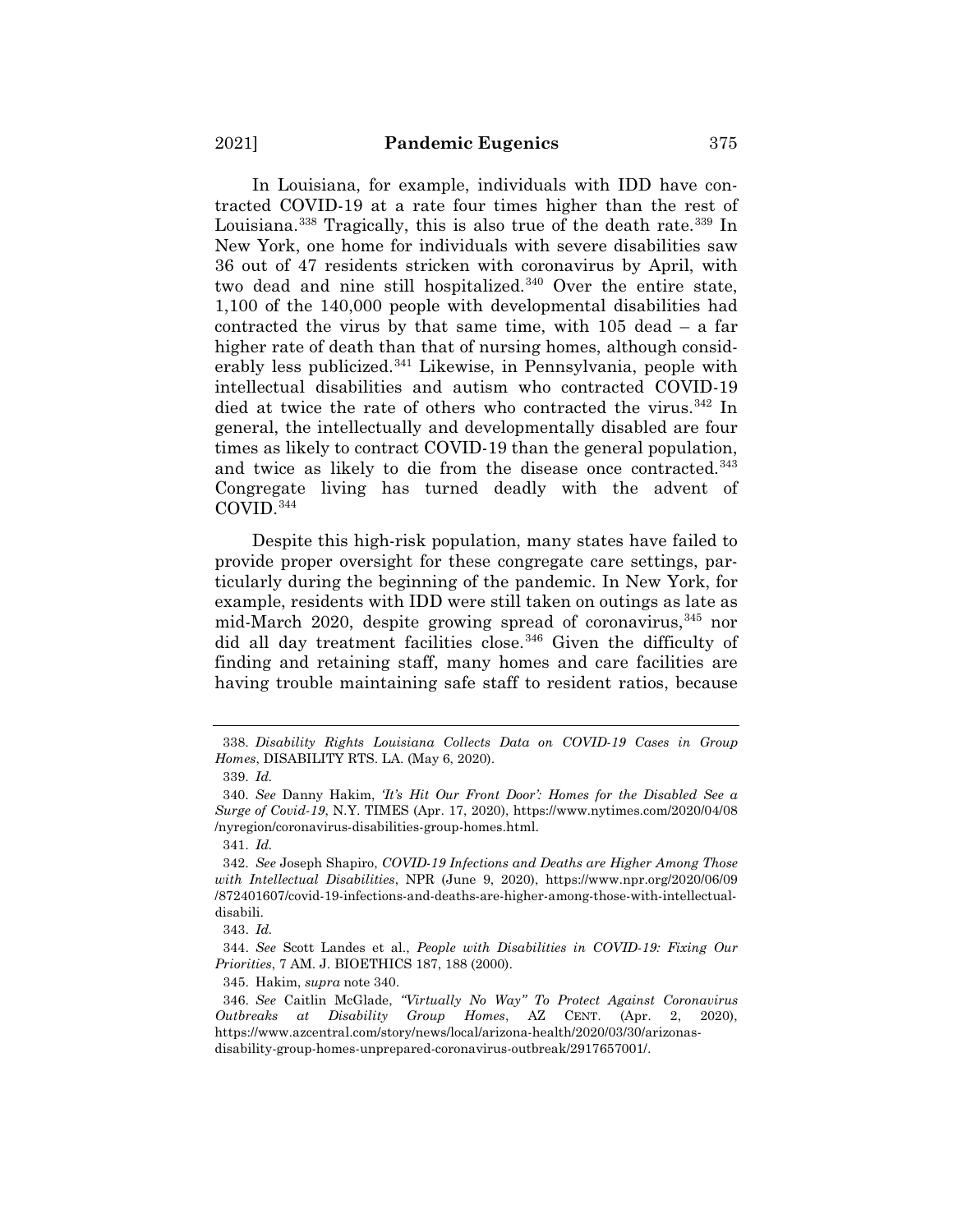residents remain at home around the clock.<sup>347</sup> In addition, necessities have been so depleted for some congregate care settings that they have begun to run out of basic cleaning supplies such as bleach wipes, paper towels, gloves, and toilet paper.<sup>348</sup>

Notwithstanding these risks and difficulties, facilities serving disabled individuals have not received enough financial assistance to weather COVID-19. Even though staff are working longer hours to minimize exposure and ensure their clients get proper care during the pandemic, many institutions are unable to get supplemental federal or state funding to help with increased  $costs.<sup>349</sup>$ 

People with intellectual and developmental disabilities living in care facilities "are marginalized across the spectrum."350 Medicare and Medicaid have required nursing homes to publicly report COVID-19 infection rates, but have not extended such requirements to facilities for the disabled.351 Nor has Medicaid increased reimbursements to intermediate care facilities and group homes to cover the extra costs of more staff and supplies to prevent COVID-19 spread.352 Many facilities have spent a third of their annual revenue on unexpected pandemic costs, leaving them with only enough cash reserves to cover a month or fewer of operations.353 Although Medicaid disability facilities have called on Congress for emergency relief, it has not been granted.<sup>354</sup> The Department of Health and Human Services granted a \$15 billion disbursement, but the financial relief must be split between all

<sup>347.</sup> *See* Jane Coaston, *"We're Being Punished Again": How People with Intellectual Disabilities Are Experiencing the Pandemic*, VOX (Apr. 9, 2020), https://www.vox.com /2020/4/6/21200257/disabilities-coronavirus-group-homes-isolation-policy.

<sup>348.</sup> *See* McGlade, *supra* note 346.

<sup>349.</sup> *See* Sarah Mudd, *Center for Developmentally Disabled Responds to COVID-19*, HEALTH FORWARD (July 9, 2020), https://healthforward.org/your-story-center-fordevelopmentally-disabled-responds-to-covid-19/.

<sup>350.</sup> Hakim*, supra* note 340.

<sup>351.</sup> Danny Hakim, *'It's Hit Our Front Door': Homes for the Disabled See a Surge of Covid-19*, N.Y. TIMES (Apr. 17, 2020).

<sup>352.</sup> *See* Shapiro, *supra* note 342.

<sup>353.</sup> *See Congressional Leaders Author Bipartisan Letter Calling on Trump Administration to Commit Emergency Funding*, INS. NEWS NET. (June 4, 2020), https://insurancenewsnet.com/oarticle/american-network-of-community-options-andresources-congressional-leaders-author-bipartisan-letter-calling-on-trumpadministration-to-commit-emergency-funding#.

<sup>354.</sup> *Id.*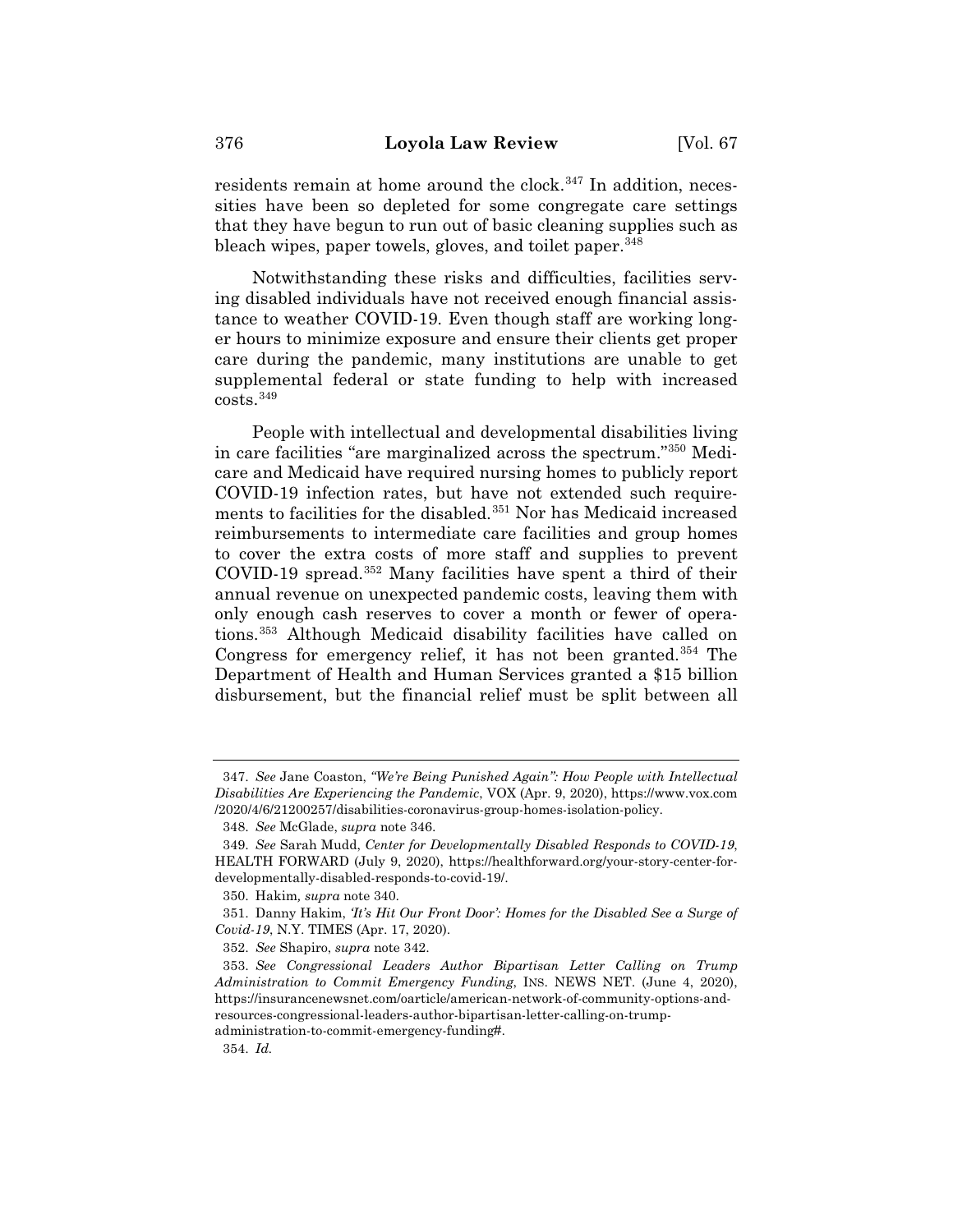Medicaid-eligible facilities as well as Medicaid providers.<sup>355</sup> No specific funding has been earmarked for facilities caring for intellectually and developmentally disabled individuals, even after the passage of the December 2020 COVID relief bill.<sup>356</sup>

Additionally, despite high-risk status, many states have not prioritized IDD adults for the COVID vaccine. Although the CDC has classified disabled residents of long-term-care facilities and their caregivers as "1a priority," many people with disabilities who receive long-term care outside of these settings are excluded.357 In some states, such as Maryland and Alabama, and in the District of Columbia, long-term care residents with disabilities are even further down the priority vaccine list. Many states do not give intellectually disabled adults any prioritization at all.<sup>358</sup> Other than noting that individuals with Down syndrome should be prioritized, the CDC does not mention any other disabilities, or mention group care homes at all.<sup>359</sup>

The lack of vaccine prioritization is simply another COVID oversight for intellectually disabled adults, following the failure to provide disability care workers with protective equipment, failure to make testing sites wheelchair accessible, imposing funding cuts to in-home care programs, and failure to increase funding to community-based disability services. $360$  Indeed, the federal government has not even tracked the number of COVID deaths of disabled adults living in institutions or group facilities, as they have done in nursing homes.  $361$ 

The nationwide failure to protect people with intellectual and developmental disabilities from COVID or prioritize them in

<sup>355.</sup> *See* Maggie Flynn, *HHS to Release \$15B in COVID-19 Relief Funds to Medicaid Providers*, Skilled Nursing News (June 9, 2020), https://skillednursingnews.com/2020/06/hhs-to-release-15b-in-covid-19-relief-fundsto-medicaid-providers-nursing-home-impact-unclear/.

<sup>356.</sup> *See* Pam Katz, *Shut Out Again: Covid-19 Relief Package Again Excludes Needs of People With Disabilities, Families, Service Providers*, THE ARC (Dec. 22, 2020), https://thearc.org/shut-out-again-covid-19-relief-package-again-excludes-needs-ofpeople-with-disabilities-families-service-providers/.

<sup>357.</sup> *See* Jessica Contrera, *People with Disabilities Desperately Need the Vaccine. But States Disagree on When They'll Get It*, WASH. POST (Jan. 13, 2021), https://www.washingtonpost.com/dc-md-va/2021/01/13/disabled-coronavirus-vaccinestates/.

<sup>358.</sup> *Id.*

<sup>359.</sup> *Id.*

<sup>360.</sup> *Id.*

<sup>361.</sup> *Id.*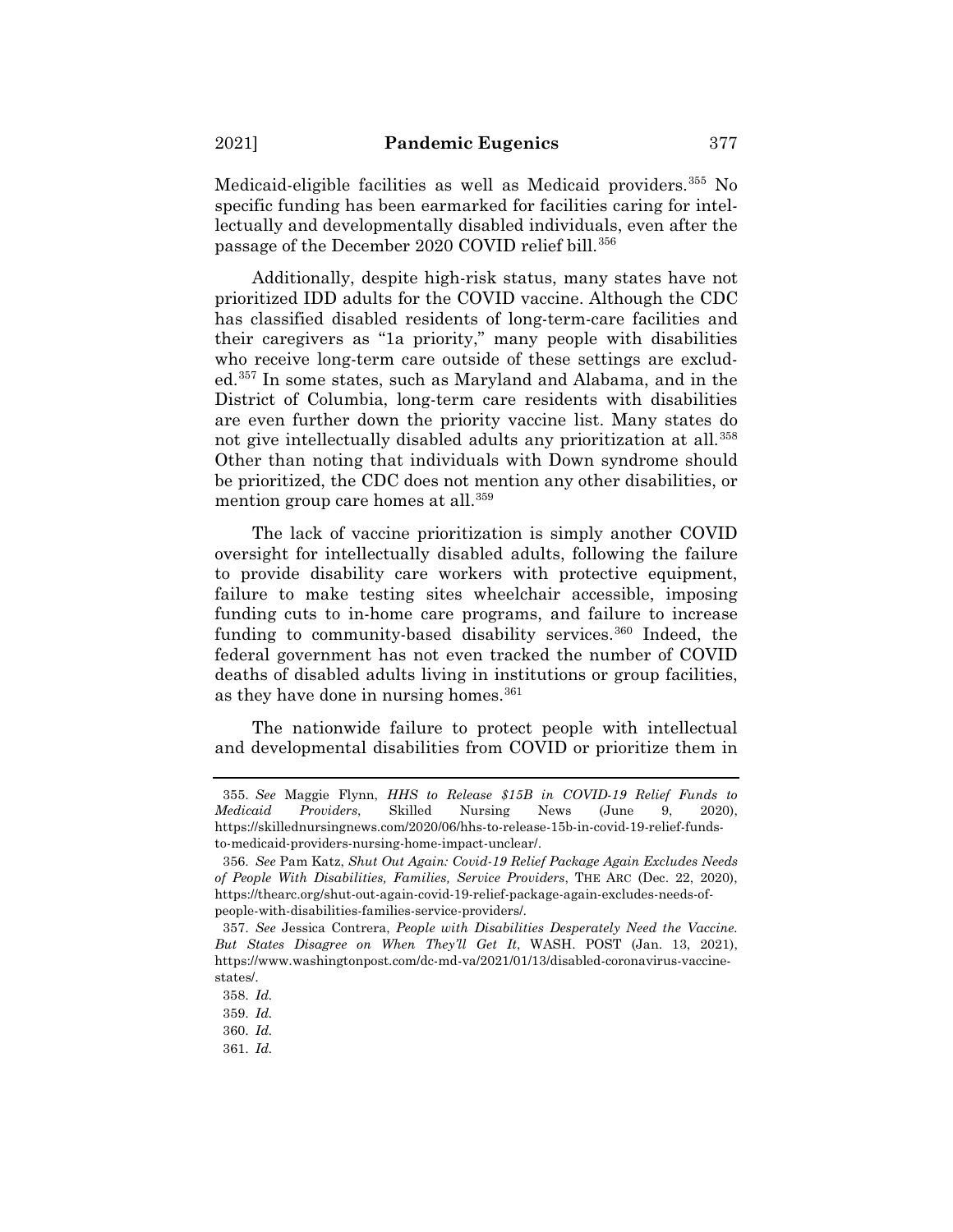vaccine distribution may sadly mirror how society values these populations.362 Our neglect of these populations reflects their marginalized status, which often translates to overt discrimination. Such overt discrimination can be directly linked back to eugenic thinking, which sought to control, sequester, and ultimately eradicate the very existence of people with intellectual and developmental disabilities.363 The handling of the coronavirus pandemic is just another way that this discrimination and neglect appears,364 tragically this time with deadly consequences. Ironically, July 26, 2020, marked the thirtieth anniversary of the Americans with Disabilities Act  $(ADA)$ ,  $365$  the civil rights legislation which provides legal protection from discrimination to individuals with disabilities.366 Although individuals with IDD are three times more likely to die from COVID, little note of this tragedy has been taken.<sup>367</sup> These individuals have once again become forgotten.<sup>368</sup>

### **2. FOSTER CARE GROUP HOMES**

Another set of forgotten, vulnerable individuals in the coronavirus pandemic are children living in foster care group homes. Though little discussed, foster group homes across the country have reported multiple coronavirus outbreaks, including in Florida,369 New York, Pennsylvania, Michigan, Missouri, and Neva-

368. DeCiccio, *supra* note 364.

<sup>362.</sup> *See* Scott Landes et. al*., Less Worthy Lives? We Must Prioritize People with Intellectual and Developmental Disabilities in COVID-19 Vaccine Allocation*, LERNER CTR. PUB. HEALTH PROMOTION (Dec. 10, 2020), https://lernercenter.syr.edu/2020/12/10/ib-42/.

<sup>363.</sup> Appleman, *supra* note 1*,* at 446-47.

<sup>364.</sup> Emily DeCiccio, *Forgotten Population of COVID-19: Developmentally Disabled and Group Home Workers,* FOX NEWS (Apr. 22, 2020), https://www.foxnews.com /media/forgotten-population-of-covid-19-developmentally-disabled-and-group-homeworkers.

<sup>365.</sup> *See* Doron Dorfman, *Thirty Years Later, Still Fighting Over the ADA*, REG. R. (Dec. 7, 2020), https://www.theregreview.org/2020/12/07/dorfman-burke-thirty-yearsfighting-over-ada/.

<sup>366.</sup> *An Overview of the Americans with Disabilities Act*, ADA NAT'L NETWORK, https://adata.org/factsheet/ADA-overview (last visited Apr. 7, 2021).

<sup>367.</sup> *See* Roni Rabin, *Developmental Disabilities Heighten Risk of COVID Death*, N.Y. TIMES (Nov. 10, 2020), https://www.nytimes.com/2020/11/10/health/coviddevelopmental-disabilities.html.

<sup>369.</sup> *See* Bianca P. Ocasio, *18 Test Positive for COVID-19 at His House, Florida's Largest Foster Group Home*, MIAMI HERALD (June 19, 2020), https://www.miami herald.com/news/local/community/miami-dade/article243455611.html#storylink=cpy.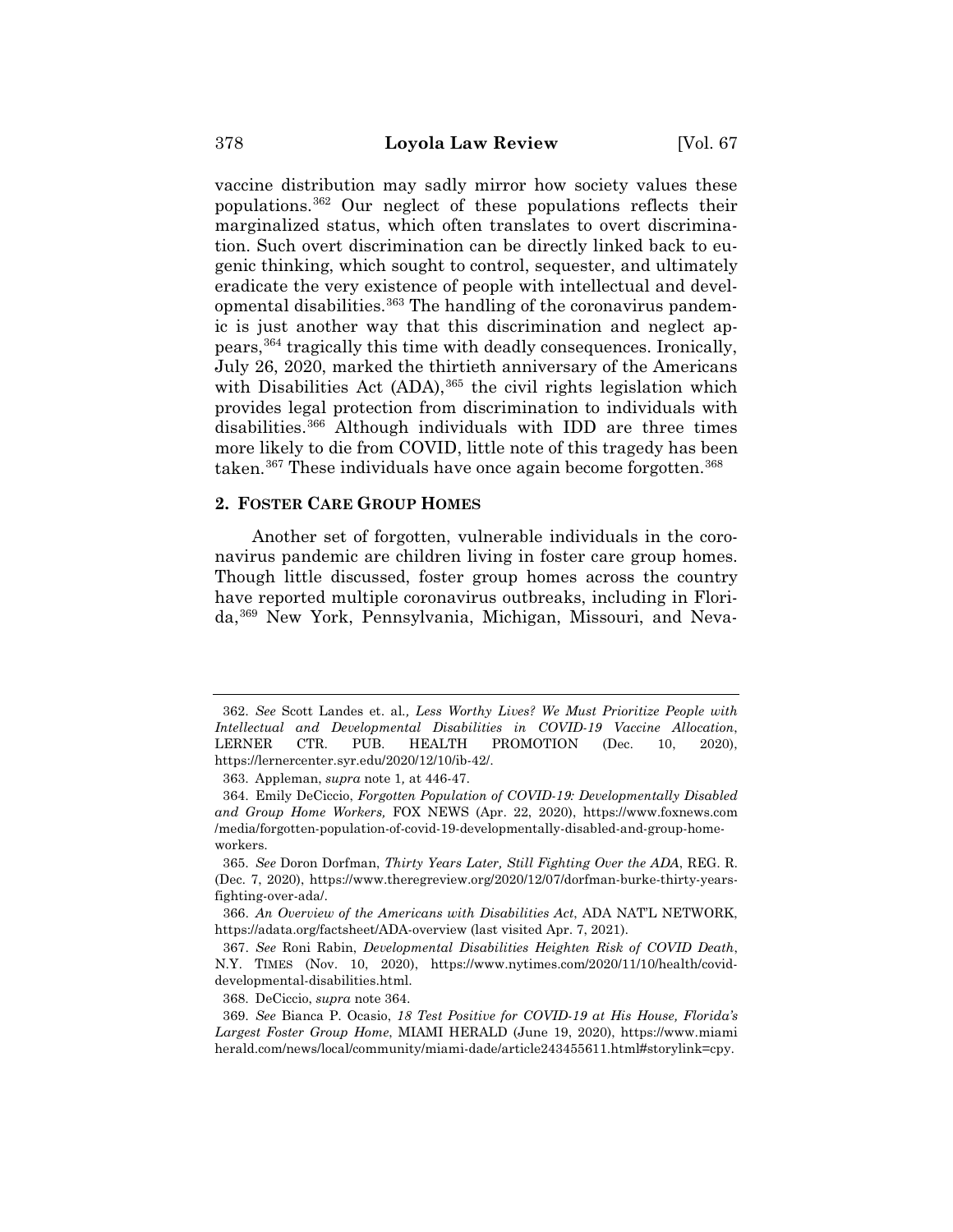da.370 Although COVID-19 has been far less prevalent in children, this is not true for the youth residing in foster care group homes, who have not been able to socially distance following pandemic rules.371 Many foster care systems are struggling with COVID-19 spread in group homes and residential facilities, making the resident children's lives even more volatile and unstable.<sup>372</sup>

Like many of the other captive and vulnerable populations discussed above, the callous disregard of foster children living in group homes during COVID-19 can be traced back to eugenic thinking. Eugenicists focused on child dependency, particularly those "poor, 'feeble-minded,' and . . . 'defective' members of society," and they theorized that dependent children's behavior potentially threatened the stability of the urban industrial social order.373 Many eugenicists believed that very little separated dependent children from delinquent children. In other words, they believed that dependency was no accident. Indeed, they thought many children were dependent because the child's entire genetic line was deeply flawed. Consequently, eugenicists rationalized that dependent children must be sequestered away from society, in an institution or in colonies. $374$  Dependent children were assumed to be inherently "defective," and any care given to them need not be at the same level as that given to children from better stock.375 The public's fear of hereditary defectiveness in dependent children was palpable.376

Our current neglect of older foster children in group homes particularly reflects this type of eugenic thinking. In the Progres-

<sup>370.</sup> *See* Lindsay Schnell, *Foster Care Teen's Death Draws Scrutiny to Group Home Outbreaks: Who Is Looking Out For These Children?*, USA TODAY (May 15, 2020), https://www.usatoday.com/story/news/nation/2020/05/15/coronavirus-foster-caredeath-draws-scrutiny-group-home-outbreaks/5196297002/.

<sup>371.</sup> *See* Matt Stout, *Covid-19 Has Largely Spared the State's Youngest. But in Massachusetts Group Homes, Infection Touches Many More*, BOSTON GLOBE (June 29, 2020), https://www.bostonglobe.com/2020/06/29/nation/covid-19-has-largelyspared-states-youngest-massachusetts-group-homes-infections-touch-many-more/.

<sup>372.</sup> *See* Kate Cray, *How Do You Find a Home for a Foster Child in Times Like This?*, ATLANTIC (Oct. 11, 2020), https://www.theatlantic.com/family/archive/2020 /10/challenge-finding-home-foster-child-pandemic/616673/.

<sup>373.</sup> PHYLLIS WENTWORTH, CHILD WELFARE REFORMERS, ACADEMIC PSYCHOLOGISTS, AND THE DEPENDENT CHILD IN PROGRESSIVE ERA AMERICA 125 (2002), https://core.ac.uk/download/pdf/215514617.pdf.

<sup>374.</sup> *Id.* at 132.

<sup>375.</sup> *Id.* at 131.

<sup>376.</sup> *Id.* at 136.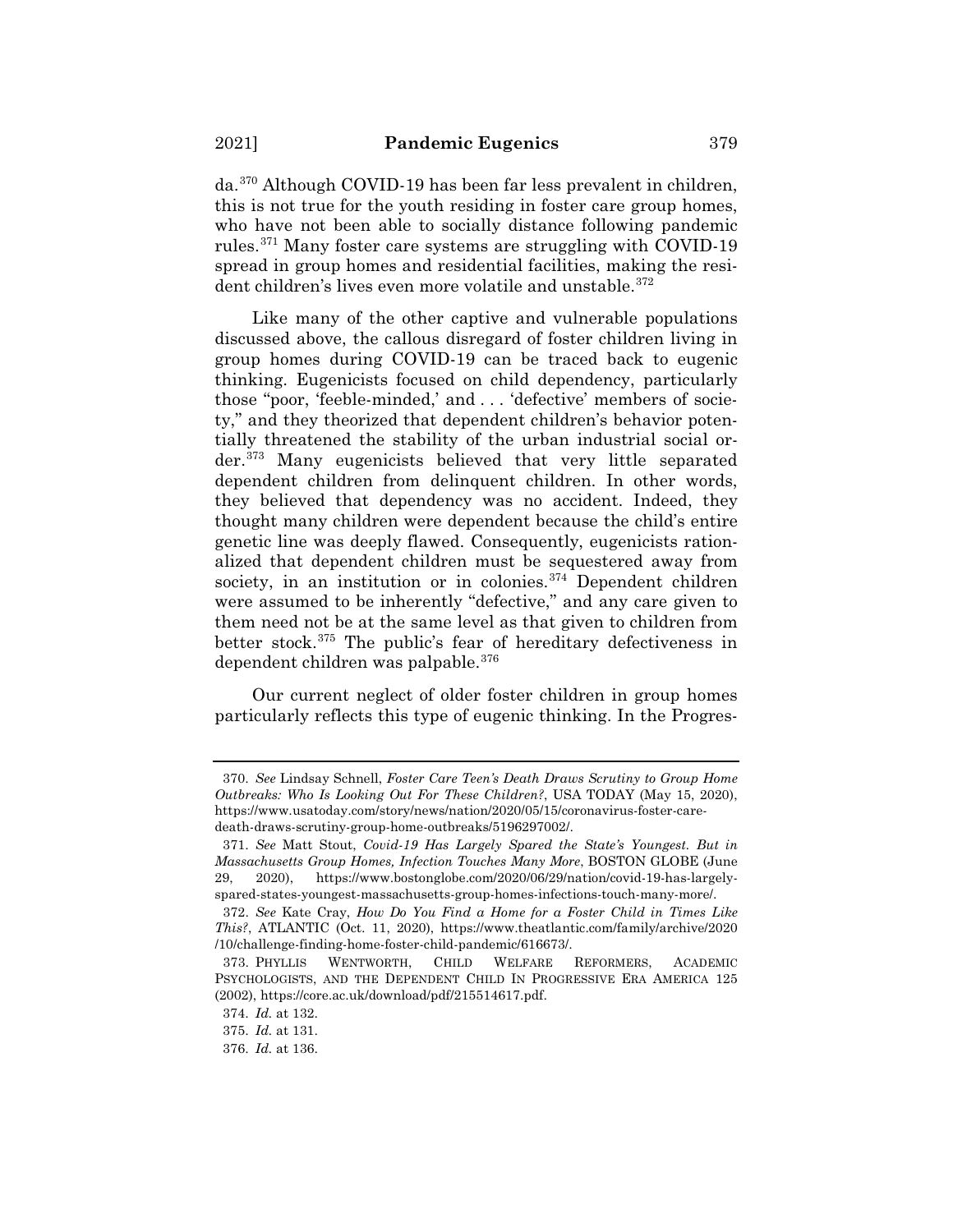sive era, "unfit" female teens of reproductive age were assumed to be as dangerous as dependent adults, and thus needed to be sequestered away from society, in fear of their becoming mothers.<sup>377</sup> Recall that the plaintiff in *Buck v. Bell,* which legalized sterilization of the "feebleminded," was a 17-year-old foster child who had given birth.378 It was fear of dependent teenagers like Carrie Buck that unleashed a wave of involuntary sterilizations across the United States.379

COVID-19 has spread in foster group homes for a myriad of reasons. First, like many individuals who live in congregate care settings, children in foster care are significantly more likely to have underlying conditions such as asthma, obesity, and other chronic medical conditions, placing them in a higher risk category for catching the coronavirus.<sup>380</sup>

In addition, foster group homes are struggling with staffing levels, an issue only exacerbated by the pandemic.<sup>381</sup> In New York, for example, the Administration for Children's Services is actively attempting to find space to house foster children.382 Too many New York group homes are now understaffed, since the caretakers, afraid of contracting the coronavirus, are staying home.<sup>383</sup> Given how easily the virus can spread from children to staff in the group foster homes, maintaining proper staffing levels has been extremely difficult.<sup>384</sup> And like many other congregate care settings, obtaining enough PPE and cleaning supplies has been difficult.385 Complicating matters, there currently are not

<sup>377.</sup> LOMBARDO, *supra* note 7, at 16-17.

<sup>378.</sup> *See The Supreme Court and the Sterilization of Carrie Buck*, FACING HIST., https://www.facinghistory.org/resource-library/supreme-court-and-sterilizationcarrie-buck (last visited Apr. 7, 2021).

<sup>379.</sup> Buck v. Bell, 274 U.S. 200 (1927).

<sup>380.</sup> *See* Sofia Rudin, *Covid-19 Spreads in Youth Homes; How Life Inside is Changing*, PUBS. RADIO (May 18, 2020) https://thepublicsradio.org/article/covid-19 spreads-in-youth-group-homes-how-life-inside-is-changing.

<sup>381.</sup> *See* Schnell, *supra* note 370.

<sup>382.</sup> *See* Eli Hager, *Coronavirus Leaves Foster Children With No Place to Go*, MARSHALL PROJECT (Mar. 24, 2020), https://www.themarshallproject.org/2020/03 /24/coronavirus-leaves-foster-children-with-nowhere-to-go.

<sup>383.</sup> *Id.*

<sup>384.</sup> *See* Rudin, *supra* note 380.

<sup>385.</sup> *See* Ocasio, *supra* note 369.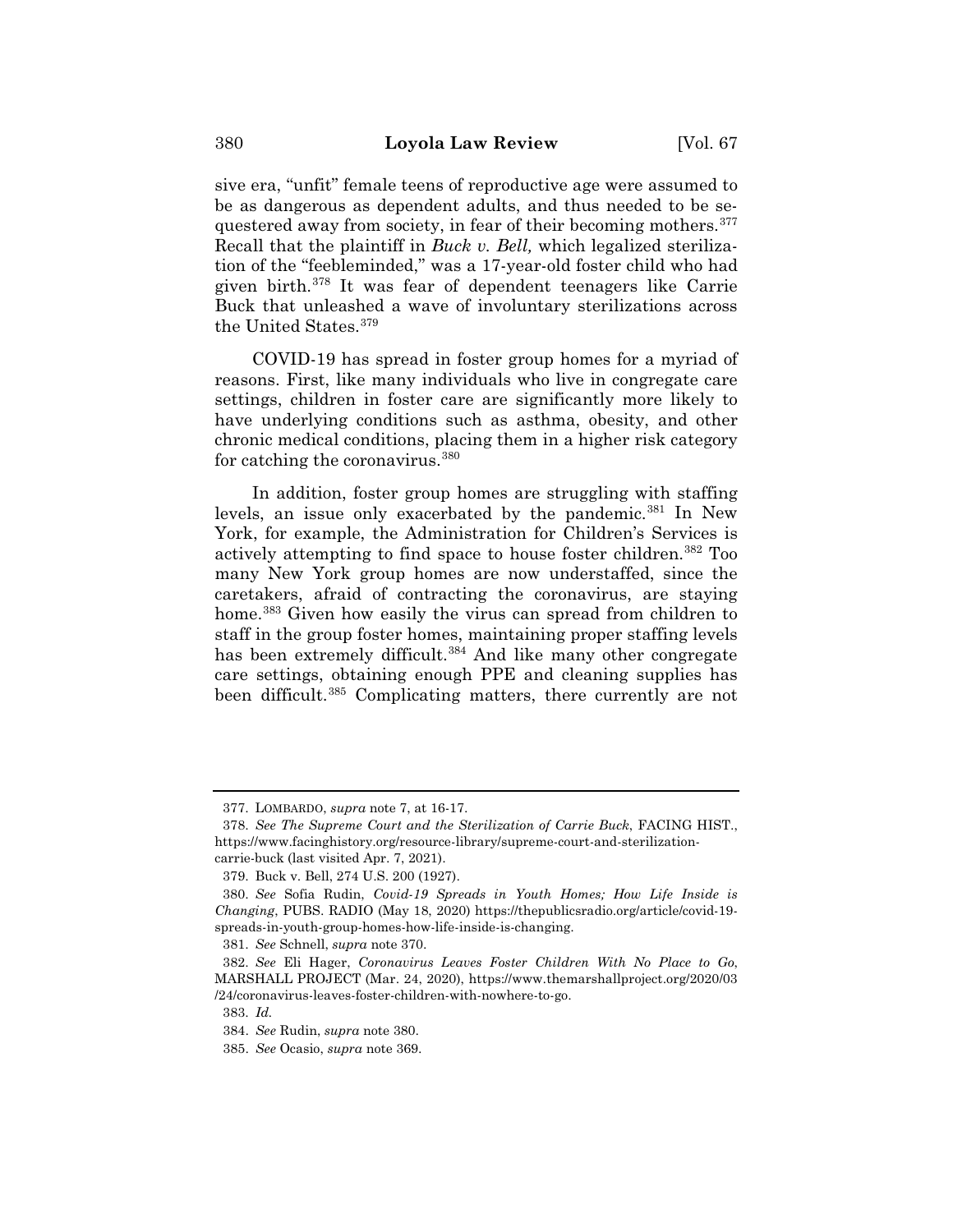enough foster parents to accommodate the numbers of children residing in group homes.386

In addition, social services for these children are very minimal due to the pandemic. At-risk youth are not receiving the inperson services to which they are entitled, including counseling, visits with birth parents, physical therapies, and pre-adoption visits.387 Many child welfare workers will not visit children in person, fearing COVID-19 exposure.<sup>388</sup> The federal government issued guidance to child welfare agencies in March 2020, allowing the government to loosen the rules requiring caseworkers to meet face to face with abused or neglected children.<sup>389</sup>

Finally, several states, including California, have been pushed by labor leaders into allowing caseworkers to stay home during the pandemic.<sup>390</sup> Accordingly, although caseworkers have been deemed essential workers, most of them have been working at home, not interacting in person with their vulnerable clients.<sup>391</sup>

Older children and teenagers are the primary residents of foster care group homes, and reports indicate that they are suffering.392 Teenagers often have difficulty in following required social distancing rules, <sup>393</sup> sometimes believing social distancing is meant as punishment.<sup>394</sup> For children with behavioral struggles, the rules can be very hard to understand.<sup>395</sup>

<sup>386.</sup> Lindsay Schnell, *Foster Care Teen's Death Draws Scrutiny to Group Home Outbreaks: Who Is Looking Out For These Children?*, USA TODAY (May 15, 2020). 387. *Id.*

<sup>388.</sup> *See* Garrett Therolf et al., *Children Vulnerable to Abuse Are Imperiled as Caseworkers Stay Home*, N.Y. TIMES ' (Aug. 7, 2020), https://www.nytimes.com/2020 /08/07/us/virus-child-abuse.html?action=click&module=Top%20Stories&pgtype= Homepage.

<sup>389.</sup> *Id.*

<sup>390.</sup> *Id.*

<sup>391.</sup> *Id.*

<sup>392.</sup> *See* Kelley Whitener, *Covid-19 and Child Welfare*, GEORGETOWN CENT. FOR FAM. & CHILD. (May 29, 2020), https://ccf.georgetown.edu/2020/05/29/covid-19 and-child-welfare/.

<sup>393.</sup> *See* Elana Schor, *Pandemic Piles New Pressures on Foster Children, Caretakers*, AP NEWS (May 13, 2020), https://apnews.com/fee1f76876fe936a1fd1c 666550342d7.

<sup>394.</sup> Schnell, *supra* note 370.

<sup>395.</sup> *See* Nina Shapiro, *Coronavirus Outbreak at Seattle Teen Group Home Raises Questions About Quarantine Plans*, SEATTLE TIMES (June 21, 2020),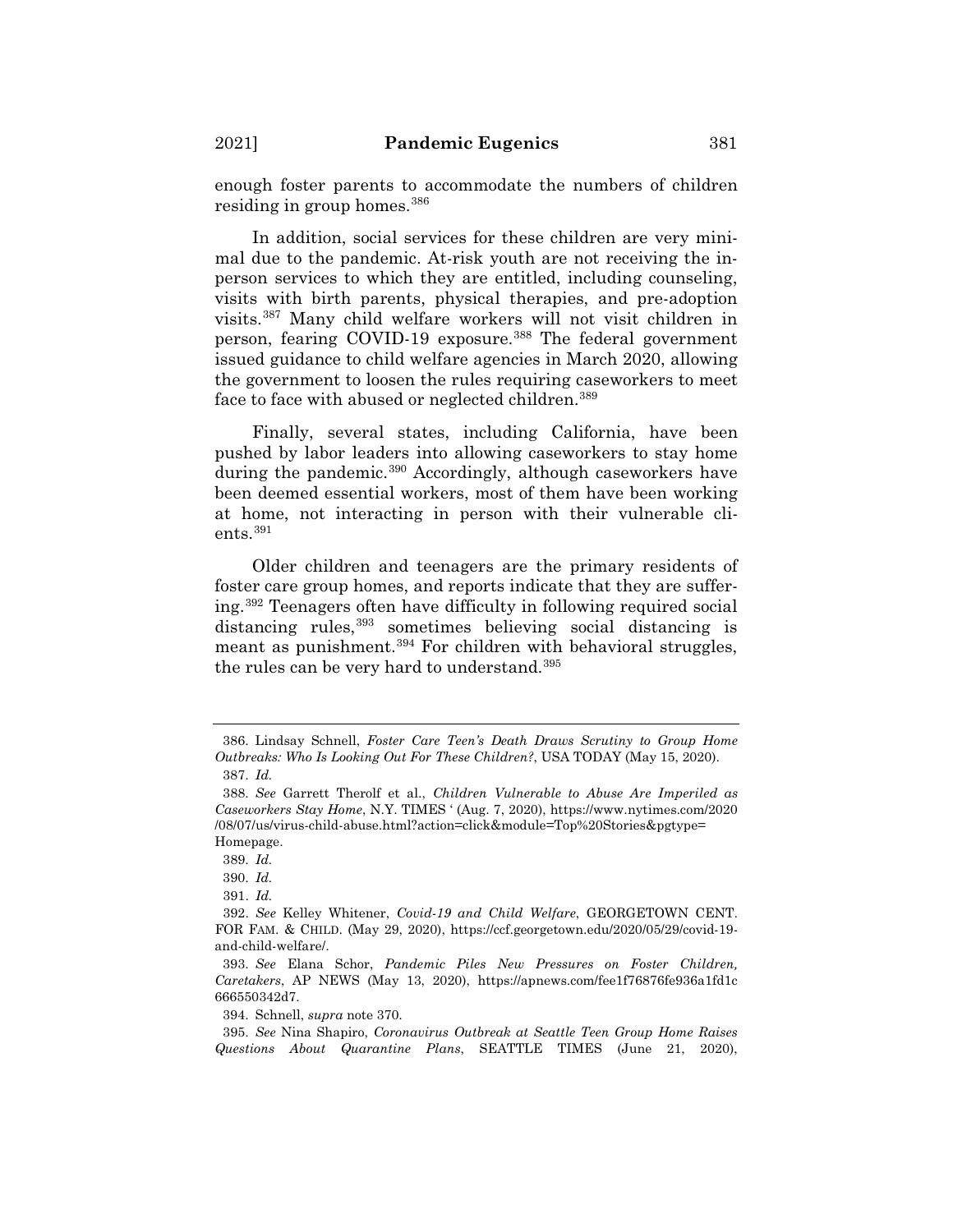As a result of safety precautions, foster children in these homes have been isolated from visitors.<sup>396</sup> The lack of visitors, including friends and family members, has led to an interruption in critical bonding, adversely affecting the children's mental health.<sup>397</sup> The visitations ban also encompasses court-appointed special advocates, meaning that reunification or adoption proceedings often must be put on hold.398 Complicating matters, the majority of family courts are closed, with indefinitely extended legal deadlines.399 This judicial shutdown leaves both adoptions and family reunifications for foster children in limbo,  $400$  causing pain and stress for the children. In addition, although children residing in foster care group homes have a tremendous need to communicate online with family, social workers, and teachers, far too many of them lack proper access to technology.401 Given that the pandemic has led to severe budget cuts in many states, child protection systems have been pressured to find the lowest-cost solutions possible.402

Regular outings have also been curtailed, increasing the children's loneliness and seclusion.<sup>403</sup> Due to feelings of isolation, some foster children living in group homes are more likely to run away, putting them at heightened risk of catching COVID-19.404

https://www.seattletimes.com/seattle-news/coronavirus-outbreak-at-teen-grouphome-raises-questions-about-quarantine-plans/.

<sup>396.</sup> *See* Jeremy Loudenback, *Coronavirus Cases Near 100 for Youth in California Residential Facilities*, CHRON. SOC. CHANGE (July 9, 2020), https://chronicleofsocialchange.org/child-welfare-2/coronavirus-cases-near-100-foryouth-in-california-residential-facilities/45164.

<sup>397.</sup> *See* Alex Ellerbeck, *COVID-19 Rules Threaten Parents' Bonds with Their Kids in Foster Care*, DENV. POST, (June 7, 2020), https://www.denverpost.com/2020/06/07 /covid-19-rules-threaten-parents-bonds-kids-foster-care/.

<sup>398.</sup> *Id.*

<sup>399.</sup> *See* Ocasio, *supra* note 369.

<sup>400.</sup> *See* Lindsay Schnell, *Foster Care Teen's Death Draws Scrutiny to Group Home Outbreaks: Who Is Looking Out For These Children?*, USA TODAY (May 15, 2020).

<sup>401.</sup> Lindsay Schnell, *Foster Care Teen's Death Draws Scrutiny to Group Home Outbreaks: Who Is Looking Out For These Children?*, USA TODAY (May 15, 2020).

<sup>402.</sup> *See* Angie Schwartz and Cathy Krebs, *The Risk of Hidden Foster Care During COVID-19*, ABA (June 1, 2020), https://www.americanbar.org/groups/litigation /committees/childrens-rights/articles/2020/the-risk-of-hidden-foster-care-duringcovid19/.

<sup>403.</sup> *See* Jeremy Loudenback, *Coronavirus Cases Near 100 for Youth in California Residential Facilities*, CHRON. SOC. CHANGE (July 9, 2020). 404. *Id.*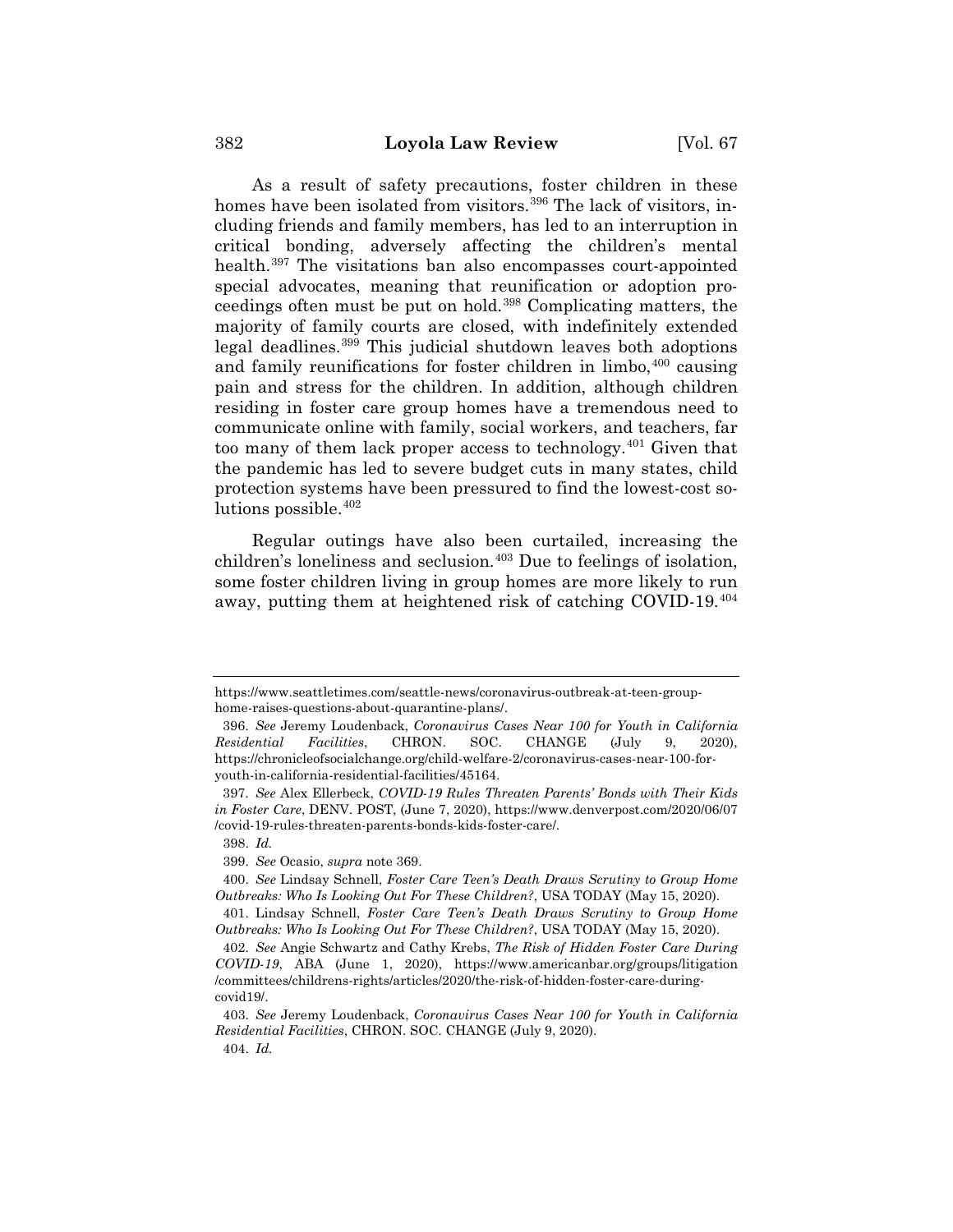If they return to the same group home, this again increases the possibility of viral spread.405

The results of these pressures are troubling. In Washington state, for example, foster children were quarantined in a government office building after their group home closed.<sup>406</sup> Likewise, in Washington, D.C., a group of COVID-positive children spent several evenings sleeping in the Aid to Families with Dependent Children offices, after a failed attempt to place them elsewhere. $407$ In addition, many foster parents are trying to relinquish their foster children after they have run away, due to fears of COVID spread.<sup>408</sup> At the same time, in-home foster care placements are becoming more difficult to find for at-risk children as the pandemic stretches on.409

Like the other captive, vulnerable groups discussed above, foster children in group homes are at the mercy of the coronavirus, with little state relief on the way. Foster care children are in extreme crisis due to COVID-19 because the pandemic has widened the already-gaping holes in the child welfare net.  $410$ 

The long tail of eugenic fears about dependent children has manifested in our treatment of children in long-term foster care homes, who are often the most troubled and hardest to place. The virtual abandonment of these children during COVID simply highlights the low priority we have given them in our society.

# **PART III: TWO CHEERS FOR LAW: POTENTIAL STATUTORY/LEGAL STOPGAPS**

Given such discriminatory and neglectful conduct, can the law help? Or to put it differently, are private civil lawsuits, new statutes, and new regulation the right response to this crisis? To answer this question, this Article looks at three legal responses to the pandemic treatment of the captive and vulnerable: 1) class lawsuits to halt medical rationing protocols; 2) requesting inmate early release; and 3) the COVID Safer Detention Act. Although these three responses have spurred some minor change, they un-

<sup>405.</sup> *See* Ocasio, *supra* note 369.

<sup>406.</sup> *See* Cray, *supra* note 372.

<sup>407.</sup> *Id.*

<sup>408.</sup> *Id.*

<sup>409.</sup> *Id.*

<sup>410.</sup> *See* Kristina Garcia, *Care in Crisis*, PENN. TODAY (July 16, 2020), https://penntoday.upenn.edu/news/foster-care-covid.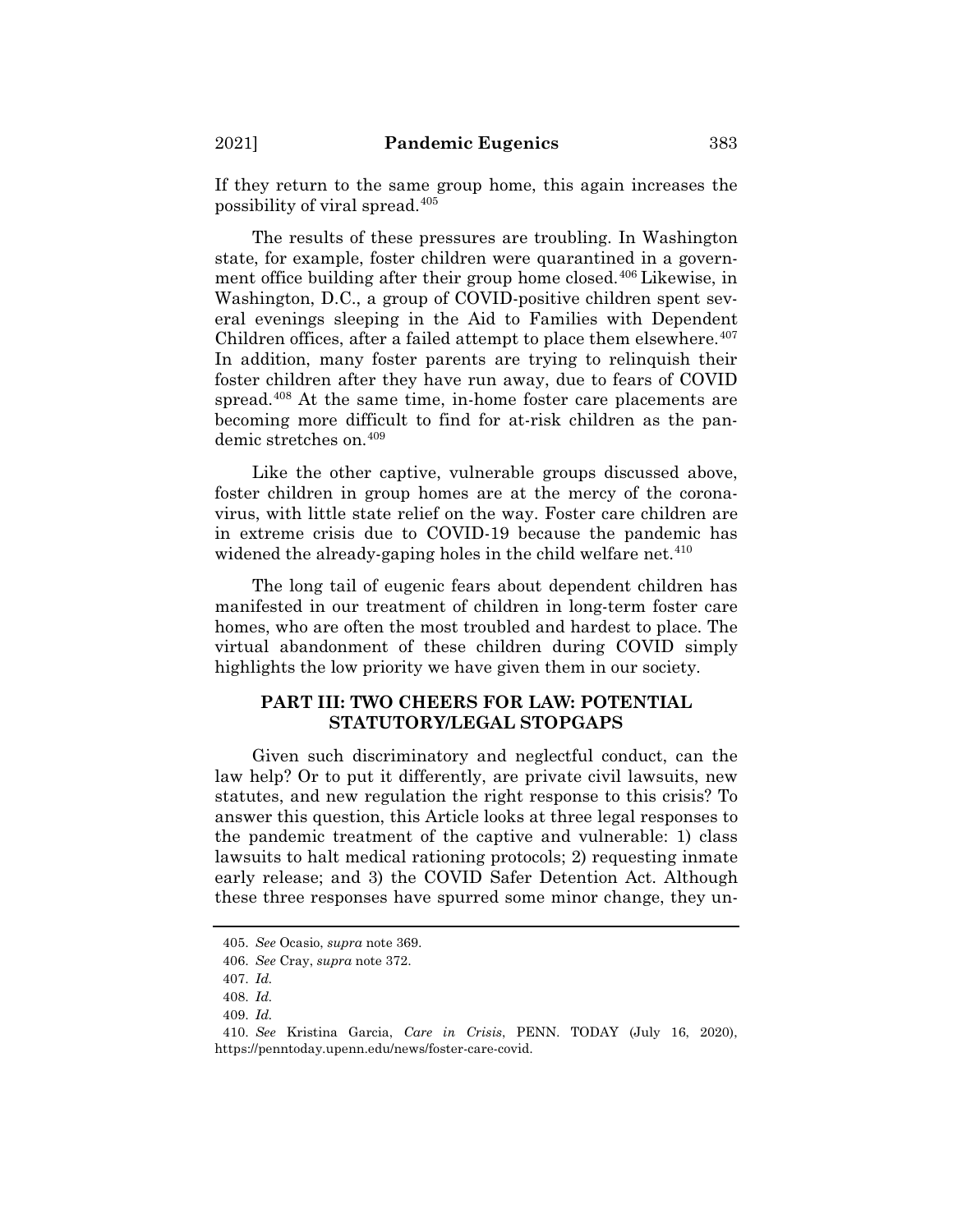fortunately have not transformed state, local, or federal conduct in any meaningful way, as explained below. Far more must be done to ameliorate the damage done by our society's continued reliance on eugenic beliefs.

# **A. HALTING DISCRIMINATORY HEALTHCARE RATIONING PROTOCOLS**

COVID-19 rationing protocols, imposed by many states and local hospitals, directly discriminate against elderly and disabled individuals. The hidden eugenic belief system undergirding such protocols has always been present, but the pandemic has laid bare the underlying discrimination for all to see.<sup>411</sup> "[D] isability is an explicit factor used to deny treatment—a factor that will be decisive in many cases."412 Using disability as a factor in rationing care and resources is plainly discriminatory,  $413$  with deep roots in the eugenic thinking that promoted euthanasia to best resolve the costs of custodial care for disabled individuals.414

Designating disability as a pivotal disqualifying factor within medical rationing is seemingly blocked by existing discrimination law.415 Indeed, Congress has barred the use of disability, on its own, to disqualify a person from needed benefits from either the government or medical providers.<sup>416</sup> There are three main ways that advocates for the elderly and disabled can challenge discriminatory healthcare rationing protocols during the pandemic.

### **1. ADA/OFFICE OF CIVIL RIGHTS (OCR)**

Disability-based discrimination is prohibited by the ADA.<sup>417</sup> Healthcare rationing based on disability, age, or potential lifetime left in a disabled patient is also forbidden. More specifically, the ADA bans treatment decisions that are on "judgments about a

<sup>411.</sup> *See, e.g.*, Joseph Shapiro, *COVID-19 Infections and Deaths are Higher Among Those with Intellectual Disabilities*, NPR (June 9, 2020).

<sup>412.</sup> Bagenstos, *supra* note 294, at 6.

<sup>413.</sup> Harris, *Disability Rights*, *supra* note 288, at 32.

<sup>414.</sup> Appleman, *supra* note 1, at 442.

<sup>415.</sup> Harris, *Disability Rights*, *supra* note 288, at 36-37.

<sup>416.</sup> *Id.* at 10.

<sup>417.</sup> *Id.* at 5; *see also* ADA § 302, 42 U.S.C. § 12182 (2018); Bragdon v. Abbott, 524 U.S. 624, 629 (1998) (stating that Title III's definition of a covered "public accommodation" includes a private healthcare provider).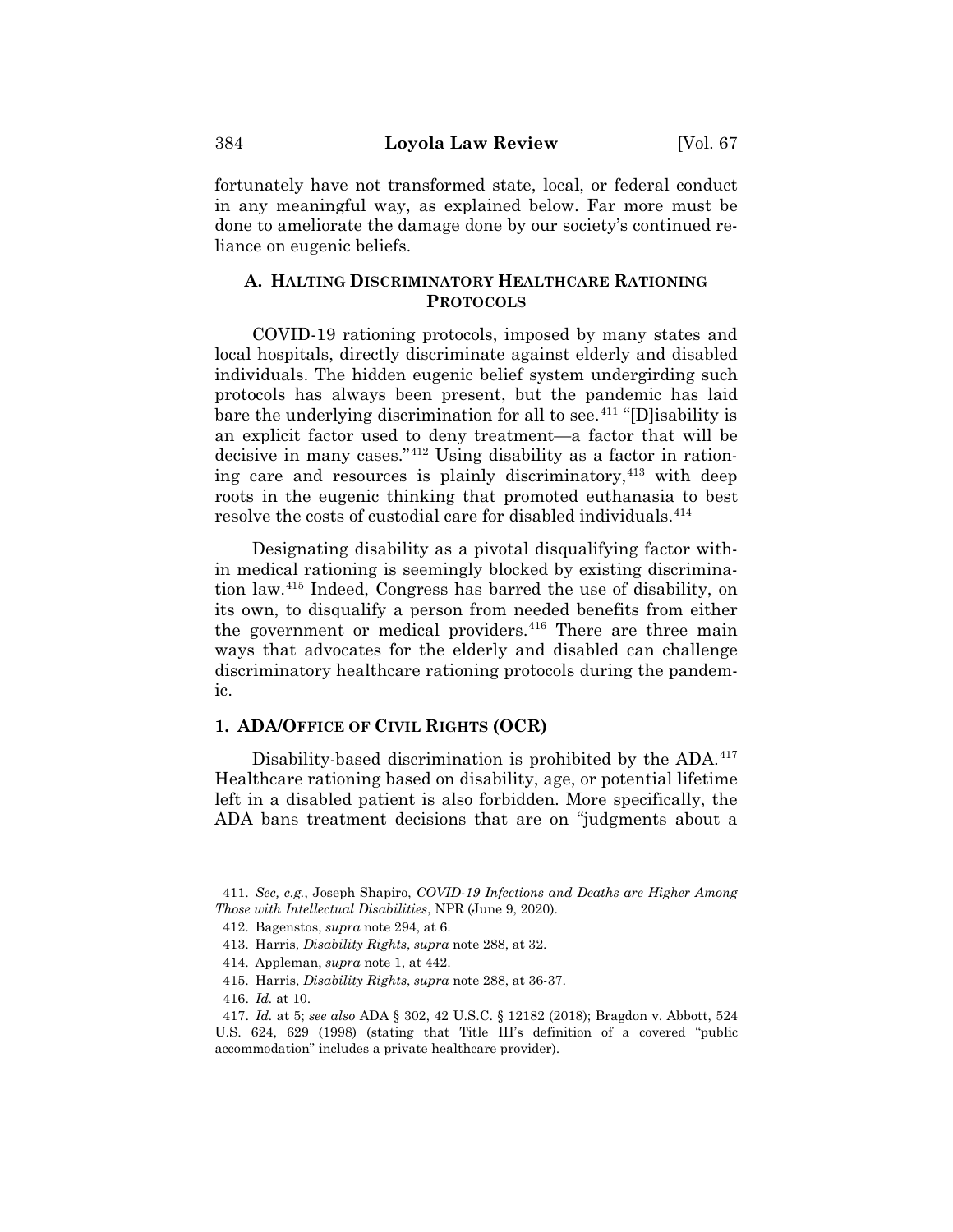person's relative 'worth' based on . . .age."418 Thus, any age-based decisions resulting in denial of medical devices to those with shorter lifespans likely also violates the Age Discrimination Act. $419$ 

In order to challenge these sorts of discriminatory protocols in Texas and Arizona, the Center for Public Representation and a raft of partners filed a complaint with the Department of Health and Human Services, Office for Civil Rights (OCR), contending these two states have implemented health protocol plans discriminating against individuals with disabilities, older adults, and people of color.420 They contend that if these protocols are implemented, such individuals may suffer great harm through withholding of both basic and emergency treatment.<sup> $421$ </sup>

Likewise, in Kansas, a combination of advocacy groups filed a complaint with OCR challenging the state's proposed ventilator rationing plan.<sup>422</sup> The complaint alleges that the Kansas plan violates the Americans with Disabilities Act (ADA), Section 504 of the Rehabilitation Act (Section 504) and Section 1557 of the Affordable Care Act (ACA) by placing the lives of disabled individuals at serious risk.423

Such targeted medical rationing is particularly troubling, given that individuals with intellectual and developmental disabilities have both a higher chance of contracting and becoming seriously ill from COVID-19.424 Accordingly, establishing guidelines that limit the ability to obtain proper care is doubly discriminato-

423. *Id.*

<sup>418.</sup> *See Civil Rights, HIPAA, and COVID* 1, HHS (Mar. 28, 2020), https://www.hhs.gov/sites/default/files/ocr-bulletin-3-28-20.pdf; Bagenstos, *supra* note 294, at 16.

<sup>419.</sup> *See* Jessica Silver, *From Baby Doe to Grandpa Doe: The Impact of the Federal Age Discrimination Act on the "Hidden" Rationing of Medical Care*, 37 CATH. U. L. REV. 993, 1049-50 (1988).

<sup>420.</sup> *See Crisis Standard of Care Plans in COVID-19 Hotspots Arizona and Texas Challenged by CPR and Partners*, CENT. PUB. REP. (July 22, 2020), https://www.centerforpublicrep.org/news/crisis-standard-of-care-plans-in-covid-19 hotspots-arizona-and-texas-challenged-by-cpr-and-partners/.

<sup>421.</sup> *Id.*

<sup>422.</sup> *See* Lane Williams & Ami Hyten, *Disability Groups File Discrimination Complaint Challenging Kansas' COVID-19 Treatment Rationing Policy Guidance*, BAZELON CTR. (Mar. 27, 2020), http://www.bazelon.org/wp-content/uploads/2020/03 /3-27-20-Kansas-OCR-Press-Release.pdf.

<sup>424.</sup> *COVID-19 Hotspots*, *supra* note 420.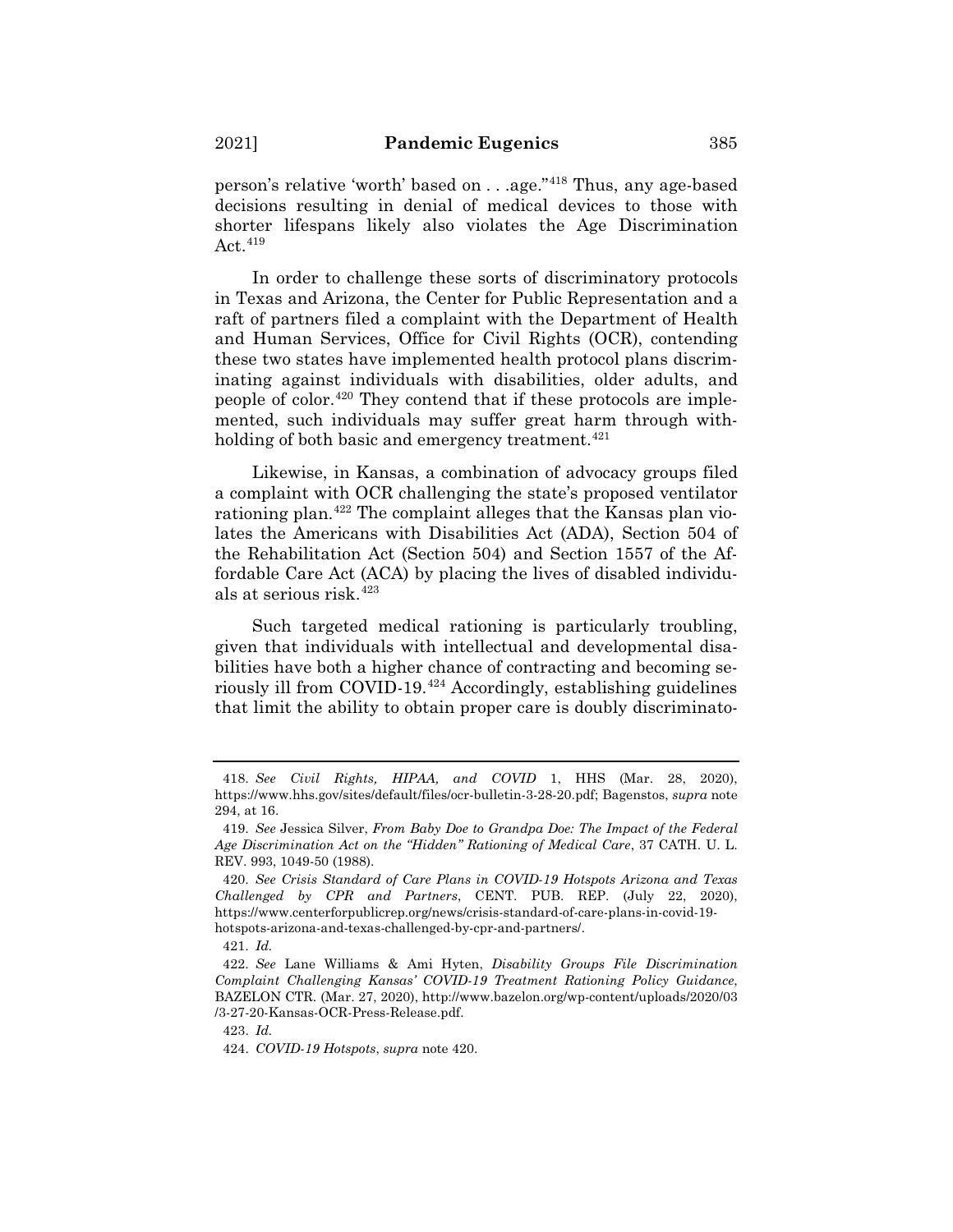ry, as these individuals are far more likely to need medical care in the first place.

Individuals with disabilities have long had their lives undervalued, with necessary resources often denied or refused.<sup>425</sup> The ventilator and medical services rationing plans established by many states is simply more of the same treatment. These emergency health protocols are just the latest in a series of decisions bolstered by the hidden blueprint of eugenic thinking.

### **2. § 504 OF THE REHABILITATION ACT OF 1973**

Section 504 of the Rehabilitation Act of 1973<sup>426</sup> forbids disability discrimination by federal agencies and recipients of federal financial assistance.<sup>427</sup> OCR enforces  $\S$  504, assuring that covered entities do not deny a disabled individual the benefits of a program or activity, provide any less effective services to a disabled individual, or provide different or separate services to a disabled individual unless these services are equal to what others are given.428

In the context of many state medical rationing protocols, § 504 forbids providing either limited or less effective treatment to an individual with disabilities—including treatment and medical devices for the treatment of COVID-19. OCR has issued specific guidance cautioning HHS-funded programs, such as hospitals and other medical care facilities, that the law prohibits medical rationing policies<sup>429</sup> based on "stereotypes, assessments of quality of life, or judgments about a person's relative 'worth' based on the presence or absence of disabilities or age."430

Some states have supported OCR's guidance in regards to medical rationing protocol, issuing directives of their own. For

<sup>425.</sup> *See* Laura Guidry-Grimes, et al.*, Disability Rights as a Necessary Framework for Crisis Standards of Care and the Future of Health Care*, HASTINGS CTR. REP. (June 29, 2020), https://onlinelibrary.wiley.com/doi/10.1002/hast.1128.

<sup>426. 29</sup> U.S.C. § 794(a).

<sup>427.</sup> *See* Bagenstos, *supra* note 294, at 5.

<sup>428.</sup> *See Rights and Responsibilities under Section 504 and the ADA*, HHS, https://www.hhs.gov/civil-rights/for-individuals/disability/index.html (last visited Arp. 7, 2021).

<sup>429.</sup> Harris, *Disability Rights*, *supra* note 288, at 34.

<sup>430.</sup> *See Civil Rights, HiPAA, and the Coronavirus Disease*, HHS OFF. FOR CIV. RTS. IN ACTION (Mar. 28, 2020), https://www.hhs.gov/sites/default/files/ocrbulletin-3-28-20.pdf.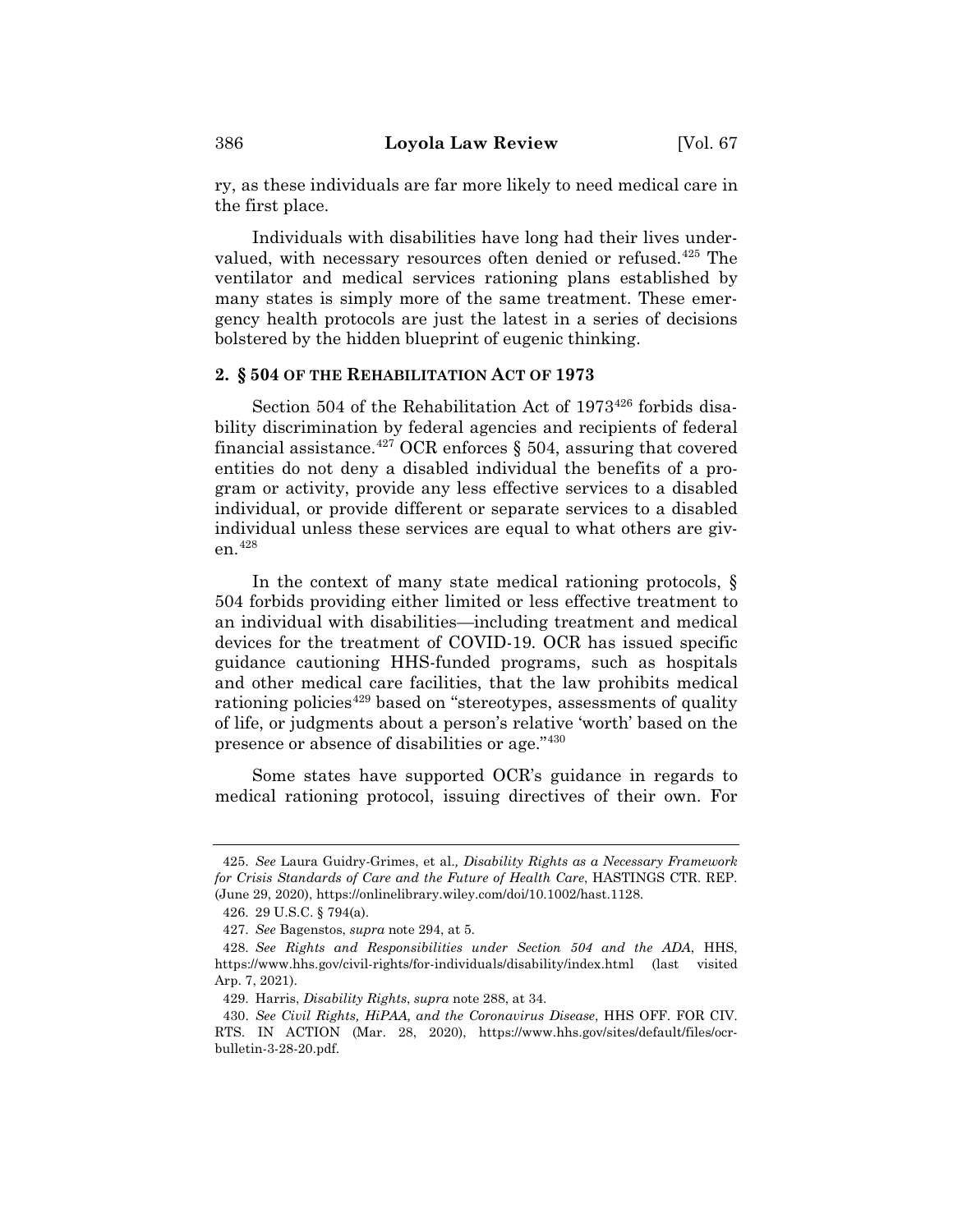example, the California Department of Health Care Services issued its own guidance to medical COVID-19 protocols, advising that "rationing care based on a person's disability status is impermissible and unlawful under both federal and state law."431 California also notes that individuals with disabilities may not be "unlawfully denied full and equal access to state-funded programs."432 Finally, California's guidelines refer to the American Medical Association's Code of Medical Ethics for further instruction.433 Granted, as noted above, even this kind of cautionary guidance can evaporate under fear of COVID spread.

In contrast, eleven states have all proposed potentially discriminatory medical rationing plans.434 Lawsuits were subsequently filed against the state of Washington,<sup>435</sup> Tennessee,<sup>436</sup>  $K$ ansas,<sup>437</sup> Utah,<sup>438</sup> New York,<sup>439</sup> Oklahoma,<sup>440</sup> Connecticut,<sup>441</sup>

432. *Id.* at 2.

434. *See* Elizabeth Pendo, *COVID-19 and Disability-Based Discrimination in Health Care,* ABA (May 22, 2020), https://www.americanbar.org/groups/diversity /disabilityrights/resources/covid19-disability-discrimination/.

435. *See* Pam Katz, *Disability Discrimination Complaint Filed Over COVID-19 Treatment Rationing Plan in Washington State,* ARC (Mar. 23, 2020), https://thearc.org/disability-discrimination-complaint-filed-over-covid-19-treatmentrationing-plan-in-washington-state/.

436. *See Resolution of Federal Civil Rights Complaint Raises the Bar in Prohibiting Medical Discrimination against People with Disabilities during Covid-19 Pandemic*, CPR (June 26, 2020), https://www.centerforpublicrep.org/wp-content/uploads/TNpress-release-revised-6.26-20.pdf.

437. *See* Hyten & Williams, *Disability Groups File Discrimination Complaint*, *supra* note 420.

438. *See* David Carlson, *Complaint of Disability Law Center and Jodi Hansen on Behalf of Jacob Hansen*, DISABILITY L. CENT. (Apr. 6, 2020), https://www.centerforpublicrep.org/wp-content/uploads/2020/04/Utah-OCR-Rationing-Final-.pdf.

439. *See* Katrin Haldeman, *DRNY Seeks Clear Guidance from DOH to Prevent Discriminatory Rationing of Healthcare*, DISABILITY RTS. N.Y. (Apr. 7, 2020), https://myemail.constantcontact.com/UPDATED-DRNY-Seeks-Clear—Guidancefrom-DOH-to-Prevent-Discriminatory-Rationing-of-Healthcare.html?soid=1128997 988588&aid=61IM0GQ2VFU.

440. *See* Melissa Sublett, *Complaint of the Oklahoma Disability Law Center,* OK DISABILITY L. CENT. (Apr. 21, 2020), http://okdlc.org/wp-content/uploads/2020/04 /4.21-Oklahoma-OCR-Complaint-Final.pdf.

441. *See Connecticut Agrees to Assure Equal Access to Medical Care for Individuals with Disabilities Hospitalized During Covid-19,* DISABILITY RTS. CENT. (June 9,

<sup>431.</sup> *See* CAL. DEP'T HEALTH CARE SERVS., GUIDANCE RELATING TO NON-DISCRIMINATION IN MEDICAL TREATMENT FOR NOVEL CORONAVIRUS 2019 1 (2020), https://www.dhcs.ca.gov/Documents/COVID-19/Joint-Bullletin-Medical-Treatmentfor-COVID-19-033020.pdf.

<sup>433.</sup> *Id*.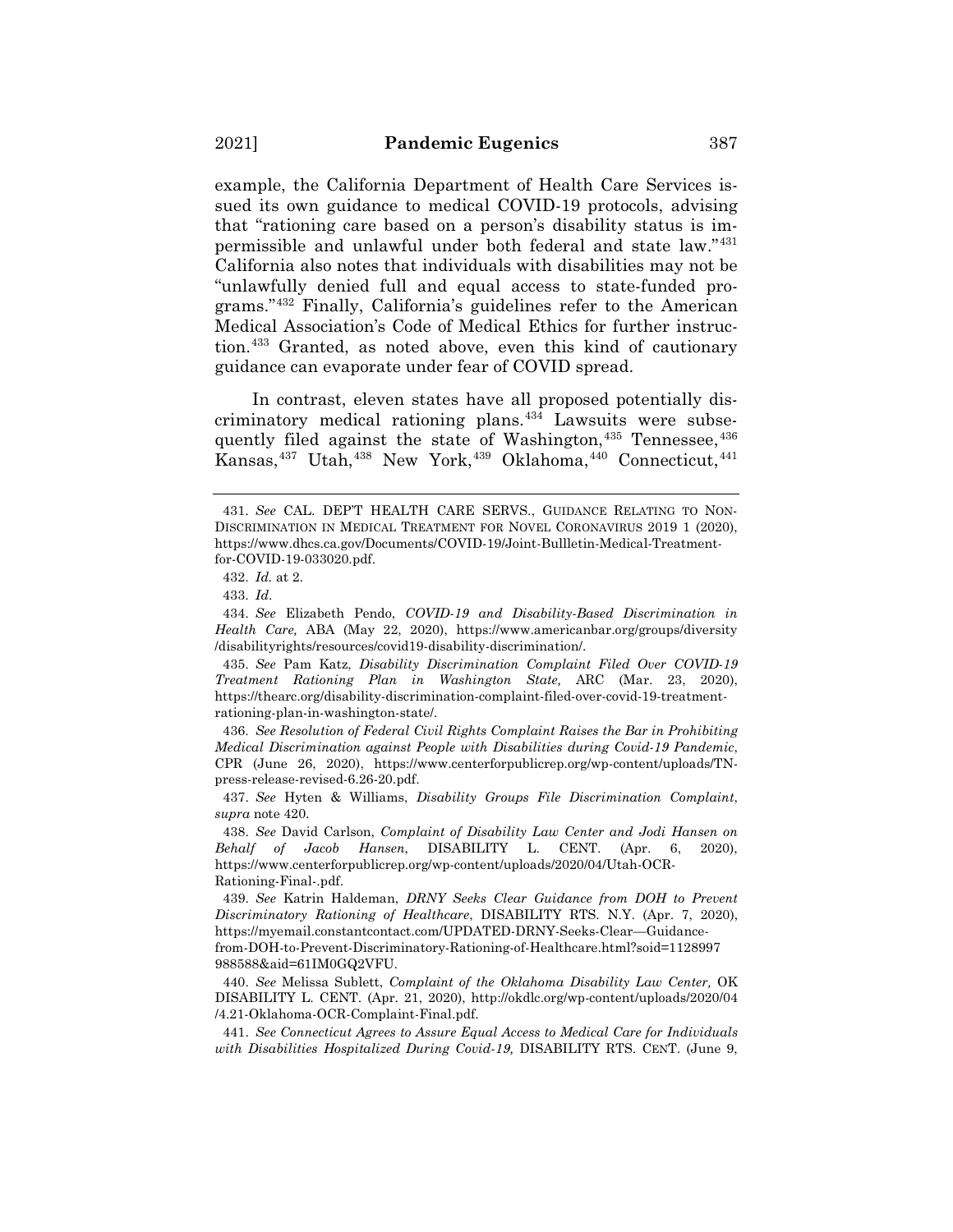North Carolina,<sup>442</sup> Oregon,<sup>443</sup> Nebraska,<sup>444</sup> Arizona,<sup>445</sup> Texas,<sup>446</sup> Alabama,  $447$  and Pennsylvania.  $448$ 

Some states did try to comply with OCR, changing their protocols after these complaints were filed. For example, Alabama removed its proposed guidelines for ventilator triage.<sup>449</sup> Similarly, OCR imposed three changes to Pennsylvania's medical rationing protocols: 1) protocols ranking individuals with certain disabilities low-priority were eliminated; 2) individual medical evaluations were required if triage was used; and 3) no individual would be refused care based on any stereotype.<sup>450</sup>

The vast majority of states, however, have not complied with the OCR's guidance, despite outstanding complaints. This failure

444. *See* Eric Evans, *Illegal Disability Discrimination Concerning TestNebraska,*  DISABILITY RIGHTS NEB., (June 17, 2020), file:///Users/appleman/Downloads /OCR%20Complaint\_Nebraska\_6-17-20-1.pdf.

445. *See* Maya Abela et. al., *Complaint of Donna Jeffrey, et. al, against Arizona Department of Health Services,* ARIZ. CTR. DISABILITY L. (July 17, 2020), https://www.centerforpublicrep.org/wp-content/uploads/HHS-OCR-Complaint-re-Arizona-CSC-7.17.2020.pdf.

446. *See* Richard LaVallo, *Complaint Regarding North Texas Mass Critical Care Guidelines for Adults and Children,* DISABILITY RTS. TEX. (July 22, 2020), https://www.centerforpublicrep.org/wp-content/uploads/HHS-OCR-Complaint-re-North-Texas-Mass-Critical-Care-Guidelines.pdf.

447. *See* David Carlson, *Complaint of Alabama Disabilities Advocacy Program and The Arc of the United States,* ALABAMA DISABILITIES ADVOCACY PROGRAM (Mar. 24, 2020), https://www.centerforpublicrep.org/wp-content/uploads/2020/03/AL-OCR-Complaint\_3.24.20.docx.pdf.

448. *See* Kelly Dar, *Complaint of Disability Rights Pennsylvania concerning Pennsylvania's Interim Crisis Standards of Care for Pandemic Guidelines,*  DISABILITY RIGHTS PENNSYLVANIA (Apr. 3, 2020), https://www.center forpublicrep.org/wp-content/uploads/2020/04/04.03.2020-DRP-OCR-Complaint-with-Exhibit-A-1.pdf.

449. Pendo, *supra* note 434.

450. See OCR Resolves Civil Rights Complaint Against Pennsylvania After it Revises its Pandemic Health Care Triaging Policies to Protect Against Disability Discrimination, HHS (Apr. 16, 2020), https://www.hhs.gov/about/news/2020/04/16 /ocr-resolves-civil-rights-complaint-against-pennsylvania-after-it-revises-itspandemic-health-care.html.

<sup>2020),</sup> https://static1.squarespace.com/static/5952983059cc68ff83ce3153/t/5edf8da47 cfffb3d0487cf89/1591709092800/DR CT+NEWS+RELEASE+6.9.2020.pdf.

<sup>442.</sup> *See* Virginia Marcus, *Complaint of Disability Rights North Carolina*, DISABILITY RTS. N.C. (May 5, 2020), https://www.centerforpublicrep.org/wpcontent/uploads/OCR-Complaint-5.5.20.pdf.

<sup>443.</sup> *See* Jake Cornett, *Complaint Regarding Oregon's Crisis Care Guidance,*  DISABILITY RTS. OR. (May 8, 2020), https://www.centerforpublicrep.org/wp-content /uploads/2020.05.08-Letter-to-HHS-OCR-Regarding-Crisis-Care-Guidance-in-Oregon.pdf.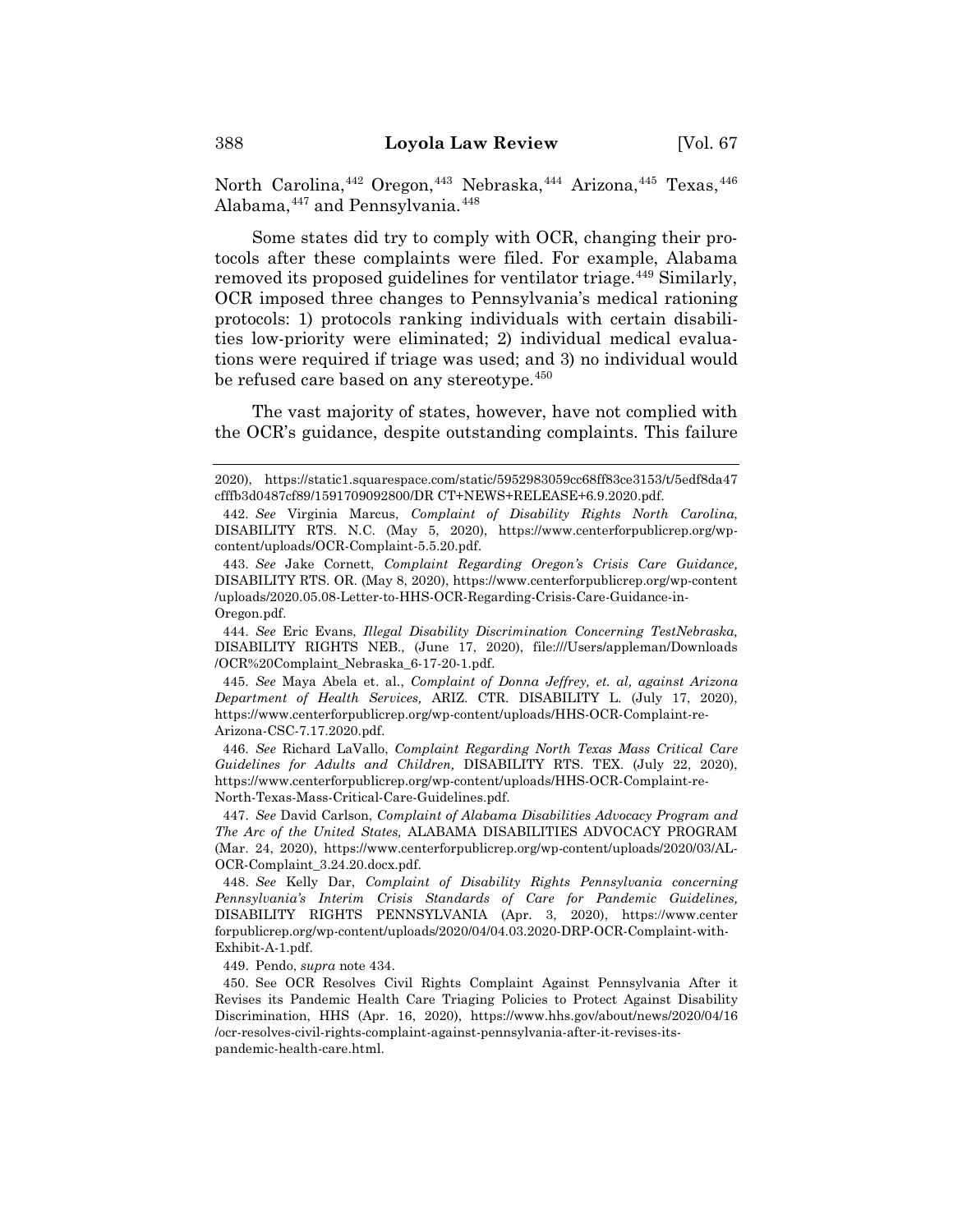to act, combined with OCR's failure to impose any reprimands or penalties, shows the limitations of the court and administrative oversight regarding discriminatory state policies concerning medical rationing.

### **3. THE AFFORDABLE CARE ACT, § 1557451**

Section 1557 of the Affordable Care Act (ACA) prohibits discrimination on the basis of race, color, national origin, sex, age, or disability in certain health programs or activities.<sup> $452$ </sup> Specifically, §1557 prohibits disability-based discrimination by any health programs receiving federal financial assistance, as well as those operating under a federal program or activity.453 This includes nursing homes, institutions for the intellectually and developmentally disabled, mental institutions, and any other facility that receives funding from the Department of Health and Human Services. This also covers discrimination against disabled individuals in prisons, jails, and other state correctional facilities.<sup>454</sup>

In addition, disability discrimination laws are broadly applicable to medical treatment decisions. In *Alexander v. Choate*, 455 the Court held that disabled beneficiaries cannot be denied "meaningful access" to health care benefits.<sup>456</sup> Likewise, both *Pennsylvania Department of Corrections v. Yeskey*<sup>457</sup> and *Olmstead v. L.C.*<sup>458</sup> held that states must "adhere to the ADA's nondiscrimination requirement with regard to the services they in fact provide."459 *Olmstead* also concluded, however, that in some circumstances, reduced supplies can limit resources which maximally accommodate people with specific disabilities, if such accommodation deprives other patients.<sup>460</sup>

<sup>451. 42</sup> U.S.C. § 18116(a).

<sup>452.</sup> *See Section 1557 of the Patient Protection and Affordable Care Act*, HHS, https://www.hhs.gov/civil-rights/for-individuals/section-1557/index.html.

<sup>453.</sup> Bagenstos, *supra* note 294, at 5.

<sup>454.</sup> Penn. Dep't of Corr. v. Yeskey*,* 524 U.S. 206, 207 (1998).

<sup>455.</sup> Alexander v. Choate, 469 U.S. 287, 301 (1985).

<sup>456.</sup> *Id.* at 301, 309.

<sup>457.</sup> *Yeskey*, 524 U.S. at 207 (applying Title II of ADA, Court held that prison inmate could not be denied access to prison program due to medical history of hypertension).

<sup>458.</sup> Olmstead v. L.C., 527 U.S. 581, 603 (1999) (holding that ADA imposes significant obligations on states regarding provision of mental health treatment).

<sup>459.</sup> *Id.* at 603, n.14.

<sup>460.</sup> *Id.* at 604 (allowing state to show that "in the allocation of available resources, immediate relief for the plaintiffs would be inequitable, given the responsibility the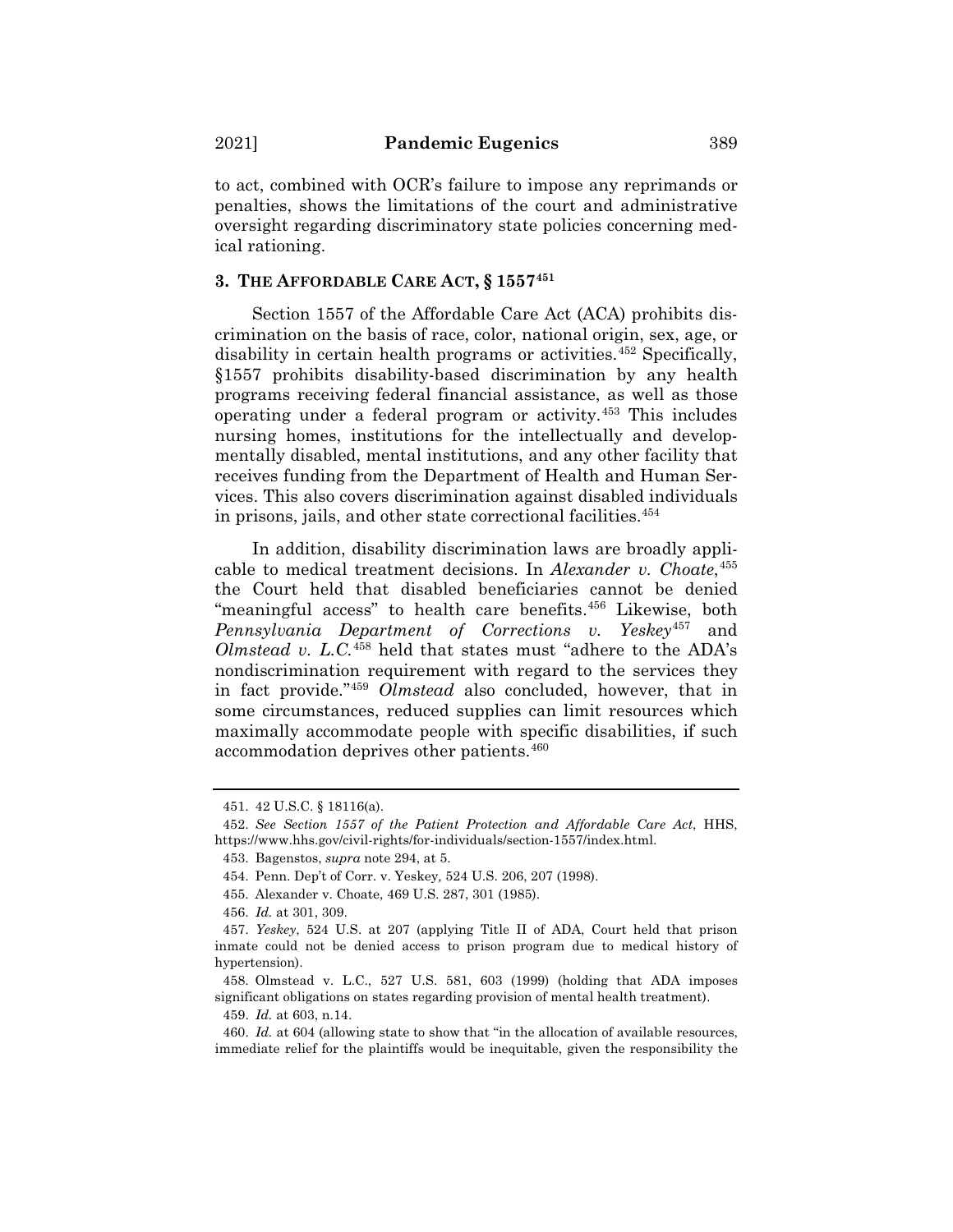Overall, § 1557 prohibits medical rationing protocols that deny necessary care based on disability.<sup>461</sup> There is no stated exception to this prohibition for any public health emergency, pandemic or otherwise.462 Even allocation of scarce resources in a pandemic must still follow the dictates of federal law.463

Despite these rules and regulations, however, complaints raised about COVID-19 health rationing have not been overwhelmingly successful. Only a few states have changed their medical rationing protocols after suit was filed, leaving the vast majority with discriminatory procedures if medical care needs to be triaged. Even the best attempts of disability law advocates have not been able to overcome the eugenic thinking undergirding state responses to a public health emergency.

#### **B. EARLY RELEASE OF INMATES**

Another legal approach to resolving COVID-19 issues for captive populations is the battle to release prisoners from correctional facilities, whether before trial or serving their sentence. These attempts have also had limited success.

#### **1. BAIL REFORM**

One way to mitigate COVID-19 risks for arrested defendants is through COVID-19-based bail reform. Reforming existing bail rules, either to allow arrestees to be released on their own recognizance or to post a token bail, would shrink the number of pretrial detainees and alleviate jail overcrowding. As of December 2020, approximately 631,000 people were currently in jail. $46474\%$ of whom had not been convicted of a crime.465 Indeed many pretrial detainees are incarcerated precisely because they cannot af-

State has undertaken for the care and treatment of a large and diverse population of persons with mental disabilities.").

<sup>461.</sup> *See* Disability Rights Education and Defense Fund, *Preventing Discrimination*  in the Treatment of COVID-19 Patients: The Illegality of Medical Rationing on the *Basis of Disability*, CENT. HIV L. & POV., at 1 (Mar. 25, 2020) https://www.hivlawandpolicy.org/resources/preventing-discrimination-treatmentcovid-19-patients-illegality-medical-rationing-basis.

<sup>462.</sup> *Id.* at 3*.*

<sup>463.</sup> *See* Wendy Hensel & Leslie Wolf, *Playing God: The Legality of Plans Denying Scarce Resources to People with Disabilities in Public Health Emergencies*, 63 FLA. L. REV. 719, 739 (2011).

<sup>464.</sup> *See* JACOB KANG-BROWN ET AL., PEOPLE IN JAIL AND PRISON IN 2020 1 (2021), https://www.vera.org/downloads/publications/people-in-jail-and-prison-in-2020.pdf.

<sup>465.</sup> *See* Sawyer & Wagner, *supra* note 178.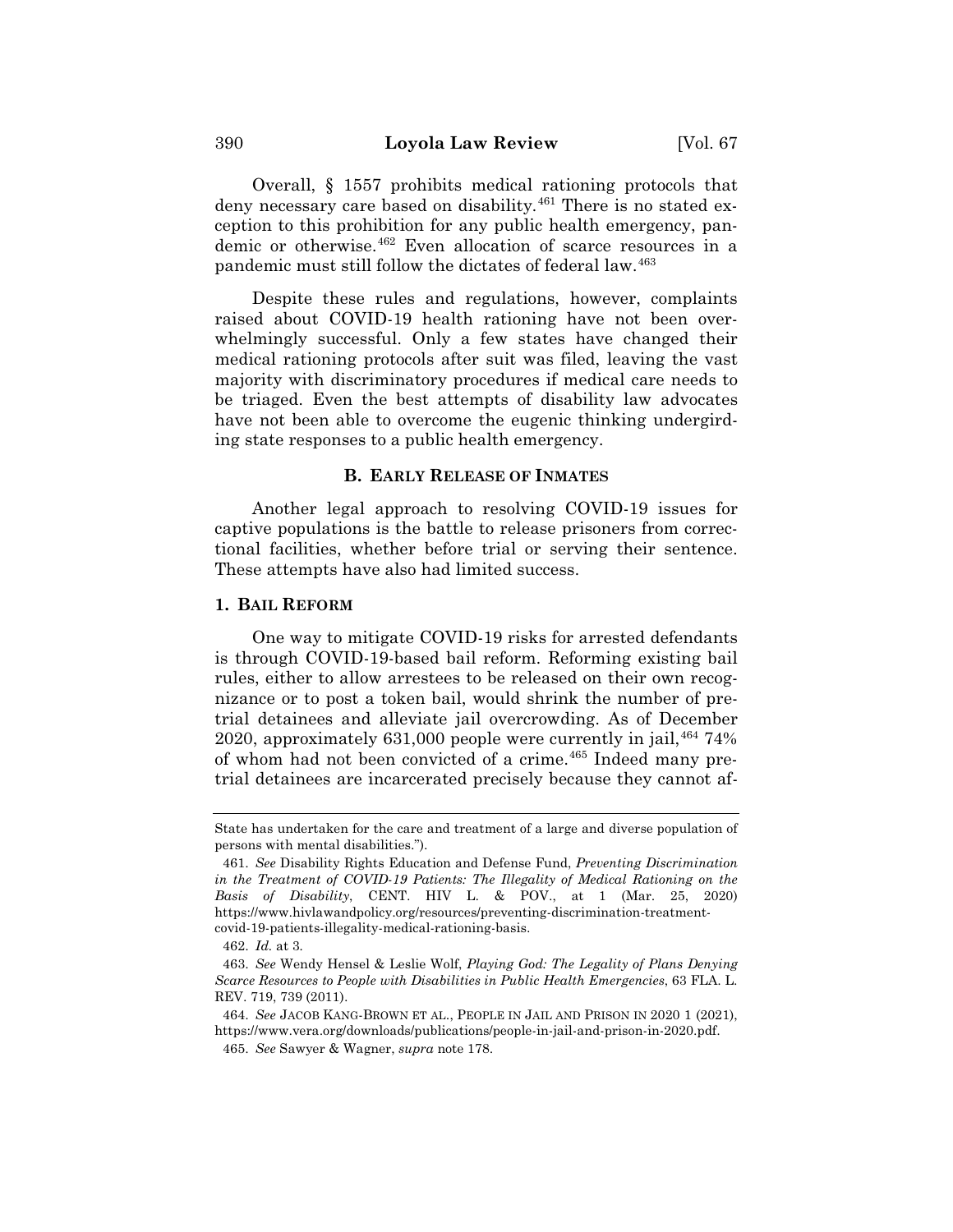ford their bail.<sup>466</sup> Given the dangers of COVID-19 infection and death in crowded jail facilities, reducing or eliminating money bail for most pretrial detainees seems like an obvious course of action.467

For individuals detained due to lack of access to bail money, it is virtually impossible to socially distance, wear masks, obtain proper cleaning supplies, and avoid infection while jailed.<sup>468</sup> Those legally innocent individuals could be released on their own recognizance, or, if necessary, be provided with electronic tracking devices. Given both their lack of funds and current COVID travel restrictions, the risk of flight is lower.<sup>469</sup>

As an initial response to the pandemic, some states set \$0 bail for certain crimes. In California, for example, a temporary measure was passed to set bail amounts at zero for individuals accused of misdemeanors and lower-level, non-violent felonies.470 This was passed in an attempt to reduce the spread of coronavirus in the state's overcrowded jails. $471$  For two months, this emergency bail measure kept over 20,000 defendants out of jail while they awaited trial or pretrial hearings,  $472$  or approximately one-third of California's daily jail population.473 Although the bail

<sup>466.</sup> *See* Sully Barrett, *How the Coronavirus Could Kill the \$2 Billion U.S. Bail Bond Industry*, CNBC (May 9, 2020), https://www.cnbc.com/2020/05/09/howcoronavirus-could-kill-the-us-bail-bond-business.html.

<sup>467.</sup> *See* Ronal Serkas & Taryn Merkl, *Law Enforcement Leaders Agree: Money Bail Has to End, Especially in A Pandemic*, THE APPEAL (Apr. 21, 2020), https://theappeal.org/law-enforcement-leaders-agree-money-bail-has-to-endespecially-in-a-pandemic/.

<sup>468.</sup> *See* Seann Riley, *As Coronavirus Spreads, Cash Bail Is A Virtual Death Sentence*, USA TODAY (Apr. 15, 2020), https://www.usatoday.com/story/opinion /policing/2020/04/14/coronavirus-cash-bail-virtual-death-sentence/5125312002/.

<sup>469.</sup> *Id.*

<sup>470.</sup> *See* Merrill Balassonne, *California Counties Keeping Emergency Bail Order*, CAL. CTS. NEWSROOM (July 10, 2020), https://newsroom.courts.ca.gov/news /california-counties-keeping-covid-19-emergency-bail-schedules.

<sup>471.</sup> *See* Aja Goare, *COVID-19 No Bail Order Ending but CA Voters Could Adopt Permanent Bail Reform*, KSBY NEWS (June 19, 2020), https://www.ksby.com/news /local-news/covid-19-no-bail-order-ending-but-ca-voters-could-adopt-permanent-bailreform.

<sup>472.</sup> *See* Bob Egelko, *Coronavirus Era Ban on Bail for Non-Violent Cases Will End on June 20*, S.F. CHRON. (June 10, 2020), https://www.sfchronicle.com/news/article /Coronavirus-era-ban-on-bail-for-nonviolent-cases-15331687.php.

<sup>473.</sup> *See* Rosalia Ahumada, *No More \$0 Bail: Rule to Slow Coronavirus in California Jails and Courts Is Rescinded*, SACRAMENTO BEE (June 10, 2020), https://www.sacbee.com/news/california/article243446216.html#storylink=cpy.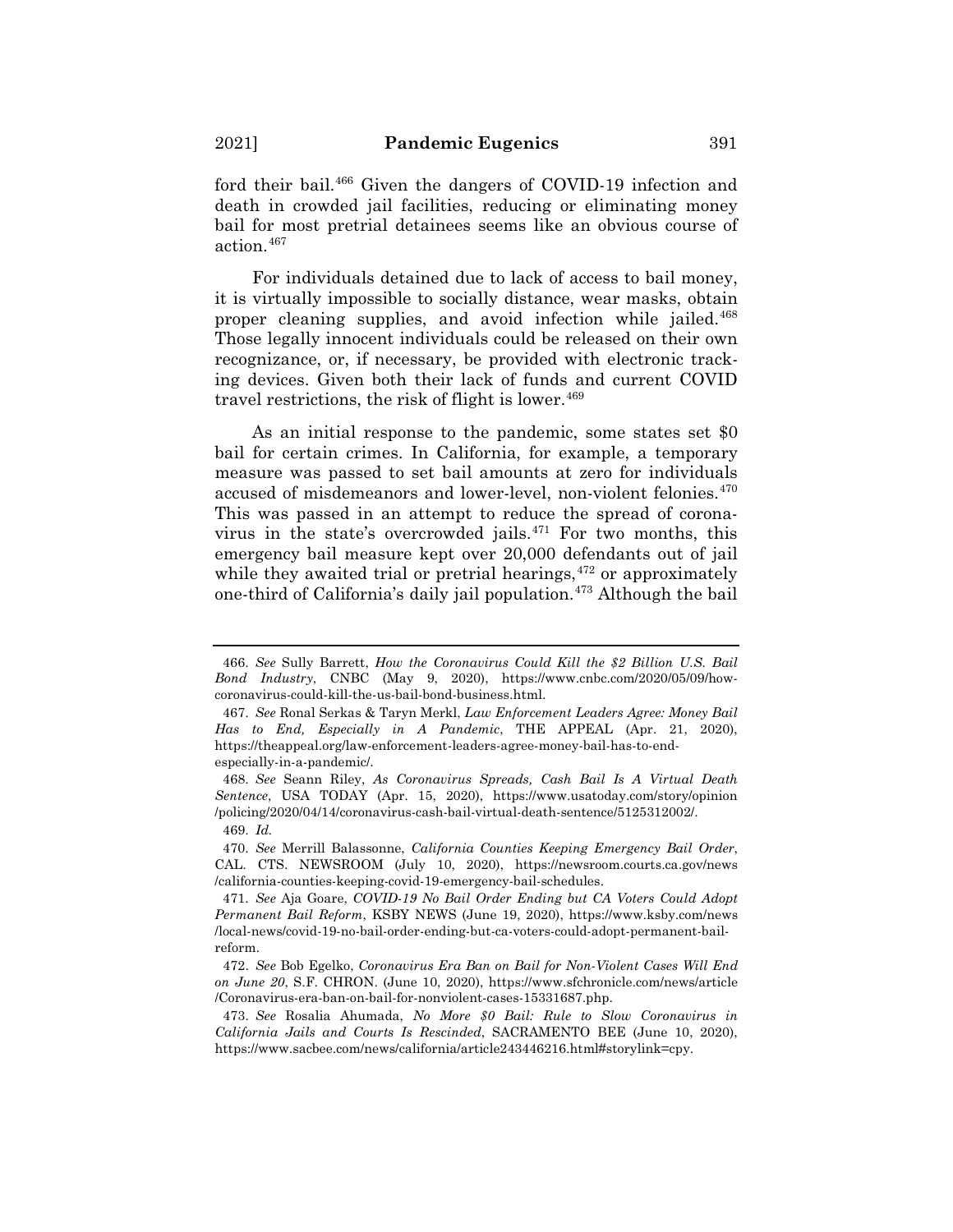measure expired on June 20,  $2020$ ,  $474$  thirty California counties (home to 78% of the state's citizens), continued the zero bail measure in some form.475

Similarly, Philadelphia, Seattle, New Orleans, and Tulsa have embraced bail reform as an appropriate way to reduce virus spread in jails. Both Seattle's and Philadelphia's DA asked his office to limit bail requests to serious cases that pose a threat to public safety.476 In New Orleans, public defenders have requested lower bail amounts for many crimes, allowing the accused to obtain pre-trial release more readily.477 In Tulsa, any arrested individual not judged to be a safety threat is released on personal recognizance, sometimes with ankle monitors, or at reduced bail.<sup>478</sup> As a result, the Tulsa county jail quickly reached new lows in residence, decreasing fifteen percent in a ten-day period.<sup>479</sup>

Conversely, New York's response to COVID-19 made pretrial release more difficult. In 2019, New York instituted bail reform, eliminating cash bail for nonviolent crimes and requiring prosecutors to produce evidence within fifteen days of arrest.480 After only three months, however, law enforcement backlash to

However, this should be contrasted against earlier New Orleans measures which actually increased arrests in the early months of the pandemic, including unconstitutional checkpoints. The end result was that more Black and Brown individuals were detained in COVID-19-unsafe jails. Finally, the Macarthur Center was able to convince New Orleans lawmakers to reduce the number of arrests during COVID-19. *Our Response to Covid-19*, MACARTHUR JUST., https://www.macarthur justice.org/home/our-response-to-covid-19/ (last visited Apr. 7, 2021).

479. *Id.*

<sup>474.</sup> *See* Goare, *supra* note 471.

<sup>475.</sup> *See* Balassonne, *supra* note 470.

<sup>476.</sup> *See* Jane Roh, *District Attorney Krasner Announces Acceleration of DAO Reforms in Response to COVID-19 Emergency*, MEDIUM (Mar. 16, 2020), https://medium.com/philadelphia-justice/district-attorney-krasner-announcesacceleration-of-dao-reforms-in-response-to-covid-19-emergency-e2340f587f25.

<sup>477.</sup> *See* Mike Perlstein, *Coronavirus Threat, Low Bail Brings New Orleans Jail Population to Post-Katrina Low*, WWLTV (Mar. 19, 2020), https://www.wwltv.com /article/news/health/coronavirus/coronavirus-threat-low-bail-brings-new-orleans-jailpopulation-to-post-katrina-low/289-648f659e-3d32-4cfa-8a46-1eab5715c66a.

<sup>478.</sup> *See* Samantha Vicent, *Tulsa County Jail Occupancy Hits Record Low as Judges, Attorneys, Police Adjust To COVID-19 Pandemic*, TULSA WORLD (Mar. 28, 2020), https://tulsaworld.com/news/local/crime-and-courts/tulsa-county-jailoccupancy-hits-record-low-as-judges-attorneys-police-adjust-to-covid-19/article\_ 9ba4c86d-0fdc-5223-983b-89fa572ad54f.html.

<sup>480.</sup> *See* Karen DeWitt, *New York Bail Reform Rollback Takes Effect*, WAMC N.E. PUB. RADIO (July 2, 2020), https://www.wamc.org/post/ny-bail-reform-rollbacktakes-effect.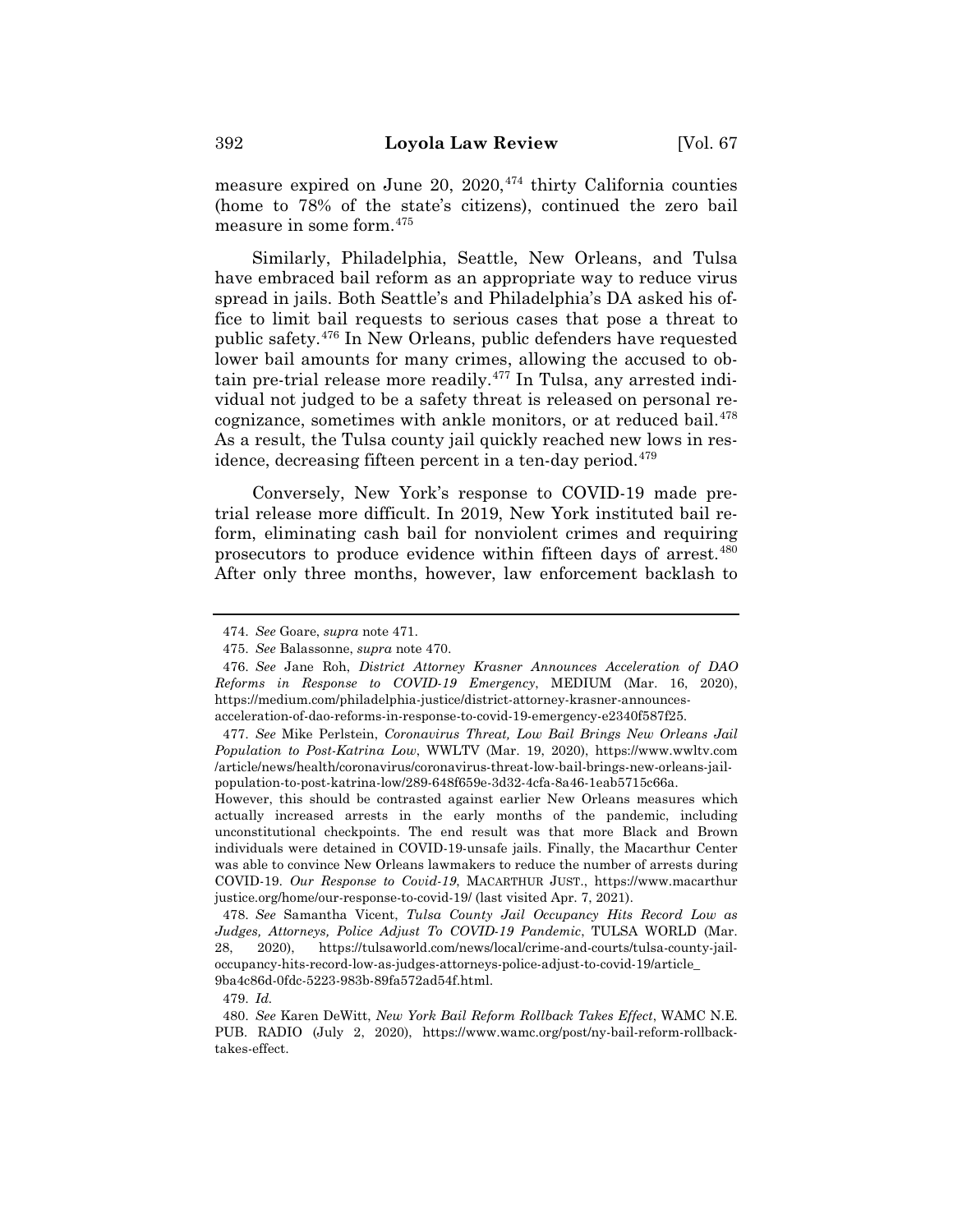the bail reform resulted in limitations of the reforms during the April 2020 budget process.<sup>481</sup> The changes included reinstating bail for certain crimes and giving prosecutors up to 35 days to provide evidence.482 Revisions to bail reform went into effect July 1,  $2020$ <sup>483</sup> despite the continuing COVID-19 threat in state jails.484

Setting bail to zero and releasing arrested individuals on their own recognizance offers a simple and effective way to reduce jail population, preventing COVID-19 spread in correctional facilities and surrounding communities. The safest way to ensure that jails do not continue to serve as vectors for the coronavirus is to reduce the number of people incarcerated.<sup>485</sup> At minimum, eliminating money bail and low-level felony arrests, along with mandated petty and gross misdemeanors citations, would go a long way toward preventing jail overcrowding.<sup>486</sup> Those charged with crimes should not face increased COVID-19 infection risk simply because they are poor.<sup>487</sup>

# **2. ACLU JAIL AND PRISON RELEASE LAWSUITS**

Another way to potentially speed inmate release is to bring civil rights lawsuits. State and federal correctional facilities across the country have been hit with multiple lawsuits, arising from both the poor management of COVID and the resulting infection and death.488

At the beginning of the pandemic, Congress designated \$100 million to the federal Bureau of Prisons (BOP) for prison staff overtime, testing kits and personal protective equipment, along with the authority to determine which low-risk offenders could be

<sup>481.</sup> *See* Taryn Merkl, *New York's Latest Bail Law Changes Explained,* BRENNAN CTR. (Apr. 16, 2020), https://www.brennancenter.org/our-work/analysis-opinion/newyorks-latest-bail-law-changes-explained.

<sup>482.</sup> DeWitt, *supra* note 479.

<sup>483.</sup> Merkl, *supra* note 480.

<sup>484.</sup> DeWitt, *supra* note 479.

<sup>485.</sup> *See Coronavirus Spread,* THE BAIL PROJECT, https://bailproject.org/covid-19/ (last visited Apr. 7, 2021).

<sup>486.</sup> *Id.*

<sup>487.</sup> *Id.*

<sup>488.</sup> *See* Carolyn Casey, *Dozens of Prisons Now Face COVID-19-Related Civil Rights Lawsuits*, EXPERT INST. (June 25, 2020), https://www.expertinstitute.com /resources/insights/dozens-of-prisons-now-face-covid-19-related-civil-rights-lawsuits/.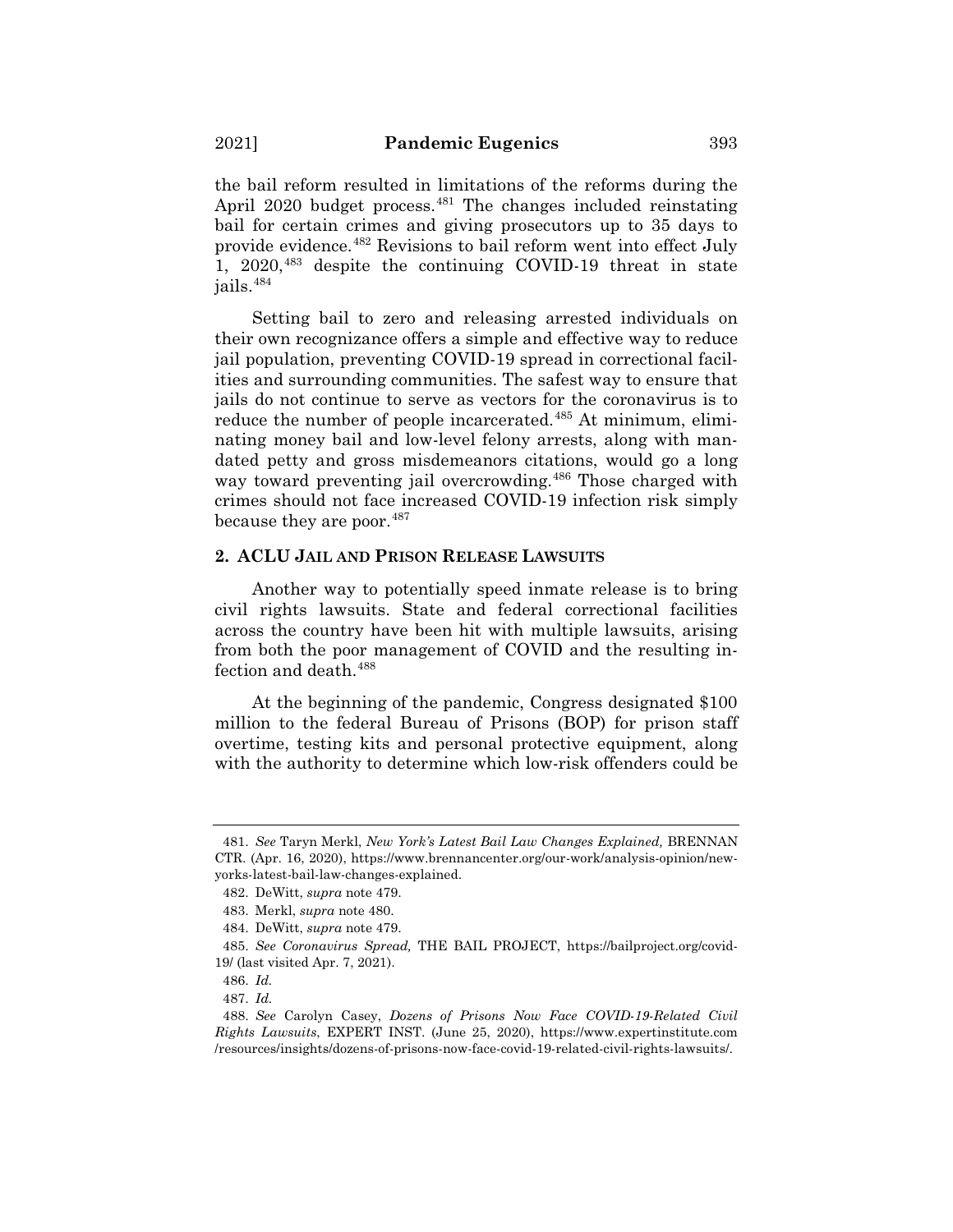released to home confinement.<sup>489</sup> By mid-March, however, when the pandemic was in full flower, the BOP had failed to release many eligible prisoners early, including those most in need of re $lease.<sup>490</sup>$ 

The ACLU brought multiple lawsuits against numerous state jails and prisons in order to obtain early inmate release.<sup>491</sup> The ACLU initiated or supported such lawsuits in Arizona, <sup>492</sup> Arkansas,<sup>493</sup> Connecticut,<sup>494</sup> D.C.,<sup>495</sup> Georgia,<sup>496</sup> Kansas,<sup>497</sup> Kentucky,<sup>498</sup> Louisiana,<sup>499</sup> North Carolina,<sup>500</sup> Ohio,<sup>501</sup> Pennsylva-

491. *See Settlement Reached in Federal Lawsuit Seeking to Protect Incarcerated People from COVID-19*, ACLU (June 8, 2020), https://www.aclu.org/press-releases /settlement-reached-federal-lawsuit-seeking-protect-incarcerated-people-covid-19.

492. *See Lawsuit Seeks Class-Action Relief for People Detained in Federal Custody in Arizona*, ACLU (May 8, 2020), https://www.aclu.org/press-releases/aclu-suesprotect-people-incarcerated-private-prison-covid-19.

493. *See* Andrew DeMillo, *Lawsuit Filed Over Coronavirus Outbreak at Arkansas Prison*, AP NEWS (Apr. 21, 2020), https://apnews.com/a4c42840e6e742ae72011a 8684cc4798.

494. *See Settlement Reached*, *supra* note 491.

495. *See Banks v. Booth - Challenging Life-Threatening Lack of COVID-19 Precautions at the D.C. Jail*, ACLU (July 2020), https://www.acludc.org/en/cases /banks-v-booth-challenging-life-threatening-lack-covid-19-precautions-dc-jail.

496. *See Southern Center for Human Rights File Motion for Preliminary Injunction to Require Clayton County Sheriff to Protect People in Jail from Escalating COVID-19 Outbreak,* ACLU (July 27, 2020), https://www.aclu.org/press-releases/aclusouthern-center-human-rights-file-motion-preliminary-injunction-require-clayton.

497. *See* Nomin Uyediin, *Kansas Prisons Are Fighting A Lawsuit to Release Prisoners to Reduce COVID-19 Spread*, KCUR (Apr. 30, 2020), https://www.kcur.org /news/2020-04-30/kansas-prisons-are-fighting-a-lawsuit-to-release-prisoners-toreduce-covid-19-spread.

498. *See ACLU-KY Files Federal Lawsuit to Free Seven Medically Vulnerable People from Kentucky Correctional Institution for Women*, ACLU (June 15, 2020), https://www.aclu.org/press-releases/aclu-ky-files-federal-lawsuit-free-sevenmedically-vulnerable-people-kentucky.

499. *See ACLU of Louisiana Demands Immediate Release of Asylum-Seekers and People Awaiting Trial, Expedited Parole Hearings for Elderly Prisoners During Coronavirus Pandemic*, ACLU (March 12, 2020), https://www.aclu.org/press-releases /aclu-louisiana-demands-immediate-release-asylum-seekers-and-people-awaitingtrial.

500. *See ACLU Sues to Protect People at Butner Federal Prison From COVID-19*, ACLU (May 8, 2020), https://www.aclu.org/press-releases/aclu-sues-protect-peoplebutner-federal-prison-covid-19-0.

501. *See Appeals Court Strikes Down Ruling Requiring Bureau of Prisons to Release Medically Vulnerable People at Elkton Prison*, ACLU (June 9, 2020), https://www.aclu.org/press-releases/appeals-court-strikes-down-ruling-requiringbureau-prisons-release-medically.

<sup>489.</sup> *Id.*

<sup>490.</sup> *Id.*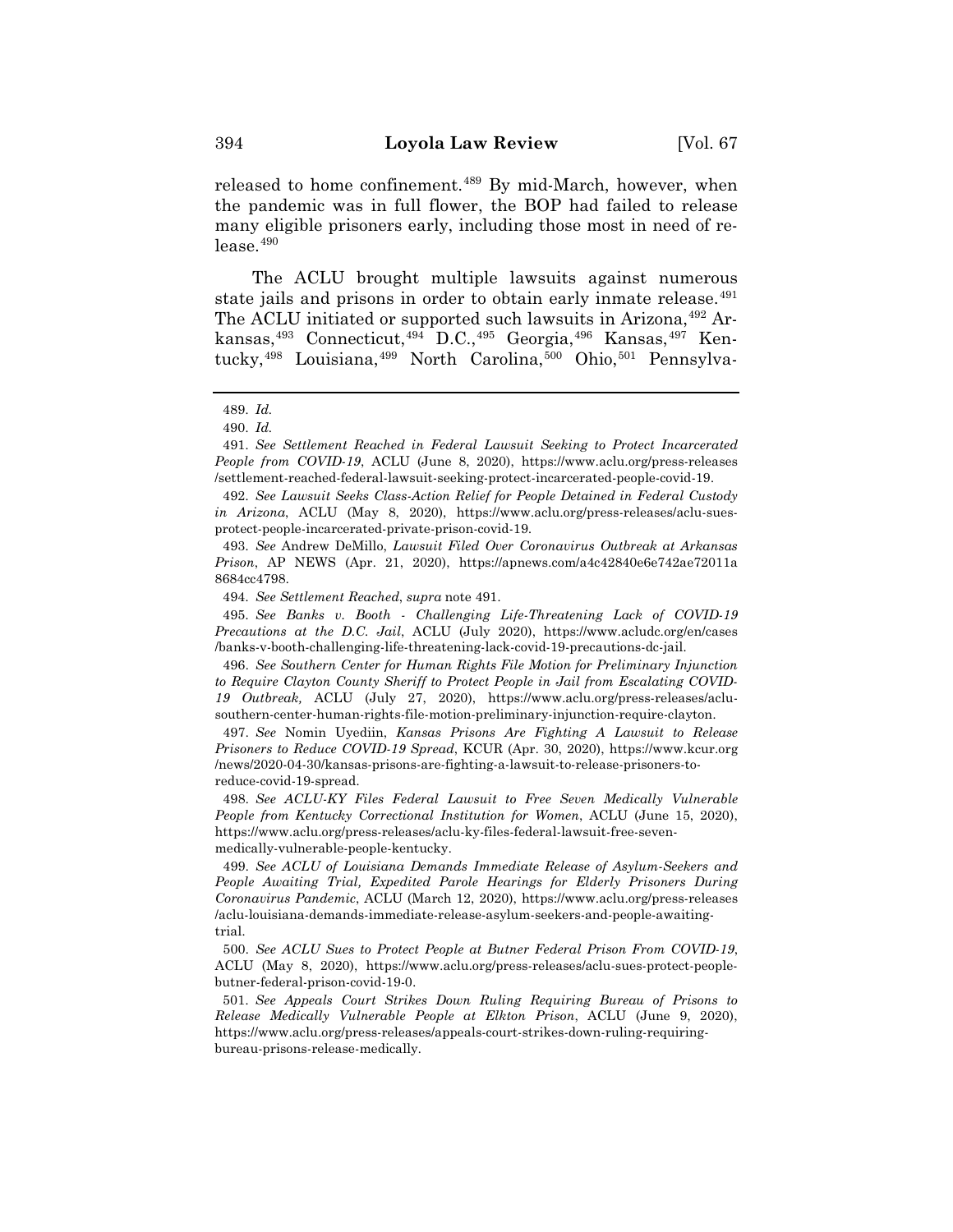nia,  $502$  Tennessee,  $503$  Texas,  $504$  and Virginia.  $505$  These lawsuits included demands for officials to effectuate the rapid downsizing of those facilities and highlighted their failure to review candidates for early release, to inform individuals of their eligibility for early release, and to expedite consideration of conditional pardons.<sup>506</sup>

These efforts have been insufficient in preventing mass prisoner infection, however.507 Although some prisoners have been released, the incarcerated population numbers have generally remained stable.508 Moreover, the Supreme Court has halted orders requiring prisons and jails to use better safety and health procedures or release inmates early.<sup>509</sup> In *Barnes v. Ahlman*, for example, the Court upheld a stay of a preliminary injunction requiring the Orange County Jail to implement particular safety measures to protect inmates from the coronavirus.<sup>510</sup> This is despite the fact that over 300 jail detainees had contracted COVID-19 in less than a month's time, with little attempt at social distancing, provision of cleaning materials, PPE, or proper testing supplies.<sup>511</sup> Although the Orange County Jail released 53% of its residents, it still holds approximately 3,000 detainees, 488 of them medically fragile. $512$ 

<sup>502.</sup> *See* Matthew Santoni, *Inmates Say Pittsburgh Jail Not Following COVID-19 Guidance*, LAW360 (April 9, 2020), https://www.law360.com/articles/1261781 /inmates-say-pittsburgh-jail-not-following-covid-19-guidance.

<sup>503.</sup> *See Federal Court Certifies Class, Orders Sheriff to Release List of People in Shelby County Jail Most Vulnerable to COVID-19*, ACLU (June 11, 2020), https://www.aclu.org/press-releases/federal-court-certifies-class-orders-sheriffrelease-list-people-shelby-county-jail.

<sup>504.</sup> *See Civil Rights Groups File Lawsuit to Stop Spread of COVID-19 in Dallas Jails*, ACLU (May 21, 2020), https://www.aclu.org/press-releases/civil-rights-groupsfile-lawsuit-stop-spread-covid-19-dallas-jails-0.

<sup>505.</sup> *See ACLU of Virginia Sends Notice of Noncompliance in COVID-19 Lawsuit Against VDOC for Failure to Follow Court-Approved Settlement*, ACLU (June 25, 2020), https://www.aclu.org/press-releases/aclu-virginia-sends-notice-noncompliancecovid-19-lawsuit-against-vdoc-failure-follow.

<sup>506.</sup> *Id.*

<sup>507.</sup> *See* Kovarsky, *supra* note 80, at 2.

<sup>508.</sup> *See* Sandra Garcia, *U.S. Prison Population Remained Stable as Pandemic Grew*, N.Y. TIMES (May 14, 2020), https://nyti.ms/3cu58Xc.

<sup>509.</sup> *See, e.g.*, Barnes v. Ahlman*,* 240 S. Ct. 2620, 2622 (2020) (Sotomayor, J., dissenting).

<sup>510.</sup> *Id.* at 2620.

<sup>511.</sup> *Id*. at 2621 (Sotomayor, J., dissenting).

<sup>512.</sup> *Id.* at 2624 (Sotomayor, J., dissenting).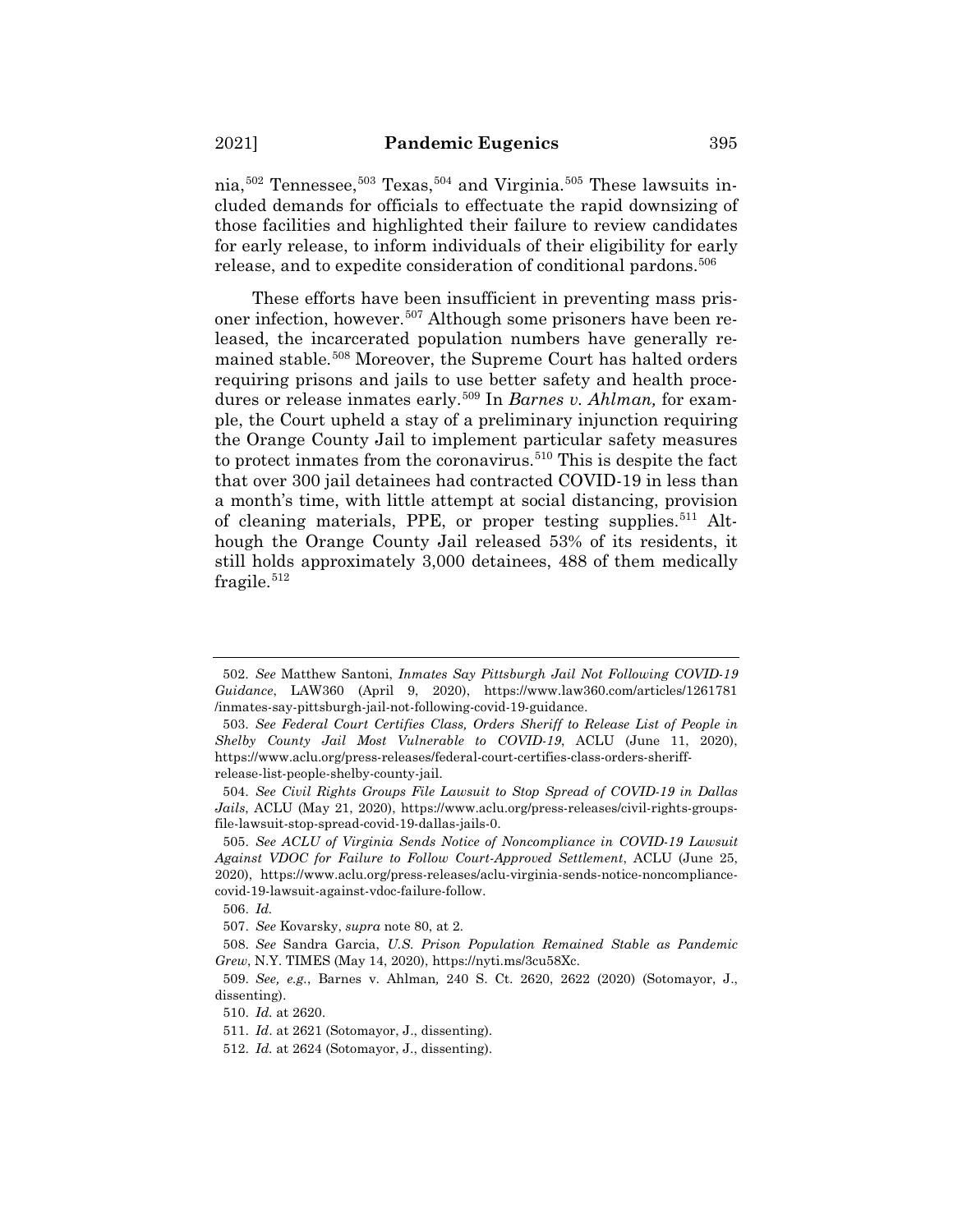In short, although lawsuits have fostered some movement in forcing correctional facilities to increase some early release and improve COVID-19 precautions, they have been an insufficient tool to solve the continuing crisis. This failure to release prisoners directly relates back to the eugenic belief system underlying so much of mass incarceration: that detained and convicted individuals are unfit and unworthy of protection, due to their criminogenic genetics and inferior bloodlines. Refusing to acknowledge the effect of a world-wide pandemic and the danger it poses to captive, vulnerable individuals is ultimately another version of the eugenic thinking that rationalizes injury and death of those whose lives are adjudicated less valuable. We need better, more comprehensive solutions to the mistreatment of captive individuals, ones that recognize eugenics-based prejudices and seek to address them at their core.

### **3. ALTERNATIVE CORRECTIONS RELEASE**

Many states have ordered their probation and parole officers to temporarily suspend the return of parole or probation violators to jail.<sup>513</sup> Many of these arrests are for minor violations breaking the rules of correctional control supervision—drinking alcohol, traveling without permission, or missing appointments.<sup>514</sup> Thus, relaxing standards for violations for parolees and probationers helps keep jail and prison populations down.

Approximately two-thirds of state probation and parole departments have halted mandatory office visits and no longer issue arrest warrants for technical violations.<sup>515</sup> In addition, many states only drug test the highest-risk probationers and parolees.516 California, for example, has relaxed its rules of probation, and no longer requires individuals under supervision to take drug tests, attend mandated therapy, or meet weekly with their super-

<sup>513.</sup> *See* Beth Schwartzapfel, *Probation and Parole Officers Are Rethinking Their Rules as Coronavirus Spreads*, MARSHALL PROJECT (Apr. 3, 2020), https://www.themarshallproject.org/2020/04/03/probation-and-parole-officers-arerethinking-their-rules-as-coronavirus-spreads.

<sup>514.</sup> *Id.*

<sup>515.</sup> *See* Caroline Harting, *Parole and Probation Reform in the COVID-19 Era*, COLUM. NEWS (July 31, 2020), https://news.columbia.edu/news/parole-probationvincent-schiraldi-hrw-aclu.

<sup>516.</sup> *Id.*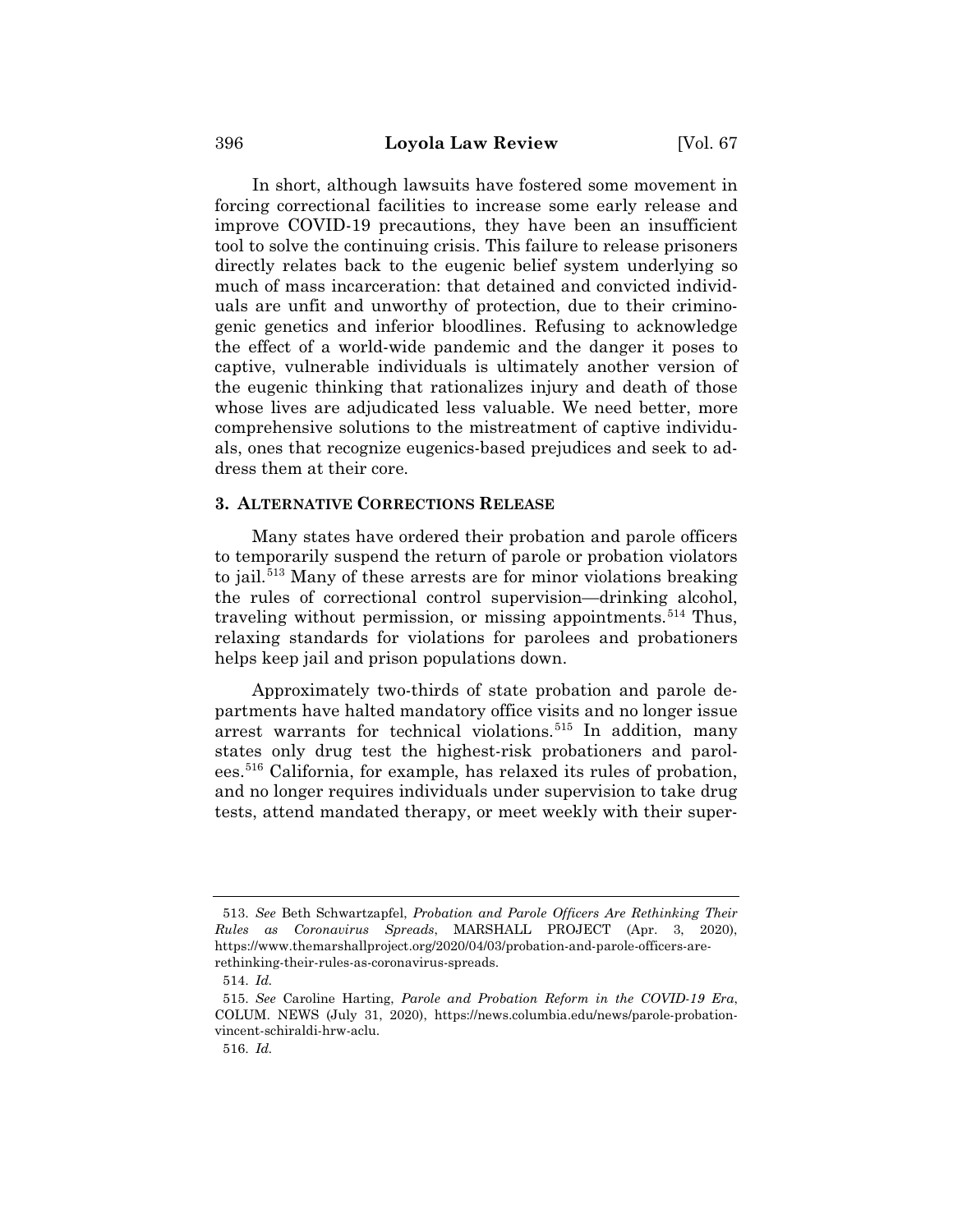vision officer while social distancing rules are still in effect.<sup>517</sup> Likewise, Idaho suspended its parole and probation sentencing matrix, allowing the officers to tailor a non-jail sentence instead.<sup>518</sup> Massachusetts shrunk the number of offenders sentenced to electronic monitoring and limited the non-serious violations resulting from the tracking.<sup>519</sup>

For those sentenced to halfway houses, work farms, or other forms of alternative correction, however, there has been little relief. In New Jersey, no high-risk individuals have been released early from halfway houses.<sup>520</sup> Florida has not only detained probationers in work camps, but also continues to use their labor. Work camp residents live in tight confines and travel to and from work sites on crowded buses, both powerful vectors for coronavirus spread.521 Similarly, in Minnesota's Challenge Incarceration Program, a minimum-security boot camp for non-violent offenders, there have been few releases to alleviate the overcrowding.522 Those under alternative correctional control have been largely overlooked throughout the pandemic.<sup>523</sup>

The spread of COVID-19 in alternative corrections is little discussed, with minimal information about those sentenced to community control. For the most part, the push for early release

<sup>517.</sup> *See* Lauren White, *Probation Conditions Relaxed During the Pandemic. Some Say They Should Stay That Way*, THE APPEAL (June 8, 2020), https://theappeal.org /coronavirus-probation-parole-technical-violations/.

<sup>518.</sup> *See* Tommy Simmons, *'A little more creative': How the Coronavirus Has Changed Probation, Parole in Idaho*, KTVB (May 3, 2020), https://www.ktvb.com /article/news/crime/a-little-more-creative-how-covid-19-has-changed-probationparole-in-idaho/277-ad46e588-d77a-4da9-aba2-1ee3b86a06fa.

<sup>519.</sup> *See Community Supervision Response to COVID-19*, MARSHALL PROJECT (Apr. 2, 2020), https://www.themarshallproject.org/documents/6823500-Community-Supervision-Response-to-COVID-19#document/p22/a558866*.*

<sup>520.</sup> *See* Colleen O'Dea, *New Jersey's COVID-19 Release Program for Prisoners Is Slammed for Major Failings*,

N.J. SPOTLIGHT (May 26, 2020), https://www.njspotlight.com/2020/05/njs-covid-19 release-program-for-prisoners-is-slammed-for-major-failings/.

<sup>521.</sup> *See* Kevin Bliss, *Florida Continues to Use Slave Labor During Coronavirus Outbreak*, PRISON LEGAL NEWS (June 1, 2020), https://www.prisonlegalnews.org /news/2020/jun/1/florida-continues-use-slave-labor-during-coronavirus-outbreak/.

<sup>522.</sup> *See* Dan Kraker, *Coronavirus Spread Puts Minnesota's Willow River Boot Camp on Edge*, MPR NEWS (Apr. 20, 2020), https://www.mprnews.org/story/2020/04 /20/coronavirus-spread-puts-minnesotas-willow-river-boot-camp-on-edge.

<sup>523.</sup> *See* Laura I Appleman, *The Treatment-Industrial Complex: Alternative Corrections, Private Prison Companies, & Criminal Justice Debt*, 55 HARV. C.R. – C.L. L. REV. 1, 5-6 (2020).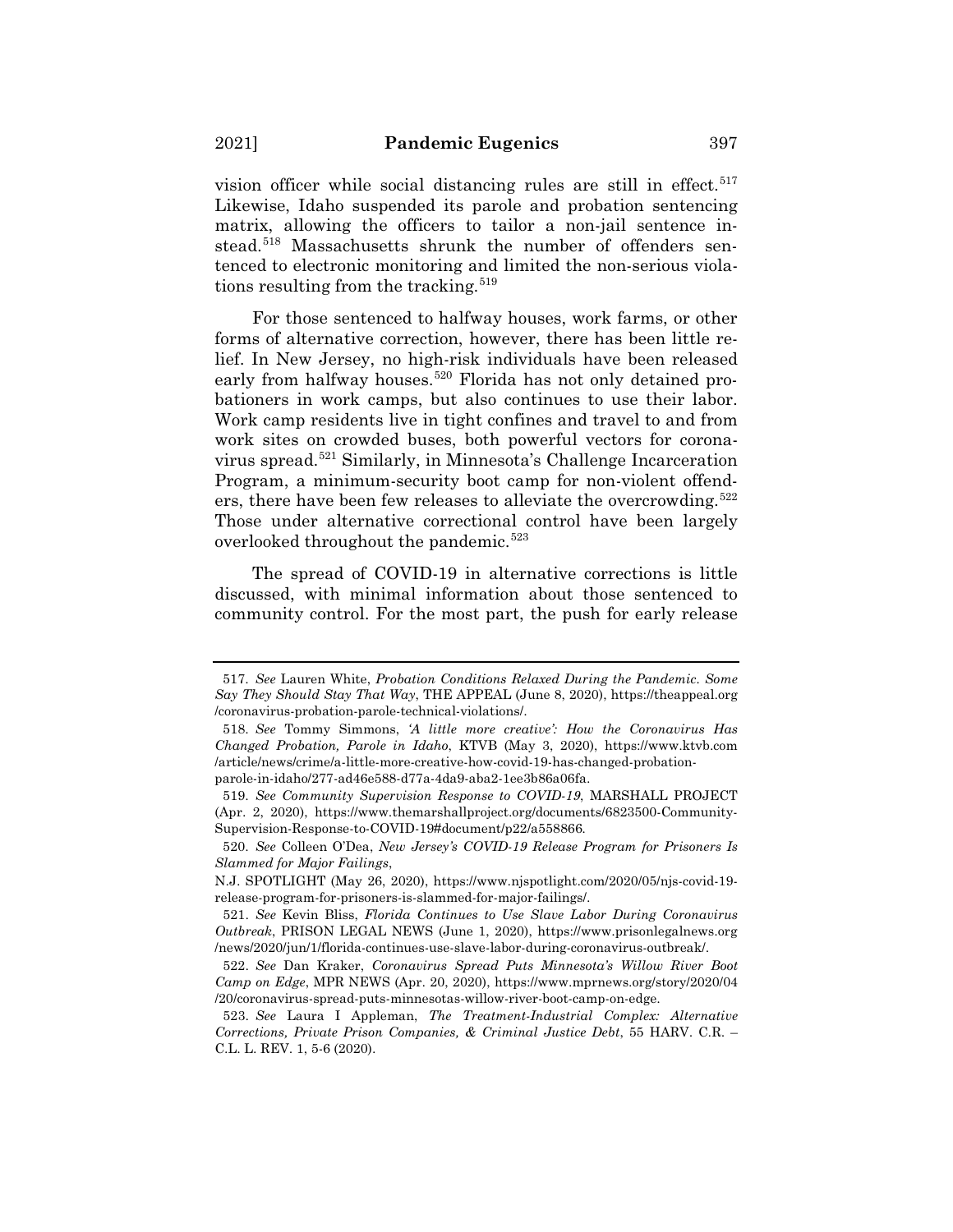has not ameliorated any restrictive conditions in alternative corrections. This failure can largely be attributed to the dehumanization process we impose on those who have gone through the criminal justice system. The core elements of the eugenics blueprint for criminal justice<sup>524</sup> —that criminals are unfit and should be removed from society—still resonate for those under correctional control. Our strong belief in such Progressive era innovations such as parole, probation, and work camps have remained deeply popular in American criminal justice.<sup>525</sup>

#### **C. THE COVID-19 SAFER DETENTION ACT**

Despite significant COVID spread in correctional facilities, various procedural hurdles and rigorous legal standards continue to prevent prisoners from appealing to federal court for pandemic relief.526 A prisoners' ability to apply for release can vary tremendously, depending on the type of incarceration—prison or jail and whether their sentence is state or federal.<sup>527</sup> In addition, federal prisoners must first apply to the Bureau of Prisons for release.528 The Bureau's response to the pandemic and the question of early release, however, has been chaotic and dysfunctional.<sup>529</sup>

In response, Senators Richard Durbin and Chuck Grassley introduced the COVID-19 Safer Detention Act (SDA).530 The SDA reforms the existing Elderly Home Detention Pilot Program

<sup>524.</sup> Simon, *supra* note 4, at 792.

<sup>525.</sup> *Id.* at 815.

<sup>526.</sup> *See* Taryn Merkl & Brooks Weinberger, *What's Keeping Thousands in Prison During Covid-19,* BRENNAN CTR. (July 22, 2020), https://www.brennancenter.org /our-work/research-reports/whats-keeping-thousands-prison-during-covid-19.

<sup>527.</sup> *Id.*

<sup>528.</sup> *Id.*

<sup>529.</sup> *See Coronavirus Crisis in Prisons Won't Stay Behind Bars*, N.Y. TIMES (June 25, 2020), https://www.nytimes.com/2020/06/25/opinion/coronavirus-prisonscompassionate-release.html.

<sup>530.</sup> *See Durbin, Grassley Introduce New, Bipartisan Legislation to Reform Elderly Home Detention and Compassionate Release Amid COVID-19 Pandemic*, DICK DURBIN, https://www.durbin.senate.gov/newsroom/press-releases/durbin-grassleyintroduce-new-bipartisan-legislation-to-reform-elderly-home-detention-and-

compassionate-release-amid-covid-19-pandemic (last visited Apr. 7, 2021). The SDA was re-introduced to Congress by Durbin and Grassley on February 10, 2021. *Durbin, Grassley Introduce Bipartisan Legislation to Reform Elderly Home Detention and Compassionate Release Amid COVID-19 Pandemic*, DICK DURBIN, https://www.durbin.senate.gov/newsroom/press-releases/durbin-grasslet-introducebipartisan-legislation-to-reform-elderly-home-detention-and-compassionate-releaseamid-covid-19-pandemic (last visited Apr. 7, 2021).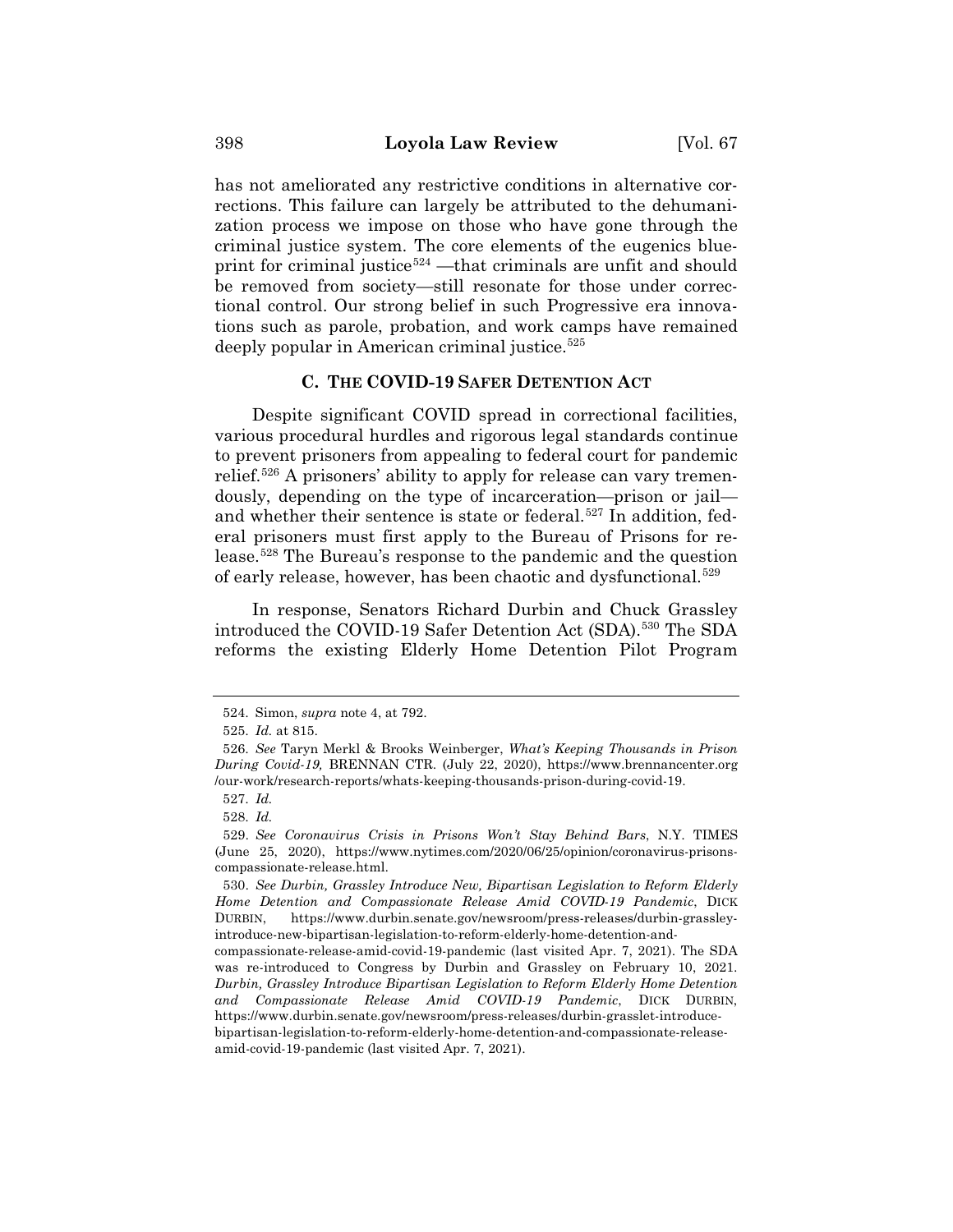(EHDPP) and expands compassionate release of federal inmates.531 The bill seeks to release elderly offenders, a growing percentage of the federal prison population, who have much lower rates of recidivism and higher costs due to health issues.<sup>532</sup> The SRA clarifies the amount of time an inmate must serve before release, expands eligibility to allow non-violent offenders to apply to the EHDPP, requires judicial review for elderly prisoner release decisions, and specifies that COVID- 19 vulnerability can be used as a release basis.533

The SDA is certainly a step in the right direction. It is a fundamentally modest proposal, however, that attempts to patch existing laws affecting compassionate release and home confinement.534 The SDA fails to address the chaos and disorganization involved with federal prisoner release programs.535 It also ignores the continuing issues with state prisoner release.<sup>536</sup> Far more will be needed to address the continuing spread of COVID in correctional facilities across the nation.

### **PART IV: DRAFTING A BLUEPRINT FOR THE FUTURE**

Our continued reliance on eugenic thinking has resulted in the discriminatory, inadequate treatment of captive and vulnerable populations during the COVID-19 pandemic. The effects of this treatment will ripple through communities long after the pandemic is over, because our standard legal remedies provide few solutions, primarily reifying the underlying eugenics-based policies. Thus, although eventually this particular pandemic will recede, the subliminal eugenic blueprint will still remain if we do not take action to counter it.

<sup>531.</sup> *Id.*

<sup>532.</sup> *Id.*

<sup>533.</sup> *Id.*

<sup>534.</sup> *See Coronavirus Crisis in Prisons*, *supra* note 529.

<sup>535.</sup> *See* Zoe Tillman, *"I Had Hit the Lottery": Inmates Desperate to Get Out of Prisons Hit Hard by the Coronavirus Are Racing to Court*, BUZZFEED (Aug. 6, 2020), https://www.buzzfeednews.com/article/zoetillman/coronavirus-prison-releaserules-inconsistency.

<sup>536.</sup> *See, e.g.*, Anat Rubin et al., *Inside the U.S.'s Largest Maximum-Security Prison, COVID-19 Raged. Outside, Officials Called Their Fight a Success*, PROPUBLICA (June 24, 2020), https://www.propublica.org/article/inside-the-usslargest-maximum-security-prison-covid-19-aged?utm\_source=pardot&utm\_medium= email&utm\_campaign=majorinvestigations&utm\_content=feature.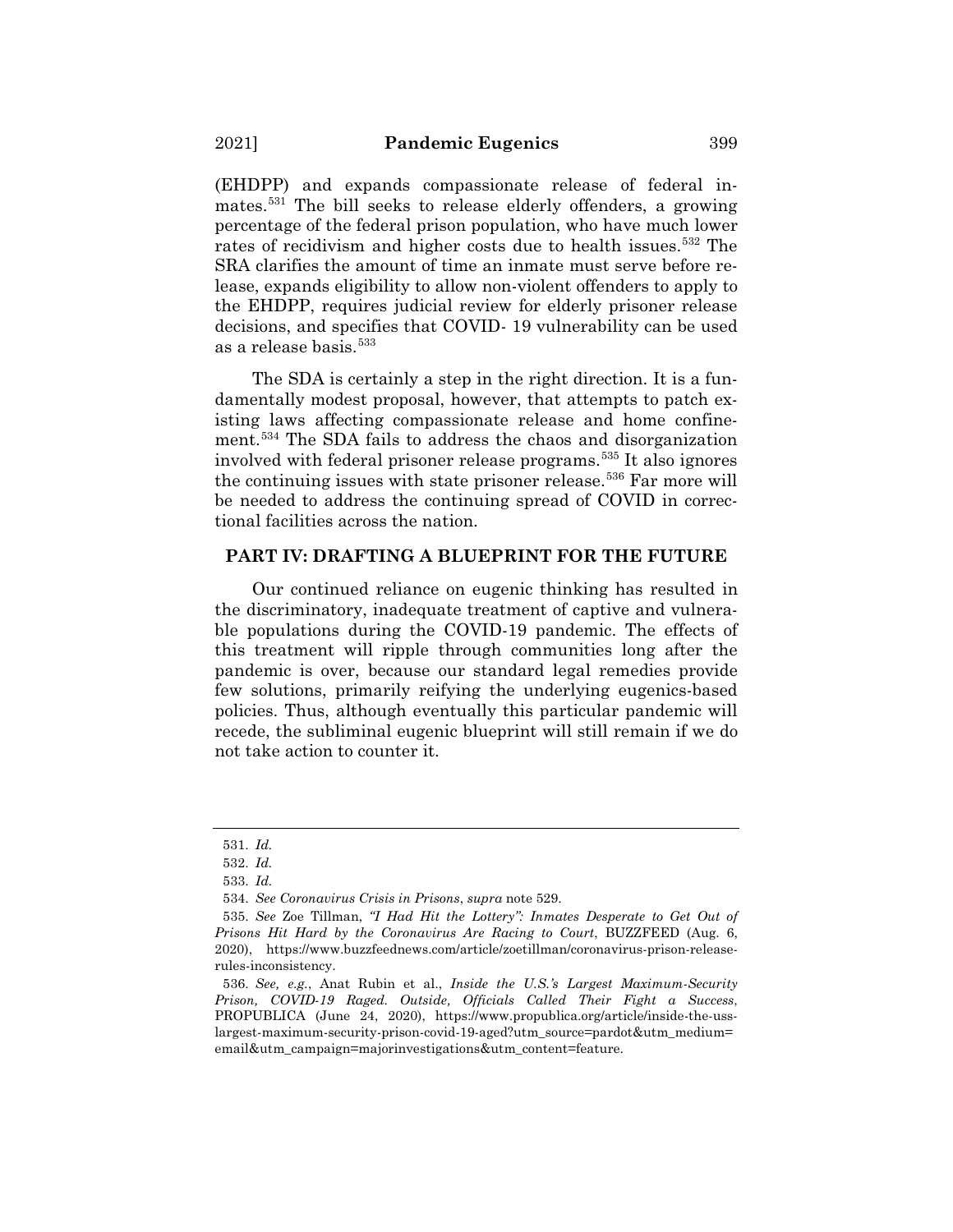Accordingly, we need to take steps to start eradicating the hidden pattern of eugenic thinking, particularly when it comes to our behavior towards captive and vulnerable populations. The best approach is two-fold. First, we must teach the complicated history of eugenics throughout all levels of education, in order to expose eugenic thinking at its root, making it a standard part of educational curriculums. This would include not only the true history of American eugenics, both past and present, but also contextualizing many scientific and medical discoveries stemming from victimizing individuals with disabilities, impoverished and elderly citizens, and people of color.

Second, the critical second step would create a permanent Commission on Ethics and Eugenics. This Commission would review all medical treatment of certain groups, including those incarcerated and under correction control, care home residents, foster care children, individuals with developmental and mental disabilities, and any other individuals in congregate living who have been historically discriminated against or neglected. The Commission would also oversee and regulate any kind of proposed human medical experiments, including drug trials. The general aim of the Commission would be to both inform and educate the public about current eugenic practices, as well as protect vulnerable and captive communities from risks and damages, in the public health and research arenas.

The general ignorance about the long history of American eugenics partially explains why the eugenics blueprint is so frequently used. Even among historians, academics, and medical professionals, the reality of our shameful past and present is rarely discussed, let along specifically acknowledged and delineated. Accordingly, one way to spotlight our continued reliance on eugenic philosophy is to prominently teach its history in all levels of schooling.

It is well past time to teach our eugenic history and eradicate what is left of eugenic thinking in our present. Education and permanent ethical oversight will help make this a possibility.

# **A. HIGHLIGHT THE HISTORY OF EUGENICS IN SECONDARY, COLLEGE, LAW & MEDICAL SCHOOLS**

Eugenic history would ideally be taught in middle or high school as a basic teaching module, and then become more complex and potentially more specialized in post-secondary education,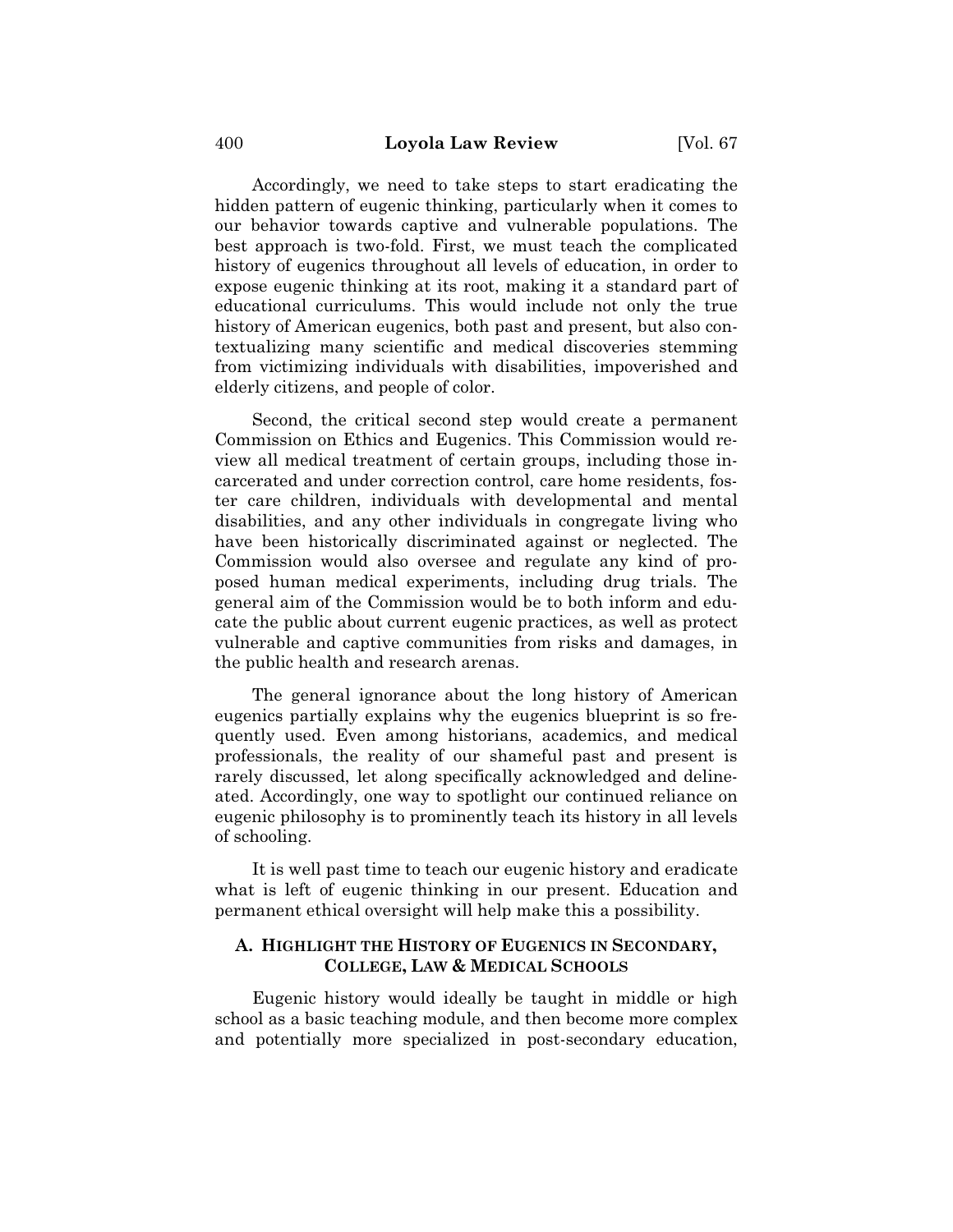whether college, law school, medical school, or nursing/parahealth training. The standard middle and high school history curriculum largely ignores American eugenics and its influence on public policy. <sup>537</sup> At best, it is mentioned incidentally.

For children in secondary education, there are a few programs that can be used in social studies, humanities, or science classes.538 For example, Facing History and Ourselves, which teaches about historical genocide, has a training course for teachers focusing on American eugenics.539 Based on the text *Race and Membership in American History,* the course explains how "the eugenics movement represents a moral fault line in our history," and helps students trace the path.<sup>540</sup> This module underlines that "the eugenics movement was not a footnote in history."541

Once at the post-secondary education level, the teaching can become more specialized and complex. The inclusion of eugenics history into college pedagogy is particularly important given that so many institutions of higher learning have been loci of eugenic thinking.542 But even at colleges and universities without those specific histories, it is crucial to explore and share our past decisions, in part because it is "a hidden part of American scientific history — people didn't like to talk about it."543 Too many educational institutions are still reluctant to discuss this painful history and present practices, which makes such teaching all the more important.

Critically, American eugenic thinking should be taught not just in History or American Studies classes, but also in science and genetics classes, whether undergraduate or graduate level. The history of American Eugenics has long been "conspicuously

<sup>537.</sup> *See* THOMAS CARGILL, EUGENICS IN HIGH SCHOOL HISTORY 6 (2020), https://www.independent.org/publications/tir/article.asp?id=1489.

<sup>538.</sup> *See* Christopher Rearden, *American Gothic,* TOLERANCE MAG. (2003), https://www.tolerance.org/magazine/spring-2003/american-gothic.

<sup>539.</sup> *Id.*

<sup>540.</sup> *See generally* FACING OURSELVES AND HIST., https://www.facinghistory.org /resource-library?search=eugenics (last visited Apr. 7, 2021).

<sup>541.</sup> *See* Rearden, *supra* note 538.

<sup>542.</sup> *See* Jonathan Chernoguz, *Why We Should Teach the History of Eugenics*, BIOPOLITICAL TIMES (October 28, 2014), https://www.geneticsandsociety.org /biopolitical-times/why-we-should-teach-history-eugenics?id=8164. 543. *Id.*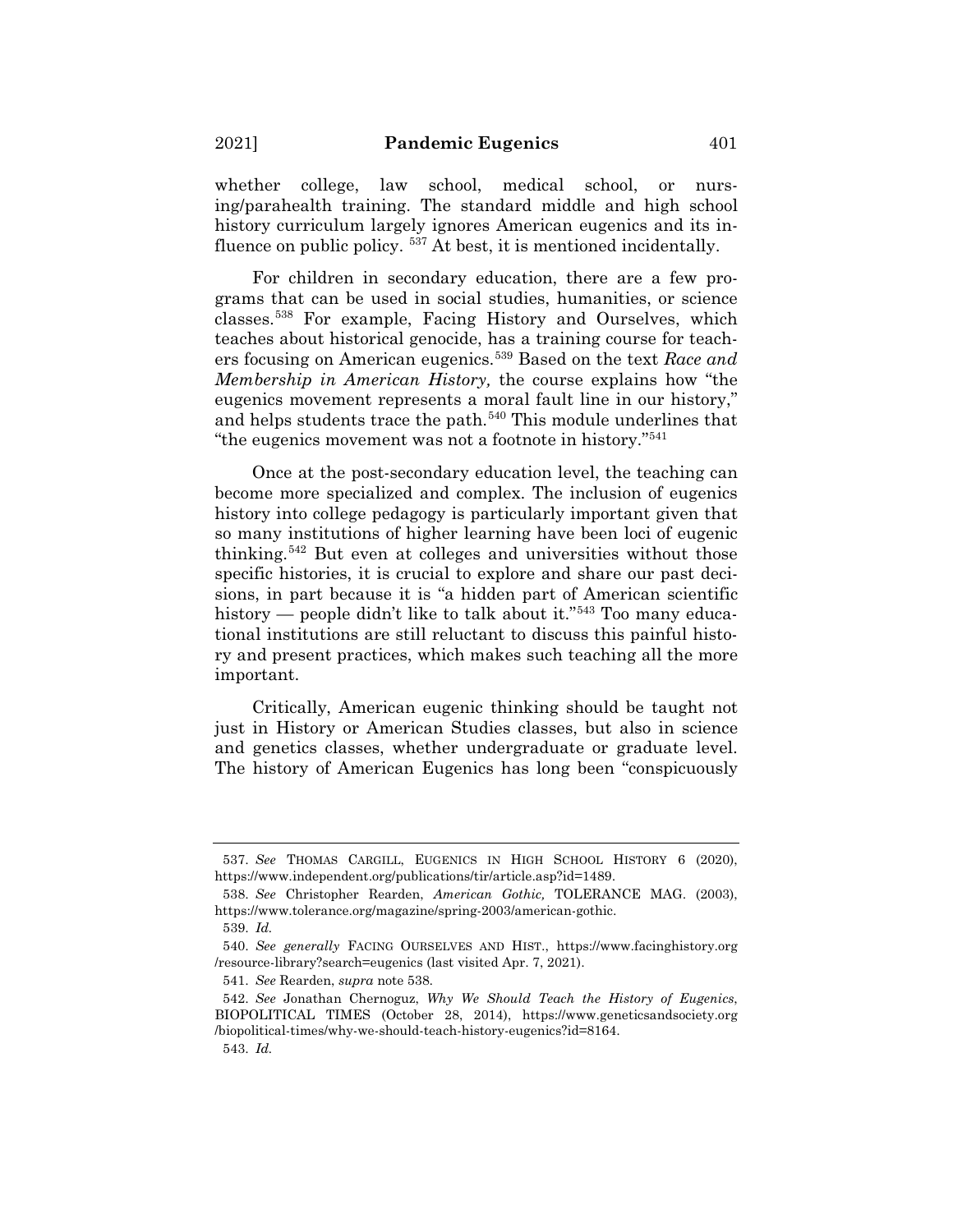absent" from most modern science and genetics textbooks.<sup>544</sup> In contrast, Harvard now offers a graduate microbiology class entitled "Social Issues in Biology," which specifically addresses the issues of eugenics, sterilization, reproducibility, and sexism in science.545 As the Genetics Society of America has pointed out, teaching eugenics in science classes makes future scientists "less likely to repeat the racist mistakes of our past."546 Likewise, eugenics should be prominently taught in history and American studies classes, helping contextualize why such decisions were and still are being made.

It is equally important to teach about our history of eugenic thinking in law and medical schools. Law school currently gives very short shrift to eugenics past and present, at most discussing *Skinner* and *Buck v. Bell.* As Jonathan Simon has pointed out, however, influential judges such as Benjamin Cardozo relied heavily on eugenic thinking in their decision-making about crime control and incarceration, helping shape the modern criminal justice system, with its focus on public safety and punishments of probation, parole, and habitual offender laws.547 Yet criminal law and procedure are rarely taught with any reference to eugen $ics.548$ 

Likewise, medical schools give little time to eugenic philosophy, despite the medical world's deep involvement throughout the twentieth century. One shining counterexample is Harvard Medical School, which began a Personal Genetics Education Program (with a few other medical schools) to offer genetics education programs nationwide.<sup>549</sup> The program offers workshops for all disciplines, including biology, social studies, law, government, health,

<sup>544.</sup> *See* Michelle Markstein et al., *Want to Teach Eugenics History in Your Genetics Class? Advice and Resources to Take the Leap!*, GENETICS SOC. AM. (June 29, 2020), http://genestogenomes.org/resources-and-tips-for-including-eugenicshistory-in-your-genetics-class/.

<sup>545.</sup> *See* M.R.F. Buckley, *When Science Can Harm*, HARV. MED. SCH. (March 2, 2020) https://hms.harvard.edu/news/when-science-can-harm.

<sup>546.</sup> *Id.*

<sup>547.</sup> *See* Simon, *supra* note 4, at 807-08.

<sup>548.</sup> *See* Jonathan Simon, *The Criminal Is to Go Free: The Legacy of Eugenic Thought in Contemporary Judicial Realism About American Criminal Justice*, 100 B.U. L. REV. 787, 807-08 (2020).

<sup>549.</sup> *See* Amy Marcus, *Scientists Confront the Ghosts of Eugenics*, WALL ST. J. (Aug. 17, 2018), https://www.wsj.com/articles/scientists-confront-the-ghost-ofeugenics-1534523929.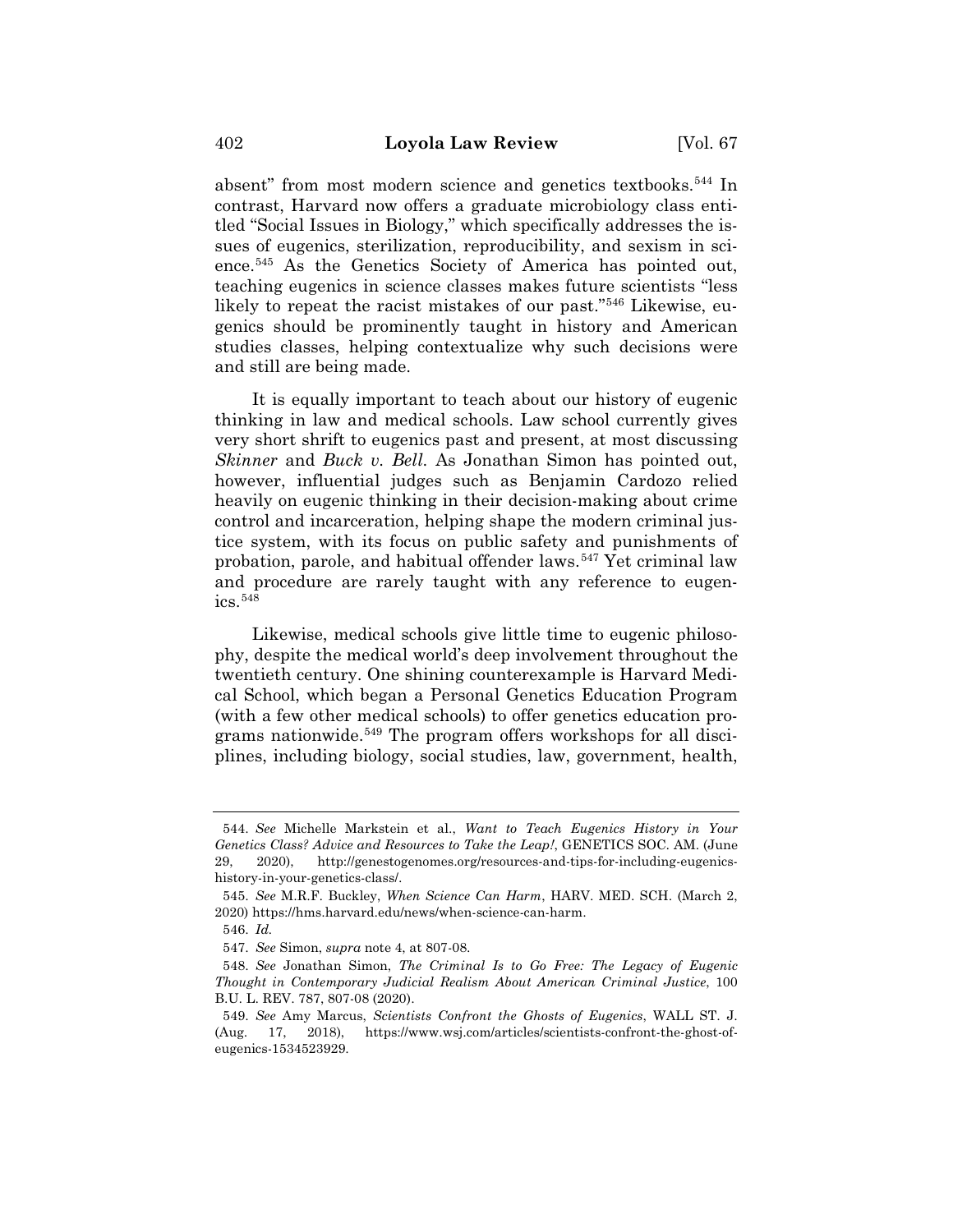humanities and bioethics.<sup>550</sup> Aside from this program, however, medical education about eugenics is quite minimal.

This was recently exemplified in 2018, when faculty at UC Berkeley's School of Public Health realized that the university was dispersing monies from the Genealogical Eugenic Institute Fund, which supports research and education in eugenics.<sup>551</sup> The fund offered approximately \$70,000 yearly to support research and education on policies, practices and technologies that could "affect the distribution of traits in the human race," citing a "modern definition of eugenics."552 Although UC Berkeley ultimately froze the fund, it had benefited from it since 1975.<sup>553</sup> Equally important, the fund's continuing operation illustrates how "[e]ugenic thinking did not disappear after the horrors of the Holocaust were revealed . . . it remains embedded in medicine and public health today."554

In general, colleges and universities have only recently realized the major role of eugenics in their past. In October 2020, for example, USC removed the name of former president Rufus von KleinSmid from campus after recognizing its own role in helping California advance in the eugenics movement.555 In the same month, Stanford University resolved to rename all buildings named after David Starr Jordan, a founding president of the university who was a driving force of the eugenics movement.<sup>556</sup> Commendably, Stanford is not simply renaming buildings, but also attempting to "better explain the full range of Jordan's legacy and contributions."557 Given how many academics and scientists

<sup>550.</sup> *See Professional Development*, PERSONAL GENETICS EDUC. PROJECT, https://pged.org/teacher-development/ (last visited Apr. 7, 2021).

<sup>551.</sup> *See* Teresa Watanabe, *UC Berkeley Is Disavowing Its Eugenic Research Fund After Bioethicist and Other Faculty Call It Out*, L.A. TIMES (Oct. 26, 2020), https://www.latimes.com/california/story/2020-10-26/uc-berkeley-disavows-eugenicsresearch-fund.

<sup>552.</sup> *Id.*

<sup>553.</sup> *Id.*

<sup>554.</sup> Watanabe, *supra* note 551.

<sup>555.</sup> Theresa Watanabe, *USC Removes Name of Rufus von KleinSmid, A Eugenics Leader, From Prominent Building*, L.A. TIMES (June 11, 2020), https://www.latimes.com/california/story/2020-06-11/usc-removes-name-of-formerpresident-rufus-von-kleinsmid-a-supporter-of-eugenics-from-prominent-building.

<sup>556.</sup> *See* Chris Peacock*, Stanford Will Rename Campus Spaces Named for David Starr Jordan and Relocate Statue Depicting Louis Agassiz*, STAN. NEWS (Oct. 11, 2020), https://news.stanford.edu/2020/10/07/jordan-agassiz/.

<sup>557.</sup> *Id.*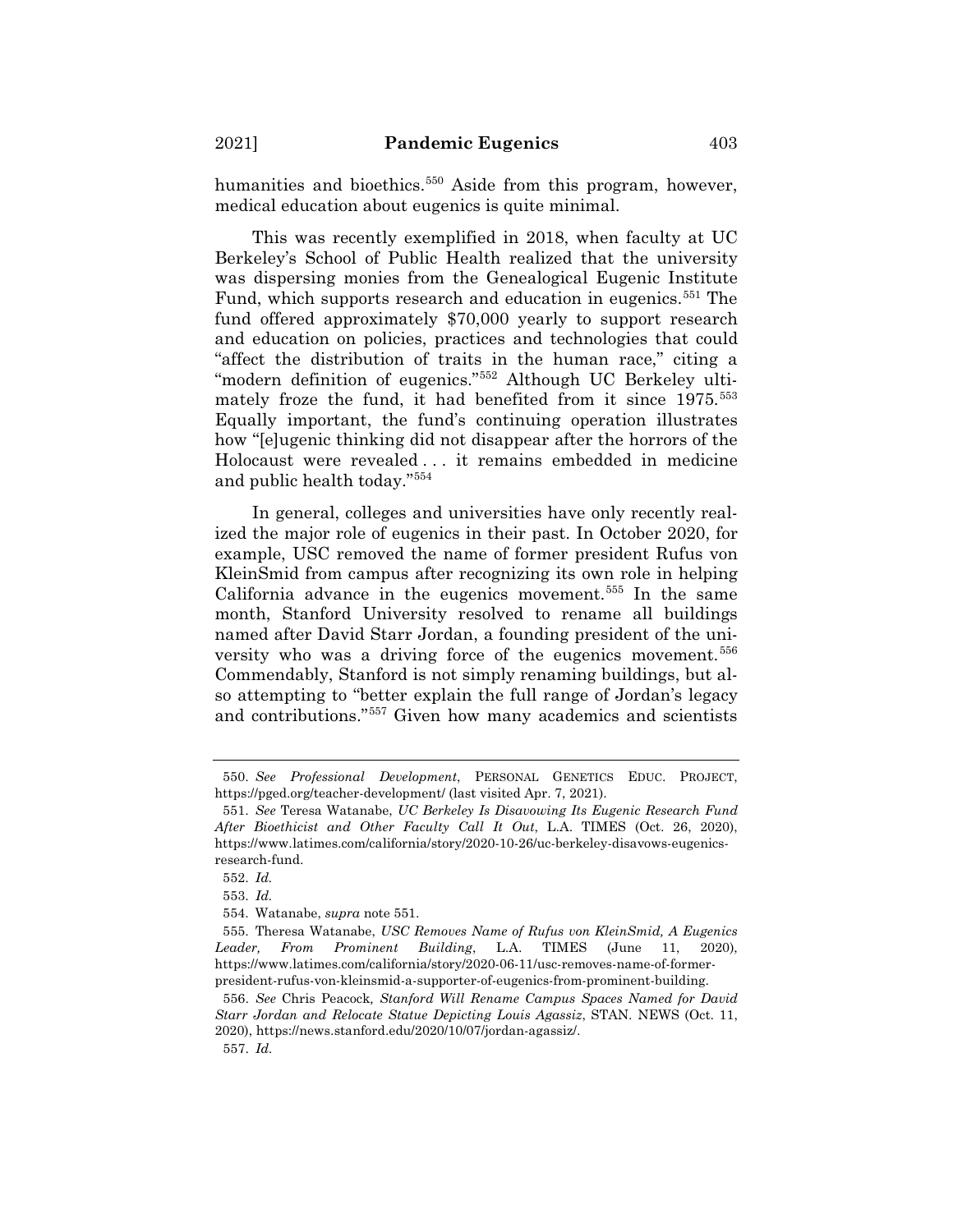were involved in eugenics in the early twentieth century, this type of reckoning is extremely important.

Similarly, Pomona College and CalTech have also protested honoring Robert Millikan, a major CalTech scientist but also the leader of the Human Betterment Foundation, a group infamous for influencing Nazi eugenic policies.<sup>558</sup> Pomona College is renaming its Millikan Laboratories, while CalTech has collected hundreds of signatures to remove Millikan's name from its buildings.559 The University of Virginia has also taken steps to remove eugenicists' names from their buildings, changing the name of a medical school wing honoring Paul Barringer, a eugenicist who believed slavery benefited Black people.<sup>560</sup>

It has taken over 100 years for colleges and universities to even realize that some of their founders and most celebrated professors were eugenicists, as was common in the early parts of the twentieth century. It is time that the long tail of eugenics was exposed, taught, and discussed in all institutions of higher learning.

## **B. CONTEXTUALIZE SCIENTIFIC AND MEDICAL "DISCOVERIES" OF PAST**

Most histories of medical and scientific discoveries are taught with minimal information about those who were human research subjects or unwitting victims of the investigators. In part, this is due to our very recent reckoning with our history of research and experiments on the captive and vulnerable.<sup>561</sup> Because Americans are generally ignorant of the origins of most scientific and medical discoveries, there is little awareness of how the captive and vulnerable have been misused for centuries in the name of science and medicine.

<sup>558.</sup> Michael Hiltsik, *CalTech Faces Reckoning Over Its Links to Eugenics and Sterilization Movement*, L.A. TIMES (July 7, 2020), https://www.latimes.com /business/story/2020-07-07/caltech-robert-millikan-eugenics-sterilization.

<sup>559.</sup> Watanabe, *supra* note 551*.*

<sup>560.</sup> *See* Ruth Smith, *Another UVA Building Named After a Eugenicist Could Be Renamed*, ROANOKE TIMES (Aug. 1, 2019), https://roanoke.com/news/education /another-uva-building-named-after-a-eugenicist-could-be-renamed/article\_aee096afaef6-5968-b60e-015932e99285.html.

<sup>561.</sup> *See* Esther Choo, *The James Marion Sims Problem: How Doctors Can Avoid Whitewashing Medicine's Racist History*, NBC NEWS (June 7, 2018), https://www.nbcnews.com/think/opinion/james-marion-sims-problem-how-doctorscan-avoid-whitewashing-medicine-ncna880816.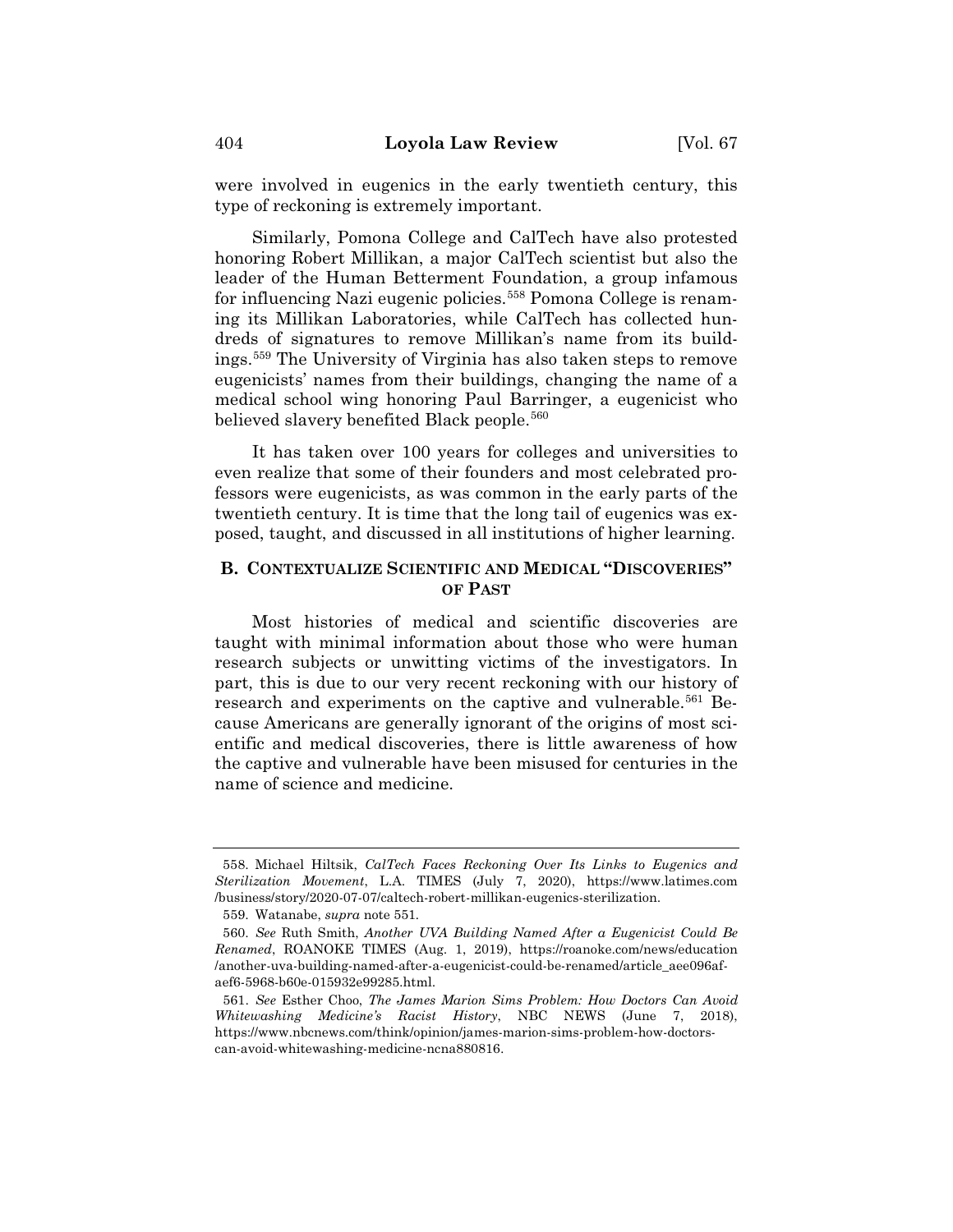One recent example is our rediscovery of the history of Dr. Marion Sims, the celebrated "father" of gynecology. Sims did pioneer many gynecological techniques, including inventing the speculum and creating the current procedure to repair vesicovaginal fistulas.562 These techniques, however, were infamously tested on female slaves without either their consent or any anesthesia, a fact widely known but only recently acknowledged.<sup>563</sup> NYC removed Sims' Central Park statute in 2018,<sup>564</sup> and there is a growing movement to rename the Sims speculum the "Lucy" speculum, honoring the slave used most frequently in surger $i$ es.<sup>565</sup>

Sims operated numerous times on female slaves to perfect his gynecological surgical techniques, always without anesthesia, which he justified on the racist, eugenicist basis that Black women did not feel pain.566 This type of fallacy has persisted to this day, promoting false beliefs about biological differences between Black and white people which has been reflected in, among other things, differential pain treatment between races—specifically, undertreatment of pain in Black people.<sup>567</sup> These types of erroneous views have contributed to the continuing subconscious beliefs in eugenic thinking, resulting in untold suffering for many. And yet until very recently, Sims' beliefs and practices were celebrated, without his shadow story being told.

Similarly, in the 1970's, Dr. Eugene Saenger, a pioneering radiologist, experimented with high-dose total body irradiation (TBI), using approximately ninety cancer patients with localized, radio-resistant cancers, despite knowing that TBI was unlikely to work.<sup>568</sup> Saenger and his partner specifically chose poor or working-class patients—sixty percent of whom were Black—because

<sup>562.</sup> *See* Maura Hohman, *How This Black Doctor is Exposing the Racist History of Gynecology*, USA TODAY (June 29, 2020), https://www.today.com/health/racismgynecology-dr-james-marion-sims-t185269.

<sup>563.</sup> *Id.*

<sup>564.</sup> *See* Choo, *supra* note 561.

<sup>565.</sup> *See* Hohman, *supra* note 562.

<sup>566.</sup> *Id.*

<sup>567.</sup> *See generally* Kelly Hoffman et al., *Racial Bias in Pain Recommendation and Treatment Recommendations, and False Beliefs About Biological Differences Between Blacks and Whites*, 113 PROC. NAT'L ACAD. SCI. USA 4296 (2016), https://www.ncbi.nlm.nih.gov/pmc/articles/PMC4843483/.

<sup>568.</sup> William Dicke, *Eugene Saenger, Controversial Doctor, Dies at 90*, N.Y. TIMES (Oct. 11, 2007), https://www.nytimes.com/2007/10/11/us/11saenger.html.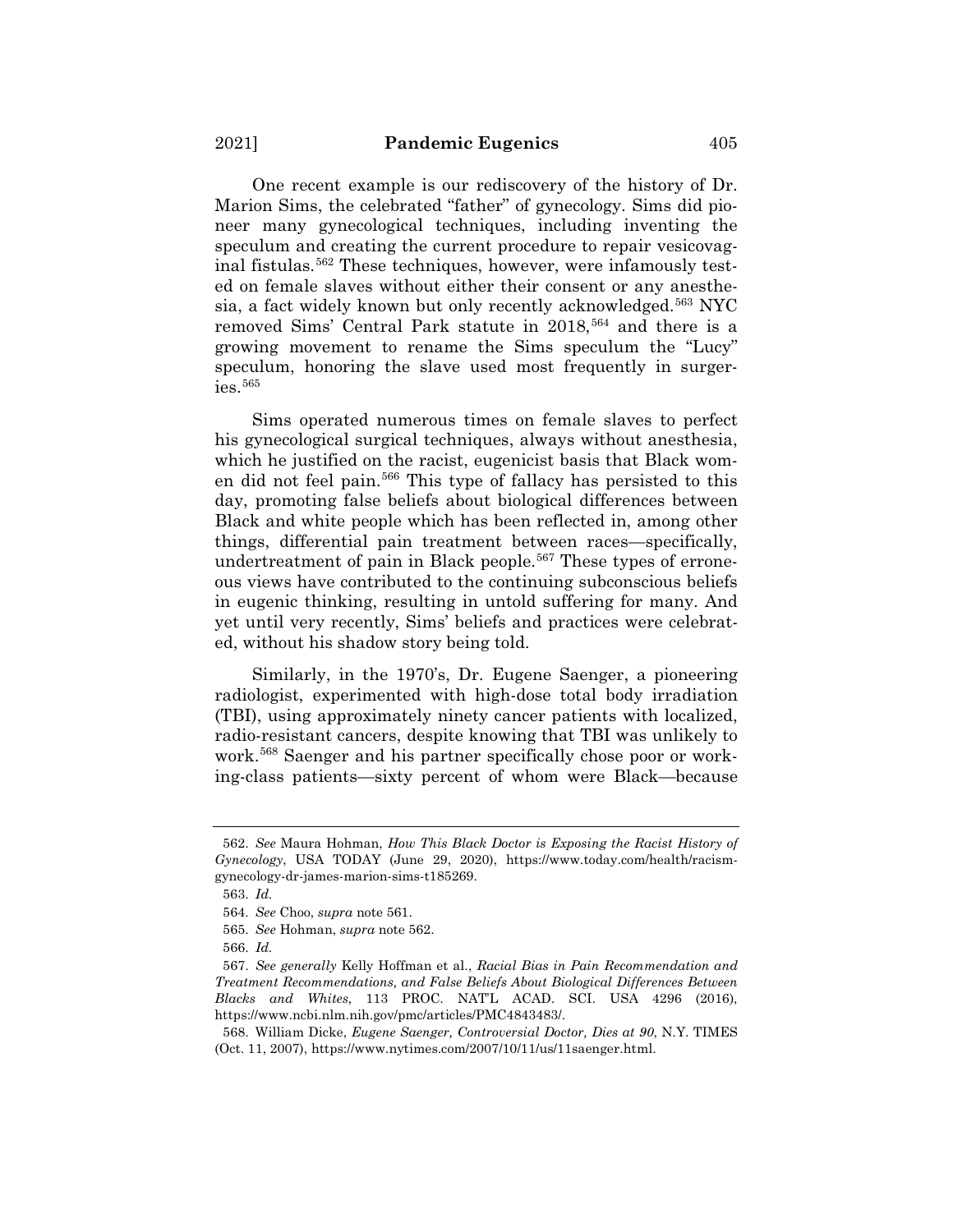"these persons don't have any money and they're black and they're poorly washed." $569$  A full quarter of these patients died. $570$ 

Despite this, Saenger taught at the University of Cincinnati Medical School until his death, receiving a Gold Medal from the Radiological Society of North America.<sup>571</sup> He never suffered any serious repercussions from the experiments.<sup>572</sup> Although the experiment was mentioned in his obituary, little is taught about it in the history of radiology or medicine. We erase such history at our peril.

## **C. COMMISSION ON ETHICS AND EUGENICS**

In addition to increasing the level of education and general knowledge about eugenics, there also must be a more comprehensive oversight of current eugenic practices and philosophies. The best option would be a nationwide commission to investigate, oversee, and review the treatment of all vulnerable and captive populations. This Commission on Ethics and Eugenics (CEE) should be a permanent commission, charged with general oversight and the eventual eradication of eugenic thinking.

There have been two U.S. federal commissions focused on eugenics, both following major scandals, but neither lasted very long. After the Tuskegee Syphilis Study ended in 1972, Congress created the National Commission for the Protection of Human Subjects of Biomedical and Behavioral Research, spanning from 1974 to 1978.573 Similarly, in 1994 Congress formed the Advisory Committee on Human Radiation Experiments (ACHRE), to review federally-funded radiation research on human subjects for experimental purposes.574 ACHRE only lasted ten months before it was disbanded.<sup>575</sup> There have also been a few commissions and councils on bioethics over the past twenty years, largely focused on new biotechnologies, cloning, and stem cell research.576

575. *Id.* 

<sup>569.</sup> Appleman, *supra* note 9, at 15.

<sup>570.</sup> *Id.*

<sup>571.</sup> *Id.*

<sup>572.</sup> *Id.*

<sup>573.</sup> *See Former Bioethics Commissions*, BIOETHICS ARCHIVE, GEO. UNIV., https://bioethicsarchive.georgetown.edu/pcbe/reports/past\_commissions/ (last visited Apr. 7, 2021).

<sup>574.</sup> *See Advisory Committee on Human Radiation Experiments*, NSA, https://nsarchive2.gwu.edu/radiation/ (last visited Apr. 7, 2021).

<sup>576.</sup> *See Former Bioethics Commissions*, *supra* note 572.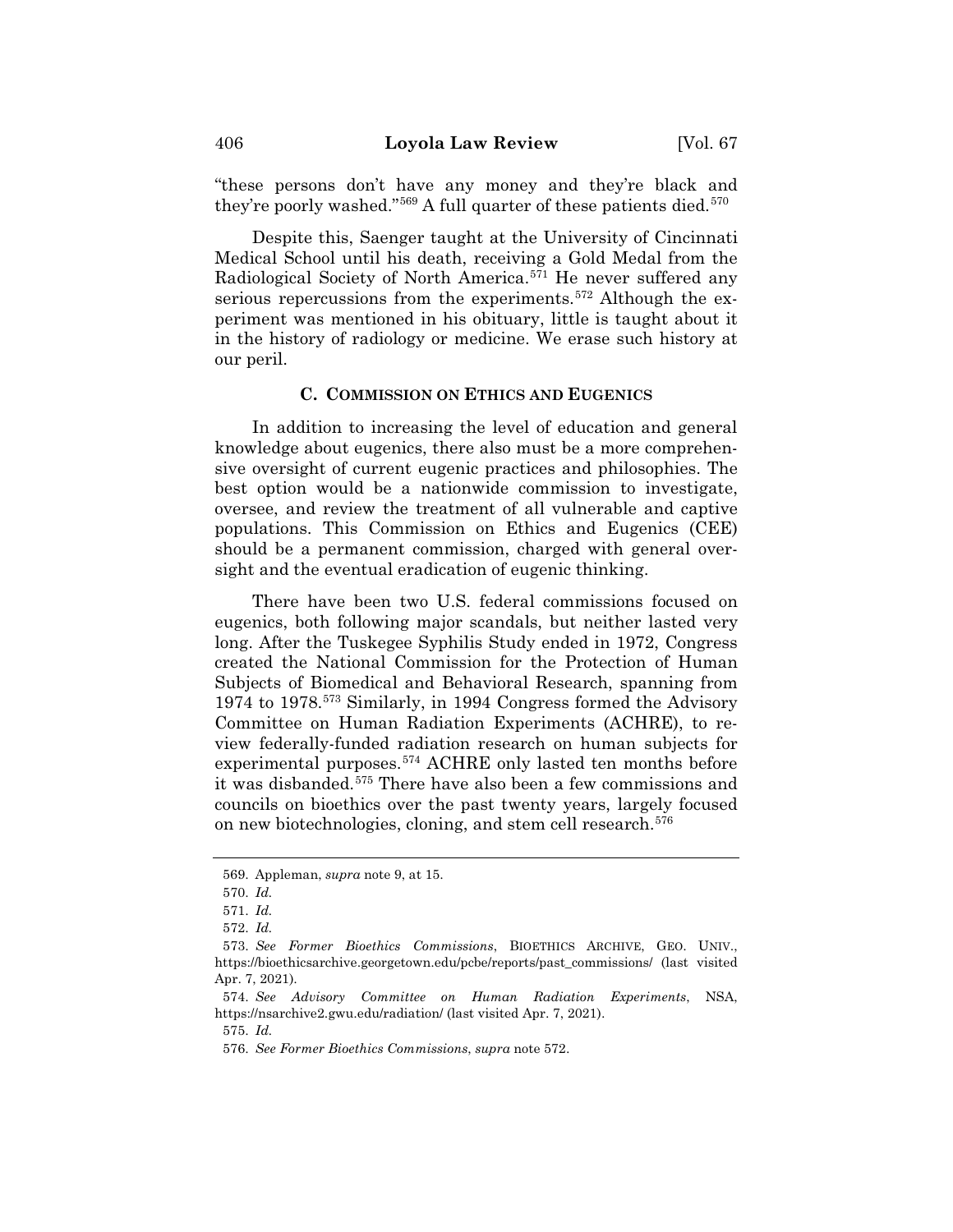In the United States, the 1947 Nuremberg Code,<sup>577</sup> regulating medical experimentation on the detained, and the 1964 Declaration of Helsinki, regulating medical research involving human subjects,<sup>578</sup> formed the historical basis for regulating federally funded research.<sup>579</sup> These international policies, however, only loosely oversee medical, research, and health care performed in this country. Therefore, other than the periodic U.S. commission formations, there is little attention paid on a national level to the overarching issues of eugenics, human medical experimentation, or research ethics.

Following the Tuskegee syphilis study and a few additional research scandals in the 1960s and 1970s, political pressure arose to regulate medical research.<sup>580</sup> A pushback from researchers, however, resulted in our current system of Institutional Review Boards (IRB), which became the primary means of protecting research subjects.<sup>581</sup>

The IRB system, which is the major regulator of U.S. human subject research, is made up of the IRBs and two federal departments, the Office for Human Research Protections (OHRP) and the Food and Drug Administration (FDA).582 OHRP regulates human subject research, and the FDA oversees drug and medical device development.<sup>583</sup> IRBs review research plans to check for informed consent and subject exposure to unreasonable risks, and assesses continuing research to oversee human subject protections.<sup>584</sup>

<sup>577.</sup> *Nuremberg Code* (1949), NIH, https://history.nih.gov/display/history /Nuremberg+Code (last visited Apr. 7, 2021).

<sup>578.</sup> *See* Brandon Peters, *What Is the Declaration of Helsinki,* VERYWELL HEALTH (Oct. 27, 2020), https://www.verywellhealth.com/declaration-of-helsinki-4846525.

<sup>579. 45</sup> C.F.R. § 46(1); *see also 45 C.F.R. 46 FAQs*, HHS, https://www.hhs.gov/ohrp /regulations-and-policy/guidance/faq/45-cfr-46/index.html (last visited Apr. 7, 2021).

<sup>580</sup>**.** *See* Dan Turello, *Carl Elliott Answers Five Questions About COVID-19 and the Ethics of Medical Research*, INSIGHTS, LIBR. OF CONG. (June 4, 2020), https://blogs.loc.gov/kluge/2020/06/carl-elliott-answers-five-questions-about-covid-19 and-the-ethics-of-medical-research/.

<sup>581.</sup> *See* Carl Elliott, *Poor Reviews*, MOTHER JONES (Sept. 2010), https://www.motherjones.com/environment/2010/09/institutional-review-boards/.

<sup>582.</sup> *See* Simon Whitney, *Institutional Review Boards: A Flawed System of Risk Management*, 12 RES. ETHICS 182, 183 (2016), https://journals.sagepub.com/doi/pdf /10.1177/1747016116649993.

<sup>583.</sup> *Id.* at 183.

<sup>584.</sup> *See* JUNE BROWN, HHS, INSTITUTIONAL REVIEW BOARDS:ATIME FOR REFORM i (1998), https://oig.hhs.gov/oei/reports/oei-01-97-00193.pdf.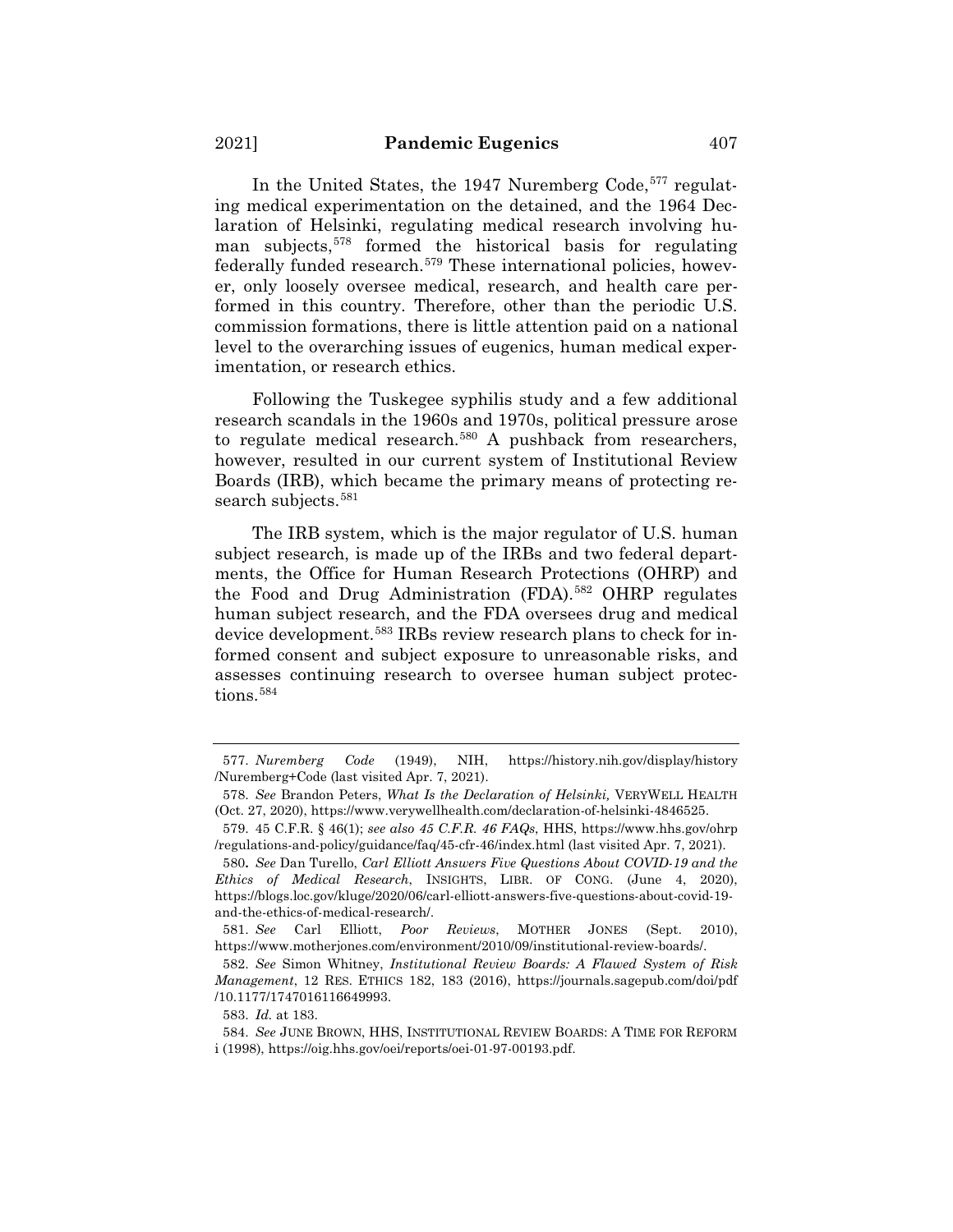The IRB system has myriad problems, especially in its role as the primary bulwark against unethical research and treatment of the vulnerable and captive. First, IRBs often review "too much, too quickly, with too little expertise," particularly in the bigger universities and organizations.<sup>585</sup> The combination of large workloads, minimal resources, and growing federal requirements all create a setting where it is difficult to fully review all projects.586

In addition, although IRBs are supposed to oversee human subject research, the boards were primarily designed with the intent to "review trial design, risk-benefit ratios, and informedconsent document" compliance, not to safeguard vulnerable populations' safety and autonomy.587 In other words, the IRB plan was never a formal regulatory system, but instead "essentially an honor code."588 Under the IRB system, medical research studies are evaluated by a panel of academic volunteers who review the research on paper, with little other oversight.<sup>589</sup> There is no consistent measure of IRB effectivity in meeting their goal of protecting human subjects.590

The OHRP usually does not oversee non-federally funded trials, largely deferring to the FDA.591 Accordingly, the agency's public response to allegations of research abuse has largely evaporated.592 Put another way, "the federal watchdog for human subject protections is ineffective in its role in investigating complaints," as well as in preventing violations.<sup>593</sup>

Where does this leave us? A world where insufficient regulatory bodies oversee the health and safety of captive and vulnerable populations. Indeed, concerns have been raised about the IRB system's ability to protect research participants from unnecessary

<sup>585.</sup> *Id.* at ii.

<sup>586.</sup> *Id.*

<sup>587.</sup> *See* Carl Elliott & Roberto Abadie, *Exploiting a Research Underclass in Phase 1 Clinical Trials*, 358 N. ENG. J. MED. 2316, 2317 (2008).

<sup>588.</sup> Carl Elliott, *The University of Minnesota's Medical Research Mess*, N.Y. TIMES (May 26, 2015), https://www.nytimes.com/2015/05/26/opinion/the-university-ofminnesotas-medical-research-mess.html?ref=opinion&\_r=0.

<sup>589.</sup> *Id.*

<sup>590.</sup> *Id.*

<sup>591.</sup> *See* Marisa Taylor, *Unregulated Herpes Experiments Expose A Black Hole of Accountability*, KHN (Dec. 17, 2017), https://khn.org/news/unregulated-herpesexperiments-expose-black-hole-of-accountability/.

<sup>592.</sup> *Id.*

<sup>593.</sup> *Id.*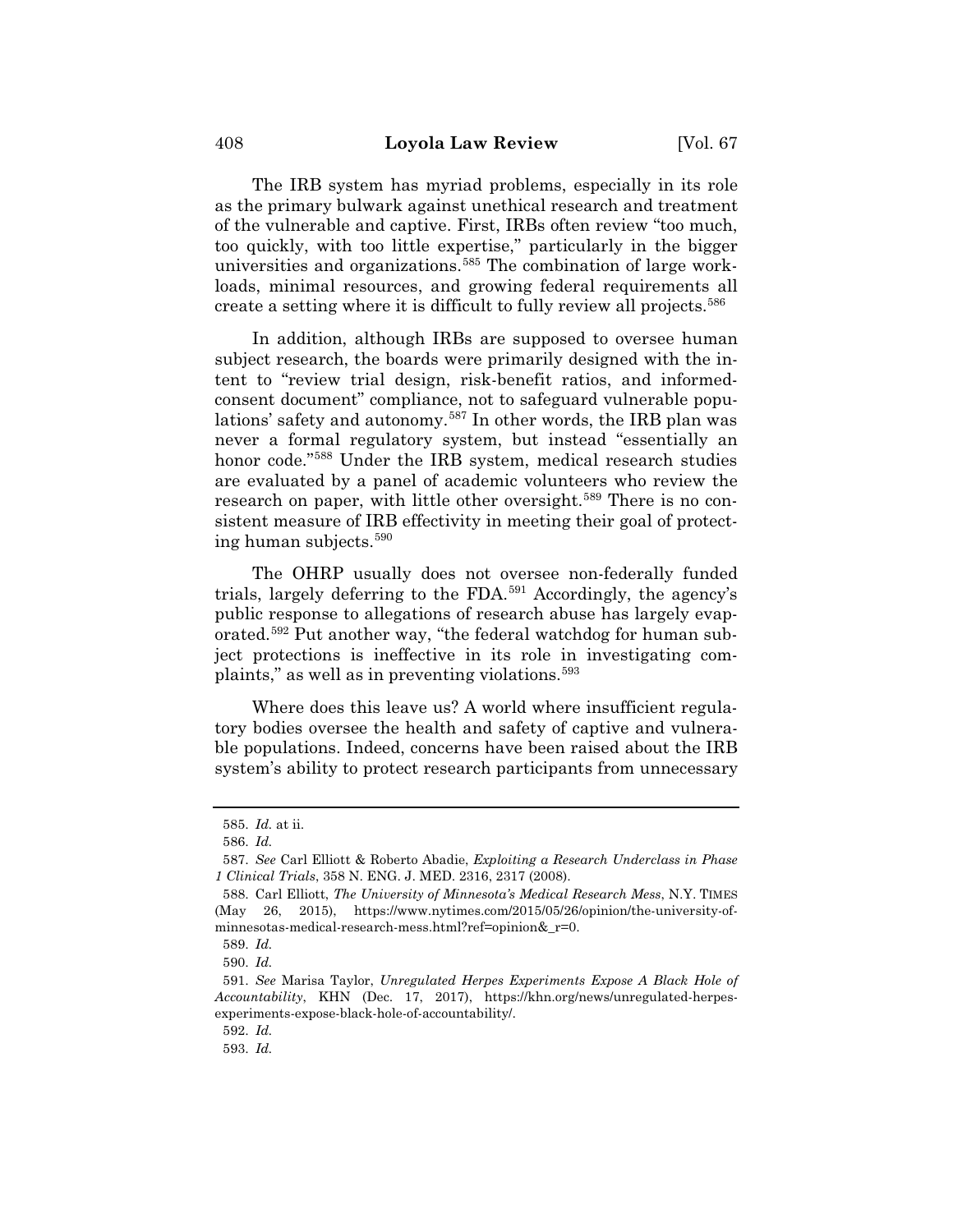risk of harm.594 In part, this is because oversight agencies university IRBs, the OHRP, the FDA, or other regulatory agencies—often fail to act, even in the face of shocking abuse.595 The OHRP, the federal watchdog for human subject protections, does very little to oversee compliance activities, and is largely ineffective in investigating complaints and preventing violations.596 Only federally funded experiments receive OHRP oversight privately funded research is largely unregulated.597

These many lapses in regulatory oversight beg for a more permanent form of regulation. A permanent commission could be tasked with a broad mandate to review all medical treatment of certain groups, including those incarcerated and under correctional control, long-term care home residents, foster-care children, individuals with developmental and mental disabilities, the mentally ill, and any other individuals in congregate living who have been historically ignored or discriminated against in medical treatment.

These type of ethical oversight commissions already exist in Europe. The Council of Europe, for example, has a bioethical subgroup, the Committee on Bioethics, which focuses on establishing frameworks to prevent abuse with any biological or medical research or technology.<sup>598</sup> The Committee on Bioethics scrutinizes ethical issues affecting the individual and their rights and dignity, in genetics, transplantation, biobanks, and other kinds of emerging technologies.<sup>599</sup> The group is comprised of various experts from different fields, including human rights, biology and medicine.600 The Committee is also part of the larger Steering Committee for Human Rights.<sup>601</sup>

What are some of the areas upon which the U.S. CEE could focus? We can draw once again from the Committee on Bioethics,

<sup>594</sup>**.** *See NIH Official Sees Need to Evaluate Effectiveness of IRBs In Protecting Study Volunteers*, CENT. WATCH (Oct. 18, 2020), https://www.centerwatch.com /articles/23406.

<sup>595.</sup> *See* Taylor, *supra* note 590.

<sup>596.</sup> Marisa Taylor, *supra* note 591.

<sup>597.</sup> *Id.*

<sup>598.</sup> *See Bioethics*, COUNCIL OF EUR., https://www.coe.int/en/web/bioethics/at-aglance (last visited Apr. 7, 2021).

<sup>599.</sup> *Id.*

<sup>600.</sup> *Id.*

<sup>601.</sup> *See* INFORMATION DOCUMENT, COMM. ON BIOETHICS 1 (2019), https://rm. coe.int/inf-2019-7-info-doc-dh-bio-e/16809c82bf.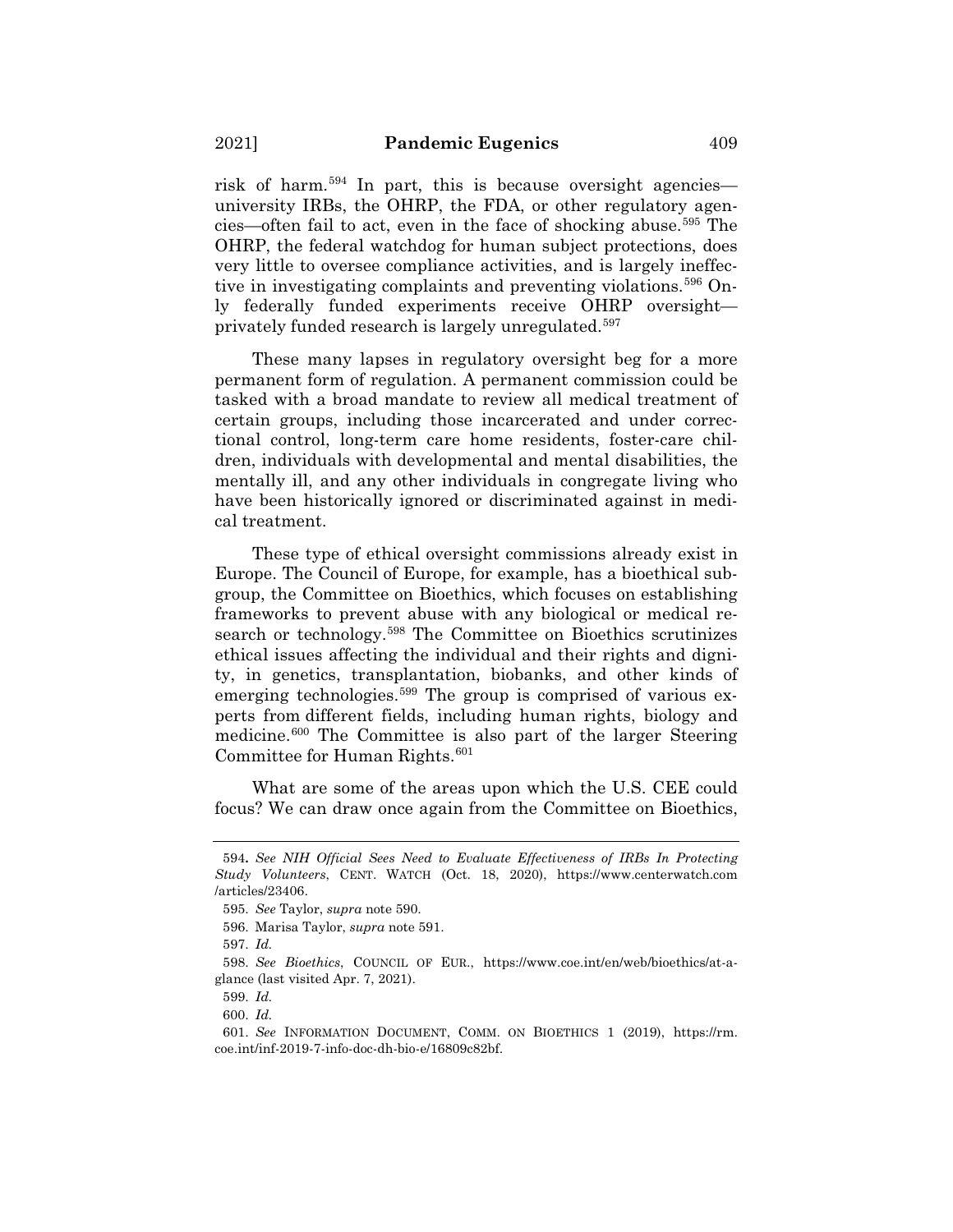which, among other tasks: created a protocol to protect human rights and dignity of persons with mental illness regarding involuntary placement and involuntary treatment;602 developed a training course for legal and health professionals on protecting human rights in the biomedical field;<sup>603</sup> continually assesses ethical and legal challenges raised by biomedical developments;<sup>604</sup> and promotes public debate on any human rights issues raised by recent developments in science, medicine, and technology.<sup>605</sup> The Committee on Bioethics also holds hearings with international organizations, NGOs, research and academic institutions, and specialists to further inform their oversight.<sup>606</sup>

Likewise, the European Commission (EU) also has a special Ethics Review procedure, noting that "ethical compliance is pivotal to achieve real research excellence."607 Following the structure of European research regulations, the EU's vision of research ethics is based on the unequivocal European focus on human rights.608 These include specific rights for the integrity of the person, stating plainly that "everyone has the right to respect for his or her physical and mental integrity."609 These rights include "the free and informed consent of the person concerned," and "the prohibition of eugenic practices, in particular those aiming at the selection of persons."610 Nowhere in any U.S. law or regulations are there any such parallel rights.

Finally, the EU requires ethical review of all funded research, to ensure that research activities are conducted in compliance with fundamental ethical principles.<sup>611</sup> This means that proposals are evaluated both on scientific merit as well as on ethical and social impact.<sup>612</sup> There is no such overarching ethical evaluation on federally funded research in the U.S.

610. *Id.*

<sup>602.</sup> *See* INFORMATION DOCUMENT, COMM. ON BIOETHICS 2 (2019).

<sup>603.</sup> *Id.*

<sup>604.</sup> *Id.*

<sup>605.</sup> *Id.* at 6.

<sup>606.</sup> *Id.* at 18.

<sup>607.</sup> *See* ETHICS FOR RESEARCHERS, EUR. COMM'N, DIRECTORATE-GENERAL FOR RESEARCH AND INNOVATION 2 (2013), https://ec.europa.eu/research/participants/data /ref/fp7/89888/ethics-for-researchers\_en.pdf.

<sup>608.</sup> *Id.* at 4.

<sup>609.</sup> EUR. CHARTER OF FUNDAMENTAL RTS., ART. 3.

<sup>611.</sup> ETHICS FOR RESEARCHERS, *supra* note 607, at 7.

<sup>612.</sup> *Id.* at 8.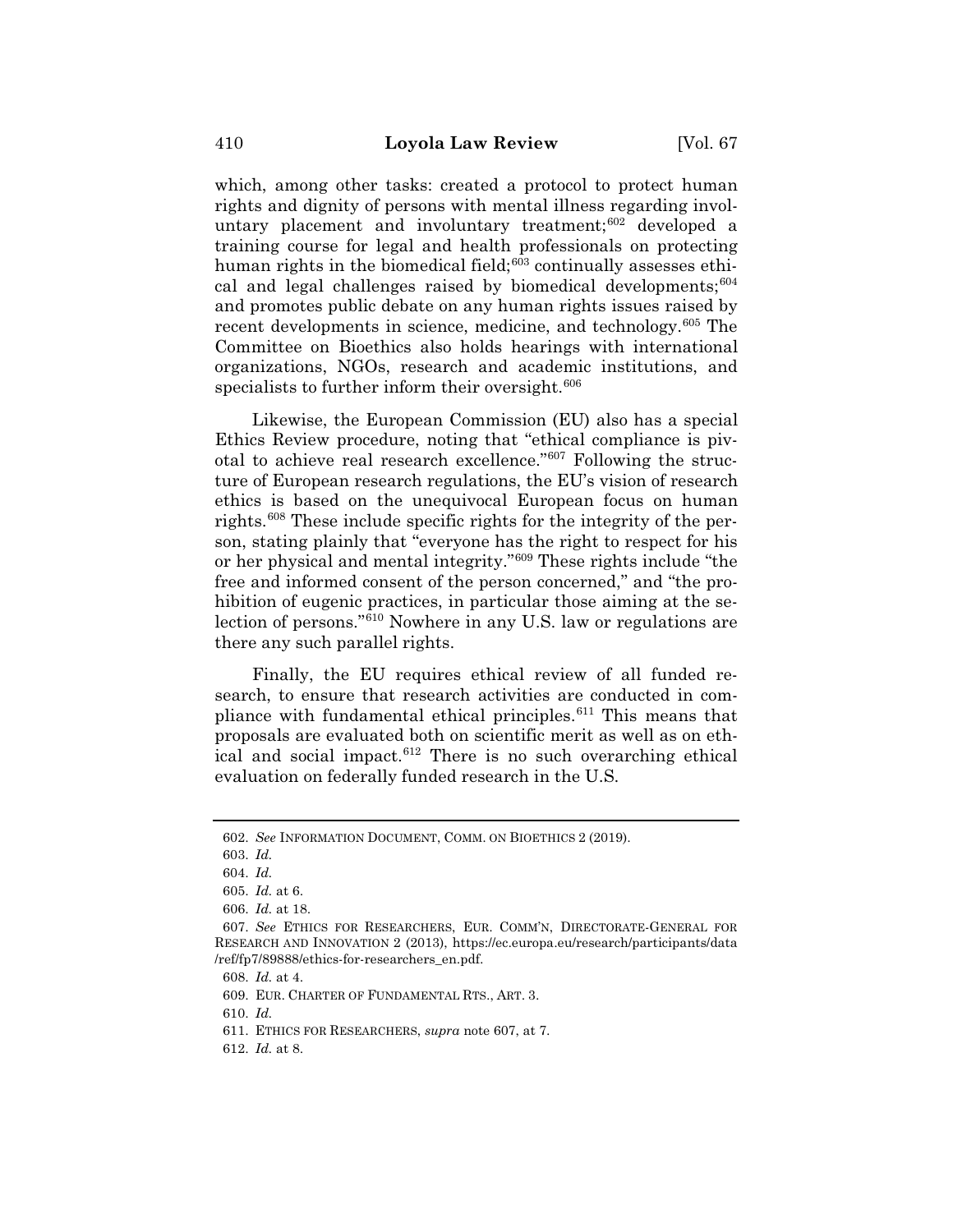The U.S. should create an analogous commission, with the power to oversee all federally funded research, impose ethical guidelines on medical and scientific treatment done on captive and vulnerable communities, and scrutinize any practices smacking of eugenics. Similar to the EU Commission, the CEE would oversee all medical and pharmacological treatment of any captive or vulnerable populations, as well as any proposed federally funded research or medical experimentation. At minimum, these populations would include: all individuals who are incarcerated in prisons or jails; those who are under correctional control, including people sentenced to alternative corrections; people living in nursing homes and long-term care; individuals with intellectual or developmental disabilities who are residing in institutions or congregate care; and children in foster care, particularly those living in group residential homes.

The general aim of the CEE should be to inform, educate, and protect vulnerable and captive communities from risks and damage, in both public health and medical research. The European Parliament's resolution on the protection of vulnerable adults is a useful model to follow.<sup>613</sup> The Parliament's resolution includes a helpful framework regarding how to oversee the welfare of the vulnerable, specifically focusing on paying "particular attention to the needs of the most disadvantaged vulnerable adults and to put measures in place aiming to ensure that they do not suffer discrimination as a result of their condition."614 Likewise, the World Health Organization (WHO) has promulgated a Code of Ethics and Professional Conduct, <sup>615</sup> grounding its research and health practices upon "a robust ethical framework," with a commitment to "developing and promoting ethical, evidence- and human-rights-based guidance for the development of evidence-based health policies, and guidelines."616 Notably, the two WHO Codes of Conduct apply to everyone providing health care or performing research, since "responsibility for ethical behaviour in research

<sup>613.</sup> *Resolution on the Protection of Vulnerable Adults*, EUR. PARLIAMENT (June 1, 2017), https://www.europarl.europa.eu/doceo/document/TA-8-2017-0235\_EN.html.

<sup>614.</sup> *Id.* at AA.7.

<sup>615.</sup> *Code of Ethics and Professional Conduct*, WHO (April 2017), https://www. who.int/about/ethics/code\_of\_ethics\_full\_version.pdf?ua=1.

<sup>616.</sup> WHO, CODE OF CONDUCT FOR RESPONSIBLE RESEARCH 6 (2017), https://www. who.int/about/ethics/code-of-conduct-responsible-research.pdf?.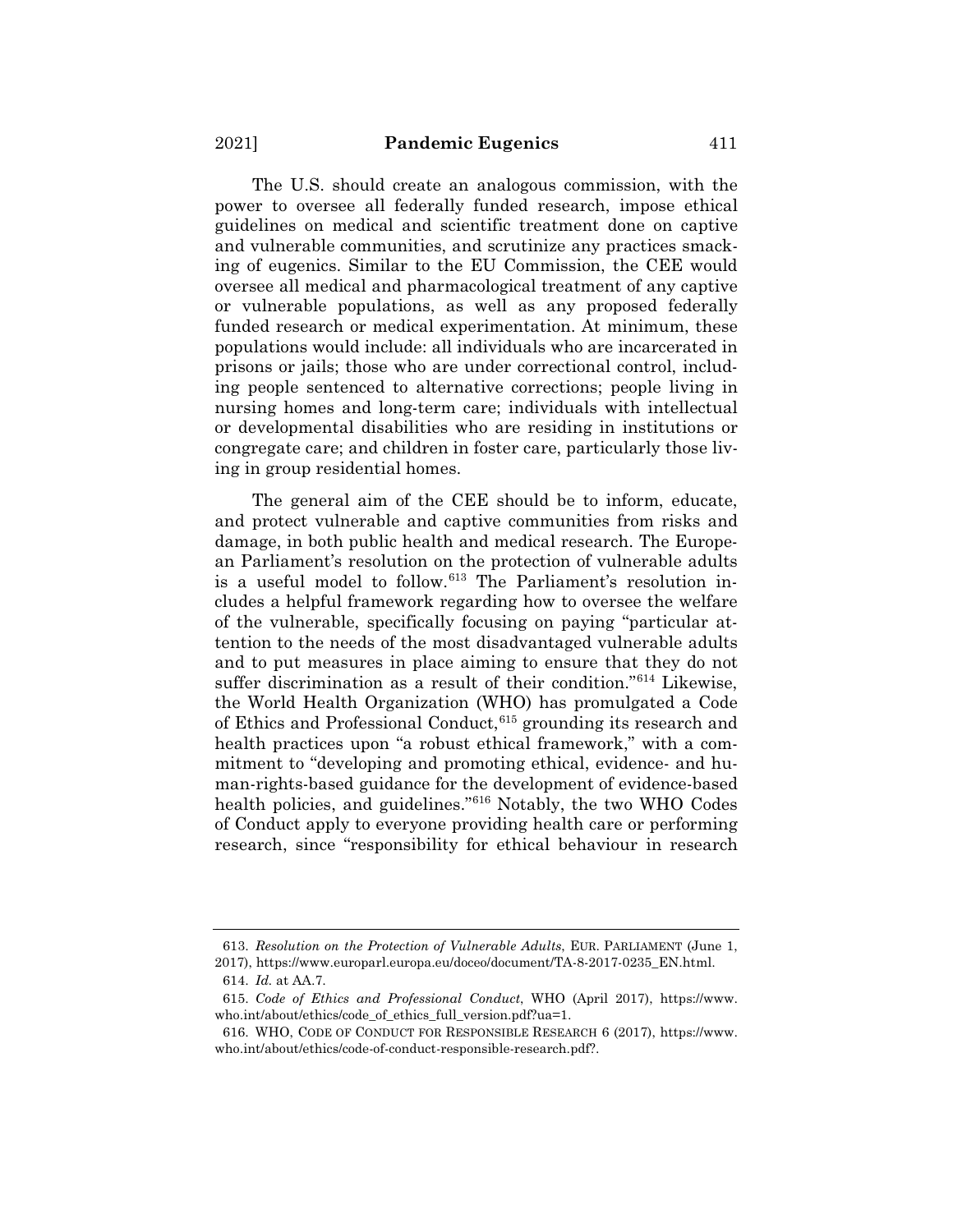lies with all staff members at all levels, and forms the basis of WHO's reputation."617

The WHO's ethical principles on research are an excellent framework for the Commission on Ethics and Eugenics. Here are the most relevant:

- Staff members are required to demonstrate intellectual and moral honesty in proposing, conducting, and reporting research.
- Staff members must ensure that personal views, convictions, previous experiences or future ambitions do not compromise the objective scientific process, the performance of their official duties or the interests of WHO.
- Alongside the health needs of individuals and communities, [] staff must consider all factors that affect quality of life when designing, conducting, and reporting research. These factors include the social, economic, and psychological needs and expectations of individuals and communities. . . .
- Staff are required to build their professional competence on a foundation of integrity, scientific knowledge, and personal commitment to advancing health for all.<sup>618</sup>

Applied to all doctors, policy makers, correction officials, foster care administrators, and group home/congregate living staff, these principles could make a tremendous difference in how vulnerable and captive populations are treated.

The CEE could be given some regulatory teeth by having punitive sanctions for violators, whether research scientists, correction officials, hospital or institutional doctors, long-term care home workers, or foster care administrators. For proven cases of misconduct in either research or health services provision, sanctions could include: a written letter of reprimand, placed in the file; enforced resignation; dismissal with prejudice from the job; issuing an order to stay away from the institution for a period of time; imposition of financial penalties for other costs associated with any related healthcare or remediation to victims; expulsion

<sup>617</sup>*. Id.* at 10.

<sup>618.</sup> *Id.* at 11.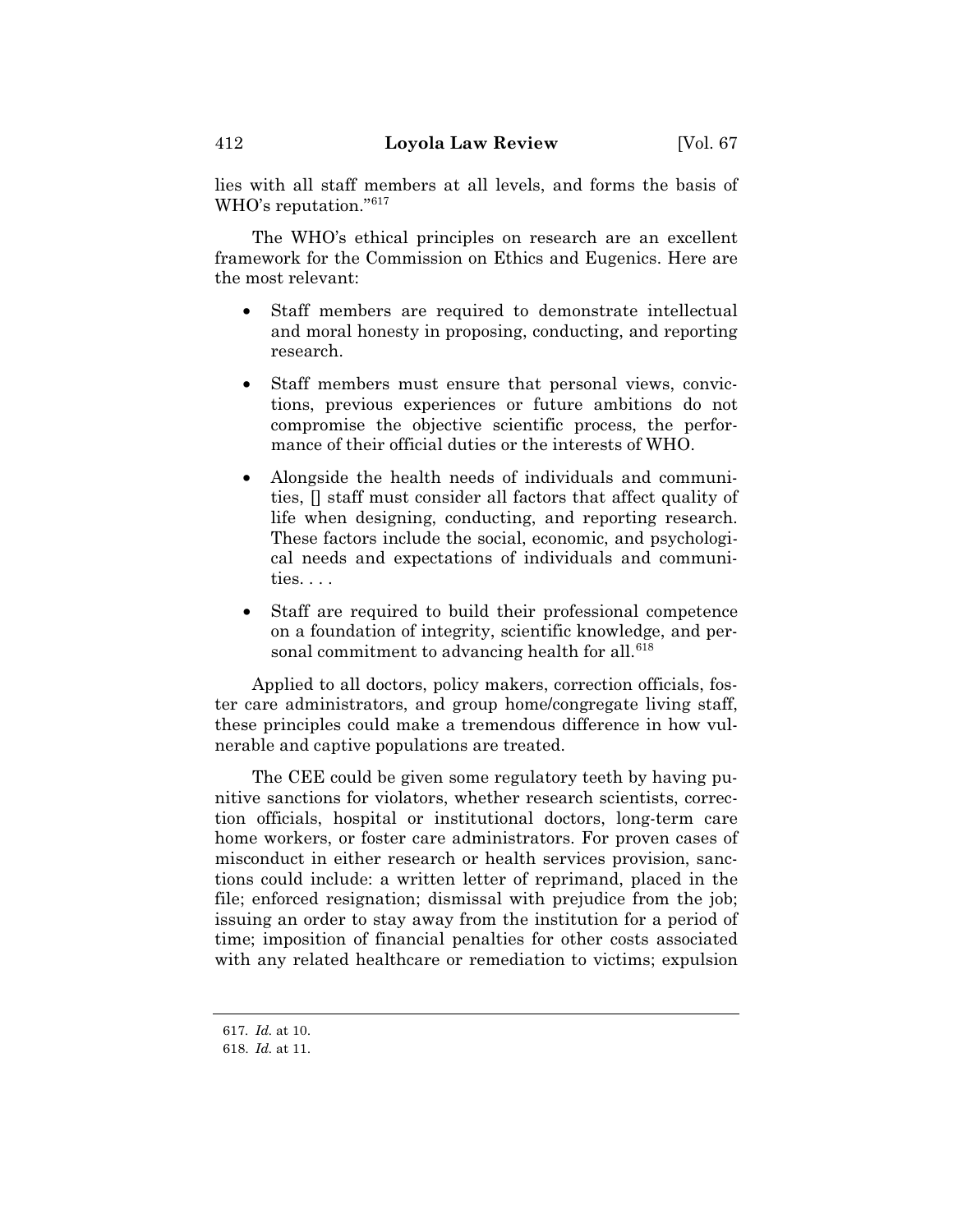from professional licensure; or exclusion from membership of academic and/or professional bodies.<sup>619</sup>

Creating a Commission to oversee the work of medical practice and human research studies on the captive and vulnerable would be new for the medical/research world. Such commissions have been envisioned in the world of criminal justice, however. New York's Senate Bill S2412D, establishing the Commission on Prosecutorial Conduct (CPC), creates a watchdog commission on prosecutorial conduct, regulating "unprofessional, unethical, and unlawful" conduct by the state's sixty-two DA's offices.<sup>620</sup> The CPC has the power to issue subpoenas, compel witnesses to testify, conduct hearings, and request any relevant materials that are relevant to the ongoing investigation.<sup>621</sup> The Commission on Ethics and Eugenics would need similar powers to increase and enforce accountability.

Currently, there are limited sanctions for violation of research ethics, even for human medical experimentation on the captive and vulnerable. In contrast, medical codes of ethics often have teeth. State and local medical societies can sanction physicians who have committed ethical violations, causing serious professional repercussions.622 For example, after serious medical wrongdoing is found, medical disciplinary actions can span from relatively minor (like attending some continuing education programs) to severe (such as permanent loss of licensure or imprisonment).623 Accordingly, we should apply some medical ethics sanctions to the largely unregulated areas of health treatment and research ethics, particularly in regards to captive and vulnerable populations. Our ongoing failure to oversee the treatment of our most at-risk populations, as well as our continued reliance

<sup>619.</sup> *See* ESTONIAN RSCH. COUNCIL, OVERVIEW OF THE EUROPEAN RESEARCH INTEGRITY PRINCIPLES AND GUIDELINES 16 (2017), https://www.etag.ee/wp-content /uploads/2017/10/Overview-of-the-Research-Integriti-Principles-and-Guidelines\_ ETAg\_ENG.docx.pdf.

<sup>620.</sup> *See* Jesse McKinley, *A New Panel Can Investigate Prosecutors They Plan to Sue to Block It*, N.Y. TIMES (Aug. 23, 2018), https://www.nytimes.com/2018/08/23 /nyregion/cuomo-prosecutors-oversight-commission.html.

<sup>621.</sup> *Id.*

<sup>622.</sup> *See* Maxwell Mehlman, *Can Law Save Medicine*, 36 J. LEG. MED. 121, 137-38 (2015).

<sup>623.</sup> *See* James DuBois et. al., *Serious Ethical Violations in Medicine: A Statistical and Ethical Analysis of 280 Cases in the United States from 2008-2016*, 19 AM. J. BIOETH. 16, 30 (2019).